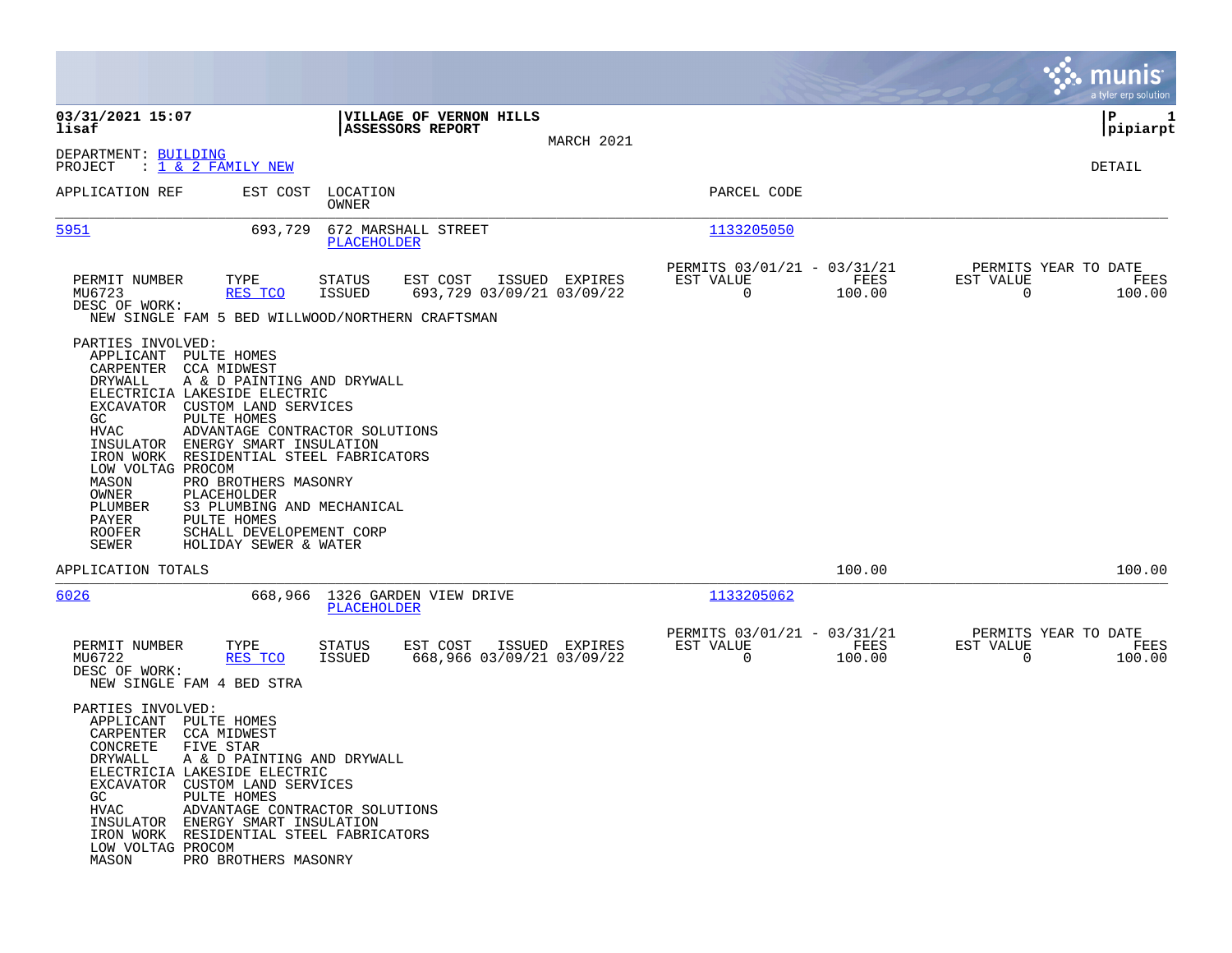|                                                                                                                                                                                                                                                                                                                                                                                                                                                                                                                                   |                                                                                           |                                                         |                             | munis<br>a tyler erp solution                         |
|-----------------------------------------------------------------------------------------------------------------------------------------------------------------------------------------------------------------------------------------------------------------------------------------------------------------------------------------------------------------------------------------------------------------------------------------------------------------------------------------------------------------------------------|-------------------------------------------------------------------------------------------|---------------------------------------------------------|-----------------------------|-------------------------------------------------------|
| 03/31/2021 15:07<br>lisaf                                                                                                                                                                                                                                                                                                                                                                                                                                                                                                         | VILLAGE OF VERNON HILLS<br>ASSESSORS REPORT<br>MARCH 2021                                 |                                                         |                             | l P<br>2<br> pipiarpt                                 |
| DEPARTMENT: BUILDING<br>: 1 & 2 FAMILY NEW<br>PROJECT                                                                                                                                                                                                                                                                                                                                                                                                                                                                             |                                                                                           |                                                         |                             | DETAIL                                                |
| APPLICATION REF<br>EST COST<br>OWNER<br>PLACEHOLDER<br>PLUMBER<br>S3 PLUMBING AND MECHANICAL<br><b>ROOFER</b><br>SCHALL DEVELOPEMENT CORP<br>SEWER<br>HOLIDAY SEWER & WATER                                                                                                                                                                                                                                                                                                                                                       | LOCATION<br>OWNER                                                                         | PARCEL CODE                                             |                             |                                                       |
| APPLICATION TOTALS                                                                                                                                                                                                                                                                                                                                                                                                                                                                                                                |                                                                                           |                                                         | 100.00                      | 100.00                                                |
| 6157<br>611,466                                                                                                                                                                                                                                                                                                                                                                                                                                                                                                                   | 641 CUNEO BOULEVARD<br>PLACEHOLDER                                                        | 1133216002                                              |                             |                                                       |
| PERMIT NUMBER<br>TYPE<br>MU6803<br>RES TCO<br>DESC OF WORK:<br>NEW SINGLE FAM MAPLE VALLEY/CRAFTMAN 4 BED LOT 123                                                                                                                                                                                                                                                                                                                                                                                                                 | <b>STATUS</b><br>EST COST<br>ISSUED EXPIRES<br><b>ISSUED</b><br>611,466 03/25/21 03/25/22 | PERMITS 03/01/21 - 03/31/21<br>EST VALUE<br>$\mathbf 0$ | FEES<br>EST VALUE<br>100.00 | PERMITS YEAR TO DATE<br>FEES<br>$\mathbf 0$<br>100.00 |
| PARTIES INVOLVED:<br>APPLICANT PULTE HOMES<br>CARPENTER<br>CCA MIDWEST<br>CONCRETE<br>FIVE STAR<br>DRYWALL<br>A & D PAINTING AND DRYWALL<br>ELECTRICIA LAKESIDE ELECTRIC<br>EXCAVATOR CUSTOM LAND SERVICES<br>GC<br>PULTE HOMES<br><b>HVAC</b><br>ADVANTAGE CONTRACTOR SOLUTIONS<br>IRON WORK RESIDENTIAL STEEL FABRICATORS<br>LOW VOLTAG PROCOM<br>PRO BROTHERS MASONRY<br>MASON<br>OWNER<br>PLACEHOLDER<br>PLUMBER<br>S3 PLUMBING AND MECHANICAL<br>SCHALL DEVELOPEMENT CORP<br><b>ROOFER</b><br>SEWER<br>HOLIDAY SEWER & WATER |                                                                                           |                                                         |                             |                                                       |
| APPLICATION TOTALS                                                                                                                                                                                                                                                                                                                                                                                                                                                                                                                |                                                                                           |                                                         | 100.00                      | 100.00                                                |
| 6158<br>698,607                                                                                                                                                                                                                                                                                                                                                                                                                                                                                                                   | 649 CUNEO BOULEVARD<br><b>PLACEHOLDER</b>                                                 | 1133216003                                              |                             |                                                       |
| PERMIT NUMBER<br>TYPE<br>RES TCO<br>MU6775<br>DESC OF WORK:<br>NEW SINGLE FAM 5 BED WOODSIDE/CRAFTSMAN LOT 124                                                                                                                                                                                                                                                                                                                                                                                                                    | <b>STATUS</b><br>EST COST<br>ISSUED EXPIRES<br>698,607 03/18/21 03/18/22<br><b>ISSUED</b> | PERMITS 03/01/21 - 03/31/21<br>EST VALUE<br>$\Omega$    | FEES<br>EST VALUE<br>100.00 | PERMITS YEAR TO DATE<br>FEES<br>$\Omega$<br>100.00    |
| PARTIES INVOLVED:<br>APPLICANT PULTE HOMES<br>CARPENTER<br>CCA MIDWEST<br>CONCRETE<br>FIVE STAR<br>DRYWALL<br>A & D PAINTING AND DRYWALL<br>ELECTRICIA LAKESIDE ELECTRIC<br>EXCAVATOR CUSTOM LAND SERVICES<br>GC<br>PULTE HOMES                                                                                                                                                                                                                                                                                                   |                                                                                           |                                                         |                             |                                                       |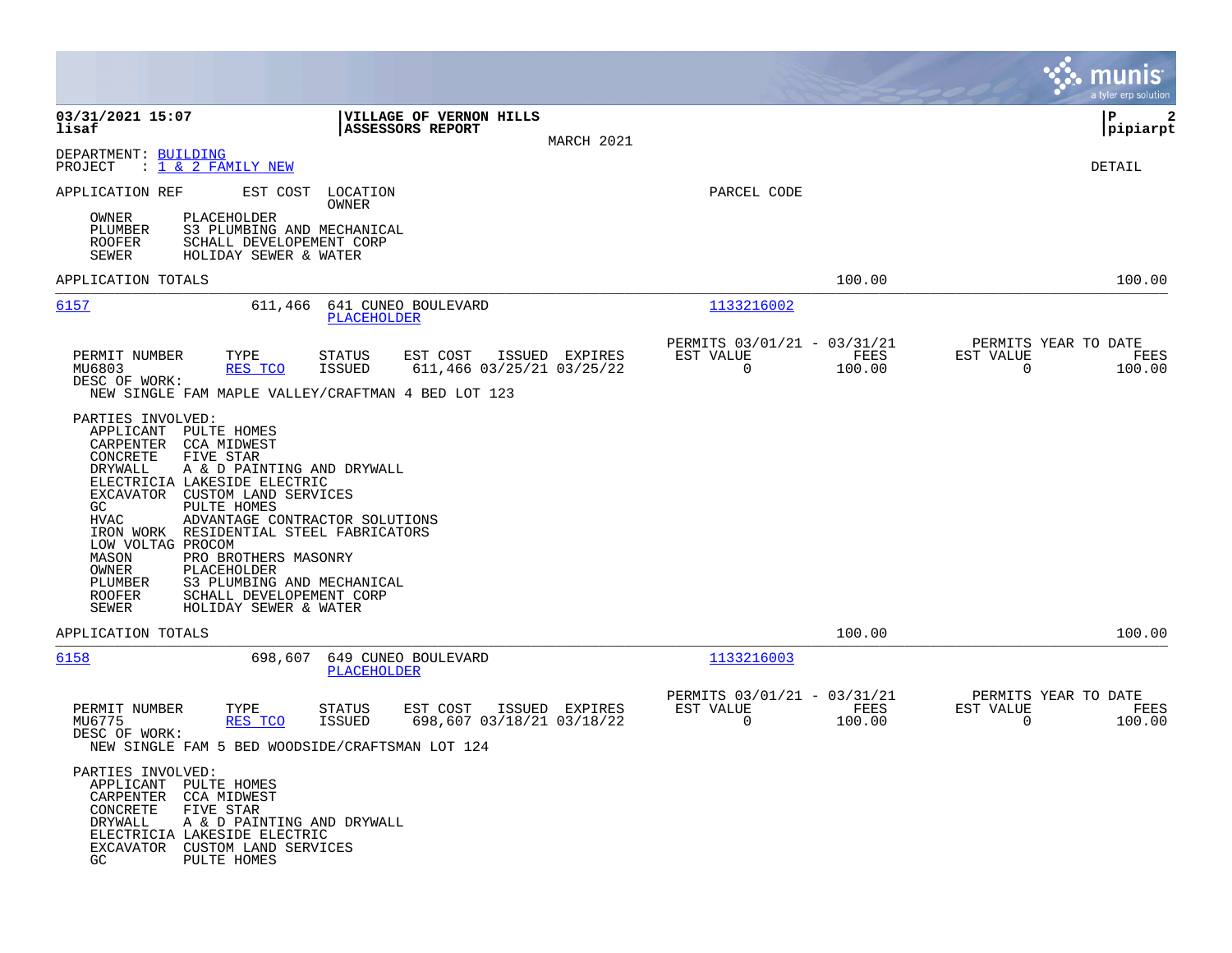|                                                                                                                                                                                                                                                                                                                                                                                                                                                                                                                                                                    |                                                                          | a tyler erp solution                                              |
|--------------------------------------------------------------------------------------------------------------------------------------------------------------------------------------------------------------------------------------------------------------------------------------------------------------------------------------------------------------------------------------------------------------------------------------------------------------------------------------------------------------------------------------------------------------------|--------------------------------------------------------------------------|-------------------------------------------------------------------|
| 03/31/2021 15:07<br>VILLAGE OF VERNON HILLS<br>lisaf<br>ASSESSORS REPORT<br>MARCH 2021                                                                                                                                                                                                                                                                                                                                                                                                                                                                             |                                                                          | 3<br>P<br> pipiarpt                                               |
| DEPARTMENT: BUILDING<br>PROJECT<br>: 1 & 2 FAMILY NEW                                                                                                                                                                                                                                                                                                                                                                                                                                                                                                              |                                                                          | DETAIL                                                            |
| APPLICATION REF<br>EST COST LOCATION<br>OWNER<br>ADVANTAGE CONTRACTOR SOLUTIONS<br>HVAC<br>INSULATOR ENERGY SMART INSULATION<br>RESIDENTIAL STEEL FABRICATORS<br>IRON WORK<br>LOW VOLTAG PROCOM<br>MASON<br>PRO BROTHERS MASONRY<br>OWNER<br>PLACEHOLDER<br>S3 PLUMBING AND MECHANICAL<br>PLUMBER<br>PULTE HOMES<br>PAYER<br><b>ROOFER</b><br>SCHALL DEVELOPEMENT CORP<br>SEWER<br>SCHALL DEVELOPEMENT CORP                                                                                                                                                        | PARCEL CODE                                                              |                                                                   |
| APPLICATION TOTALS                                                                                                                                                                                                                                                                                                                                                                                                                                                                                                                                                 | 100.00                                                                   | 100.00                                                            |
| 6198<br>693,693<br>652 INSULL DRIVE<br><b>PLACEHOLDER</b>                                                                                                                                                                                                                                                                                                                                                                                                                                                                                                          | 1133216013<br>PERMITS 03/01/21 - 03/31/21                                | PERMITS YEAR TO DATE                                              |
| PERMIT NUMBER<br>TYPE<br><b>STATUS</b><br>EST COST<br>ISSUED EXPIRES<br>RES TCO<br><b>ISSUED</b><br>693,693 03/30/21 03/30/22<br>MU6817<br>DESC OF WORK:<br>NEW SINGLE FAM LOT 89 2 BED LYON/CRAFTSMAN                                                                                                                                                                                                                                                                                                                                                             | EST VALUE<br>FEES<br>$\mathbf 0$<br>100.00                               | EST VALUE<br>FEES<br>$\Omega$<br>100.00                           |
| PARTIES INVOLVED:<br>APPLICANT PULTE HOMES<br>CARPENTER CCA MIDWEST<br>FIVE STAR<br>CONCRETE<br>DRYWALL<br>A & D PAINTING AND DRYWALL<br>ELECTRICIA LAKESIDE ELECTRIC<br>EXCAVATOR CUSTOM LAND SERVICES<br>GC<br>PULTE HOMES<br><b>HVAC</b><br>ADVANTAGE CONTRACTOR SOLUTIONS<br>IRON WORK RESIDENTIAL STEEL FABRICATORS<br>IRRIGATION ENERGY SMART INSULATION<br>LOW VOLTAG PROCOM<br>MASON<br>PRO BROTHERS MASONRY<br>MASON<br>S3 PLUMBING AND MECHANICAL<br>OWNER<br>PLACEHOLDER<br><b>ROOFER</b><br>SCHALL DEVELOPEMENT CORP<br>SEWER<br>HOLIDAY SEWER & WATER |                                                                          |                                                                   |
| APPLICATION TOTALS                                                                                                                                                                                                                                                                                                                                                                                                                                                                                                                                                 | 100.00                                                                   | 100.00                                                            |
| 6556<br>676,752<br>600 MARSHALL STREET<br>PLACEHOLDER                                                                                                                                                                                                                                                                                                                                                                                                                                                                                                              | 1133205041                                                               |                                                                   |
| PERMIT NUMBER<br>TYPE<br><b>STATUS</b><br>EST COST<br>ISSUED EXPIRES<br>676,752 03/17/21 03/30/22<br>MU6767<br>$1&2$ FAM<br><b>ISSUED</b><br>DESC OF WORK:<br>NEW SINGLE FAM WILLWOOD/CT2M 1OT 11 4 BED                                                                                                                                                                                                                                                                                                                                                            | PERMITS 03/01/21 - 03/31/21<br>EST VALUE<br>FEES<br>676,752<br>14,850.48 | PERMITS YEAR TO DATE<br>EST VALUE<br>FEES<br>676,752<br>14,850.48 |

PARTIES INVOLVED: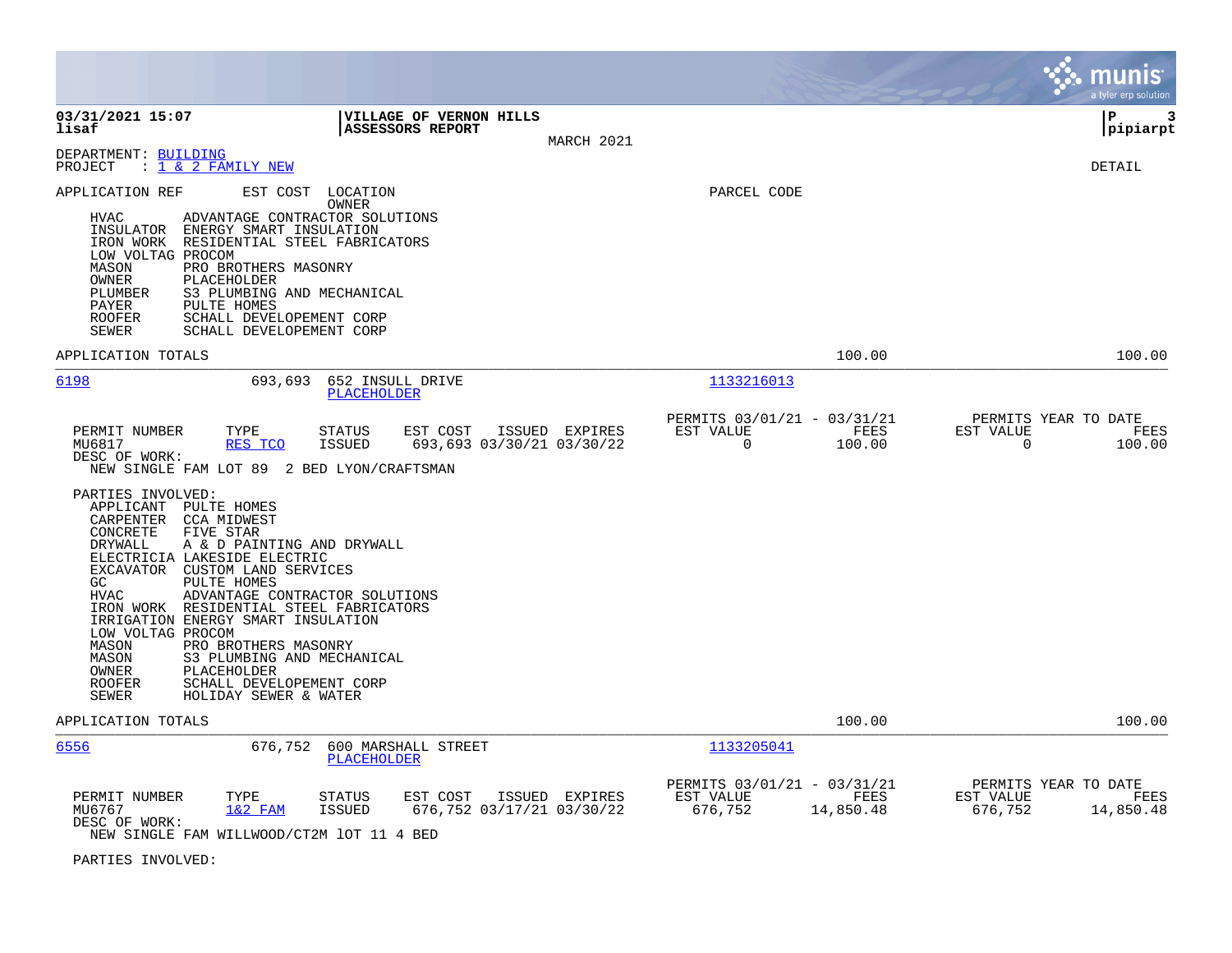|                                                                                                                                                                                                                                                                                                                              |                                                                                                                                                                                                                                                                                                                                                                           |                                                                               |                |                                                     |                   |                                              | munis<br>a tyler erp solution |
|------------------------------------------------------------------------------------------------------------------------------------------------------------------------------------------------------------------------------------------------------------------------------------------------------------------------------|---------------------------------------------------------------------------------------------------------------------------------------------------------------------------------------------------------------------------------------------------------------------------------------------------------------------------------------------------------------------------|-------------------------------------------------------------------------------|----------------|-----------------------------------------------------|-------------------|----------------------------------------------|-------------------------------|
| 03/31/2021 15:07<br>lisaf                                                                                                                                                                                                                                                                                                    |                                                                                                                                                                                                                                                                                                                                                                           | VILLAGE OF VERNON HILLS<br>ASSESSORS REPORT                                   | MARCH 2021     |                                                     |                   |                                              | l P<br>4<br> pipiarpt         |
| DEPARTMENT: BUILDING<br>PROJECT                                                                                                                                                                                                                                                                                              | $: 1 \& 2$ FAMILY NEW                                                                                                                                                                                                                                                                                                                                                     |                                                                               |                |                                                     |                   |                                              | DETAIL                        |
| APPLICATION REF<br>APPLICANT<br>CARPENTER<br>CONCRETE<br>DRYWALL<br>ELECTRICIA LAKESIDE ELECTRIC<br>GC<br>HVAC<br>LOW VOLTAG PROCOM<br>MASON<br>OWNER<br>PLUMBER<br><b>ROOFER</b><br><b>SEWER</b>                                                                                                                            | EST COST LOCATION<br>PULTE HOMES<br>CCA MIDWEST<br>FIVE STAR<br>A&D HOME IMPROVEMENT LLC<br>EXCAVATOR CUSTOM LAND SERVICES<br>PULTE HOMES<br>ADVANTAGE CONTRACTOR SOLUTIONS<br>INSULATOR ENERGY SMART INSULATION<br>IRON WORK RESIDENTIAL STEEL FABRICATORS<br>PRO BROTHERS MASONRY<br>PLACEHOLDER<br>S3 PLUMBING AND MECHANICAL<br>RABY ROOFING<br>HOLIDAY SEWER & WATER | OWNER                                                                         |                | PARCEL CODE                                         |                   |                                              |                               |
| APPLICATION TOTALS                                                                                                                                                                                                                                                                                                           |                                                                                                                                                                                                                                                                                                                                                                           |                                                                               |                |                                                     | 14,850.48         |                                              | 14,850.48                     |
| 6632                                                                                                                                                                                                                                                                                                                         | 600,000                                                                                                                                                                                                                                                                                                                                                                   | 393 CAMARGO CT<br>SANTIAGO A & MICHELLE M CANDOCIA, JR                        |                | 1132215002                                          |                   |                                              |                               |
| PERMIT NUMBER<br>MU6801<br>DESC OF WORK:<br>PARTIES INVOLVED:<br>APPLICANT JSD BUILDERS<br>CARPENTER INVER<br>CONCRETE<br>DRYWALL<br>ELECTRICIA ARK ELECTRIC<br>EXCAVATOR BL WEBER<br>GC.<br><b>GLASS</b><br><b>GRUBBS</b><br>HVAC<br>INSULATOR<br>IRON WORK<br>MASON<br>OWNER<br>PLUMBER<br>PAYER<br><b>ROOFER</b><br>SEWER | TYPE<br>STATUS<br>$1&2$ FAM<br><b>ISSUED</b><br>NEW SINGLE FAM MODEL E/BONUS RM 4 BED - LOT 1<br>BL WEBER<br>CHAVOS PAINTING<br>JSD BUILDERS<br>WAUKEGAN GLASS<br>ADVANCE INSULATION<br>KNOLL STEEL<br>ART MASONRY<br>DEPENDABLE PLUMBING<br><b>JSD BUILDERS</b><br>ESC ROOFING<br><b>BL WEBER</b>                                                                        | EST COST<br>600,000 03/24/21 03/24/22<br>SANTIAGO A & MICHELLE M CANDOCIA, JR | ISSUED EXPIRES | PERMITS 03/01/21 - 03/31/21<br>EST VALUE<br>600,000 | FEES<br>13,475.00 | PERMITS YEAR TO DATE<br>EST VALUE<br>600,000 | FEES<br>13,475.00             |
| APPLICATION TOTALS                                                                                                                                                                                                                                                                                                           |                                                                                                                                                                                                                                                                                                                                                                           |                                                                               |                |                                                     | 13,475.00         |                                              | 13,475.00                     |
| 6642                                                                                                                                                                                                                                                                                                                         | 680,484                                                                                                                                                                                                                                                                                                                                                                   | 656 MARSHALL STREET                                                           |                | 1133205048                                          |                   |                                              |                               |

[PLACEHOLDER](http://vvh-munis1:55000/views/PassThru.aspx?-E=jIyY/jks2SZNmifDimixOfMMm0w2YFm9A8%2B0DBoSK0g=&)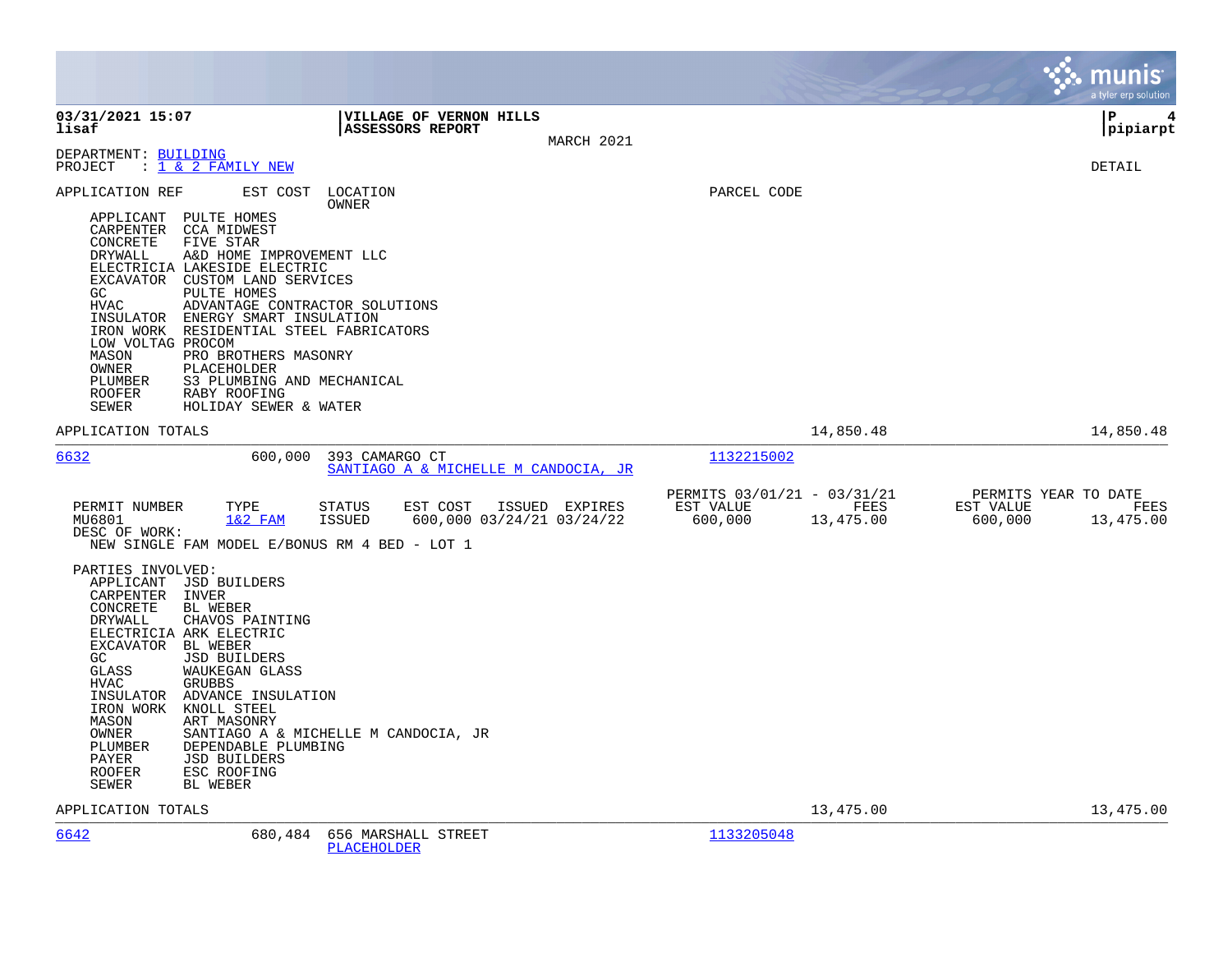|                                                                                                                                                     |                                                                                                                                                                                                                                                                                                                                                                                                                  |                                          |                                       |                              |                                                     |                   |                                              | a tyler erp solution |
|-----------------------------------------------------------------------------------------------------------------------------------------------------|------------------------------------------------------------------------------------------------------------------------------------------------------------------------------------------------------------------------------------------------------------------------------------------------------------------------------------------------------------------------------------------------------------------|------------------------------------------|---------------------------------------|------------------------------|-----------------------------------------------------|-------------------|----------------------------------------------|----------------------|
| 03/31/2021 15:07<br>lisaf                                                                                                                           |                                                                                                                                                                                                                                                                                                                                                                                                                  | <b>ASSESSORS REPORT</b>                  | <b>VILLAGE OF VERNON HILLS</b>        |                              |                                                     |                   |                                              | P<br>5<br> pipiarpt  |
| PERMIT NUMBER                                                                                                                                       | TYPE                                                                                                                                                                                                                                                                                                                                                                                                             | <b>STATUS</b>                            | EST COST                              | ISSUED EXPIRES<br>MARCH 2021 | PERMITS 03/01/21 - 03/31/21<br>EST VALUE            | FEES              | PERMITS YEAR TO DATE<br>EST VALUE            | FEES                 |
| DEPARTMENT: BUILDING<br>PROJECT                                                                                                                     | : 1 & 2 FAMILY NEW                                                                                                                                                                                                                                                                                                                                                                                               |                                          |                                       |                              |                                                     |                   |                                              | DETAIL               |
| APPLICATION REF                                                                                                                                     |                                                                                                                                                                                                                                                                                                                                                                                                                  | EST COST LOCATION<br>OWNER               |                                       |                              | PARCEL CODE                                         |                   |                                              |                      |
| MU6805<br>DESC OF WORK:                                                                                                                             | $1&2$ FAM<br>NEW SINGLE FAM WILLWOOD/CT2M LOT 4 4 BED                                                                                                                                                                                                                                                                                                                                                            | ISSUED                                   | 680,484 03/25/21 03/25/22             |                              | 680,484                                             | 15,018.48         | 680,484                                      | 15,018.48            |
| PARTIES INVOLVED:<br>CONCRETE<br>DRYWALL<br>GC<br>HVAC<br>LOW VOLTAG PROCOM<br>MASON<br>OWNER<br>PLUMBER<br><b>ROOFER</b><br>SEWER                  | APPLICANT PULTE HOMES<br>CARPENTER CCA MIDWEST<br>FIVE STAR<br>A&D HOME IMPROVEMENT LLC<br>ELECTRICIA LAKESIDE ELECTRIC<br>EXCAVATOR CUSTOM LAND SERVICES<br>PULTE HOMES<br>ADVANTAGE CONTRACTOR SOLUTIONS<br>INSULATOR ENERGY SMART INSULATION<br>IRON WORK RESIDENTIAL STEEL FABRICATORS<br>PRO BROTHERS MASONRY<br><b>PLACEHOLDER</b><br>S3 PLUMBING AND MECHANICAL<br>RABY ROOFING<br>HOLIDAY SEWER & WATER  |                                          |                                       |                              |                                                     |                   |                                              |                      |
| APPLICATION TOTALS                                                                                                                                  |                                                                                                                                                                                                                                                                                                                                                                                                                  |                                          |                                       |                              |                                                     | 15,018.48         |                                              | 15,018.48            |
| <u>6643</u>                                                                                                                                         |                                                                                                                                                                                                                                                                                                                                                                                                                  | 733,995 1328 MANSION ROAD<br>PLACEHOLDER |                                       |                              | 1133205099                                          |                   |                                              |                      |
| PERMIT NUMBER<br>MU6804<br>DESC OF WORK:                                                                                                            | TYPE<br>$1&2$ FAM<br>NEW SINGLE FAM LYON/CT3G LOT 60 2 BED                                                                                                                                                                                                                                                                                                                                                       | STATUS<br><b>ISSUED</b>                  | EST COST<br>733,995 03/25/21 03/25/22 | ISSUED EXPIRES               | PERMITS 03/01/21 - 03/31/21<br>EST VALUE<br>733,995 | FEES<br>11,895.81 | PERMITS YEAR TO DATE<br>EST VALUE<br>733,995 | FEES<br>11,895.81    |
| PARTIES INVOLVED:<br>CARPENTER<br>CONCRETE<br>DRYWALL<br>EXCAVATOR<br>GC<br>${\tt HVAC}$<br>LOW VOLTAG PROCOM<br>MASON<br>OWNER<br>PLUMBER<br>SEWER | APPLICANT PULTE HOMES<br>CCA MIDWEST<br>FIVE STAR<br>A&D HOME IMPROVEMENT LLC<br>ELECTRICIA LAKESIDE ELECTRIC<br>CUSTOM LAND SERVICES<br>PULTE HOMES<br>ADVANTAGE CONTRACTOR SOLUTIONS<br>INSULATOR ENERGY SMART INSULATION<br>IRON WORK RESIDENTIAL STEEL FABRICATORS<br>LOW VOLTAG RESIDENTIAL STEEL FABRICATORS<br>PRO BROTHERS MASONRY<br>PLACEHOLDER<br>S3 PLUMBING AND MECHANICAL<br>HOLIDAY SEWER & WATER |                                          |                                       |                              |                                                     |                   |                                              |                      |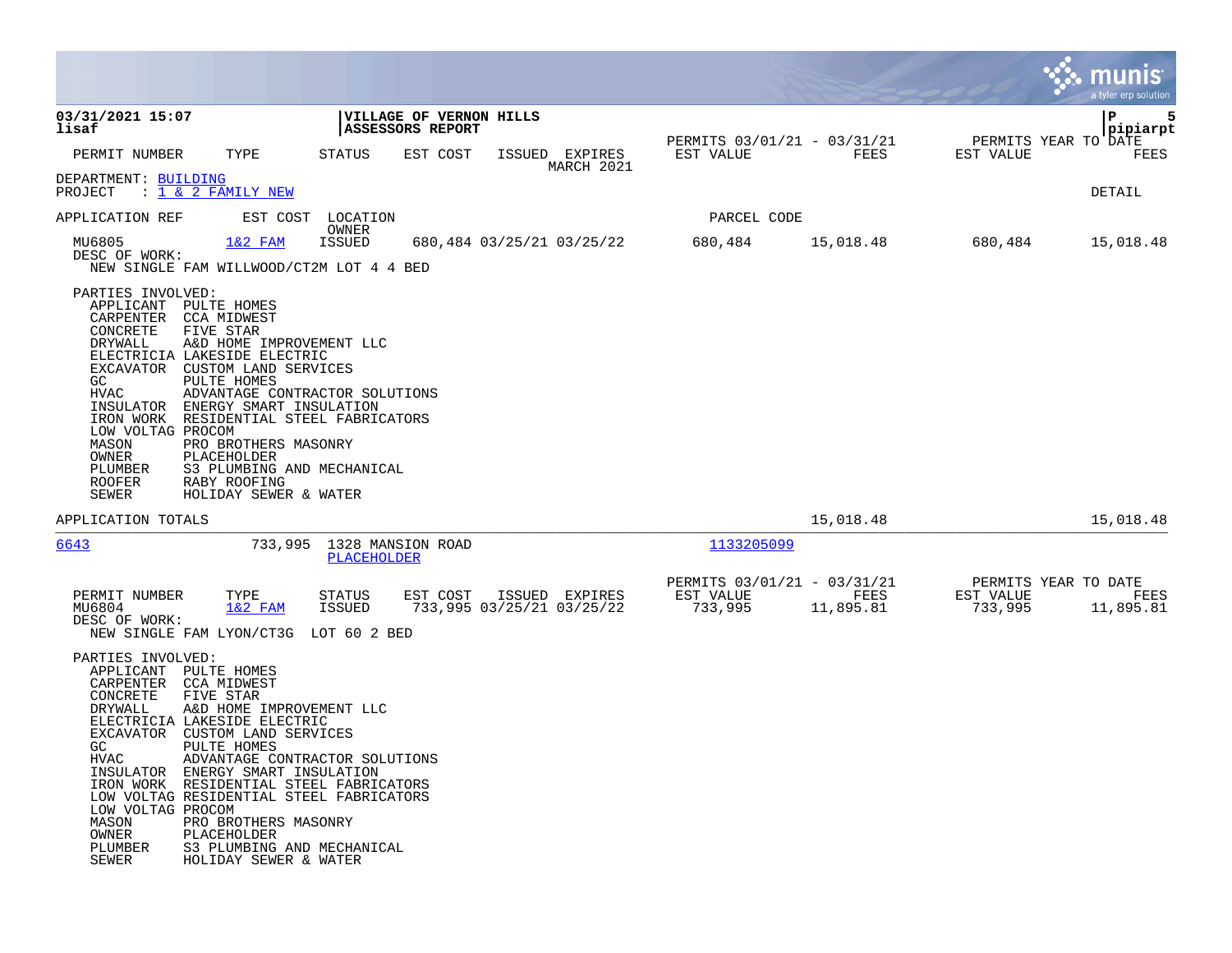|                                                                                                                                                                                                                                    |                                                                                                                                                                                                                                                                                                                             |                         |                                             |                |            |                                                     |                        |                                              | <b>munis</b><br>a tyler erp solution |
|------------------------------------------------------------------------------------------------------------------------------------------------------------------------------------------------------------------------------------|-----------------------------------------------------------------------------------------------------------------------------------------------------------------------------------------------------------------------------------------------------------------------------------------------------------------------------|-------------------------|---------------------------------------------|----------------|------------|-----------------------------------------------------|------------------------|----------------------------------------------|--------------------------------------|
| 03/31/2021 15:07<br>lisaf                                                                                                                                                                                                          |                                                                                                                                                                                                                                                                                                                             |                         | VILLAGE OF VERNON HILLS<br>ASSESSORS REPORT |                | MARCH 2021 |                                                     |                        |                                              | ${\bf P}$<br> pipiarpt               |
| DEPARTMENT: BUILDING<br>PROJECT                                                                                                                                                                                                    | : 1 & 2 FAMILY NEW                                                                                                                                                                                                                                                                                                          |                         |                                             |                |            |                                                     |                        |                                              | DETAIL                               |
| APPLICATION REF                                                                                                                                                                                                                    | EST COST                                                                                                                                                                                                                                                                                                                    | LOCATION<br>OWNER       |                                             |                |            | PARCEL CODE                                         |                        |                                              |                                      |
| APPLICATION TOTALS                                                                                                                                                                                                                 |                                                                                                                                                                                                                                                                                                                             |                         |                                             |                |            |                                                     | 11,895.81              |                                              | 11,895.81                            |
| 6645                                                                                                                                                                                                                               | 663,845                                                                                                                                                                                                                                                                                                                     | PLACEHOLDER             | 663 MARSHALL STREET                         |                |            | 1133215005                                          |                        |                                              |                                      |
| PERMIT NUMBER<br>MU6806<br>DESC OF WORK:<br>PARTIES INVOLVED:<br>APPLICANT<br>CARPENTER<br>CONCRETE<br><b>DRYWALL</b><br>ELECTRICIA LAKESIDE ELECTRIC<br>EXCAVATOR<br>GC<br><b>HVAC</b><br>INSULATOR<br>LOW VOLTAG PROCOM<br>MASON | TYPE<br>$1&2$ FAM<br>NEW SINGLE FAM WILLWOOD/EC2H 4 BED LOT 3<br>PULTE HOMES<br><b>CCA MIDWEST</b><br><b>CCA MIDWEST</b><br>A&D HOME IMPROVEMENT LLC<br>CUSTOM LAND SERVICES<br>PULTE HOMES<br>ADVANTAGE CONTRACTOR SOLUTIONS<br>ENERGY SMART INSULATION<br>IRON WORK RESIDENTIAL STEEL FABRICATORS<br>PRO BROTHERS MASONRY | <b>STATUS</b><br>ISSUED | EST COST<br>663,845 03/25/21 03/25/22       | ISSUED EXPIRES |            | PERMITS 03/01/21 - 03/31/21<br>EST VALUE<br>663,845 | FEES<br>14,850.48      | PERMITS YEAR TO DATE<br>EST VALUE<br>663,845 | FEES<br>14,850.48                    |
| OWNER<br>PLUMBER<br>ROOFER<br><b>SEWER</b><br>APPLICATION TOTALS<br>PROJECT TOTALS                                                                                                                                                 | PLACEHOLDER<br>S3 PLUMBING AND MECHANICAL<br>RABY ROOFING<br>HOLIDAY SEWER & WATER                                                                                                                                                                                                                                          |                         |                                             |                |            | 3,355,076                                           | 14,850.48<br>70,590.25 | 3,355,076                                    | 14,850.48<br>70,590.25               |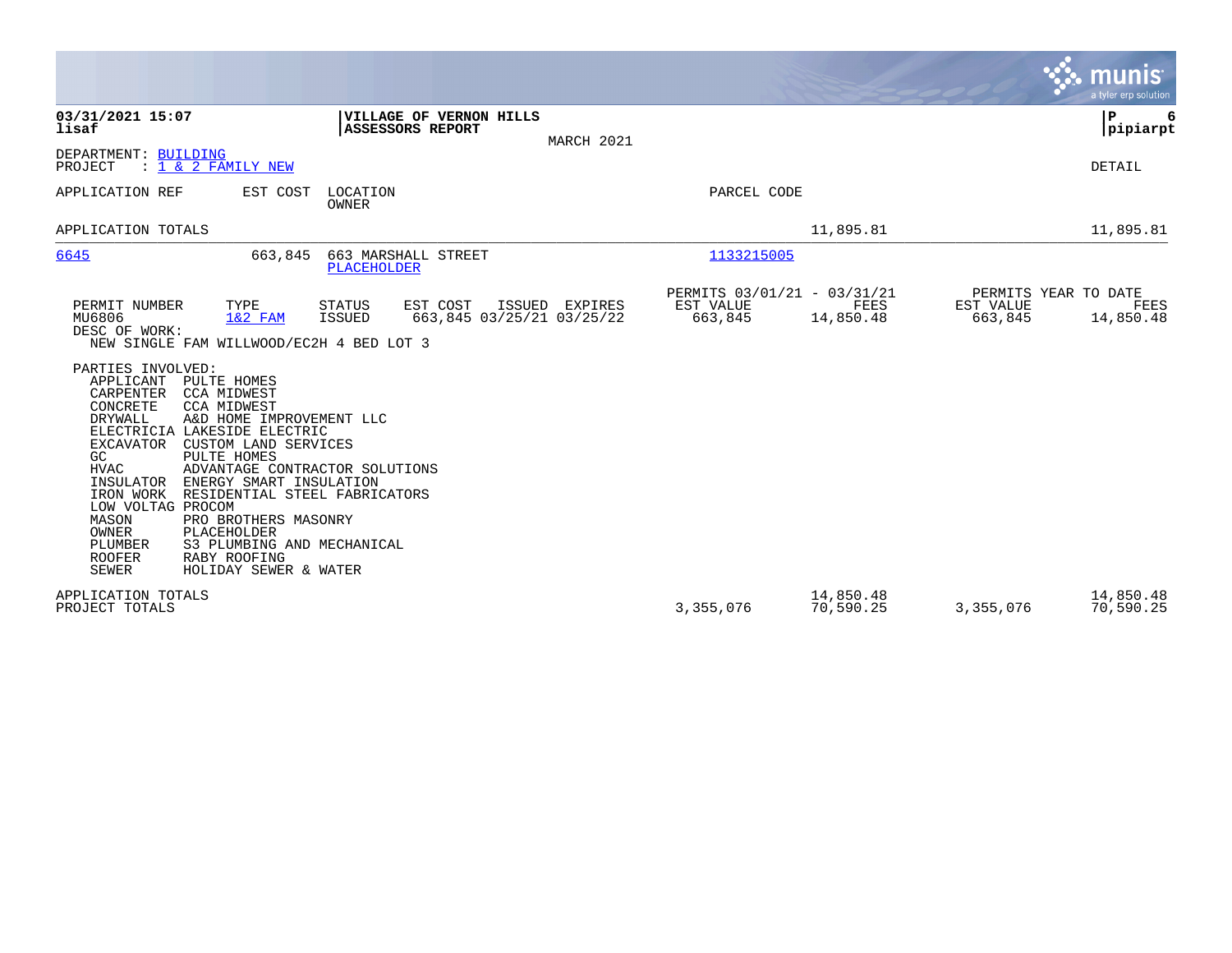|                                                                                                                                                                                                             |                                                                                                                                                                                                                                                                                                                                                                                                                                                                                                    |                          |                                                 |            |                                                     |                        |                      | <b>munis</b><br>a tyler erp solution      |
|-------------------------------------------------------------------------------------------------------------------------------------------------------------------------------------------------------------|----------------------------------------------------------------------------------------------------------------------------------------------------------------------------------------------------------------------------------------------------------------------------------------------------------------------------------------------------------------------------------------------------------------------------------------------------------------------------------------------------|--------------------------|-------------------------------------------------|------------|-----------------------------------------------------|------------------------|----------------------|-------------------------------------------|
| 03/31/2021 15:07<br>lisaf                                                                                                                                                                                   |                                                                                                                                                                                                                                                                                                                                                                                                                                                                                                    | ASSESSORS REPORT         | VILLAGE OF VERNON HILLS                         | MARCH 2021 |                                                     |                        |                      | P<br> pipiarpt                            |
| DEPARTMENT:<br>PROJECT                                                                                                                                                                                      | BUILDING<br>: COMMERCIAL ADDITION                                                                                                                                                                                                                                                                                                                                                                                                                                                                  |                          |                                                 |            |                                                     |                        |                      | <b>DETAIL</b>                             |
| APPLICATION REF                                                                                                                                                                                             | EST COST                                                                                                                                                                                                                                                                                                                                                                                                                                                                                           | LOCATION<br><b>OWNER</b> |                                                 |            | PARCEL CODE                                         |                        |                      |                                           |
| 4238                                                                                                                                                                                                        | 800,000                                                                                                                                                                                                                                                                                                                                                                                                                                                                                            | 645 FOREST EDGE DR       | ALTERNATIVE SOURCE MEDICAL LLC                  |            | 1515103046                                          |                        |                      |                                           |
| PERMIT NUMBER<br>MU6736<br>DESC OF WORK:<br>PARTIES INVOLVED:<br>CONCRETE<br>EXCAVATOR<br>GC<br><b>HVAC</b><br>IRON WORK<br>MASON<br>OCCUPANT<br>OWNER<br>PLUMBER<br>PAYER<br><b>ROOFER</b><br><b>SEWER</b> | TYPE<br><b>COM ADDT</b><br>COMMERCIAL ADDITION - TEMP PERMIT<br>FULL PERMIT - UPON COI AND CONTACTOR LIST WITH LICENSES<br>SCURTO CEMENT CONSTRUCTION<br>ELECTRICIA CONNELLY ELECTRIC<br>BERGER EXCAVATION CONTRACTORS<br>COMBINED DEVELOPMENT OF ILLINOIS<br>ROYAL AMERICAN HVAC<br>MSSI<br>DUKANE PRECAST, INC<br>ALTERNATIVE SOURCE MEDICAL LLC<br>ALTERNATIVE SOURCE MEDICAL LLC<br>ALWAYS PLUMBING, LLC<br>ALTERNATIVE SOURCE MEDICAL LLC<br>CLAYTON ROOFING<br>BERGER EXCAVATION CONTRACTORS | STATUS<br><b>ISSUED</b>  | EST COST<br>ISSUED<br>800,000 03/15/21 03/15/22 | EXPIRES    | PERMITS 03/01/21 - 03/31/21<br>EST VALUE<br>800,000 | FEES<br>12,743.06      | EST VALUE<br>800,000 | PERMITS YEAR TO DATE<br>FEES<br>12,743.06 |
| APPLICATION TOTALS<br>PROJECT TOTALS                                                                                                                                                                        |                                                                                                                                                                                                                                                                                                                                                                                                                                                                                                    |                          |                                                 |            | 800,000                                             | 12,743.06<br>12,743.06 | 800,000              | 12,743.06<br>12,743.06                    |

 $\mathcal{L}^{\text{max}}$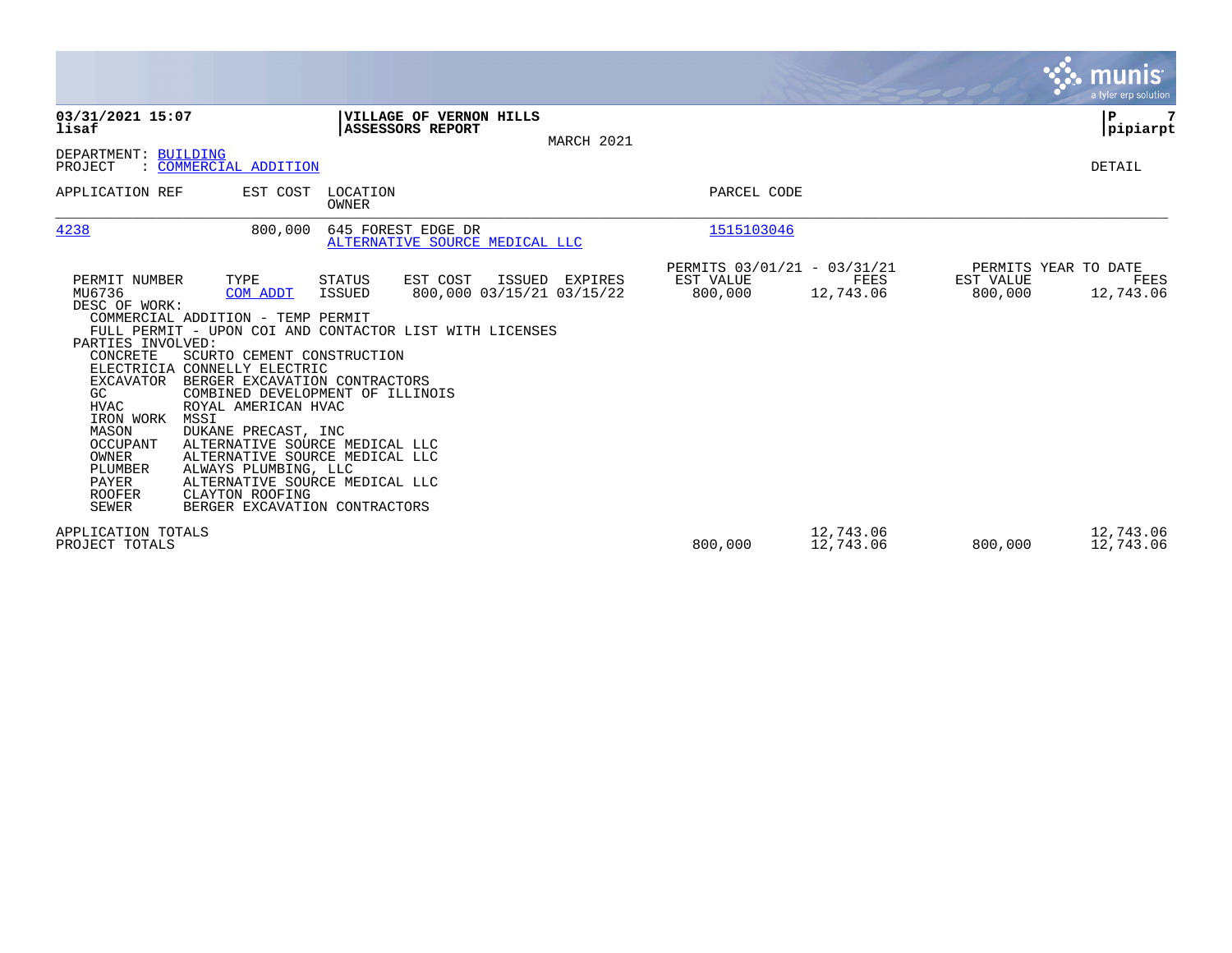|                                                                                                                                                                                                                                                                                                         |                                                                                           |                                                                         | munis<br>a tyler erp solution                                    |
|---------------------------------------------------------------------------------------------------------------------------------------------------------------------------------------------------------------------------------------------------------------------------------------------------------|-------------------------------------------------------------------------------------------|-------------------------------------------------------------------------|------------------------------------------------------------------|
| 03/31/2021 15:07<br>lisaf                                                                                                                                                                                                                                                                               | VILLAGE OF VERNON HILLS<br>ASSESSORS REPORT                                               |                                                                         | P<br>8<br> pipiarpt                                              |
| DEPARTMENT: BUILDING<br>: COMMERCIAL ALTERATION<br>PROJECT                                                                                                                                                                                                                                              | MARCH 2021                                                                                |                                                                         | <b>DETAIL</b>                                                    |
| APPLICATION REF                                                                                                                                                                                                                                                                                         | EST COST LOCATION<br>OWNER                                                                | PARCEL CODE                                                             |                                                                  |
| 5216<br>250,000                                                                                                                                                                                                                                                                                         | 701 NORTH MILWAUKEE AVE 358<br>INLAND REAL ESTATE CORPORATION                             | 1503102001                                                              |                                                                  |
| PERMIT NUMBER<br>TYPE<br>MU6737<br>CO NO FEE<br>DESC OF WORK:<br>INTERIOR REMODEL; NO ELECTRICAL NO PLUMBING                                                                                                                                                                                            | <b>STATUS</b><br>EST COST<br>ISSUED EXPIRES<br>250,000 03/15/21 03/15/22<br>COMPLT        | PERMITS 03/01/21 - 03/31/21<br>EST VALUE<br>FEES<br>$\Omega$<br>.00     | PERMITS YEAR TO DATE<br>EST VALUE<br>FEES<br>.00<br>$\Omega$     |
| PARTIES INVOLVED:<br>APPLICANT<br>GMRI<br>CARPENTER<br>BELISLE CONSTRUCTION INC<br>DRYWALL<br>BELISLE CONSTRUCTION INC<br>ELECTRICIA BASSETT ELECTRICAL<br>BELISLE CONSTRUCTION INC<br>GC.<br><b>OCCUPANT</b><br>OLIVE GARDEN<br>OWNER<br>PAYER<br>GMRI                                                 | INLAND REAL ESTATE CORPORATION                                                            |                                                                         |                                                                  |
| APPLICATION TOTALS                                                                                                                                                                                                                                                                                      |                                                                                           | .00                                                                     | .00                                                              |
| 6514<br>92,691                                                                                                                                                                                                                                                                                          | 750 BUNKER CT 700<br><b>GOLD CROWN HOLDING LLC</b>                                        | 1504202150                                                              |                                                                  |
| PERMIT NUMBER<br>TYPE<br>MU6808<br>CO NO FEE<br>DESC OF WORK:<br>INTERIOR BUILD OUT                                                                                                                                                                                                                     | EST COST<br><b>STATUS</b><br>ISSUED EXPIRES<br>92,691 03/25/21 03/25/22<br>COMPLT         | PERMITS 03/01/21 - 03/31/21<br>EST VALUE<br>FEES<br>$\mathbf 0$<br>.00  | PERMITS YEAR TO DATE<br>EST VALUE<br>FEES<br>$\mathbf 0$<br>.00  |
| PARTIES INVOLVED:<br>APPLICANT ADRIANO DE MATTEO<br>CARPENTER SI REMODELING<br>DRYWALL<br>SI REMODELING<br>ELECTRICIA ALR ELECTRIC<br>GC.<br>ADRIANO DE MATTEO<br><b>HVAC</b><br>COMFOR CONDITIONING<br>EVOLVE CHIROPRACTIC<br>OCCUPANT<br>OWNER<br>GOLD CROWN HOLDING LLC<br>PLUMBER<br>KARAN PLUMBING |                                                                                           |                                                                         |                                                                  |
| APPLICATION TOTALS                                                                                                                                                                                                                                                                                      |                                                                                           | .00                                                                     | .00                                                              |
| 6533<br>250,000                                                                                                                                                                                                                                                                                         | 701 NORTH MILWAUKEE AVE 302<br>INLAND REAL ESTATE CORPORATION                             | 1503102018                                                              |                                                                  |
| PERMIT NUMBER<br>TYPE<br>MU6720<br>COM ALT<br>DESC OF WORK:<br>INTERIOR BUILD OUT - FIVE BELOW                                                                                                                                                                                                          | <b>STATUS</b><br>EST COST<br>ISSUED EXPIRES<br>250,000 03/09/21 03/09/22<br><b>ISSUED</b> | PERMITS 03/01/21 - 03/31/21<br>EST VALUE<br>FEES<br>250,000<br>2,700.00 | PERMITS YEAR TO DATE<br>EST VALUE<br>FEES<br>250,000<br>2,700.00 |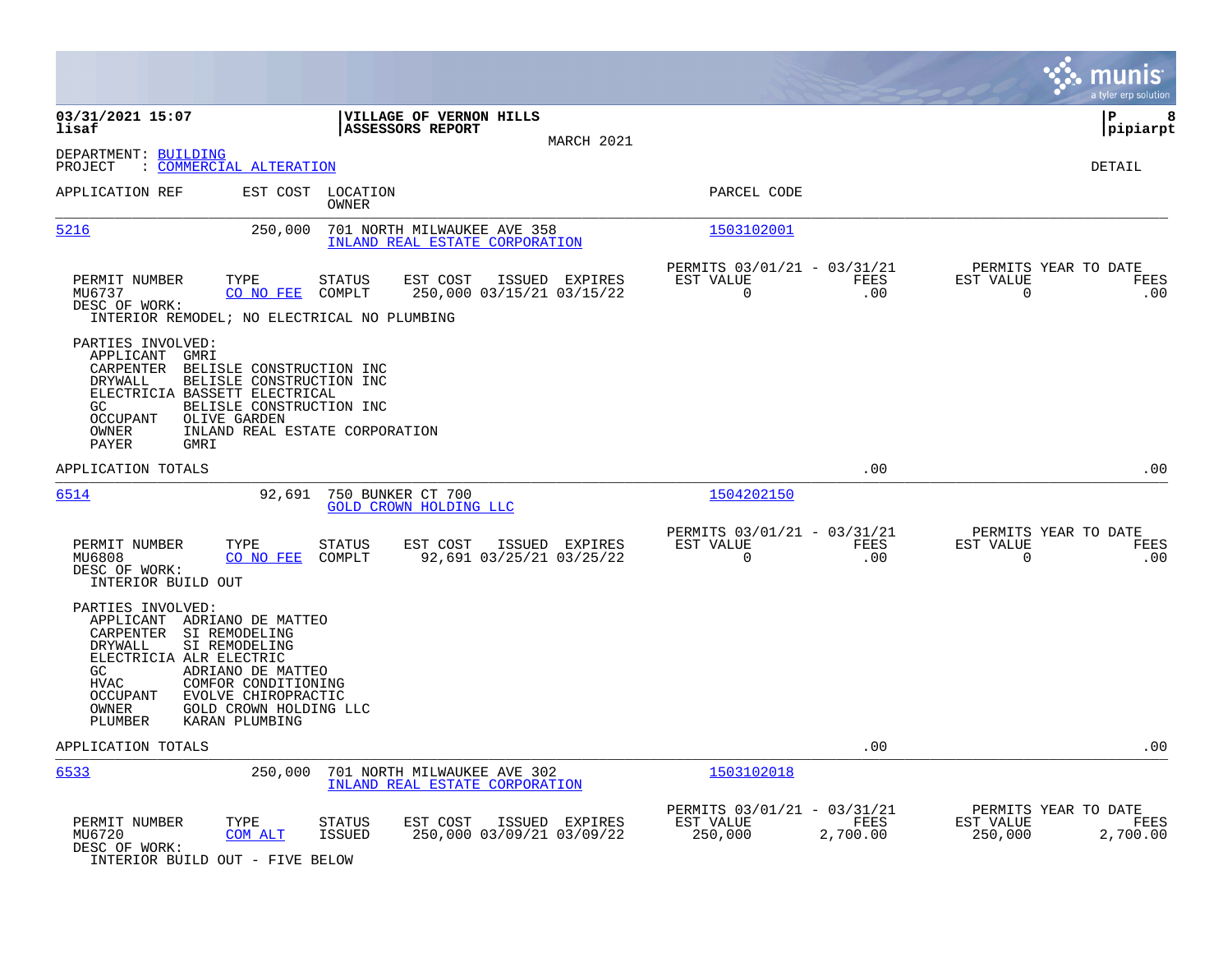|                                                                                                                                                                                                                                                                                                                                                                                                                                                                                                                       |                                                     |                                                                  | <b>munis</b><br>a tyler erp solution |
|-----------------------------------------------------------------------------------------------------------------------------------------------------------------------------------------------------------------------------------------------------------------------------------------------------------------------------------------------------------------------------------------------------------------------------------------------------------------------------------------------------------------------|-----------------------------------------------------|------------------------------------------------------------------|--------------------------------------|
| 03/31/2021 15:07<br>VILLAGE OF VERNON HILLS<br>lisaf<br>ASSESSORS REPORT                                                                                                                                                                                                                                                                                                                                                                                                                                              |                                                     |                                                                  | $\mathbf{P}$<br>9<br> pipiarpt       |
| MARCH 2021<br>DEPARTMENT: BUILDING<br>: COMMERCIAL ALTERATION<br>PROJECT                                                                                                                                                                                                                                                                                                                                                                                                                                              |                                                     |                                                                  | DETAIL                               |
| APPLICATION REF<br>EST COST<br>LOCATION<br><b>OWNER</b><br>PARTIES INVOLVED:<br>APPLICANT<br>TRICARICO ARCHITECTS & DESIGN PC<br>RTH ASSOCIATES<br>CARPENTER<br>ELECTRICIA HIGH TECH GREEN ELECTRIC CORP<br>GC<br>RTH ASSOCIATES<br><b>GLASS</b><br>NORTH SHORE GLAZING AND MIRROR COMPANY<br>TOJI ENGINEERING LTD<br>HVAC<br><b>OCCUPANT</b><br>FIVE BELOW<br><b>OWNER</b><br>INLAND REAL ESTATE CORPORATION<br>PLUMBER<br><b>J&amp;S PLUMBING</b><br>RTH ASSOCIATES<br>PAYER<br><b>ROOFER</b><br>FUNDERBURK ROOFING | PARCEL CODE                                         |                                                                  |                                      |
| APPLICATION TOTALS                                                                                                                                                                                                                                                                                                                                                                                                                                                                                                    |                                                     | 2,700.00                                                         | 2,700.00                             |
| 6583<br>325,000<br>565 LAKEVIEW PKY 105<br>GLOBE PROPERTY MANAGEMENT                                                                                                                                                                                                                                                                                                                                                                                                                                                  | 1504201016                                          |                                                                  |                                      |
| PERMIT NUMBER<br>EST COST<br><b>ISSUED</b><br>EXPIRES<br>TYPE<br><b>STATUS</b><br>MU6725<br><b>ISSUED</b><br>325,000 03/10/21 03/30/22<br>COM ALT<br>DESC OF WORK:<br>INTERIOR BUILDOUT - LAKE FOREST PEDS                                                                                                                                                                                                                                                                                                            | PERMITS 03/01/21 - 03/31/21<br>EST VALUE<br>325,000 | PERMITS YEAR TO DATE<br>FEES<br>EST VALUE<br>3,450.00<br>325,000 | FEES<br>3,450.00                     |
| PARTIES INVOLVED:<br>APPLICANT<br>JOSEPH NICHOLAS CONSTRUCTION<br>THE EDGE CONSTRUCTION COMPANY INC<br>CARPENTER<br>THE EDGE CONSTRUCTION COMPANY INC<br>DRYWALL<br>ELECTRICIA BATTAGLIA INDUSTRIES<br>JOSEPH NICHOLAS CONSTRUCTION<br>GC.<br>BATTAGLIA INDUSTRIES<br>HVAC<br>OCCUPANT<br>LAKE FOREST PEDIATRICS<br>OWNER<br>GLOBE PROPERTY MANAGEMENT<br>PLUMBER<br>SANDMAN PLUMBING                                                                                                                                 |                                                     |                                                                  |                                      |
| APPLICATION TOTALS<br>PROJECT TOTALS                                                                                                                                                                                                                                                                                                                                                                                                                                                                                  | 575,000                                             | 3,450.00<br>575,000<br>6, 150.00                                 | 3,450.00<br>6,150.00                 |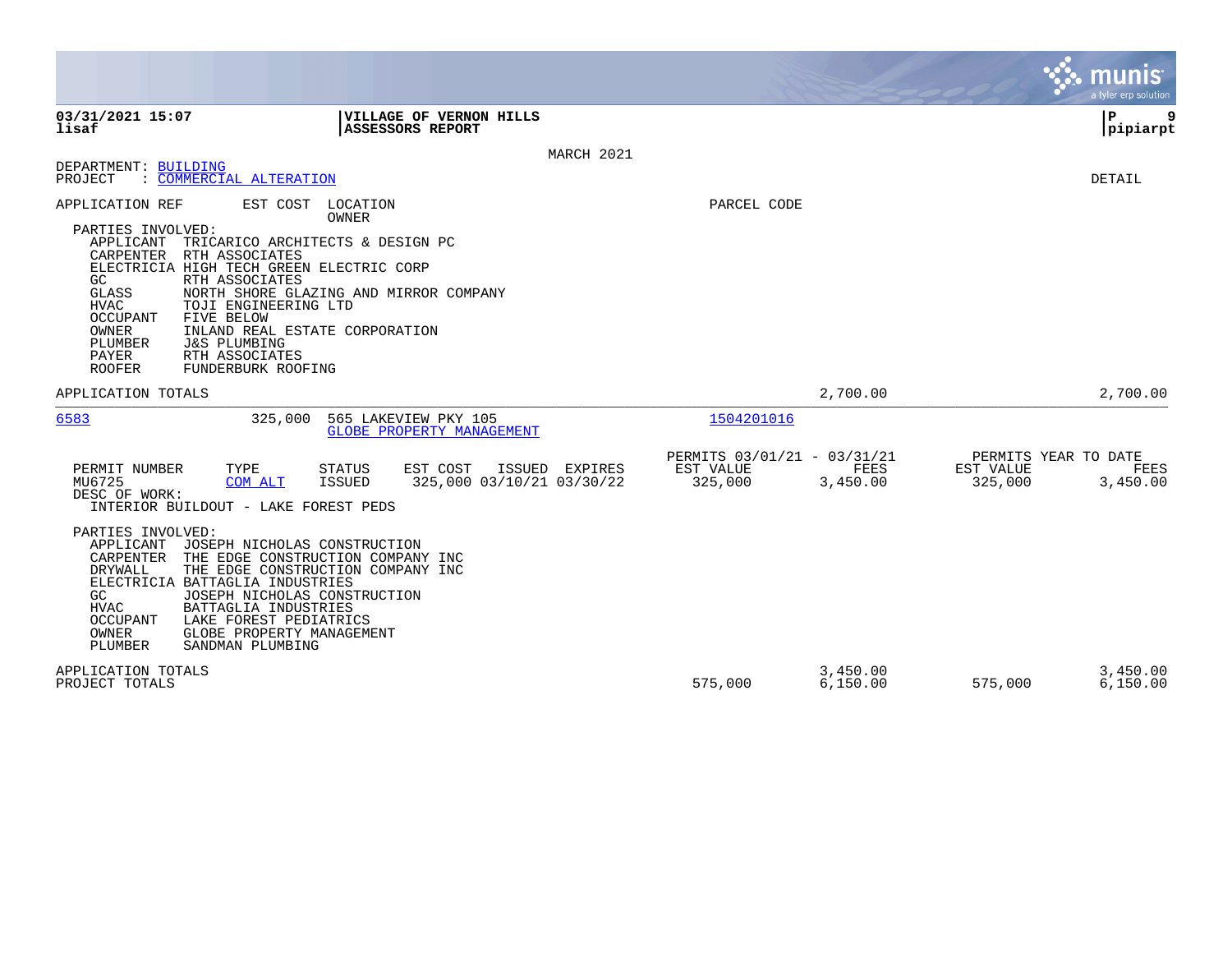|                                                                                                                                                                      |                                                                            |                           |                                                 |                                   | munis <sup>®</sup><br>a tyler erp solution. |
|----------------------------------------------------------------------------------------------------------------------------------------------------------------------|----------------------------------------------------------------------------|---------------------------|-------------------------------------------------|-----------------------------------|---------------------------------------------|
| 03/31/2021 15:07<br>lisaf                                                                                                                                            | <b>VILLAGE OF VERNON HILLS</b><br>ASSESSORS REPORT                         | MARCH 2021                |                                                 |                                   | 10<br>P<br> pipiarpt                        |
| DEPARTMENT: BUILDING<br>PROJECT<br>: DEMOLITION                                                                                                                      |                                                                            |                           |                                                 |                                   | DETAIL                                      |
| APPLICATION REF<br>EST COST                                                                                                                                          | LOCATION<br>OWNER                                                          | PARCEL CODE               |                                                 |                                   |                                             |
| 6585<br>255,918                                                                                                                                                      | 555 LAKEVIEW PKY<br>AMERICAN MULTI-CINEMA, INC                             | 1504201049                |                                                 |                                   |                                             |
| PERMIT NUMBER<br>TYPE<br>MU6772<br><b>DEMO</b><br>DESC OF WORK:<br>DEMOLITION - EVERLEIGH                                                                            | EST COST<br>ISSUED<br><b>STATUS</b><br>255,918 03/17/21 03/22/22<br>ISSUED | EST VALUE<br>EXPIRES<br>0 | PERMITS 03/01/21 - 03/31/21<br>FEES<br>2,559.18 | PERMITS YEAR TO DATE<br>EST VALUE | FEES<br>2,559.18                            |
| PARTIES INVOLVED:<br>APPLICANT<br>GREYSTAR<br><b>DCS</b><br>FENCE<br>GC<br>FOCUS CONSTRUCTION<br>MISCELLANE<br>AMERICAN DEMOLITION<br>OCCUPANT<br>EVERLEIGH<br>OWNER | AMERICAN MULTI-CINEMA, INC                                                 |                           |                                                 |                                   |                                             |
| APPLICATION TOTALS<br>PROJECT TOTALS                                                                                                                                 |                                                                            | 0                         | 2,559.18<br>2,559.18                            | 0                                 | 2,559.18<br>2,559.18                        |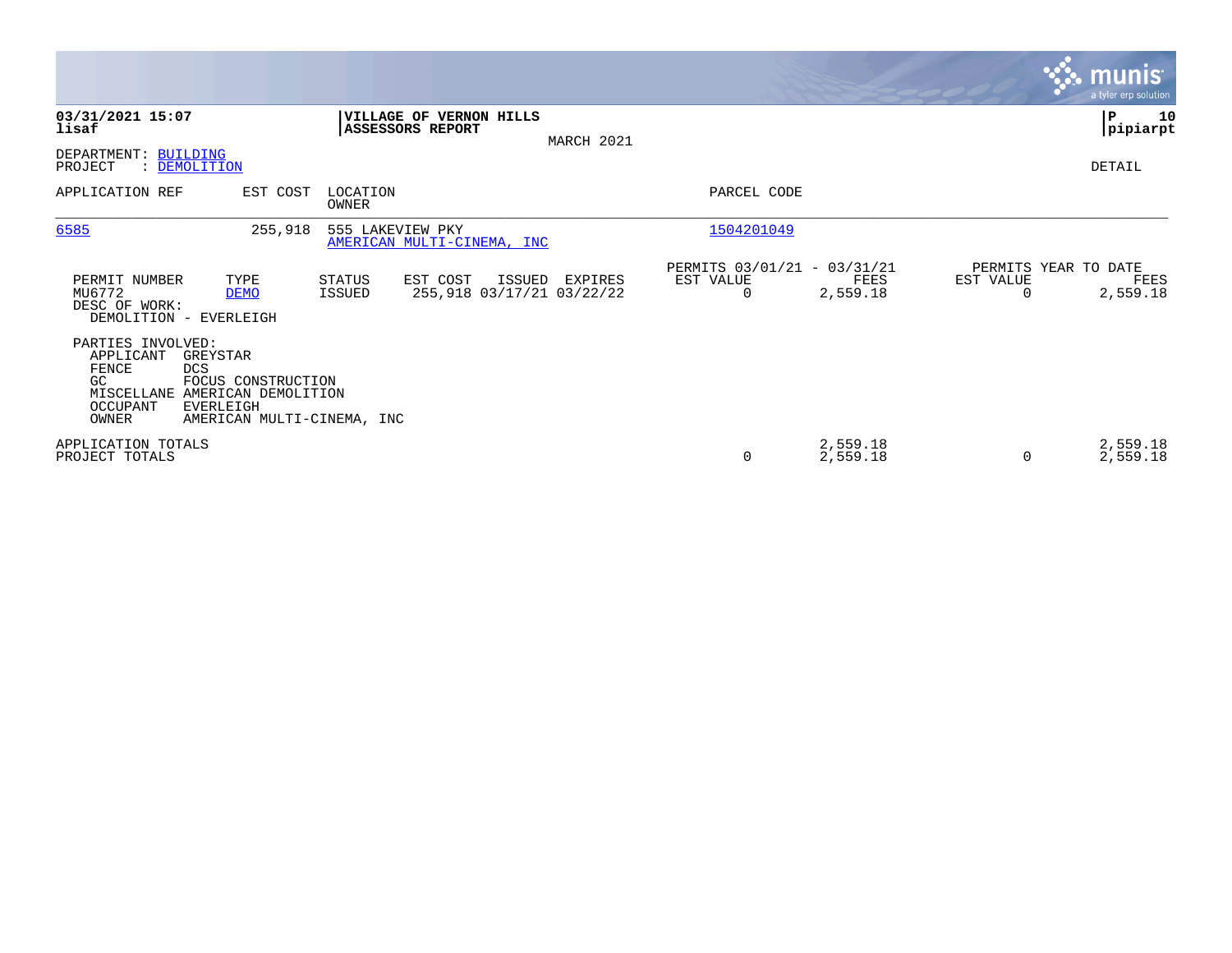|                                                                                             |                                                                                                                                           |                                       |                                                                                                                                                                                        |                |                                                         |                |                                               | munis<br>a tyler erp solution |
|---------------------------------------------------------------------------------------------|-------------------------------------------------------------------------------------------------------------------------------------------|---------------------------------------|----------------------------------------------------------------------------------------------------------------------------------------------------------------------------------------|----------------|---------------------------------------------------------|----------------|-----------------------------------------------|-------------------------------|
| 03/31/2021 15:07<br>lisaf                                                                   |                                                                                                                                           |                                       | VILLAGE OF VERNON HILLS<br>ASSESSORS REPORT                                                                                                                                            |                |                                                         |                |                                               | P<br>11<br> pipiarpt          |
| DEPARTMENT: BUILDING<br>PROJECT<br>: <u>AC/FURNACE</u>                                      |                                                                                                                                           |                                       |                                                                                                                                                                                        | MARCH 2021     |                                                         |                |                                               | DETAIL                        |
| APPLICATION REF                                                                             |                                                                                                                                           | EST COST LOCATION<br>OWNER            |                                                                                                                                                                                        |                | PARCEL CODE                                             |                |                                               |                               |
| 6604                                                                                        | 9,616                                                                                                                                     |                                       | 1040 CUMBERLAND CT<br>ROEL & ROBIN ACEVEDO                                                                                                                                             |                | 1132408018                                              |                |                                               |                               |
| PERMIT NUMBER<br>MU6684<br>DESC OF WORK:<br>AC/FURNACE                                      | TYPE<br><b>AC/FURN</b>                                                                                                                    | STATUS<br>ISSUED                      | EST COST<br>9,616 03/01/21 03/01/22                                                                                                                                                    | ISSUED EXPIRES | PERMITS 03/01/21 - 03/31/21<br>EST VALUE<br>$\mathbf 0$ | FEES<br>96.16  | PERMITS YEAR TO DATE<br>EST VALUE<br>$\Omega$ | FEES<br>96.16                 |
| PARTIES INVOLVED:<br>GC.<br>HVAC<br>OWNER<br>PAYER                                          | ROEL & ROBIN ACEVEDO                                                                                                                      |                                       | APPLICANT ABC PLUMBING, HEATING, COOLING, ELECTRIC<br>ABC PLUMBING, HEATING, COOLING, ELECTRIC<br>ABC PLUMBING, HEATING, COOLING, ELECTRIC<br>ABC PLUMBING, HEATING, COOLING, ELECTRIC |                |                                                         |                |                                               |                               |
| APPLICATION TOTALS                                                                          |                                                                                                                                           |                                       |                                                                                                                                                                                        |                |                                                         | 96.16          |                                               | 96.16                         |
| 6648                                                                                        | 10,980                                                                                                                                    | 109 DICKINSON CT<br><b>JUN YANASE</b> |                                                                                                                                                                                        |                | 1132201034                                              |                |                                               |                               |
| PERMIT NUMBER<br>MU6717<br>DESC OF WORK:<br>AC/FURNACE                                      | TYPE<br>AC/FURN                                                                                                                           | <b>STATUS</b><br>ISSUED               | EST COST<br>10,980 03/08/21 03/08/22                                                                                                                                                   | ISSUED EXPIRES | PERMITS 03/01/21 - 03/31/21<br>EST VALUE<br>$\mathbf 0$ | FEES<br>109.80 | PERMITS YEAR TO DATE<br>EST VALUE<br>$\Omega$ | FEES<br>109.80                |
| PARTIES INVOLVED:<br>APPLICANT<br>GC.<br>HVAC<br>OWNER<br>PAYER                             | FOUR SEASONS HEATING & AIR<br>FOUR SEASONS HEATING & AIR<br>FOUR SEASONS HEATING & AIR<br><b>JUN YANASE</b><br>FOUR SEASONS HEATING & AIR |                                       |                                                                                                                                                                                        |                |                                                         |                |                                               |                               |
| APPLICATION TOTALS                                                                          |                                                                                                                                           |                                       |                                                                                                                                                                                        |                |                                                         | 109.80         |                                               | 109.80                        |
| 6649                                                                                        | 33,770                                                                                                                                    |                                       | 6 EAST PHILLIP RD<br>VERNON HILLS ACC LLC                                                                                                                                              |                | 1504107007                                              |                |                                               |                               |
| PERMIT NUMBER<br>MU6721<br>DESC OF WORK:<br>COMMERCIAL HVAC CHANGEOUT                       | TYPE<br>AC/FURN                                                                                                                           | STATUS<br>COMPLT                      | EST COST<br>33,770 03/09/21 03/10/22                                                                                                                                                   | ISSUED EXPIRES | PERMITS 03/01/21 - 03/31/21<br>EST VALUE<br>0           | FEES<br>337.70 | PERMITS YEAR TO DATE<br>EST VALUE<br>0        | FEES<br>337.70                |
| PARTIES INVOLVED:<br>APPLICANT MK INDUSTRIES, INC<br>GC<br><b>HVAC</b><br>OCCUPANT<br>OWNER | MK INDUSTRIES , INC<br>MK INDUSTRIES, INC<br>LILLIBRIDGE<br>VERNON HILLS ACC LLC                                                          |                                       |                                                                                                                                                                                        |                |                                                         |                |                                               |                               |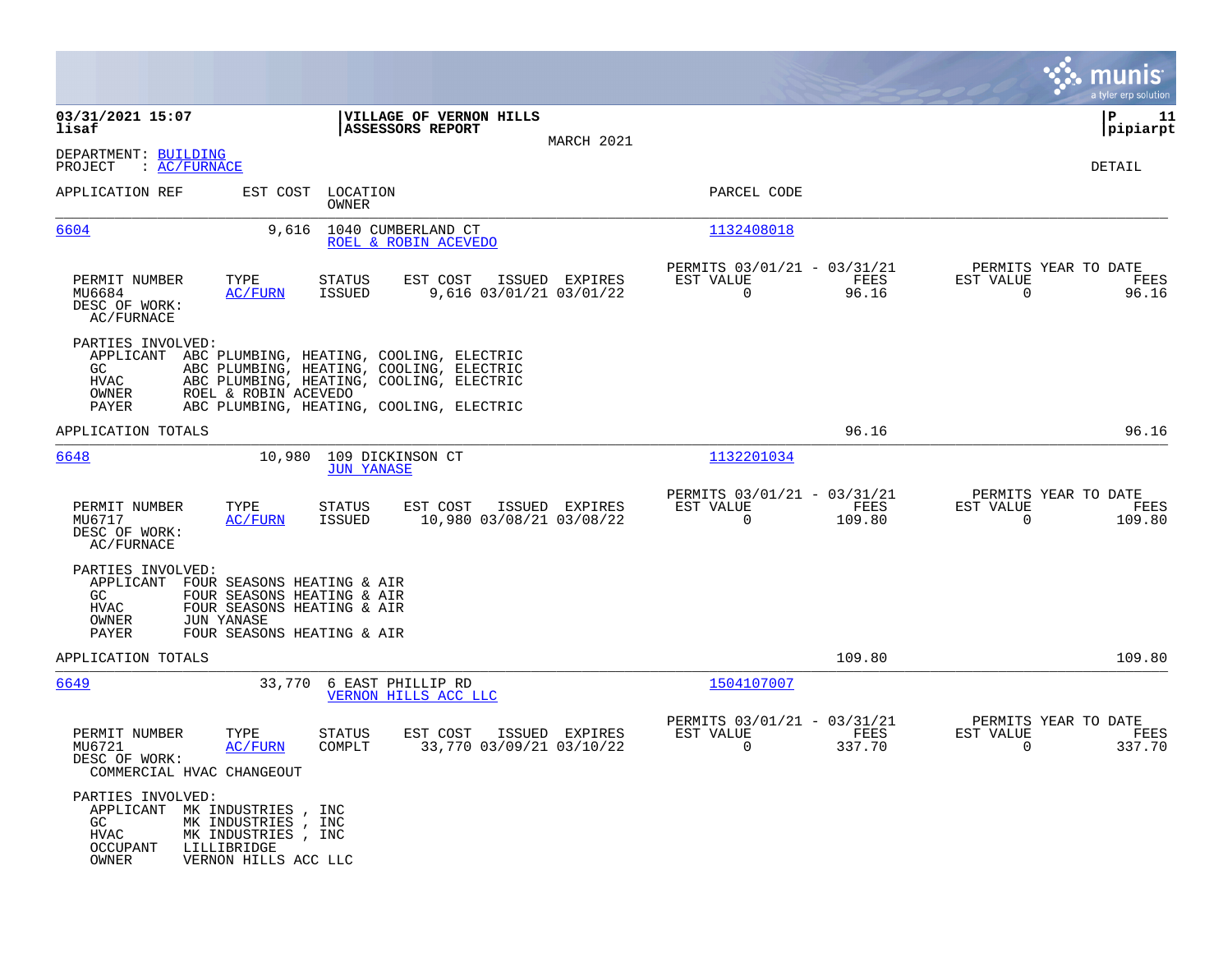|                                                                                                                                                                         | munis<br>a tyler erp solution                                                                                                                            |
|-------------------------------------------------------------------------------------------------------------------------------------------------------------------------|----------------------------------------------------------------------------------------------------------------------------------------------------------|
| 03/31/2021 15:07<br>VILLAGE OF VERNON HILLS<br>lisaf<br>ASSESSORS REPORT                                                                                                | P<br>12<br> pipiarpt<br>MARCH 2021                                                                                                                       |
| DEPARTMENT: BUILDING<br>: AC/FURNACE<br>PROJECT                                                                                                                         | DETAIL                                                                                                                                                   |
| APPLICATION REF<br>LOCATION<br>EST COST<br><b>OWNER</b>                                                                                                                 | PARCEL CODE                                                                                                                                              |
| APPLICATION TOTALS                                                                                                                                                      | 337.70<br>337.70                                                                                                                                         |
| 6654<br>32 MONTGOMERY LN<br>9,000<br>RONALD & ELLEN S FINE                                                                                                              | 1508203011                                                                                                                                               |
| PERMIT NUMBER<br>TYPE<br>EST COST<br>ISSUED<br>STATUS<br>9,000 03/10/21 03/10/22<br>MU6728<br>AC/FURN<br>ISSUED<br>DESC OF WORK:<br>REPLACE FURNACE AC                  | PERMITS 03/01/21 - 03/31/21<br>PERMITS YEAR TO DATE<br>EXPIRES<br>EST VALUE<br>FEES<br>EST VALUE<br>FEES<br>$\mathbf 0$<br>90.00<br>$\mathbf 0$<br>90.00 |
| PARTIES INVOLVED:<br>APPLICANT<br>MILLER'S AREA HEATING<br>GC<br>MILLER'S AREA HEATING<br>RONALD & ELLEN S FINE<br>OWNER<br>MILLER'S AREA HEATING<br><b>PAYER</b>       |                                                                                                                                                          |
| APPLICATION TOTALS                                                                                                                                                      | 90.00<br>90.00                                                                                                                                           |
| 6671<br>6,374<br>361 BLOOMFIELD CT<br>WILLIAM & MONIKA CASH                                                                                                             | 1506418017                                                                                                                                               |
| PERMIT NUMBER<br>TYPE<br><b>STATUS</b><br>EST COST<br>ISSUED EXPIRES<br>MU6745<br>ISSUED<br>6,374 03/16/21 03/16/22<br>AC/FURN<br>DESC OF WORK:<br>AC/FURNACE           | PERMITS 03/01/21 - 03/31/21<br>PERMITS YEAR TO DATE<br>EST VALUE<br><b>EST VALUE</b><br>FEES<br>FEES<br>$\Omega$<br>63.74<br>$\Omega$<br>63.74           |
| PARTIES INVOLVED:<br>APPLICANT ARS OF ILLINOIS<br>GC<br>ARS OF ILLINOIS<br>ARS OF ILLINOIS<br>HVAC<br>WILLIAM & MONIKA CASH<br>OWNER<br><b>PAYER</b><br>ARS OF ILLINOIS |                                                                                                                                                          |
| APPLICATION TOTALS<br>PROJECT TOTALS                                                                                                                                    | 63.74<br>63.74<br>$\mathbf 0$<br>697.40<br>697.40<br>$\Omega$                                                                                            |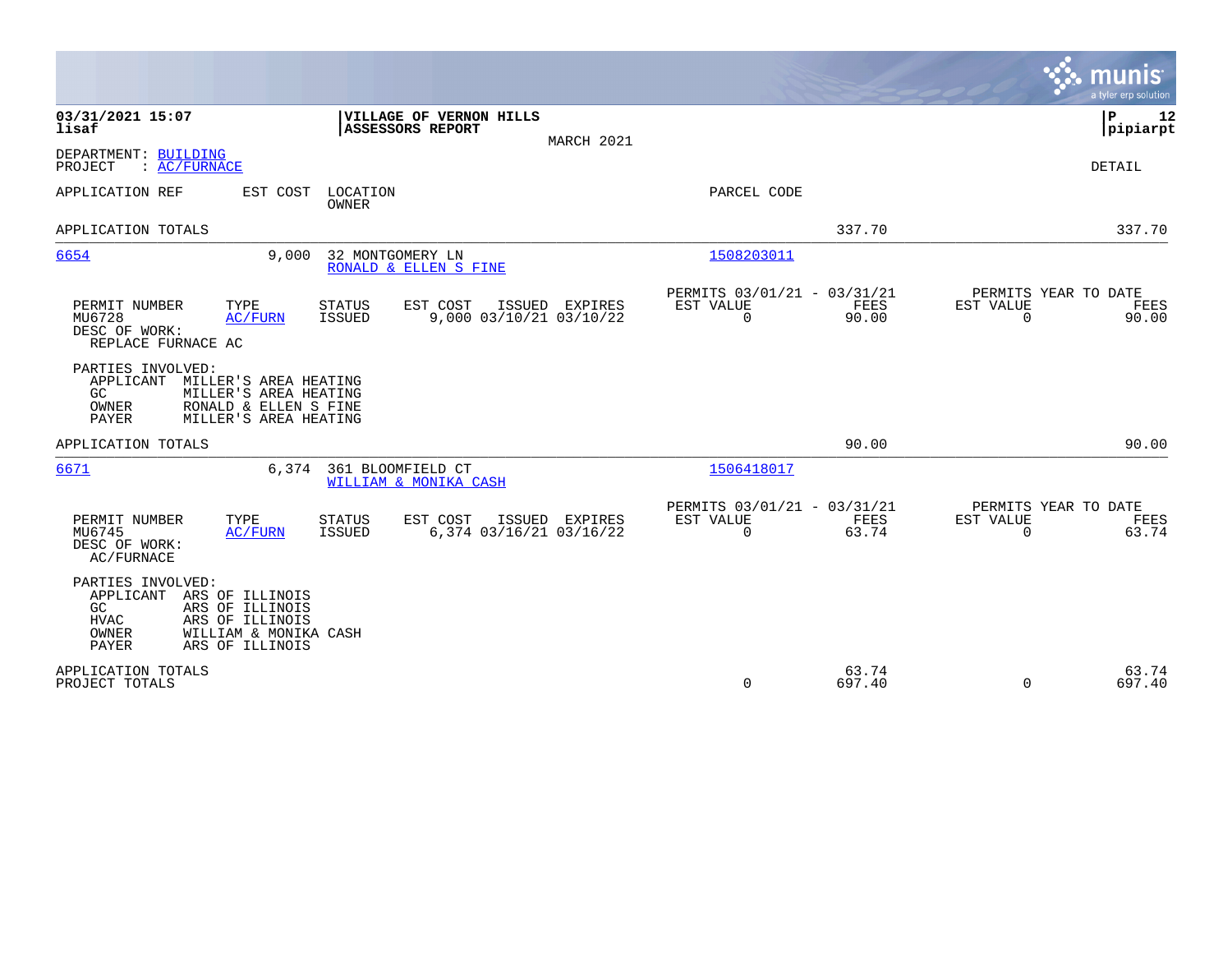|                                                                                                                                                            |                                                                                                                                                                   |                                                                           | munis<br>a tyler erp solution                                   |
|------------------------------------------------------------------------------------------------------------------------------------------------------------|-------------------------------------------------------------------------------------------------------------------------------------------------------------------|---------------------------------------------------------------------------|-----------------------------------------------------------------|
| 03/31/2021 15:07<br>lisaf                                                                                                                                  | VILLAGE OF VERNON HILLS<br>ASSESSORS REPORT<br>MARCH 2021                                                                                                         |                                                                           | ΙP<br>13<br> pipiarpt                                           |
| DEPARTMENT: BUILDING<br>: NEW BUSINESS NO REMODEL<br>PROJECT                                                                                               |                                                                                                                                                                   |                                                                           | DETAIL                                                          |
| APPLICATION REF                                                                                                                                            | EST COST LOCATION<br>OWNER                                                                                                                                        | PARCEL CODE                                                               |                                                                 |
| 6032                                                                                                                                                       | $\Omega$<br>526 HAWTHORN CTR<br>CENTENNIAL                                                                                                                        | 1133401086                                                                |                                                                 |
| TYPE<br>PERMIT NUMBER<br>MU6747<br>CO NO FEE<br>DESC OF WORK:<br>CO - TECH IFIX                                                                            | <b>STATUS</b><br>EST COST<br>ISSUED EXPIRES<br>$0$ 03/16/21 03/16/22<br>COMPLT                                                                                    | PERMITS 03/01/21 - 03/31/21<br>EST VALUE<br>FEES<br>$\overline{0}$<br>.00 | PERMITS YEAR TO DATE<br>EST VALUE<br>FEES<br>$\mathbf 0$<br>.00 |
| PARTIES INVOLVED:<br>APPLICANT<br>TECH IFIX<br>TECH IFIX<br>GC.<br><b>OCCUPANT</b><br>TECH IFIX<br>OWNER<br>CENTENNIAL<br>PAYER<br>TECH IFIX               |                                                                                                                                                                   |                                                                           |                                                                 |
| APPLICATION TOTALS                                                                                                                                         |                                                                                                                                                                   | .00                                                                       | .00                                                             |
| 6471                                                                                                                                                       | $\Omega$<br>300 CORPORATE WOODS PARKWAY<br>SPECTRUM PLAYGROUND EQUIPMENT                                                                                          | 1509401072                                                                |                                                                 |
| TYPE<br>PERMIT NUMBER<br>MU6744<br>CO NO FEE<br>DESC OF WORK:<br>CHANGE OF OWNERSHIP - SPECTRUM PLAYGROUND                                                 | STATUS<br>EST COST<br>ISSUED EXPIRES<br>COMPLT<br>$0$ 03/16/21 03/16/22                                                                                           | PERMITS 03/01/21 - 03/31/21<br>EST VALUE<br>FEES<br>$\overline{0}$<br>.00 | PERMITS YEAR TO DATE<br>EST VALUE<br>FEES<br>$\mathbf 0$<br>.00 |
| PARTIES INVOLVED:<br>APPLICANT<br>GC.<br><b>OCCUPANT</b><br>OWNER<br>PAYER                                                                                 | SPECTRUM PLAYGROUND EQUIPMENT<br>SPECTRUM PLAYGROUND EQUIPMENT<br>SPECTRUM PLAYGROUND EQUIPMENT<br>SPECTRUM PLAYGROUND EQUIPMENT<br>SPECTRUM PLAYGROUND EQUIPMENT |                                                                           |                                                                 |
| APPLICATION TOTALS                                                                                                                                         |                                                                                                                                                                   | .00                                                                       | .00                                                             |
| 6474                                                                                                                                                       | $\Omega$<br>701 NORTH MILWAUKEE AVE 348<br>INLAND REAL ESTATE CORPORATION                                                                                         | 1503102018                                                                |                                                                 |
| PERMIT NUMBER<br>TYPE<br>MU6791<br>CO NO FEE<br>DESC OF WORK:<br>CO: BBQ OLIVE CHICKEN                                                                     | STATUS<br>EST COST<br>ISSUED EXPIRES<br>COMPLT<br>$0$ 03/22/21 03/22/22                                                                                           | PERMITS 03/01/21 - 03/31/21<br>EST VALUE<br>FEES<br>0<br>.00              | PERMITS YEAR TO DATE<br>EST VALUE<br>FEES<br>0<br>.00           |
| PARTIES INVOLVED:<br>APPLICANT BBQ OLIVE CHICKEN<br>GC<br>BBQ OLIVE CHICKEN<br><b>OCCUPANT</b><br>BBQ OLIVE CHICKEN<br>OWNER<br>PAYER<br>BBO OLIVE CHICKEN | INLAND REAL ESTATE CORPORATION                                                                                                                                    |                                                                           |                                                                 |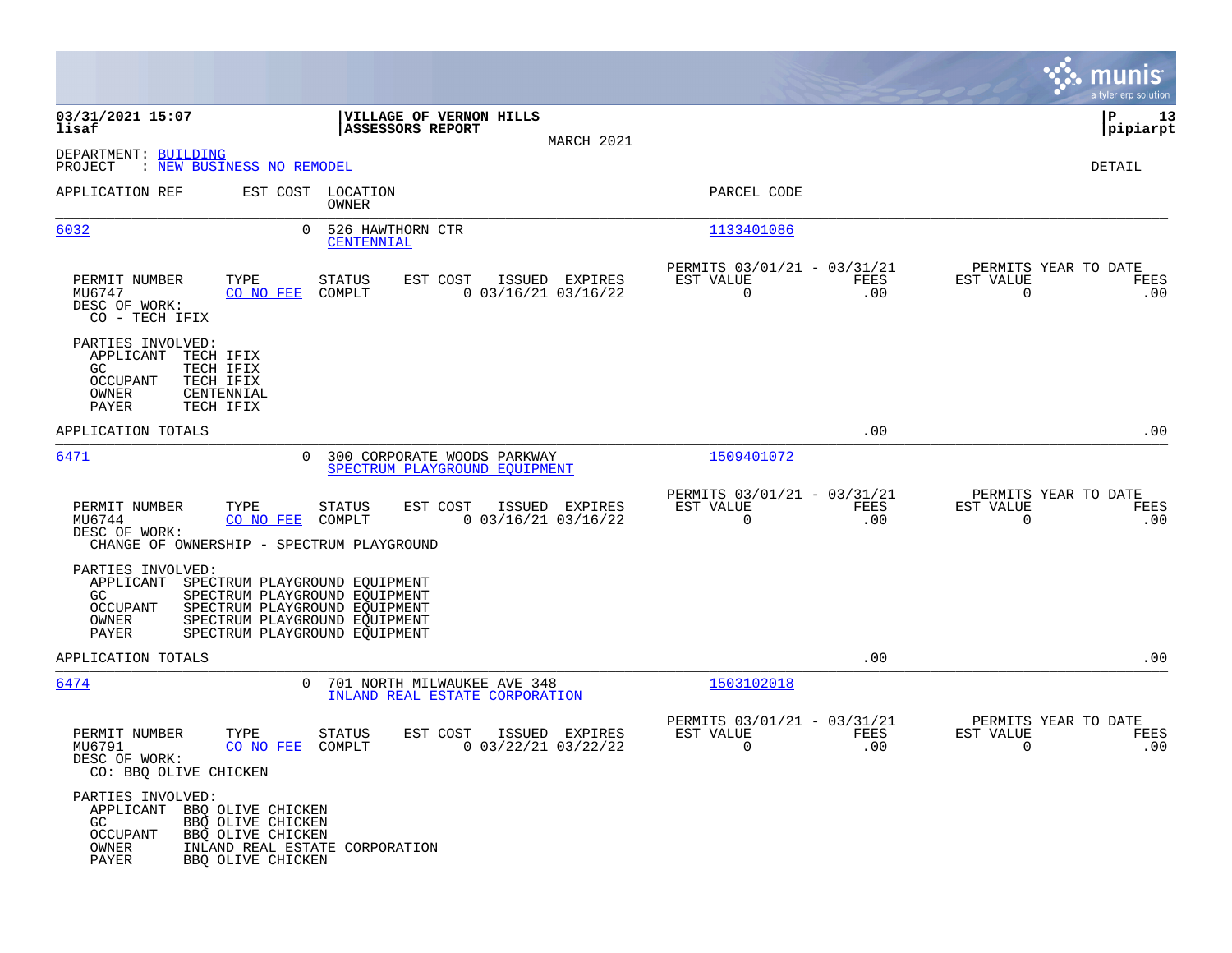|                                                                                                                                                                                           |                                                                         |                                                      |                |                                                  | munis<br>a tyler erp solution |
|-------------------------------------------------------------------------------------------------------------------------------------------------------------------------------------------|-------------------------------------------------------------------------|------------------------------------------------------|----------------|--------------------------------------------------|-------------------------------|
| 03/31/2021 15:07<br>lisaf                                                                                                                                                                 | VILLAGE OF VERNON HILLS<br><b>ASSESSORS REPORT</b><br>MARCH 2021        |                                                      |                |                                                  | P<br>14<br> pipiarpt          |
| DEPARTMENT: BUILDING<br>PROJECT<br>: NEW BUSINESS NO REMODEL                                                                                                                              |                                                                         |                                                      |                |                                                  | <b>DETAIL</b>                 |
| APPLICATION REF                                                                                                                                                                           | EST COST LOCATION<br>OWNER                                              | PARCEL CODE                                          |                |                                                  |                               |
| APPLICATION TOTALS                                                                                                                                                                        |                                                                         |                                                      | .00            |                                                  | .00                           |
| 6597<br>$\Omega$                                                                                                                                                                          | 311 HAWTHORN CTR<br>CENTENNIAL                                          | 1133401086                                           |                |                                                  |                               |
| TYPE<br>PERMIT NUMBER<br>MU6696<br>CO NO FEE<br>DESC OF WORK:<br>CERTIFICATE OF OCCUPANCY - LAVELIER                                                                                      | ISSUED EXPIRES<br>STATUS<br>EST COST<br>COMPLT<br>$0$ 03/04/21 03/04/22 | PERMITS 03/01/21 - 03/31/21<br>EST VALUE<br>0        | FEES<br>.00    | PERMITS YEAR TO DATE<br>EST VALUE<br>0           | FEES<br>.00                   |
| PARTIES INVOLVED:<br>APPLICANT<br>REFFAEL SHALASHVILI<br>REFFAEL SHALASHVILI<br>GC.<br>OCCUPANT<br>LAVELIER<br>OWNER<br>CENTENNIAL<br>PAYER<br>REFFAEL SHALASHVILI                        |                                                                         |                                                      |                |                                                  |                               |
| APPLICATION TOTALS                                                                                                                                                                        |                                                                         |                                                      | .00            |                                                  | .00                           |
| 6637                                                                                                                                                                                      | 375 NORTH MILWAUKEE AVE 300<br>BRADFORD VERNON IV LLC                   | 1503301029                                           |                |                                                  |                               |
| PERMIT NUMBER<br>TYPE<br>MU6697<br>NO REMODEL ISSUED<br>DESC OF WORK:<br>CERTIFICATE OF OCCUPANCY - HASSLELESS MATTRESS                                                                   | EST COST<br>ISSUED EXPIRES<br>STATUS<br>$0$ 03/04/21 03/10/22           | PERMITS 03/01/21 - 03/31/21<br>EST VALUE<br>0        | FEES<br>150.00 | PERMITS YEAR TO DATE<br>EST VALUE<br>$\mathbf 0$ | FEES<br>150.00                |
| PARTIES INVOLVED:<br>APPLICANT<br>HASSLELESS MATTRESS<br>HASSLELESS MATTRESS<br>GC.<br>HASSLELESS MATTRESS<br>OCCUPANT<br>OWNER<br>BRADFORD VERNON IV LLC<br>PAYER<br>HASSLELESS MATTRESS |                                                                         |                                                      |                |                                                  |                               |
| APPLICATION TOTALS                                                                                                                                                                        |                                                                         |                                                      | 150.00         |                                                  | 150.00                        |
| 6651<br>$\Omega$                                                                                                                                                                          | 908 HAWTHORN CTR<br>CENTENNIAL                                          | 1133401086                                           |                |                                                  |                               |
| PERMIT NUMBER<br>TYPE<br>MU6724<br>NO REMODEL ISSUED<br>DESC OF WORK:<br>CO: ANGELA'S CARIBBEAN CUISINE                                                                                   | EST COST ISSUED EXPIRES<br>STATUS<br>$0$ 03/09/21 03/11/22              | PERMITS 03/01/21 - 03/31/21<br>EST VALUE<br>$\Omega$ | FEES<br>150.00 | PERMITS YEAR TO DATE<br>EST VALUE<br>$\Omega$    | ${\tt FEES}$<br>150.00        |
| PARTIES INVOLVED:<br>APPLICANT ANGELA'S CARIBBEAN CUISINE<br>GC<br>ANGELA'S CARIBBEAN CUISINE<br>OWNER<br>CENTENNIAL                                                                      |                                                                         |                                                      |                |                                                  |                               |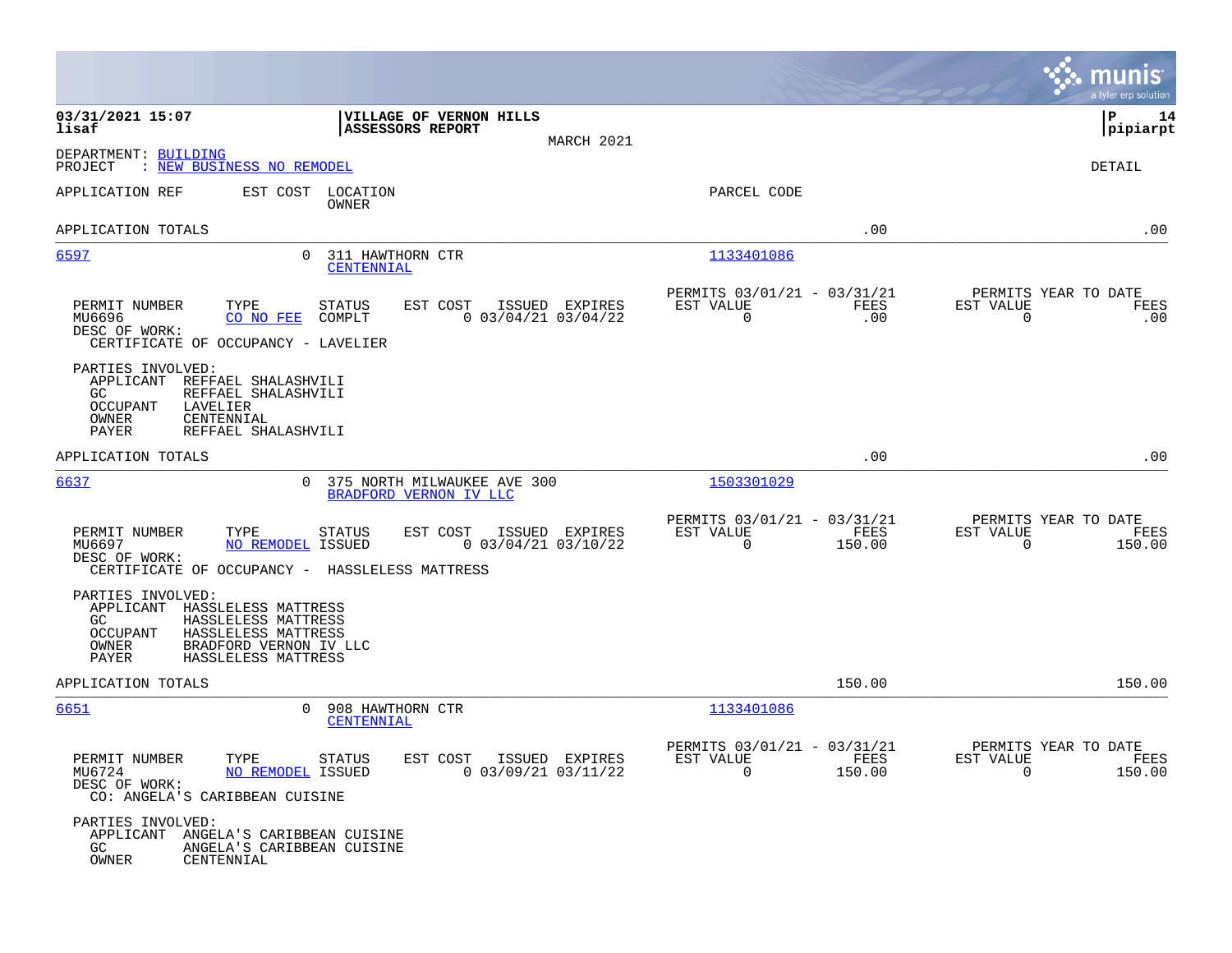|                                                                                                                                                      |                                                                            |                                                      |                                                                 | munis<br>a tyler erp solution |
|------------------------------------------------------------------------------------------------------------------------------------------------------|----------------------------------------------------------------------------|------------------------------------------------------|-----------------------------------------------------------------|-------------------------------|
| 03/31/2021 15:07<br>lisaf                                                                                                                            | VILLAGE OF VERNON HILLS<br><b>ASSESSORS REPORT</b><br>MARCH 2021           |                                                      |                                                                 | P<br>15<br> pipiarpt          |
| <b>BUILDING</b><br>DEPARTMENT:<br>PROJECT<br>: NEW BUSINESS NO REMODEL                                                                               |                                                                            |                                                      |                                                                 | DETAIL                        |
| APPLICATION REF<br>EST COST<br>PAYER<br>ANGELA'S CARIBBEAN CUISINE                                                                                   | LOCATION<br>OWNER                                                          | PARCEL CODE                                          |                                                                 |                               |
| APPLICATION TOTALS                                                                                                                                   |                                                                            |                                                      | 150.00                                                          | 150.00                        |
| 6677                                                                                                                                                 | 1640 NORTH MILWAUKEE AVE 200<br>$\Omega$<br>WILLIAM G CHIN                 | 1128411007                                           |                                                                 |                               |
| PERMIT NUMBER<br>TYPE<br>MU6749<br>NO REMODEL<br>DESC OF WORK:<br>JERSEY MIKE'S SUBS<br>CO:                                                          | EST COST<br>ISSUED<br>EXPIRES<br>STATUS<br>$0$ 03/16/21 03/19/22<br>ISSUED | PERMITS 03/01/21 - 03/31/21<br>EST VALUE<br>$\Omega$ | PERMITS YEAR TO DATE<br>EST VALUE<br>FEES<br>150.00<br>$\Omega$ | FEES<br>150.00                |
| PARTIES INVOLVED:<br>APPLICANT<br><b>JERSEY MIKES</b><br>GC<br><b>JERSEY MIKES</b><br><b>OWNER</b><br>WILLIAM G CHIN<br>PAYER<br><b>JERSEY MIKES</b> |                                                                            |                                                      |                                                                 |                               |
| APPLICATION TOTALS<br>PROJECT TOTALS                                                                                                                 |                                                                            | $\mathbf 0$                                          | 150.00<br>450.00<br>$\Omega$                                    | 150.00<br>450.00              |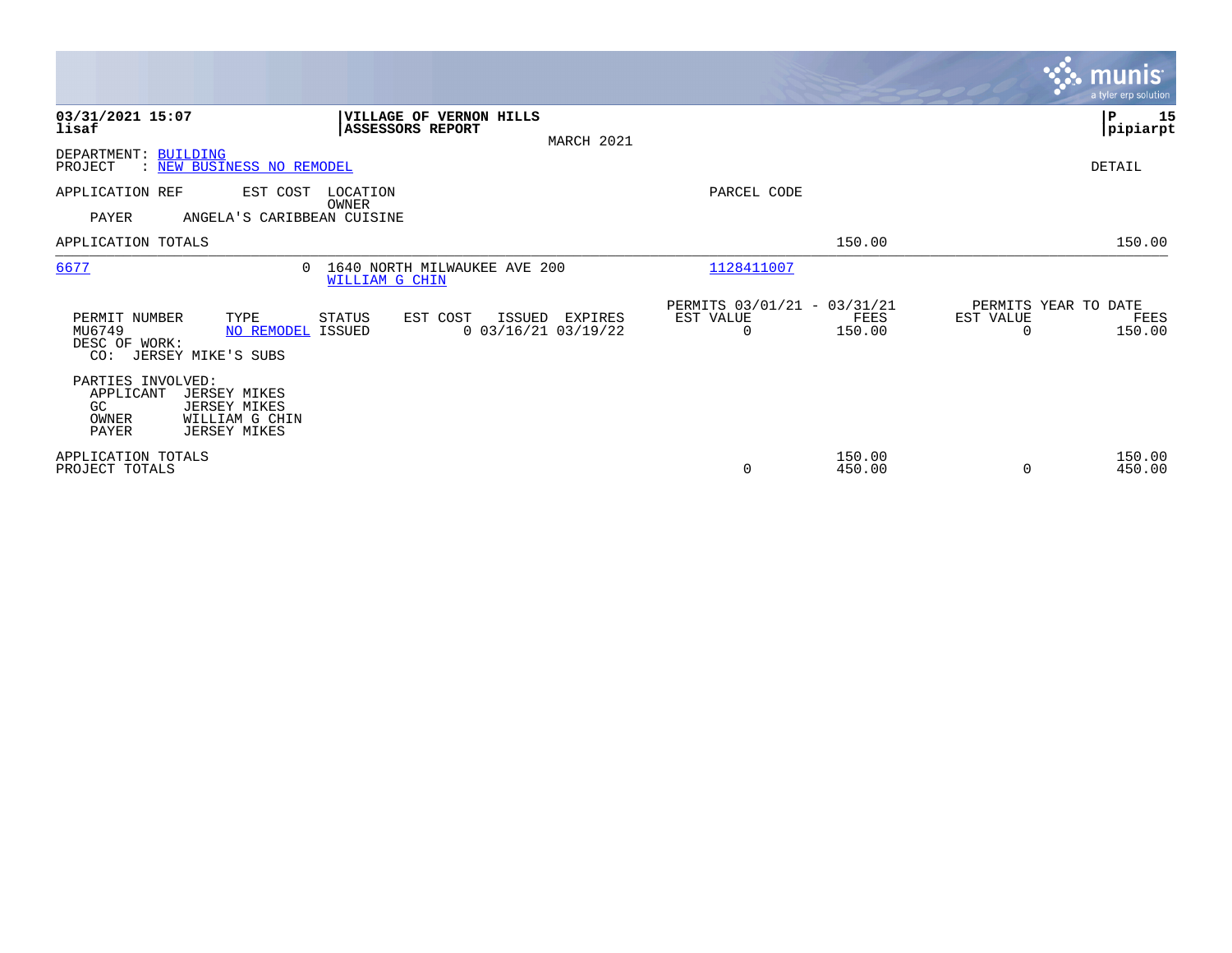|                                                                                   |                                                                                       |                   |                                                    |            |                                               |                  |                       | <b>munis</b><br>a tyler erp solution,  |
|-----------------------------------------------------------------------------------|---------------------------------------------------------------------------------------|-------------------|----------------------------------------------------|------------|-----------------------------------------------|------------------|-----------------------|----------------------------------------|
| 03/31/2021 15:07<br>lisaf                                                         |                                                                                       |                   | <b>VILLAGE OF VERNON HILLS</b><br>ASSESSORS REPORT | MARCH 2021 |                                               |                  |                       | P<br>16<br> pipiarpt                   |
| DEPARTMENT: BUILDING<br>PROJECT                                                   | : COMMERCIAL ROOFTOP HVAC                                                             |                   |                                                    |            |                                               |                  |                       | DETAIL                                 |
| APPLICATION REF                                                                   | EST COST                                                                              | LOCATION<br>OWNER |                                                    |            | PARCEL CODE                                   |                  |                       |                                        |
| 6635                                                                              | 15,928                                                                                | <b>199 LLC</b>    | 375 NORTH FAIRWAY DR                               |            | 1504401101                                    |                  |                       |                                        |
| PERMIT NUMBER<br>MU6694<br>DESC OF WORK:                                          | TYPE<br>RFTP HVAC<br>HVAC ROOFTOP REPLACEMENT                                         | STATUS<br>COMPLT  | EST COST<br>ISSUED<br>15,928 03/04/21 03/09/22     | EXPIRES    | PERMITS 03/01/21 - 03/31/21<br>EST VALUE<br>0 | FEES<br>159.28   | EST VALUE<br>$\Omega$ | PERMITS YEAR TO DATE<br>FEES<br>159.28 |
| PARTIES INVOLVED:<br>APPLICANT<br>GC<br><b>HVAC</b><br>OCCUPANT<br>OWNER<br>PAYER | THERMASTER<br>THERMASTER<br>THERMASTER<br>LEARNING RESOURCES<br>199 LLC<br>THERMASTER |                   |                                                    |            |                                               |                  |                       |                                        |
| APPLICATION TOTALS<br>PROJECT TOTALS                                              |                                                                                       |                   |                                                    |            | 0                                             | 159.28<br>159.28 | $\Omega$              | 159.28<br>159.28                       |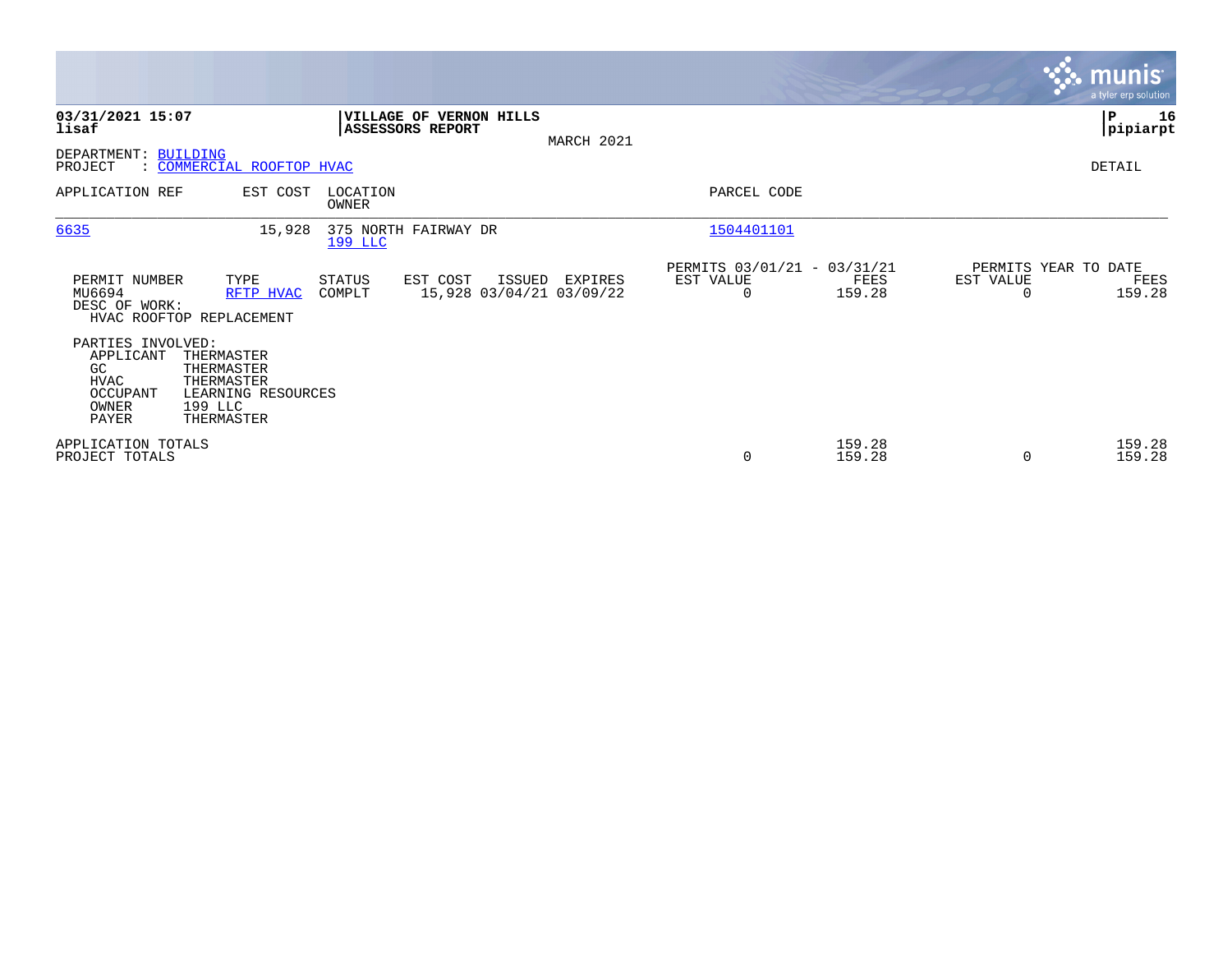|                                                                                                                                    |                                                                                   |                                                                           | munis<br>a tyler erp solution                                      |
|------------------------------------------------------------------------------------------------------------------------------------|-----------------------------------------------------------------------------------|---------------------------------------------------------------------------|--------------------------------------------------------------------|
| 03/31/2021 15:07<br>lisaf                                                                                                          | VILLAGE OF VERNON HILLS<br><b>ASSESSORS REPORT</b><br>MARCH 2021                  |                                                                           | l P<br>17<br> pipiarpt                                             |
| DEPARTMENT: BUILDING<br>PROJECT<br>$\therefore$ DECK                                                                               |                                                                                   |                                                                           | <b>DETAIL</b>                                                      |
| APPLICATION REF                                                                                                                    | EST COST LOCATION<br>OWNER                                                        | PARCEL CODE                                                               |                                                                    |
| 6342                                                                                                                               | 29,500<br>603S CHERRY VALLEY RD<br>STEPHEN & LEA HOLCOMB                          | 1508111001                                                                |                                                                    |
| PERMIT NUMBER<br>TYPE<br>MU6800<br><b>DECK</b><br>DESC OF WORK:<br>DECK                                                            | <b>STATUS</b><br>EST COST<br>ISSUED EXPIRES<br>ISSUED<br>29,500 03/24/21 03/24/22 | PERMITS 03/01/21 - 03/31/21<br>EST VALUE<br>FEES<br>$\mathbf 0$<br>295.00 | PERMITS YEAR TO DATE<br>EST VALUE<br>FEES<br>$\mathbf 0$<br>295.00 |
| PARTIES INVOLVED:<br>APPLICANT VS CUSTOM DESIGN & BUILD<br>GC<br>OWNER<br>STEPHEN & LEA HOLCOMB                                    | VS CUSTOM DESIGN & BUILD                                                          |                                                                           |                                                                    |
| APPLICATION TOTALS                                                                                                                 |                                                                                   | 295.00                                                                    | 295.00                                                             |
| 6606                                                                                                                               | 5,535<br>237 COVENTRY CIR<br><b>PLACEHOLDER</b>                                   | 1133101126                                                                |                                                                    |
| PERMIT NUMBER<br>TYPE<br>MU6712<br><b>DECK</b><br>DESC OF WORK:<br>BALCONY REPLACEMENT                                             | <b>STATUS</b><br>EST COST<br>ISSUED EXPIRES<br>5,535 03/08/21 03/08/22<br>ISSUED  | PERMITS 03/01/21 - 03/31/21<br>EST VALUE<br>FEES<br>$\mathbf 0$<br>55.35  | PERMITS YEAR TO DATE<br>EST VALUE<br>FEES<br>$\mathbf 0$<br>55.35  |
| PARTIES INVOLVED:<br>APPLICANT MCGILL MANAGEMENT<br>GC.<br>MCGILL MANAGEMENT<br>OWNER<br>PLACEHOLDER<br>MCGILL MANAGEMENT<br>PAYER |                                                                                   |                                                                           |                                                                    |
| APPLICATION TOTALS                                                                                                                 |                                                                                   | 55.35                                                                     | 55.35                                                              |
| 6607                                                                                                                               | 227 COVENTRY CIR<br>5,535<br>PLACEHOLDER                                          | 1133101175                                                                |                                                                    |
| PERMIT NUMBER<br>TYPE<br><b>DECK</b><br>MU6711<br>DESC OF WORK:<br>BALCONY REPLACEMENT                                             | STATUS<br>EST COST<br>ISSUED EXPIRES<br>COMPLT<br>5,535 03/08/21 03/29/22         | PERMITS 03/01/21 - 03/31/21<br>FEES<br>EST VALUE<br>$\Omega$<br>55.35     | PERMITS YEAR TO DATE<br>EST VALUE<br>FEES<br>$\Omega$<br>55.35     |
| PARTIES INVOLVED:<br>APPLICANT MCGILL MANAGEMENT<br>GC<br>MCGILL MANAGEMENT<br>OWNER<br>PLACEHOLDER<br>MCGILL MANAGEMENT<br>PAYER  |                                                                                   |                                                                           |                                                                    |
| APPLICATION TOTALS                                                                                                                 |                                                                                   | 55.35                                                                     | 55.35                                                              |
| 6609                                                                                                                               | 5,535 226 COVENTRY CIR                                                            | 1133101130                                                                |                                                                    |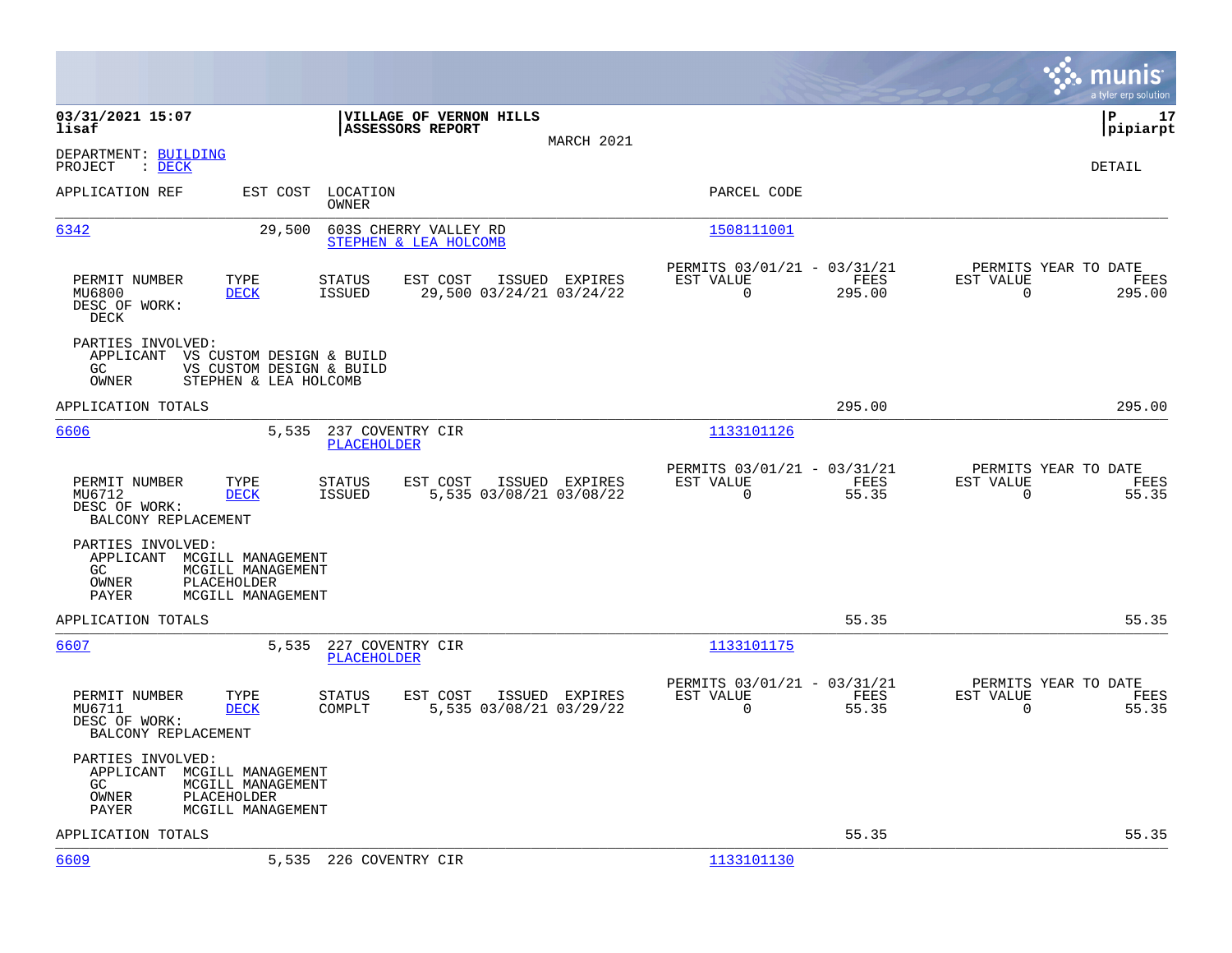|                                                                                                                                             |                                                 |                                                       |                              |                                                            |               |                                                     | munis<br>a tyler erp solution |
|---------------------------------------------------------------------------------------------------------------------------------------------|-------------------------------------------------|-------------------------------------------------------|------------------------------|------------------------------------------------------------|---------------|-----------------------------------------------------|-------------------------------|
| 03/31/2021 15:07<br>lisaf                                                                                                                   | ASSESSORS REPORT<br><b>PLACEHOLDER</b>          | VILLAGE OF VERNON HILLS                               |                              |                                                            |               |                                                     | İΡ<br>18<br> pipiarpt         |
| PERMIT NUMBER<br>TYPE                                                                                                                       | STATUS                                          | EST COST                                              | ISSUED EXPIRES<br>MARCH 2021 | PERMITS 03/01/21 - 03/31/21<br>EST VALUE                   | FEES          | PERMITS YEAR TO DATE<br>EST VALUE                   | FEES                          |
| DEPARTMENT: BUILDING<br>PROJECT : DECK                                                                                                      |                                                 |                                                       |                              |                                                            |               |                                                     | DETAIL                        |
| APPLICATION REF                                                                                                                             | EST COST LOCATION                               |                                                       |                              | PARCEL CODE                                                |               |                                                     |                               |
| MU6709<br><b>DECK</b><br>DESC OF WORK:<br>BALCONY REPLACEMENT                                                                               | OWNER<br><b>ISSUED</b>                          | 5,535 03/08/21 03/08/22                               |                              | $\mathbf 0$                                                | 55.35         | $\Omega$                                            | 55.35                         |
| PARTIES INVOLVED:<br>APPLICANT MCGILL MANAGEMENT<br>GC<br>MCGILL MANAGEMENT<br>OWNER<br>PLACEHOLDER<br>PAYER<br>MCGILL MANAGEMENT           |                                                 |                                                       |                              |                                                            |               |                                                     |                               |
| APPLICATION TOTALS                                                                                                                          |                                                 |                                                       |                              |                                                            | 55.35         |                                                     | 55.35                         |
| 6610                                                                                                                                        | 224 COVENTRY CIR<br>5,535<br>PLACEHOLDER        |                                                       |                              | 1133101129                                                 |               |                                                     |                               |
| PERMIT NUMBER<br>TYPE<br>MU6708<br><b>DECK</b><br>DESC OF WORK:<br>BALCONY REPLACMCEENT                                                     | STATUS<br>ISSUED                                | EST COST<br>5,535 03/08/21 03/08/22                   | ISSUED EXPIRES               | PERMITS 03/01/21 - 03/31/21<br>EST VALUE<br>$\mathbf 0$    | FEES<br>55.35 | PERMITS YEAR TO DATE<br>EST VALUE<br>$\overline{0}$ | FEES<br>55.35                 |
| PARTIES INVOLVED:<br>APPLICANT<br>MCGILL MANAGEMENT<br>MCGILL MANAGEMENT<br>GC<br><b>PLACEHOLDER</b><br>OWNER<br>PAYER<br>MCGILL MANAGEMENT |                                                 |                                                       |                              |                                                            |               |                                                     |                               |
| APPLICATION TOTALS                                                                                                                          |                                                 |                                                       |                              |                                                            | 55.35         |                                                     | 55.35                         |
| 6611                                                                                                                                        | 5,535<br>207 COVENTRY CIR<br><b>PLACEHOLDER</b> |                                                       |                              | 1133101183                                                 |               |                                                     |                               |
| PERMIT NUMBER<br>TYPE<br><b>DECK</b><br>MU6707<br>DESC OF WORK:<br>BACONY REPLACMENT                                                        | STATUS<br>COMPLT                                | EST COST<br>ISSUED EXPIRES<br>5,535 03/08/21 03/29/22 |                              | PERMITS 03/01/21 - 03/31/21<br>EST VALUE<br>$\overline{0}$ | FEES<br>55.35 | PERMITS YEAR TO DATE<br>EST VALUE<br>$\overline{0}$ | FEES<br>55.35                 |
| PARTIES INVOLVED:<br>APPLICANT MCGILL MANAGEMENT<br>GC<br>MCGILL MANAGEMENT<br>PLACEHOLDER<br>OWNER<br>MCGILL MANAGEMENT<br>PAYER           |                                                 |                                                       |                              |                                                            |               |                                                     |                               |
| APPLICATION TOTALS                                                                                                                          |                                                 |                                                       |                              |                                                            | 55.35         |                                                     | 55.35                         |
| 6612                                                                                                                                        | 205 COVENTRY CIR<br>5,535<br>PLACEHOLDER        |                                                       |                              | 1133101182                                                 |               |                                                     |                               |

**College**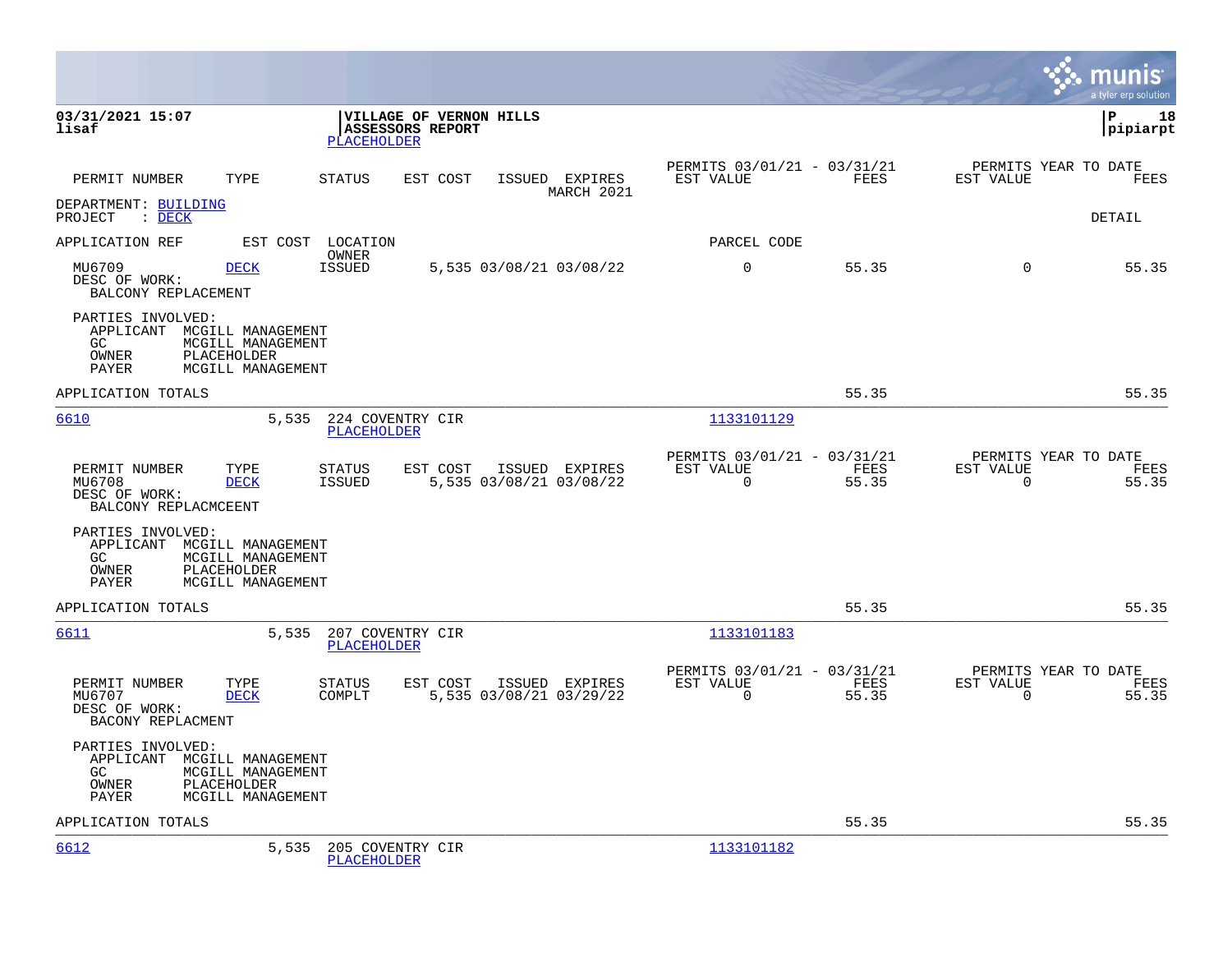|                                                                                                                                           |                                                 |                                                           |                                           |                                                         |               |                                                  | munis<br>a tyler erp solution |
|-------------------------------------------------------------------------------------------------------------------------------------------|-------------------------------------------------|-----------------------------------------------------------|-------------------------------------------|---------------------------------------------------------|---------------|--------------------------------------------------|-------------------------------|
| 03/31/2021 15:07<br>lisaf                                                                                                                 |                                                 | <b>VILLAGE OF VERNON HILLS</b><br><b>ASSESSORS REPORT</b> |                                           |                                                         |               |                                                  | l P<br>19<br> pipiarpt        |
| TYPE<br>PERMIT NUMBER                                                                                                                     | STATUS                                          | EST COST                                                  | ISSUED EXPIRES<br>MARCH 2021              | PERMITS 03/01/21 - 03/31/21<br>EST VALUE                | <b>FEES</b>   | PERMITS YEAR TO DATE<br>EST VALUE                | FEES                          |
| DEPARTMENT: BUILDING<br>$\mathcal{L}$ : DECK<br>PROJECT                                                                                   |                                                 |                                                           |                                           |                                                         |               |                                                  | <b>DETAIL</b>                 |
| APPLICATION REF<br>EST COST                                                                                                               | LOCATION<br>OWNER                               |                                                           |                                           | PARCEL CODE                                             |               |                                                  |                               |
| MU6706<br><b>DECK</b><br>DESC OF WORK:<br>BALCONY REPLACEMENT                                                                             | COMPLT                                          |                                                           | 5,535 03/08/21 03/29/22                   | $\mathbf 0$                                             | 55.35         | $\Omega$                                         | 55.35                         |
| PARTIES INVOLVED:<br>APPLICANT MCGILL MANAGEMENT<br>GC<br>MCGILL MANAGEMENT<br>OWNER<br>PLACEHOLDER<br>PAYER<br>MCGILL MANAGEMENT         |                                                 |                                                           |                                           |                                                         |               |                                                  |                               |
| APPLICATION TOTALS                                                                                                                        |                                                 |                                                           |                                           |                                                         | 55.35         |                                                  | 55.35                         |
| 6613                                                                                                                                      | 5,535<br>225 COVENTRY CIR<br><b>PLACEHOLDER</b> |                                                           |                                           | 1133101174                                              |               |                                                  |                               |
| PERMIT NUMBER<br>TYPE<br>MU6705<br><b>DECK</b><br>DESC OF WORK:<br>BALCONY REPLACEMENT                                                    | <b>STATUS</b><br>COMPLT                         | EST COST                                                  | ISSUED EXPIRES<br>5,535 03/08/21 03/29/22 | PERMITS 03/01/21 - 03/31/21<br>EST VALUE<br>$\Omega$    | FEES<br>55.35 | PERMITS YEAR TO DATE<br>EST VALUE<br>$\Omega$    | FEES<br>55.35                 |
| PARTIES INVOLVED:<br>APPLICANT MCGILL MANAGEMENT<br>GC.<br>MCGILL MANAGEMENT<br>OWNER<br><b>PLACEHOLDER</b><br>PAYER<br>MCGILL MANAGEMENT |                                                 |                                                           |                                           |                                                         |               |                                                  |                               |
| APPLICATION TOTALS                                                                                                                        |                                                 |                                                           |                                           |                                                         | 55.35         |                                                  | 55.35                         |
| 6614                                                                                                                                      | 5,535<br>257 COVENTRY CIR<br><b>PLACEHOLDER</b> |                                                           |                                           | 1133101089                                              |               |                                                  |                               |
| PERMIT NUMBER<br>TYPE<br>MU6704<br><b>DECK</b><br>DESC OF WORK:<br>BALCONY REPLACEMENT                                                    | <b>STATUS</b><br>COMPLT                         | EST COST                                                  | ISSUED EXPIRES<br>5,535 03/08/21 03/29/22 | PERMITS 03/01/21 - 03/31/21<br>EST VALUE<br>$\mathbf 0$ | FEES<br>55.35 | PERMITS YEAR TO DATE<br>EST VALUE<br>$\mathbf 0$ | FEES<br>55.35                 |
| PARTIES INVOLVED:<br>APPLICANT MCGILL MANAGEMENT<br>MCGILL MANAGEMENT<br>GC.<br>OWNER<br><b>PLACEHOLDER</b><br>PAYER<br>MCGILL MANAGEMENT |                                                 |                                                           |                                           |                                                         |               |                                                  |                               |
| APPLICATION TOTALS                                                                                                                        |                                                 |                                                           |                                           |                                                         | 55.35         |                                                  | 55.35                         |
| 6616                                                                                                                                      | 5,535<br>255 COVENTRY CIR<br>PLACEHOLDER        |                                                           |                                           | 1133101088                                              |               |                                                  |                               |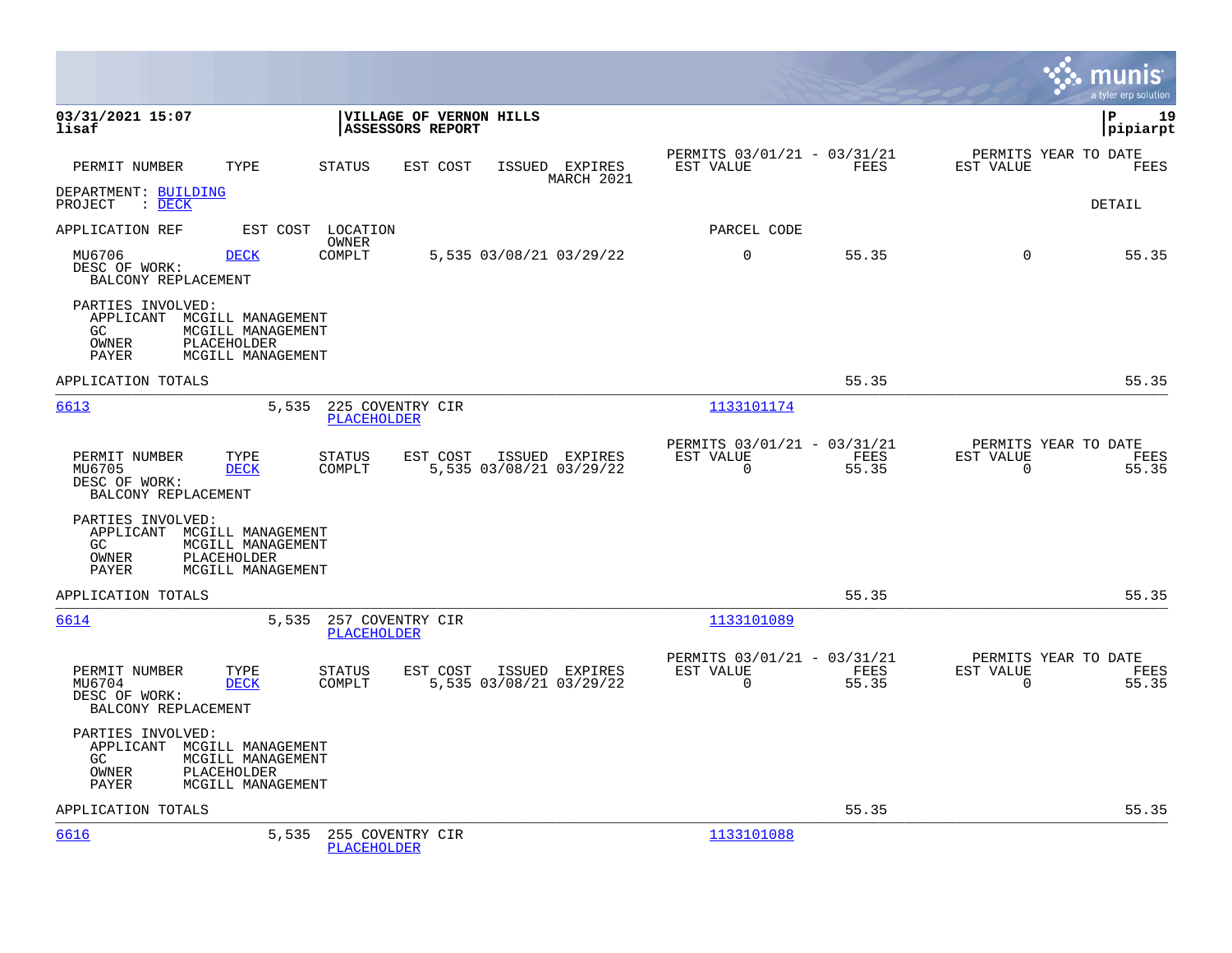|                                                                                          |                                        |                                 |                                                           |                                            |                                                            |                |                                                  | munis<br>a tyler erp solution |
|------------------------------------------------------------------------------------------|----------------------------------------|---------------------------------|-----------------------------------------------------------|--------------------------------------------|------------------------------------------------------------|----------------|--------------------------------------------------|-------------------------------|
| 03/31/2021 15:07<br>lisaf                                                                |                                        |                                 | <b>VILLAGE OF VERNON HILLS</b><br><b>ASSESSORS REPORT</b> |                                            |                                                            |                |                                                  | ΙP<br>20<br> pipiarpt         |
| PERMIT NUMBER                                                                            | TYPE                                   | <b>STATUS</b>                   | EST COST                                                  | ISSUED EXPIRES                             | PERMITS 03/01/21 - 03/31/21<br>EST VALUE                   | FEES           | PERMITS YEAR TO DATE<br>EST VALUE                | FEES                          |
| DEPARTMENT: BUILDING<br>PROJECT<br>$\mathrel{\mathop:}\nolimits$ DECK                    |                                        |                                 |                                                           | MARCH 2021                                 |                                                            |                |                                                  | DETAIL                        |
| APPLICATION REF                                                                          |                                        | EST COST LOCATION               |                                                           |                                            | PARCEL CODE                                                |                |                                                  |                               |
| MU6703<br>DESC OF WORK:<br>BALCONY REPLACEMENT                                           | <b>DECK</b>                            | OWNER<br>COMPLT                 |                                                           | 5,535 03/08/21 03/29/22                    | $\mathbf 0$                                                | 55.35          | $\Omega$                                         | 55.35                         |
| PARTIES INVOLVED:<br>APPLICANT MCGILL MANAGEMENT<br>GC.<br>OWNER<br>PLACEHOLDER<br>PAYER | MCGILL MANAGEMENT<br>MCGILL MANAGEMENT |                                 |                                                           |                                            |                                                            |                |                                                  |                               |
| APPLICATION TOTALS                                                                       |                                        |                                 |                                                           |                                            |                                                            | 55.35          |                                                  | 55.35                         |
| 6617                                                                                     | 5,535                                  | 247 COVENTRY CIR<br>PLACEHOLDER |                                                           |                                            | 1133101122                                                 |                |                                                  |                               |
| PERMIT NUMBER<br>MU6702<br>DESC OF WORK:<br>BALCONY REPLACEMENT                          | TYPE<br><b>DECK</b>                    | STATUS<br>COMPLT                | EST COST                                                  | ISSUED EXPIRES<br>5,535 03/08/21 03/29/22  | PERMITS 03/01/21 - 03/31/21<br>EST VALUE<br>$\overline{0}$ | FEES<br>55.35  | PERMITS YEAR TO DATE<br>EST VALUE<br>$\mathbf 0$ | FEES<br>55.35                 |
| PARTIES INVOLVED:<br>APPLICANT MCGILL MANAGEMENT<br>GC.<br>OWNER<br>PLACEHOLDER<br>PAYER | MCGILL MANAGEMENT<br>MCGILL MANAGEMENT |                                 |                                                           |                                            |                                                            |                |                                                  |                               |
| APPLICATION TOTALS                                                                       |                                        |                                 |                                                           |                                            |                                                            | 55.35          |                                                  | 55.35                         |
| 6619                                                                                     | 5,346                                  | 215 COVENTRY CIR<br>PLACEHOLDER |                                                           |                                            | 1133101178                                                 |                |                                                  |                               |
| PERMIT NUMBER<br>MU6701<br>DESC OF WORK:<br>BALCONY REPLACEMENT                          | TYPE<br><b>DECK</b>                    | STATUS<br>COMPLT                | EST COST                                                  | ISSUED EXPIRES<br>5,346 03/08/21 03/29/22  | PERMITS 03/01/21 - 03/31/21<br>EST VALUE<br>$\mathbf 0$    | FEES<br>53.46  | PERMITS YEAR TO DATE<br>EST VALUE<br>$\mathbf 0$ | FEES<br>53.46                 |
| PARTIES INVOLVED:<br>GC<br>OWNER<br>PLACEHOLDER                                          | MCGILL MANAGEMENT                      |                                 |                                                           |                                            |                                                            |                |                                                  |                               |
| APPLICATION TOTALS                                                                       |                                        |                                 |                                                           |                                            |                                                            | 53.46          |                                                  | 53.46                         |
| 6670                                                                                     |                                        | 29,291 1679 STANWICH RD         | WAYNE C & ANDREA B LYONS                                  |                                            | 1129314003                                                 |                |                                                  |                               |
| PERMIT NUMBER<br>MU6787                                                                  | TYPE<br><b>DECK</b>                    | <b>STATUS</b><br><b>ISSUED</b>  | EST COST                                                  | ISSUED EXPIRES<br>29,291 03/22/21 03/22/22 | PERMITS 03/01/21 - 03/31/21<br>EST VALUE<br>$\mathbf 0$    | FEES<br>292.91 | PERMITS YEAR TO DATE<br>EST VALUE<br>$\mathbf 0$ | FEES<br>292.91                |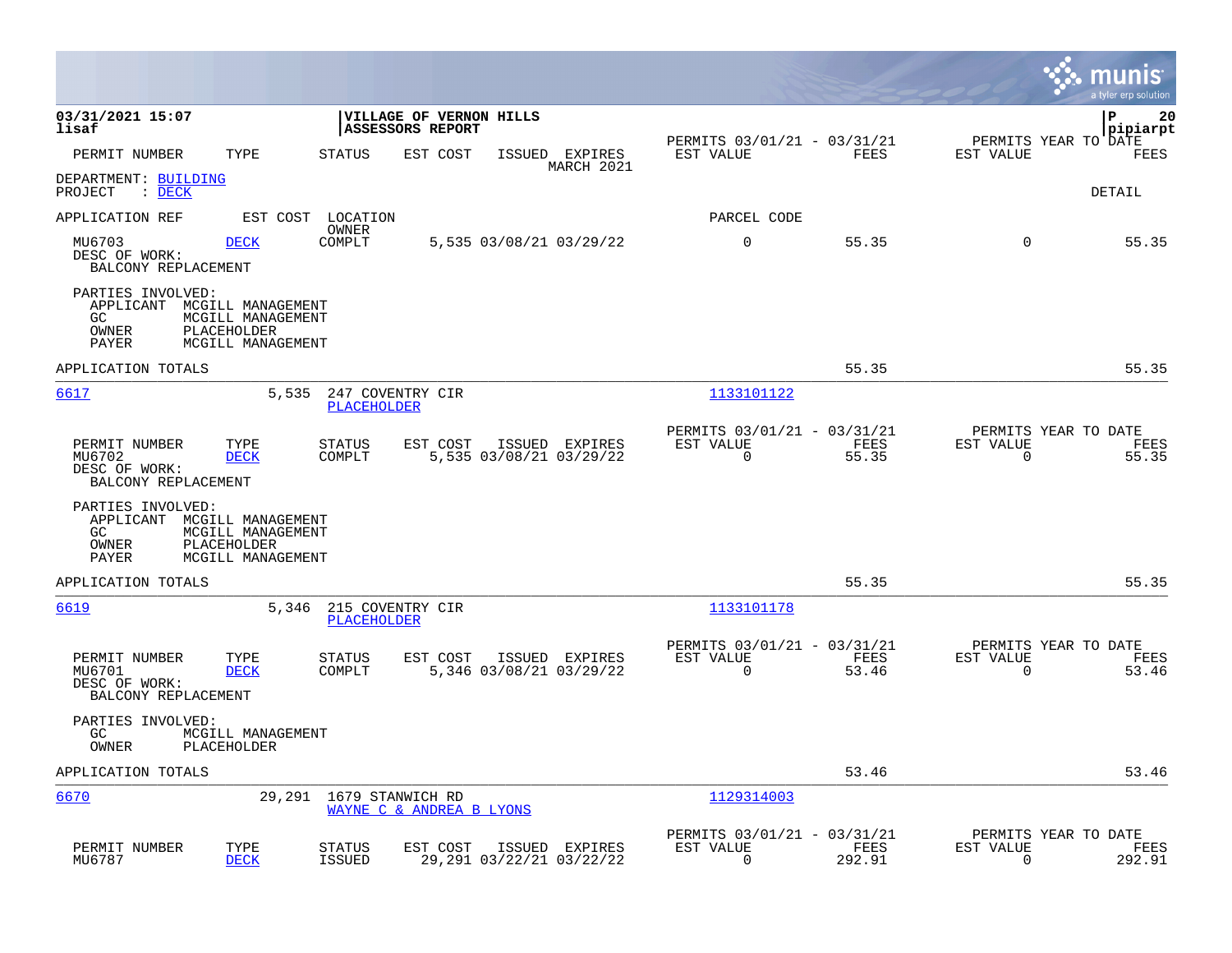|                                                                                                                                              |                                                                                         |                                                                          | munis<br>a tyler erp solution                                        |
|----------------------------------------------------------------------------------------------------------------------------------------------|-----------------------------------------------------------------------------------------|--------------------------------------------------------------------------|----------------------------------------------------------------------|
| 03/31/2021 15:07<br>lisaf                                                                                                                    | VILLAGE OF VERNON HILLS<br>ASSESSORS REPORT<br>MARCH 2021                               |                                                                          | l P<br>21<br> pipiarpt                                               |
| DEPARTMENT: BUILDING<br>PROJECT<br>$\therefore$ DECK                                                                                         |                                                                                         |                                                                          | DETAIL                                                               |
| APPLICATION REF<br>EST COST                                                                                                                  | LOCATION<br>OWNER                                                                       | PARCEL CODE                                                              |                                                                      |
| DESC OF WORK:<br>RESURFACING EXISTING DECK                                                                                                   |                                                                                         |                                                                          |                                                                      |
| PARTIES INVOLVED:<br>APPLICANT PLATINUM DECKING<br>GC.<br>PLATINUM DECKING<br>WAYNE C & ANDREA B LYONS<br>OWNER<br>PLATINUM DECKING<br>PAYER |                                                                                         |                                                                          |                                                                      |
| APPLICATION TOTALS                                                                                                                           |                                                                                         | 292.91                                                                   | 292.91                                                               |
| 6679<br>5,535                                                                                                                                | 1434 WENTWORTH CT<br><b>PLACEHOLDER</b>                                                 | 1133101158                                                               |                                                                      |
| PERMIT NUMBER<br>TYPE<br>MU6750<br><b>DECK</b><br>DESC OF WORK:<br>BALCONY REPLACEMENT                                                       | <b>STATUS</b><br>EST COST<br>ISSUED EXPIRES<br><b>ISSUED</b><br>5,535 03/16/21 03/16/22 | PERMITS 03/01/21 - 03/31/21<br>EST VALUE<br>FEES<br>$\Omega$<br>55.35    | PERMITS YEAR TO DATE<br>EST VALUE<br>FEES<br>$\Omega$<br>55.35       |
| PARTIES INVOLVED:<br>APPLICANT MCGILL MANAGEMENT<br>GC<br>MCGILL MANAGEMENT<br>OWNER<br>PLACEHOLDER<br>PAYER<br>MCGILL MANAGEMENT            |                                                                                         |                                                                          |                                                                      |
| APPLICATION TOTALS                                                                                                                           |                                                                                         | 55.35                                                                    | 55.35                                                                |
| 6680<br>5,535                                                                                                                                | 1436 WENTWORTH CT<br><b>PLACEHOLDER</b>                                                 | 1133101159                                                               |                                                                      |
| PERMIT NUMBER<br>TYPE<br>MU6751<br><b>DECK</b><br>DESC OF WORK:<br>BALCONY REPLACEMENT                                                       | <b>STATUS</b><br>EST COST<br>ISSUED EXPIRES<br><b>ISSUED</b><br>5,535 03/16/21 03/16/22 | PERMITS 03/01/21 - 03/31/21<br>EST VALUE<br>FEES<br>$\mathbf 0$<br>55.35 | PERMITS YEAR TO DATE<br>EST VALUE<br>FEES<br>$\mathbf 0$<br>55.35    |
| PARTIES INVOLVED:<br>APPLICANT MCGILL MANAGEMENT<br>GC<br>MCGILL MANAGEMENT<br>OWNER<br>PLACEHOLDER<br><b>PAYER</b><br>MCGILL MANAGEMENT     |                                                                                         |                                                                          |                                                                      |
| APPLICATION TOTALS                                                                                                                           |                                                                                         | 55.35                                                                    | 55.35                                                                |
| 6681                                                                                                                                         | 5,535 1334 COVENTRY CIR<br><b>PLACEHOLDER</b>                                           | 1133101224                                                               |                                                                      |
| PERMIT NUMBER<br>TYPE<br><b>DECK</b><br>MU6752<br>DESC OF WORK:                                                                              | <b>STATUS</b><br>EST COST<br>ISSUED EXPIRES<br><b>ISSUED</b><br>5,535 03/16/21 03/16/22 | PERMITS 03/01/21 - 03/31/21<br>EST VALUE<br>FEES<br>$\mathbf 0$<br>55.35 | PERMITS YEAR TO DATE<br>EST VALUE<br>FEES<br>$\overline{0}$<br>55.35 |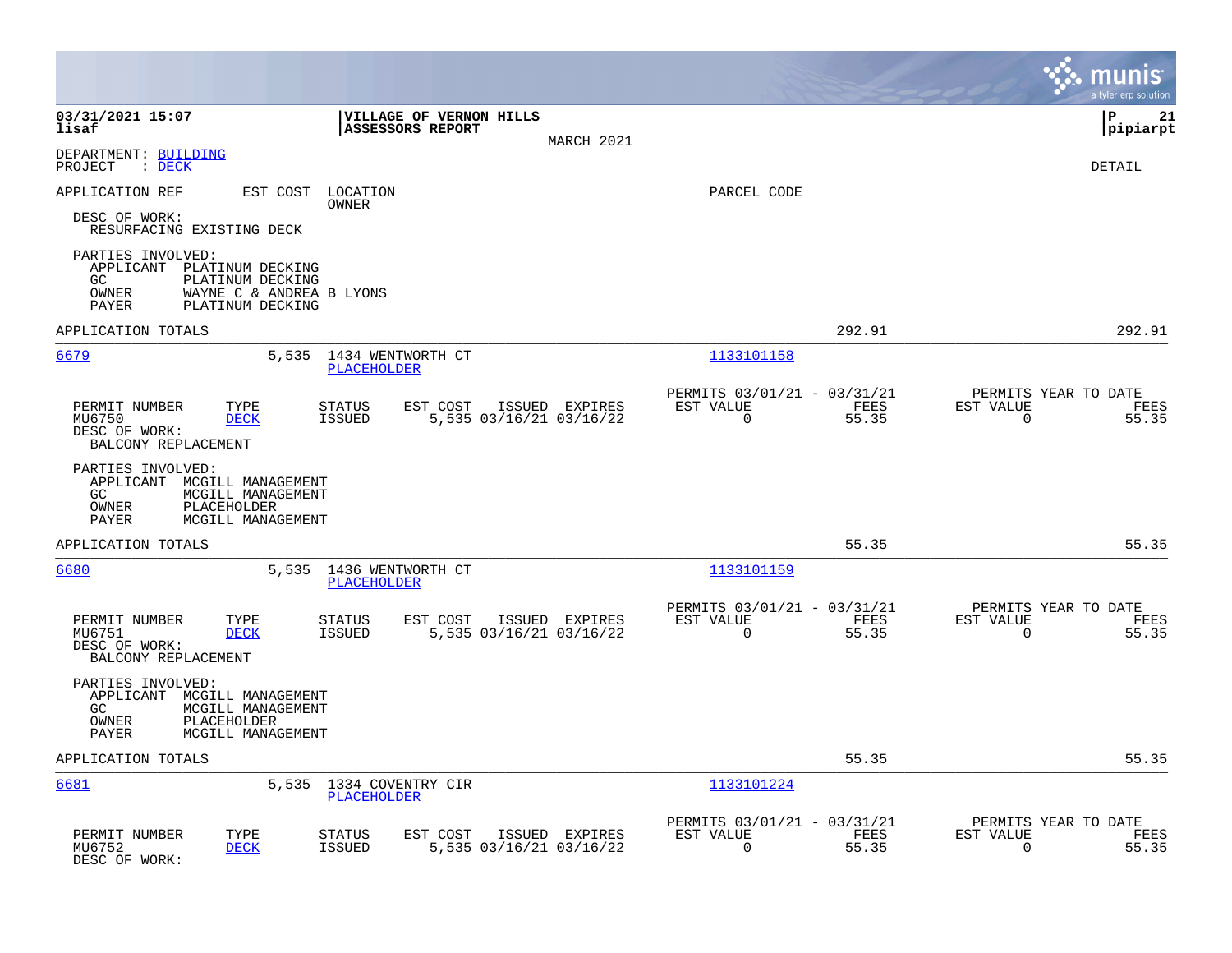|                                                                                                                                                                                     | munis<br>a tyler erp solution                                                                                                                    |
|-------------------------------------------------------------------------------------------------------------------------------------------------------------------------------------|--------------------------------------------------------------------------------------------------------------------------------------------------|
| 03/31/2021 15:07<br>VILLAGE OF VERNON HILLS<br>lisaf<br>ASSESSORS REPORT<br>BALCONY REPLACEMENT                                                                                     | lР<br>22<br> pipiarpt                                                                                                                            |
| MARCH 2021<br>DEPARTMENT: BUILDING<br>: DECK<br>PROJECT                                                                                                                             | DETAIL                                                                                                                                           |
| APPLICATION REF<br>EST COST LOCATION<br>OWNER<br>PARTIES INVOLVED:<br>APPLICANT MCGILL MANAGEMENT<br>MCGILL MANAGEMENT<br>GC.<br>PLACEHOLDER<br>OWNER<br>PAYER<br>MCGILL MANAGEMENT | PARCEL CODE                                                                                                                                      |
| APPLICATION TOTALS                                                                                                                                                                  | 55.35<br>55.35                                                                                                                                   |
| 6682<br>5,535<br>1336 COVENTRY CIR<br>PLACEHOLDER                                                                                                                                   | 1133101225                                                                                                                                       |
| PERMIT NUMBER<br><b>STATUS</b><br>EST COST<br>TYPE<br>ISSUED EXPIRES<br>5,535 03/16/21 03/16/22<br>MU6753<br><b>DECK</b><br><b>ISSUED</b><br>DESC OF WORK:<br>BALCONY REPLACEMENT   | PERMITS 03/01/21 - 03/31/21<br>PERMITS YEAR TO DATE<br>EST VALUE<br>FEES<br>EST VALUE<br>FEES<br>$\Omega$<br>55.35<br>$\mathbf 0$<br>55.35       |
| PARTIES INVOLVED:<br>APPLICANT MCGILL MANAGEMENT<br>GC<br>MCGILL MANAGEMENT<br>OWNER<br>PLACEHOLDER<br>PAYER<br>MCGILL MANAGEMENT                                                   |                                                                                                                                                  |
| APPLICATION TOTALS                                                                                                                                                                  | 55.35<br>55.35                                                                                                                                   |
| 6683<br>5,346 1404 WENTWORTH CT<br>PLACEHOLDER                                                                                                                                      | 1133101170                                                                                                                                       |
| PERMIT NUMBER<br>TYPE<br><b>STATUS</b><br>EST COST<br>ISSUED EXPIRES<br>5,346 03/16/21 03/16/22<br>MU6754<br>DECK<br>ISSUED<br>DESC OF WORK:<br>BALCONY REPLACEMENT                 | PERMITS 03/01/21 - 03/31/21<br>PERMITS YEAR TO DATE<br>EST VALUE<br>FEES<br>EST VALUE<br>FEES<br>$\mathbf 0$<br>53.46<br>$\overline{0}$<br>53.46 |
| PARTIES INVOLVED:<br>APPLICANT MCGILL MANAGEMENT<br>GC.<br>MCGILL MANAGEMENT<br>OWNER<br>PLACEHOLDER<br>PAYER<br>MCGILL MANAGEMENT                                                  |                                                                                                                                                  |
| APPLICATION TOTALS                                                                                                                                                                  | 53.46<br>53.46                                                                                                                                   |
| 6684<br>5,535 1405 WENTWORTH CT<br>PLACEHOLDER                                                                                                                                      | 1133101133                                                                                                                                       |
| EST COST<br>PERMIT NUMBER<br>TYPE<br>STATUS<br>ISSUED EXPIRES<br>MU6755<br><b>DECK</b><br><b>ISSUED</b><br>5,535 03/16/21 03/16/22<br>DESC OF WORK:<br>BALCONY REPLACEMENT          | PERMITS 03/01/21 - 03/31/21<br>PERMITS YEAR TO DATE<br>EST VALUE<br>EST VALUE<br>FEES<br>FEES<br>$\Omega$<br>55.35<br>$\mathbf 0$<br>55.35       |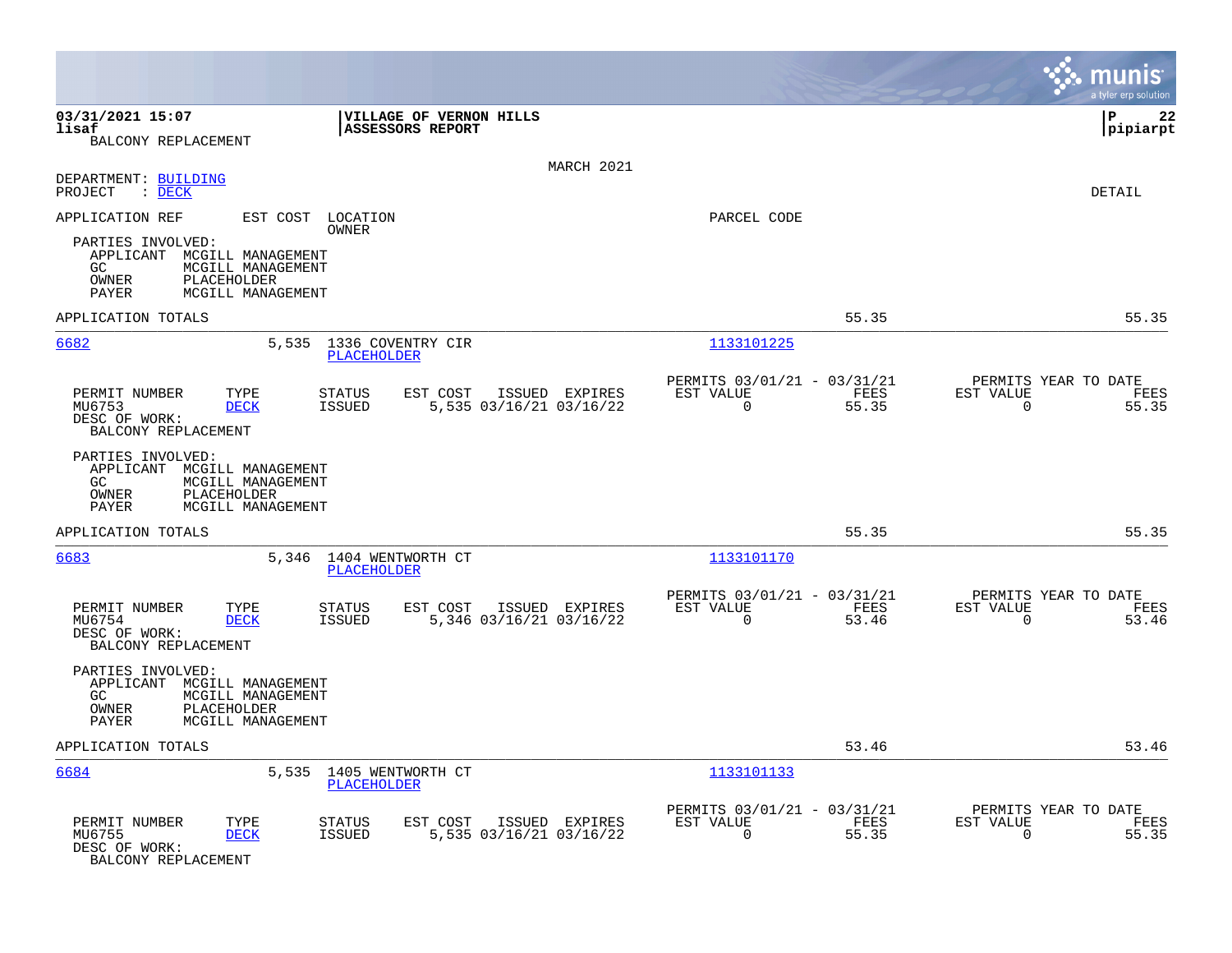|                                                                                                                                    |                                                                                         |                                                                          | a tyler erp solution                                              |
|------------------------------------------------------------------------------------------------------------------------------------|-----------------------------------------------------------------------------------------|--------------------------------------------------------------------------|-------------------------------------------------------------------|
| 03/31/2021 15:07<br>lisaf                                                                                                          | VILLAGE OF VERNON HILLS<br>ASSESSORS REPORT                                             |                                                                          | l P<br>23<br> pipiarpt                                            |
|                                                                                                                                    |                                                                                         | MARCH 2021                                                               |                                                                   |
| DEPARTMENT: BUILDING<br>PROJECT<br>$\mathcal{L}$ : DECK                                                                            |                                                                                         |                                                                          | DETAIL                                                            |
| APPLICATION REF                                                                                                                    | EST COST LOCATION<br><b>OWNER</b>                                                       | PARCEL CODE                                                              |                                                                   |
| PARTIES INVOLVED:<br>APPLICANT MCGILL MANAGEMENT<br>GC<br>MCGILL MANAGEMENT<br>OWNER<br>PLACEHOLDER<br>MCGILL MANAGEMENT<br>PAYER  |                                                                                         |                                                                          |                                                                   |
| APPLICATION TOTALS                                                                                                                 |                                                                                         | 55.35                                                                    | 55.35                                                             |
| 6685                                                                                                                               | 5,535 1407 WENTWORTH CT<br><b>PLACEHOLDER</b>                                           | 1133101134                                                               |                                                                   |
| PERMIT NUMBER<br>TYPE<br>MU6756<br><b>DECK</b><br>DESC OF WORK:<br>BALCONY REPLACEMENT                                             | EST COST<br>ISSUED EXPIRES<br><b>STATUS</b><br><b>ISSUED</b><br>5,535 03/16/21 03/16/22 | PERMITS 03/01/21 - 03/31/21<br>EST VALUE<br>FEES<br>$\Omega$<br>55.35    | PERMITS YEAR TO DATE<br>EST VALUE<br>FEES<br>$\Omega$<br>55.35    |
| PARTIES INVOLVED:<br>APPLICANT MCGILL MANAGEMENT<br>GC<br>MCGILL MANAGEMENT<br>PLACEHOLDER<br>OWNER<br>MCGILL MANAGEMENT<br>PAYER  |                                                                                         |                                                                          |                                                                   |
| APPLICATION TOTALS                                                                                                                 |                                                                                         | 55.35                                                                    | 55.35                                                             |
| 6686                                                                                                                               | 5,535 1417 WENTWORTH CT<br><b>PLACEHOLDER</b>                                           | 1133101138                                                               |                                                                   |
| PERMIT NUMBER<br>TYPE<br>MU6757<br><b>DECK</b><br>DESC OF WORK:<br>BALCONY REPLACEMENT                                             | <b>STATUS</b><br>EST COST<br>ISSUED EXPIRES<br><b>ISSUED</b><br>5,535 03/16/21 03/16/22 | PERMITS 03/01/21 - 03/31/21<br>EST VALUE<br>FEES<br>$\Omega$<br>55.35    | PERMITS YEAR TO DATE<br>EST VALUE<br>FEES<br>55.35<br>$\Omega$    |
| PARTIES INVOLVED:<br>APPLICANT MCGILL MANAGEMENT<br>GC.<br>MCGILL MANAGEMENT<br>PLACEHOLDER<br>OWNER<br>PAYER<br>MCGILL MANAGEMENT |                                                                                         |                                                                          |                                                                   |
| APPLICATION TOTALS                                                                                                                 |                                                                                         | 55.35                                                                    | 55.35                                                             |
| 6687                                                                                                                               | 5,346 1415 WENTWORTH CT<br><b>PLACEHOLDER</b>                                           | 1133101137                                                               |                                                                   |
| PERMIT NUMBER<br>TYPE<br>MU6758<br><b>DECK</b><br>DESC OF WORK:<br>BALCONY REPLACEMENT                                             | <b>STATUS</b><br>EST COST<br>ISSUED EXPIRES<br><b>ISSUED</b><br>5,346 03/16/21 03/16/22 | PERMITS 03/01/21 - 03/31/21<br>EST VALUE<br>FEES<br>$\mathbf 0$<br>53.46 | PERMITS YEAR TO DATE<br>EST VALUE<br>FEES<br>$\mathbf 0$<br>53.46 |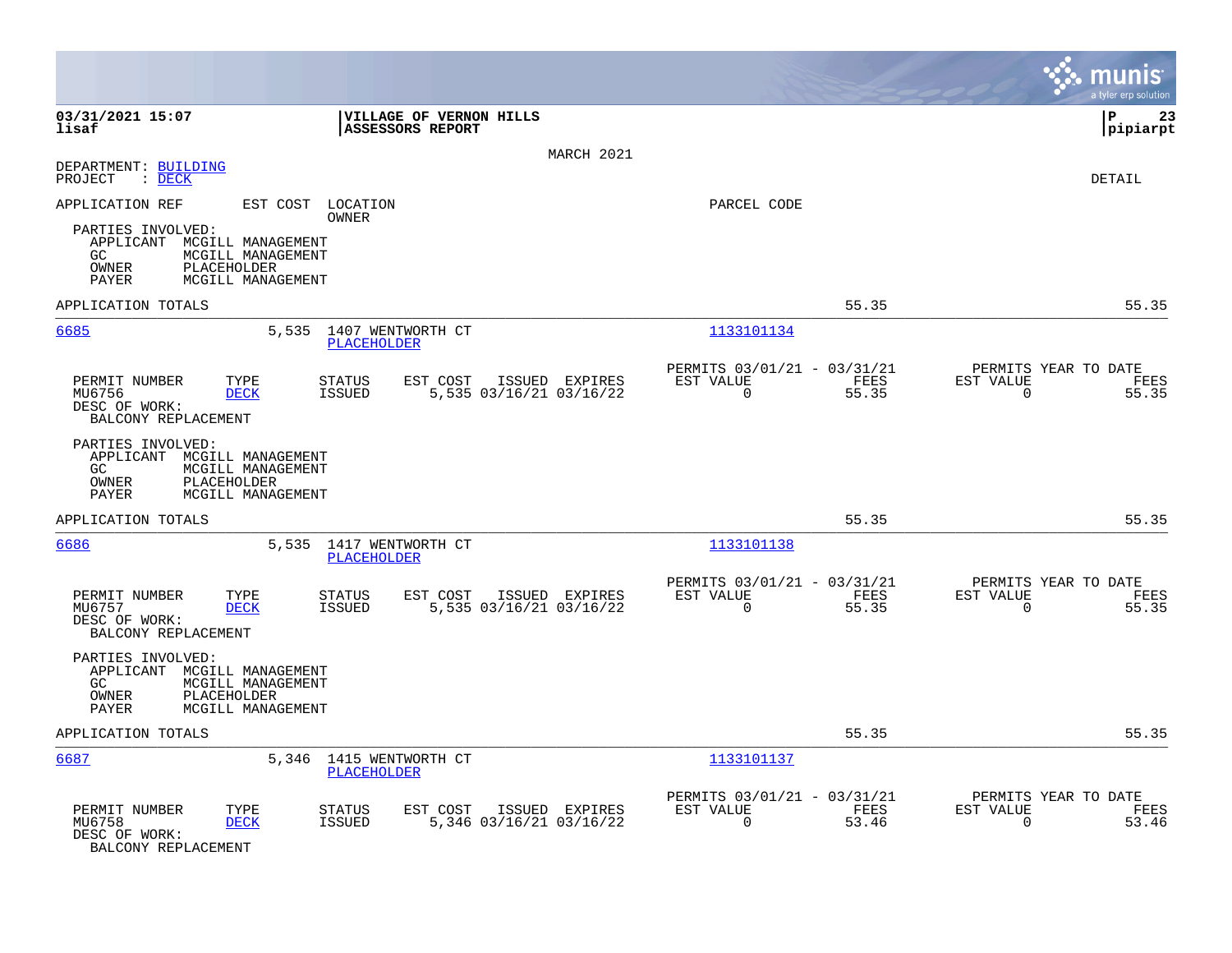|                                                                                                                                                                  |                                                                                                                                                   | munis<br>a tyler erp solution |
|------------------------------------------------------------------------------------------------------------------------------------------------------------------|---------------------------------------------------------------------------------------------------------------------------------------------------|-------------------------------|
| 03/31/2021 15:07<br>VILLAGE OF VERNON HILLS<br><b>ASSESSORS REPORT</b><br>lisaf                                                                                  | MARCH 2021                                                                                                                                        | l P<br>24<br> pipiarpt        |
| DEPARTMENT: BUILDING<br>PROJECT<br>$\mathcal{L}$ : DECK                                                                                                          |                                                                                                                                                   | <b>DETAIL</b>                 |
| APPLICATION REF<br>EST COST LOCATION<br>OWNER                                                                                                                    | PARCEL CODE                                                                                                                                       |                               |
| PARTIES INVOLVED:<br>APPLICANT MCGILL MANAGEMENT<br>GC<br>MCGILL MANAGEMENT<br>PLACEHOLDER<br>OWNER<br>MCGILL MANAGEMENT<br>PAYER                                |                                                                                                                                                   |                               |
| APPLICATION TOTALS                                                                                                                                               | 53.46                                                                                                                                             | 53.46                         |
| 1424 WENTWORTH CT<br>6688<br>5,346<br><b>PLACEHOLDER</b>                                                                                                         | 1133101162                                                                                                                                        |                               |
| EST COST<br>PERMIT NUMBER<br>TYPE<br><b>STATUS</b><br>5,346 03/16/21 03/16/22<br>MU6759<br><b>DECK</b><br><b>ISSUED</b><br>DESC OF WORK:<br>BALCONY REPLACEMENT  | PERMITS 03/01/21 - 03/31/21<br>PERMITS YEAR TO DATE<br>ISSUED EXPIRES<br>EST VALUE<br>FEES<br>EST VALUE<br>$\Omega$<br>53.46<br>$\Omega$          | FEES<br>53.46                 |
| PARTIES INVOLVED:<br>APPLICANT MCGILL MANAGEMENT<br>MCGILL MANAGEMENT<br>GC<br>PLACEHOLDER<br>OWNER<br>MCGILL MANAGEMENT<br><b>PAYER</b>                         |                                                                                                                                                   |                               |
| APPLICATION TOTALS                                                                                                                                               | 53.46                                                                                                                                             | 53.46                         |
| 6689<br>5,535 1426 WENTWORTH CT<br><b>PLACEHOLDER</b>                                                                                                            | 1133101163                                                                                                                                        |                               |
| PERMIT NUMBER<br>TYPE<br><b>STATUS</b><br>EST COST<br>5,535 03/16/21 03/16/22<br>MU6760<br><b>DECK</b><br><b>ISSUED</b><br>DESC OF WORK:<br>BALOCONY REPLACEMENT | PERMITS 03/01/21 - 03/31/21<br>PERMITS YEAR TO DATE<br>EST VALUE<br>ISSUED EXPIRES<br>FEES<br>EST VALUE<br>$\mathbf 0$<br>55.35<br>$\overline{0}$ | FEES<br>55.35                 |
| PARTIES INVOLVED:<br>APPLICANT MCGILL MANAGEMENT<br>GC<br>MCGILL MANAGEMENT<br><b>PLACEHOLDER</b><br>OWNER<br>MCGILL MANAGEMENT<br><b>PAYER</b>                  |                                                                                                                                                   |                               |
| APPLICATION TOTALS                                                                                                                                               | 55.35                                                                                                                                             | 55.35                         |
| 6698<br>6,000<br>2128 BEAVER CREEK DR<br><b>KEVIN KAISER</b>                                                                                                     | 1129201078                                                                                                                                        |                               |
| PERMIT NUMBER<br>TYPE<br>STATUS<br>EST COST<br>6,000 03/29/21 03/29/22<br><b>DECK</b><br><b>ISSUED</b><br>MU6814<br>DESC OF WORK:<br>DECK                        | PERMITS 03/01/21 - 03/31/21<br>PERMITS YEAR TO DATE<br>EST VALUE<br>FEES<br>EST VALUE<br>ISSUED EXPIRES<br>$\Omega$<br>60.00<br>$\Omega$          | FEES<br>60.00                 |

PARTIES INVOLVED: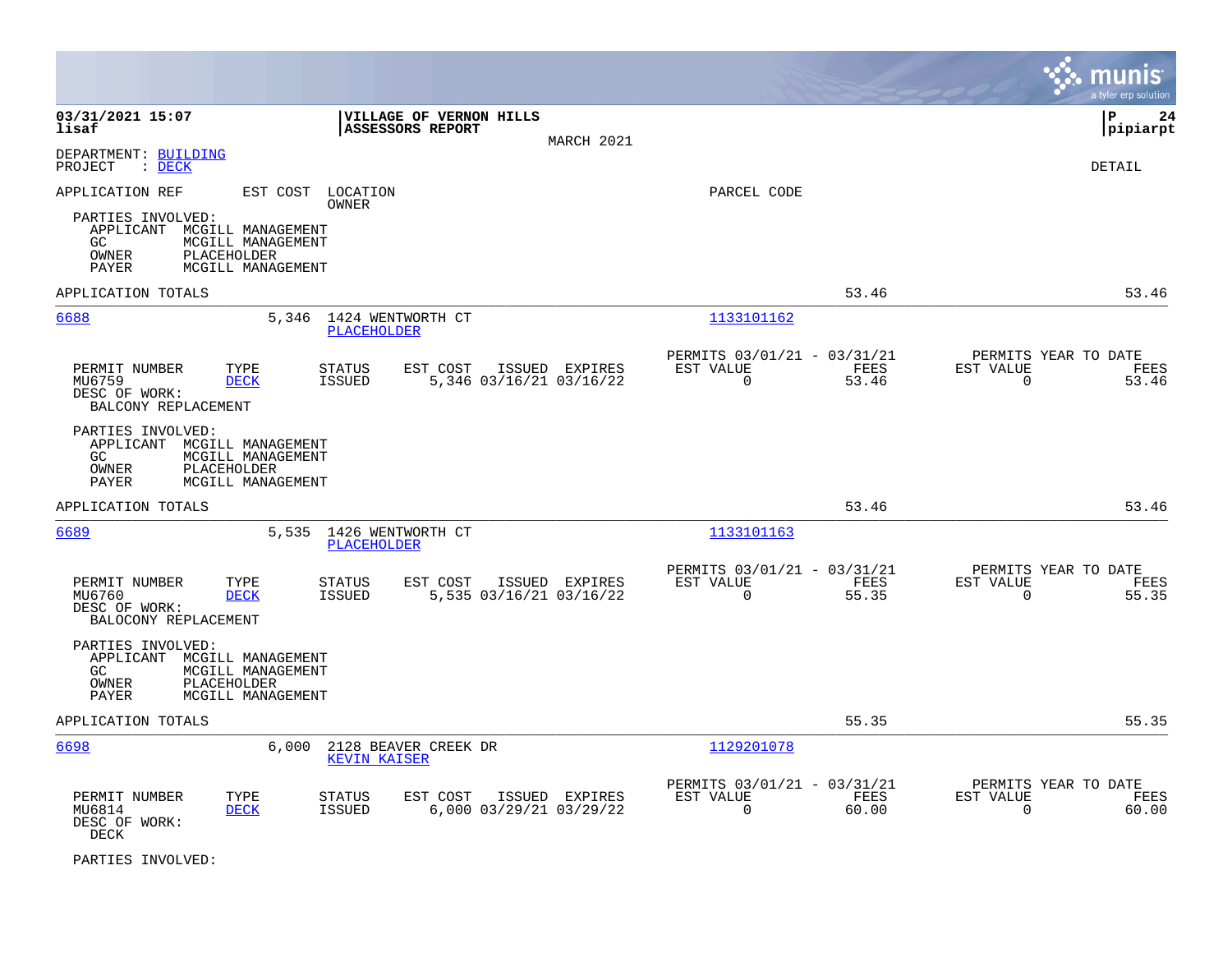|                                                      |                                                                          |                                             |            |             |                        | munis <sup>®</sup><br>a tyler erp solution |
|------------------------------------------------------|--------------------------------------------------------------------------|---------------------------------------------|------------|-------------|------------------------|--------------------------------------------|
| 03/31/2021 15:07<br>lisaf                            |                                                                          | VILLAGE OF VERNON HILLS<br>ASSESSORS REPORT | MARCH 2021 |             |                        | 25<br>l P<br> pipiarpt                     |
| DEPARTMENT: BUILDING<br>PROJECT<br>: <u>DECK</u>     |                                                                          |                                             |            |             |                        | DETAIL                                     |
| APPLICATION REF<br>APPLICANT<br>GC<br>OWNER<br>PAYER | EST COST<br>KEVIN KAISER<br>KEVIN KAISER<br>KEVIN KAISER<br>KEVIN KAISER | LOCATION<br>OWNER                           |            | PARCEL CODE |                        |                                            |
| APPLICATION TOTALS<br>PROJECT TOTALS                 |                                                                          |                                             |            | 0           | 60.00<br>1,858.05<br>0 | 60.00<br>1,858.05                          |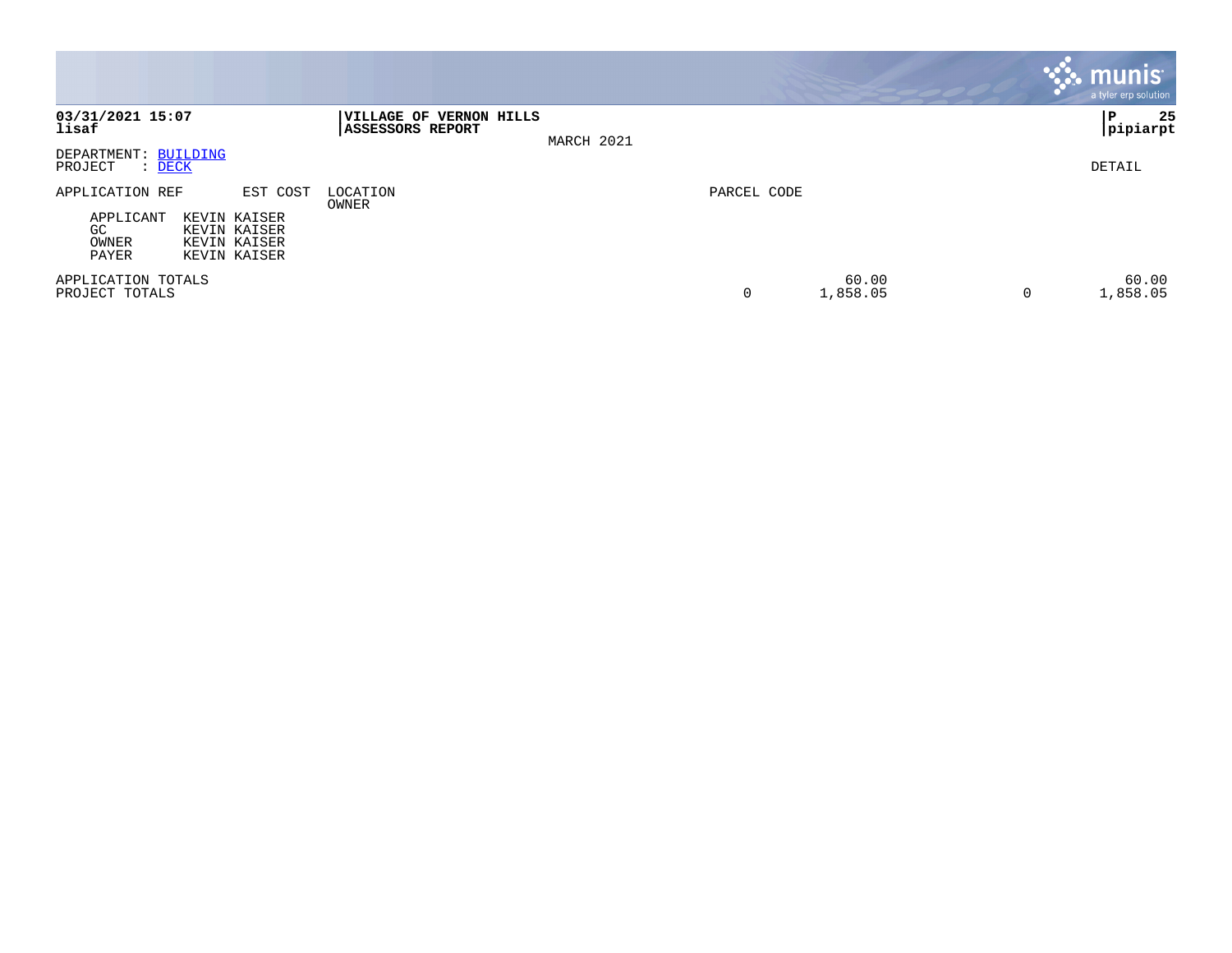|                                                               |                                                                         |                                 |                                             |                |                                                      |                 |                          | munis<br>a tyler erp solution         |
|---------------------------------------------------------------|-------------------------------------------------------------------------|---------------------------------|---------------------------------------------|----------------|------------------------------------------------------|-----------------|--------------------------|---------------------------------------|
| 03/31/2021 15:07<br>lisaf                                     |                                                                         |                                 | VILLAGE OF VERNON HILLS<br>ASSESSORS REPORT |                |                                                      |                 |                          | ΙP<br>26<br> pipiarpt                 |
| DEPARTMENT: BUILDING<br>: DRIVEWAY<br>PROJECT                 |                                                                         |                                 |                                             | MARCH 2021     |                                                      |                 |                          | DETAIL                                |
| APPLICATION REF                                               | EST COST                                                                | LOCATION<br><b>OWNER</b>        |                                             |                | PARCEL CODE                                          |                 |                          |                                       |
| 6672                                                          | 2,400                                                                   | 270 DANBURY DR<br>KARL BORCHERS |                                             |                | 1508220027                                           |                 |                          |                                       |
| PERMIT NUMBER<br>MU6784<br>DESC OF WORK:<br>ASPHALT DRIVEWAY  | TYPE<br><b>DRVWY</b>                                                    | <b>STATUS</b><br>ISSUED         | EST COST<br>2,400 03/22/21 03/22/22         | ISSUED EXPIRES | PERMITS 03/01/21 - 03/31/21<br>EST VALUE<br>$\Omega$ | FEES<br>50.00   | EST VALUE<br>$\Omega$    | PERMITS YEAR TO DATE<br>FEES<br>50.00 |
| PARTIES INVOLVED:<br>APPLICANT<br>GC<br><b>OWNER</b><br>PAYER | KARL BORCHERS<br>KAPLAN PAVING LLC<br>KARL BORCHERS<br>KARL BORCHERS    |                                 |                                             |                |                                                      |                 |                          |                                       |
| APPLICATION TOTALS                                            |                                                                         |                                 |                                             |                |                                                      | 50.00           |                          | 50.00                                 |
| 6673                                                          | 3,075                                                                   | <b>KAREN MOLITOR</b>            | 283 SOUTH OLD CREEK RD                      |                | 1509110005                                           |                 |                          |                                       |
| PERMIT NUMBER<br>MU6783<br>DESC OF WORK:<br>ASPHALT DRIVEWAY  | TYPE<br><b>DRVWY</b>                                                    | <b>STATUS</b><br><b>ISSUED</b>  | EST COST<br>3,075 03/22/21 03/22/22         | ISSUED EXPIRES | PERMITS 03/01/21 - 03/31/21<br>EST VALUE<br>0        | FEES<br>50.00   | EST VALUE<br>$\mathbf 0$ | PERMITS YEAR TO DATE<br>FEES<br>50.00 |
| PARTIES INVOLVED:<br>APPLICANT<br>GC<br>OWNER<br><b>PAYER</b> | MICHAEL MOLITOR<br>HASTINGS ASPHALT<br>KAREN MOLITOR<br>MICHAEL MOLITOR |                                 |                                             |                |                                                      |                 |                          |                                       |
| APPLICATION TOTALS<br>PROJECT TOTALS                          |                                                                         |                                 |                                             |                | 0                                                    | 50.00<br>100.00 | $\Omega$                 | 50.00<br>100.00                       |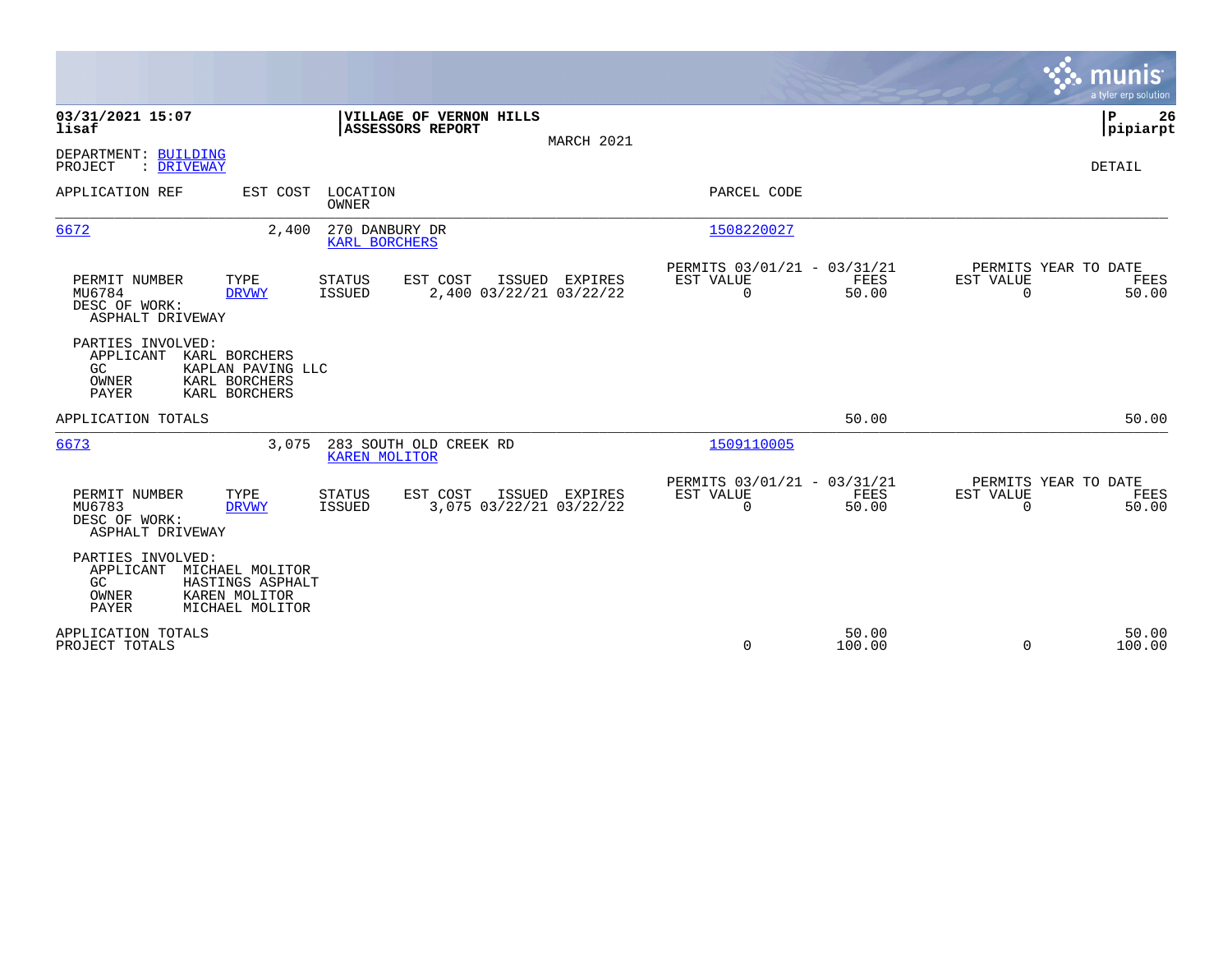|                                                                                                                                                                                                              |                                                                                                                                | munis<br>a tyler erp solution |
|--------------------------------------------------------------------------------------------------------------------------------------------------------------------------------------------------------------|--------------------------------------------------------------------------------------------------------------------------------|-------------------------------|
| 03/31/2021 15:07<br>VILLAGE OF VERNON HILLS<br>lisaf<br><b>ASSESSORS REPORT</b><br>MARCH 2021                                                                                                                |                                                                                                                                | P<br>27<br> pipiarpt          |
| DEPARTMENT: BUILDING<br>: ELEVATOR<br>PROJECT                                                                                                                                                                |                                                                                                                                | DETAIL                        |
| APPLICATION REF<br>EST COST<br>LOCATION<br><b>OWNER</b>                                                                                                                                                      | PARCEL CODE                                                                                                                    |                               |
| 6546<br>10 EAST HAWTHORN PKY<br>83,046<br>BROOKDALE SENIOR LIVING                                                                                                                                            | 1132414223                                                                                                                     |                               |
| EST COST<br>PERMIT NUMBER<br>TYPE<br><b>STATUS</b><br><b>ISSUED</b><br><b>EXPIRES</b><br>MU6788<br>83,046 03/22/21 03/22/22<br><b>ELEVATOR</b><br>ISSUED<br>DESC OF WORK:<br>ELEVATOR X 2                    | PERMITS 03/01/21 - 03/31/21<br>PERMITS YEAR TO DATE<br>EST VALUE<br>EST VALUE<br>FEES<br>800.00<br>$\mathbf 0$<br>$\Omega$     | FEES<br>800.00                |
| PARTIES INVOLVED:<br>APPLICANT<br><b>SCHINDLER ELEVATORS</b><br>GC.<br>SCHINDLER ELEVATORS<br>OCCUPANT<br>BROOKDALE SENIOR LIVING<br>BROOKDALE SENIOR LIVING<br>OWNER<br><b>PAYER</b><br>SCHINDLER ELEVATORS |                                                                                                                                |                               |
| APPLICATION TOTALS                                                                                                                                                                                           | 800.00                                                                                                                         | 800.00                        |
| 6634<br>2 HAWTHORN CENTER<br>10,000<br>CENTENNIAL                                                                                                                                                            | 1133401086                                                                                                                     |                               |
| EST COST<br>PERMIT NUMBER<br>TYPE<br><b>STATUS</b><br>ISSUED EXPIRES<br>MU6746<br>10,000 03/16/21 03/16/22<br><b>ISSUED</b><br><b>ELEVATOR</b><br>DESC OF WORK:<br>ESCALAOTRS/ELEVATOR DEMOLITION            | PERMITS 03/01/21 - 03/31/21<br>PERMITS YEAR TO DATE<br><b>FEES</b><br>EST VALUE<br>EST VALUE<br>$\mathbf 0$<br>.00<br>$\Omega$ | FEES<br>.00                   |
| PARTIES INVOLVED:<br>APPLICANT<br><b>SCHINDLER ELEVATOR</b><br>GC<br><b>SCHINDLER ELEVATOR</b><br>OWNER<br>CENTENNIAL<br>PAYER<br><b>SCHINDLER ELEVATOR</b>                                                  |                                                                                                                                |                               |
| APPLICATION TOTALS<br>PROJECT TOTALS                                                                                                                                                                         | .00<br>0<br>800.00<br>$\Omega$                                                                                                 | .00<br>800.00                 |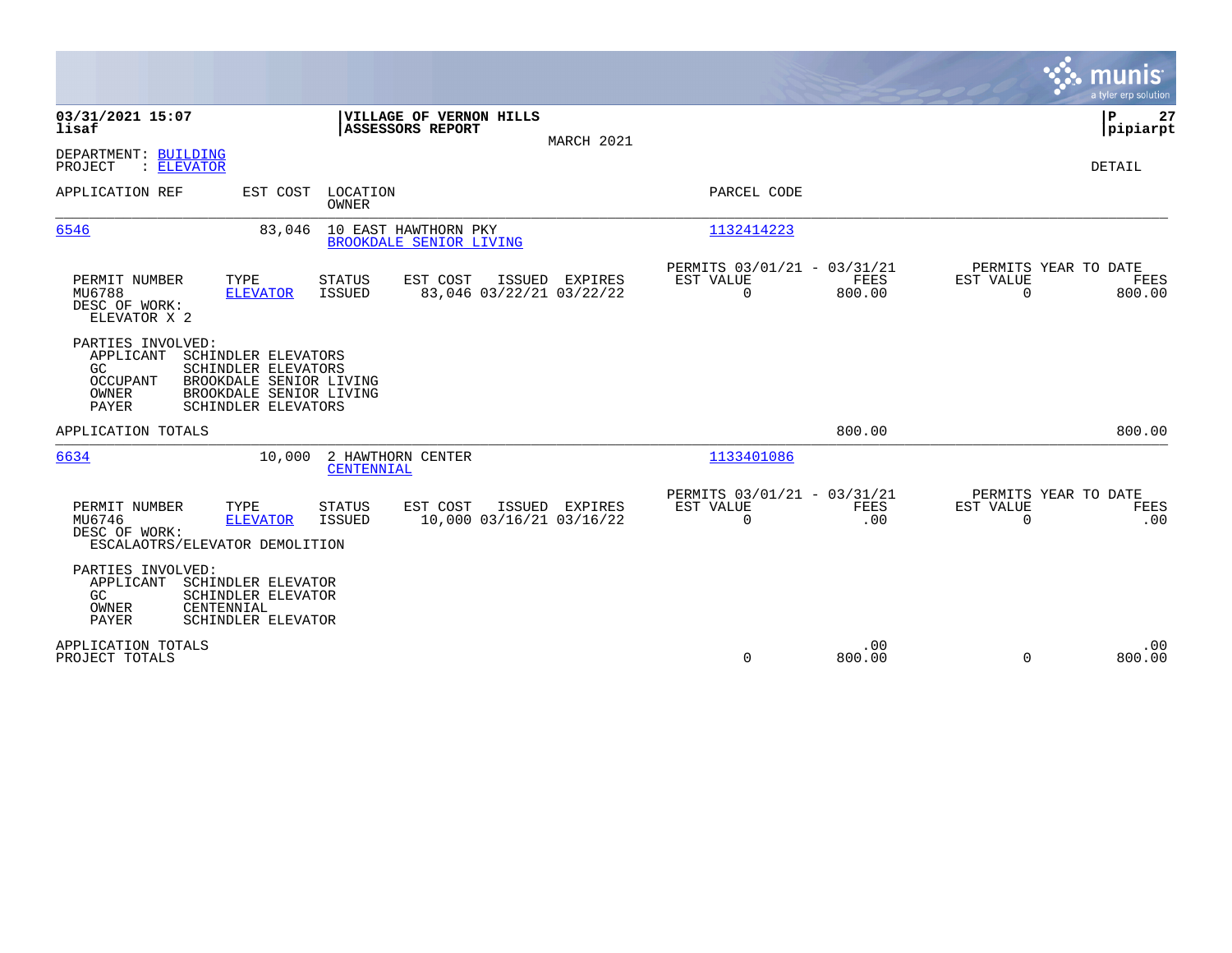|                                                                                                                                                                                              |                                                                                     |                |                                                                          | munis<br>a tyler erp solution                                  |
|----------------------------------------------------------------------------------------------------------------------------------------------------------------------------------------------|-------------------------------------------------------------------------------------|----------------|--------------------------------------------------------------------------|----------------------------------------------------------------|
| 03/31/2021 15:07<br>lisaf                                                                                                                                                                    | VILLAGE OF VERNON HILLS<br><b>ASSESSORS REPORT</b>                                  |                |                                                                          | 28<br>IΡ<br> pipiarpt                                          |
| DEPARTMENT: BUILDING<br>PROJECT<br>: FENCE                                                                                                                                                   |                                                                                     | MARCH 2021     |                                                                          | DETAIL                                                         |
| APPLICATION REF                                                                                                                                                                              | EST COST LOCATION<br>OWNER                                                          |                | PARCEL CODE                                                              |                                                                |
| 6621                                                                                                                                                                                         | 15 EDGEWOOD RD<br>4,460<br>TODD & LAURA MANSFIELD                                   |                | 1504304005                                                               |                                                                |
| TYPE<br>PERMIT NUMBER<br>MU6714<br><b>FENCE</b><br>DESC OF WORK:<br>FENCE                                                                                                                    | <b>STATUS</b><br>EST COST<br><b>ISSUED</b><br>4,460 03/08/21 03/08/22               | ISSUED EXPIRES | PERMITS 03/01/21 - 03/31/21<br>FEES<br>EST VALUE<br>$\mathbf 0$<br>50.00 | PERMITS YEAR TO DATE<br>EST VALUE<br>FEES<br>$\Omega$<br>50.00 |
| PARTIES INVOLVED:<br>APPLICANT<br>TODD & LAURA MANSFIELD<br>FENCE<br><b>ACTION FENCE</b><br>GC.<br><b>ACTION FENCE</b><br>OWNER<br>TODD & LAURA MANSFIELD<br>PAYER<br>TODD & LAURA MANSFIELD |                                                                                     |                |                                                                          |                                                                |
| APPLICATION TOTALS                                                                                                                                                                           |                                                                                     |                | 50.00                                                                    | 50.00                                                          |
| 6667                                                                                                                                                                                         | 1,820<br>132 ANNAPOLIS DR<br>GREGORY J & RITA C MOLSON                              |                | 1505411012                                                               |                                                                |
| PERMIT NUMBER<br>TYPE<br>MU6774<br>FENCE<br>DESC OF WORK:<br>FENCE                                                                                                                           | EST COST<br>STATUS<br>1,820 03/18/21 03/18/22<br><b>ISSUED</b>                      | ISSUED EXPIRES | PERMITS 03/01/21 - 03/31/21<br>EST VALUE<br>FEES<br>$\Omega$<br>50.00    | PERMITS YEAR TO DATE<br>EST VALUE<br>FEES<br>$\Omega$<br>50.00 |
| PARTIES INVOLVED:<br>APPLICANT<br>FENCE<br><b>ACTION FENCE</b><br><b>ACTION FENCE</b><br>GC<br>OWNER<br>PAYER                                                                                | GREGORY J & RITA C MOLSON<br>GREGORY J & RITA C MOLSON<br>GREGORY J & RITA C MOLSON |                |                                                                          |                                                                |
| APPLICATION TOTALS                                                                                                                                                                           |                                                                                     |                | 50.00                                                                    | 50.00                                                          |
| 6693                                                                                                                                                                                         | 4,350<br>115 AUSTIN CT<br>JOHN D & DEBORAH A HAINES                                 |                | 1505411005                                                               |                                                                |
| PERMIT NUMBER<br>TYPE<br>MU6785<br><b>FENCE</b><br>DESC OF WORK:<br>FENCE                                                                                                                    | STATUS<br>EST COST<br><b>ISSUED</b><br>4,350 03/22/21 03/22/22                      | ISSUED EXPIRES | PERMITS 03/01/21 - 03/31/21<br>EST VALUE<br>FEES<br>0<br>50.00           | PERMITS YEAR TO DATE<br>EST VALUE<br>FEES<br>0<br>50.00        |
| PARTIES INVOLVED:<br>APPLICANT<br>FENCE<br>AZTEC FENCE COMPANY<br>GC<br>AZTEC FENCE COMPANY<br>OWNER<br>PAYER                                                                                | JOHN D & DEBORAH A HAINES<br>JOHN D & DEBORAH A HAINES<br>JOHN D & DEBORAH A HAINES |                |                                                                          |                                                                |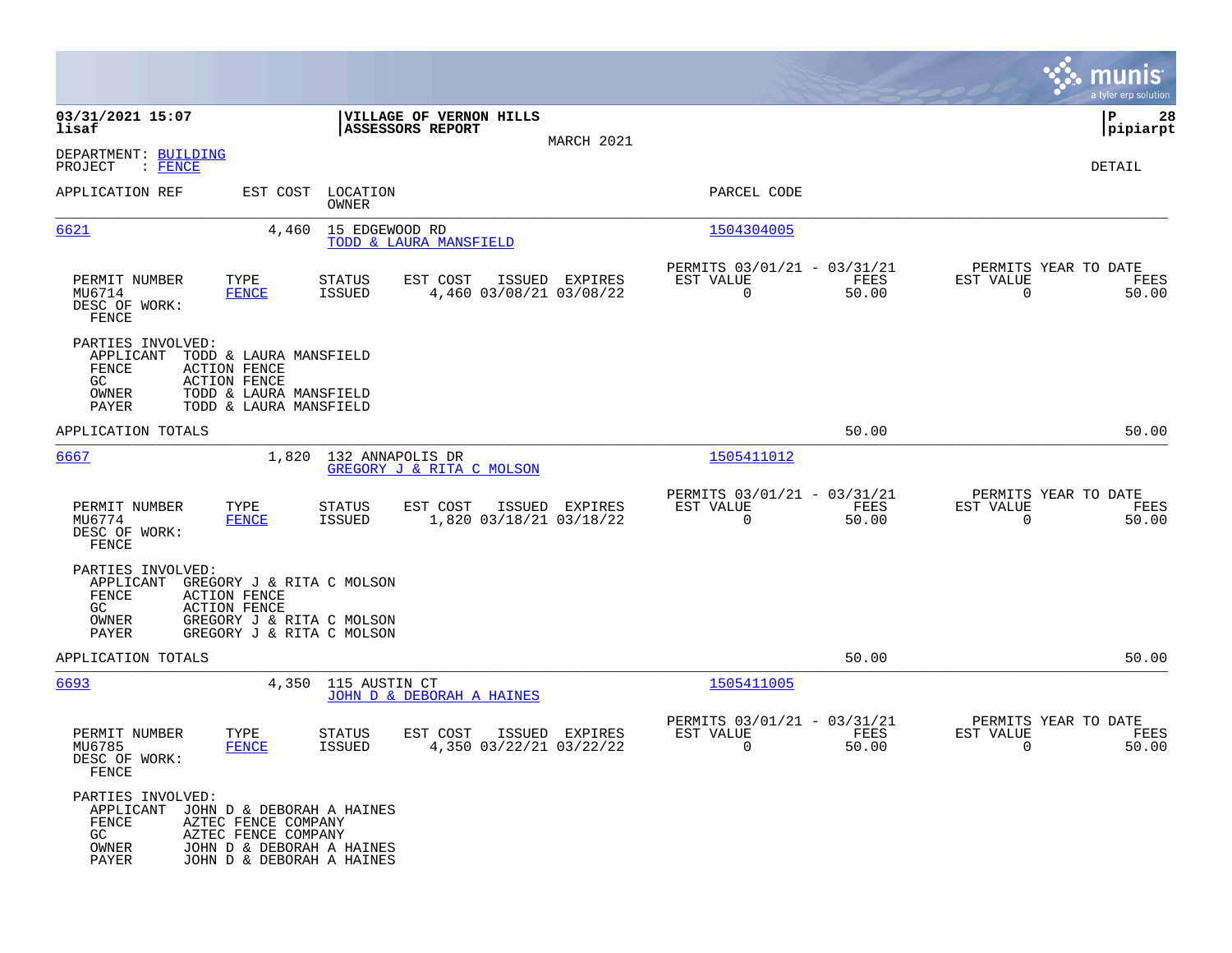|                                                                                                                                                                                                                                                            |                                                      |                 | munis<br>a tyler erp solution                                  |
|------------------------------------------------------------------------------------------------------------------------------------------------------------------------------------------------------------------------------------------------------------|------------------------------------------------------|-----------------|----------------------------------------------------------------|
| 03/31/2021 15:07<br><b>VILLAGE OF VERNON HILLS</b><br>lisaf<br><b>ASSESSORS REPORT</b><br>MARCH 2021                                                                                                                                                       |                                                      |                 | 29<br>lР<br> pipiarpt                                          |
| DEPARTMENT: BUILDING<br>PROJECT<br>: FENCE                                                                                                                                                                                                                 |                                                      |                 | DETAIL                                                         |
| EST COST<br>LOCATION<br>APPLICATION REF<br><b>OWNER</b>                                                                                                                                                                                                    | PARCEL CODE                                          |                 |                                                                |
| APPLICATION TOTALS                                                                                                                                                                                                                                         |                                                      | 50.00           | 50.00                                                          |
| 6709<br>5,070<br>627 WILLIAMS WAY<br>SRICHARAN DEVINENI & JYOTHI PUNUKOLLU                                                                                                                                                                                 | 1508104043                                           |                 |                                                                |
| TYPE<br>PERMIT NUMBER<br>STATUS<br>EST COST<br>ISSUED<br>EXPIRES<br>MU6813<br>5,070 03/29/21 03/29/22<br><b>ISSUED</b><br><b>FENCE</b><br>DESC OF WORK:<br>FENCE                                                                                           | PERMITS 03/01/21 - 03/31/21<br>EST VALUE<br>$\Omega$ | FEES<br>50.70   | PERMITS YEAR TO DATE<br>EST VALUE<br>FEES<br>50.70<br>$\Omega$ |
| PARTIES INVOLVED:<br>APPLICANT<br>SRICHARAN DEVINENI & JYOTHI PUNUKOLLU<br>FENCE<br><b>ACTION FENCE</b><br>GC<br>SRICHARAN DEVINENI & JYOTHI PUNUKOLLU<br>OWNER<br>SRICHARAN DEVINENI & JYOTHI PUNUKOLLU<br>PAYER<br>SRICHARAN DEVINENI & JYOTHI PUNUKOLLU |                                                      |                 |                                                                |
| APPLICATION TOTALS<br>PROJECT TOTALS                                                                                                                                                                                                                       | 0                                                    | 50.70<br>200.70 | 50.70<br>200.70<br>$\Omega$                                    |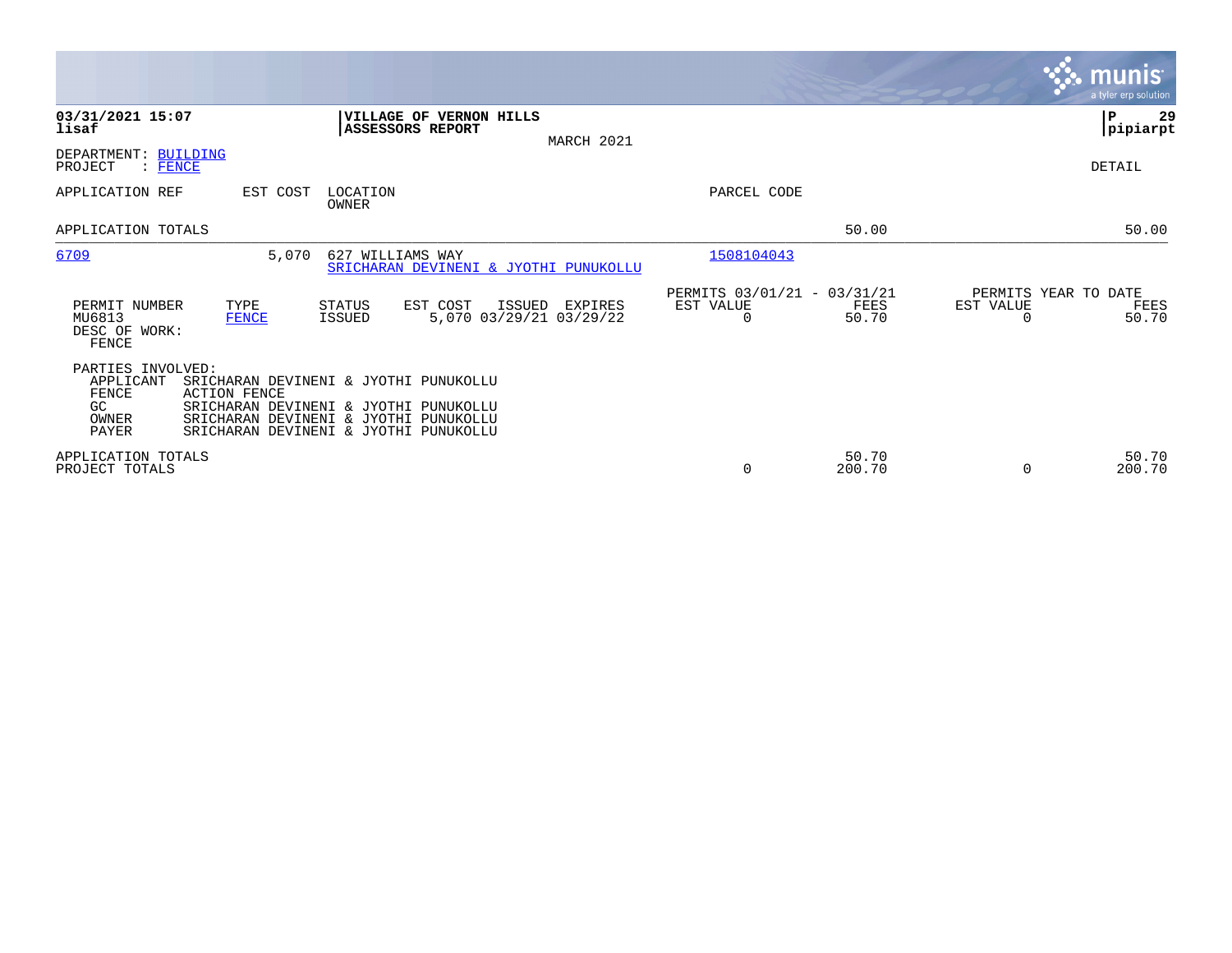|                                                                                                                                                                                   |                                                                      |                |                                                                           | munis<br>a tyler erp solution                                      |
|-----------------------------------------------------------------------------------------------------------------------------------------------------------------------------------|----------------------------------------------------------------------|----------------|---------------------------------------------------------------------------|--------------------------------------------------------------------|
| 03/31/2021 15:07<br>lisaf                                                                                                                                                         | VILLAGE OF VERNON HILLS<br>ASSESSORS REPORT                          |                |                                                                           | 30<br>l P<br> pipiarpt                                             |
| DEPARTMENT: BUILDING<br>: FIRE ALARM<br>PROJECT                                                                                                                                   |                                                                      | MARCH 2021     |                                                                           | DETAIL                                                             |
| APPLICATION REF                                                                                                                                                                   | EST COST LOCATION<br>OWNER                                           |                | PARCEL CODE                                                               |                                                                    |
| 6080<br>4,875                                                                                                                                                                     | 1260 SOUTH MILWAUKEE AVE<br>SHAKER APARTMENTS LLC                    |                | 1515410004                                                                |                                                                    |
| PERMIT NUMBER<br>TYPE<br>MU6762<br>FIRE ALARM ISSUED<br>DESC OF WORK:<br>FIRE ALARM PANEL                                                                                         | EST COST<br><b>STATUS</b><br>4,875 03/17/21 03/17/22                 | ISSUED EXPIRES | PERMITS 03/01/21 - 03/31/21<br>FEES<br>EST VALUE<br>$\mathbf 0$<br>453.00 | PERMITS YEAR TO DATE<br>EST VALUE<br>FEES<br>$\mathbf 0$<br>453.00 |
| PARTIES INVOLVED:<br>ALARM<br>APPLICANT AMERICAN BACKFLOW PREVENTION INC<br>GC<br>SHAKER MANAGEMENT*<br>OCCUPANT<br>SHAKER MANAGEMENT*<br>SHAKER APARTMENTS LLC<br>OWNER<br>PAYER | AMERICAN BACKFLOW PREVENTION INC<br>AMERICAN BACKFLOW PREVENTION INC |                |                                                                           |                                                                    |
| APPLICATION TOTALS                                                                                                                                                                |                                                                      |                | 453.00                                                                    | 453.00                                                             |
| 6224<br>4,875                                                                                                                                                                     | 1270 SOUTH MILWAUKEE AVE<br>SHAKER APARTMENTS LLC                    |                | 1515410004                                                                |                                                                    |
| PERMIT NUMBER<br>TYPE<br>FIRE ALARM ISSUED<br>MU6761<br>DESC OF WORK:<br>FIRE ALARM PANEL                                                                                         | EST COST<br>STATUS<br>4,875 03/17/21 03/17/22                        | ISSUED EXPIRES | PERMITS 03/01/21 - 03/31/21<br>EST VALUE<br>FEES<br>0<br>405.00           | PERMITS YEAR TO DATE<br>EST VALUE<br>FEES<br>$\mathbf 0$<br>405.00 |
| PARTIES INVOLVED:<br>ALARM<br>APPLICANT<br>GC.<br>SHAKER MANAGEMENT*<br>OWNER<br>SHAKER APARTMENTS LLC<br>SHAKER MANAGEMENT*<br>PAYER                                             | AMERICAN BACKFLOW PREVENTION INC<br>AMERICAN BACKFLOW PREVENTION INC |                |                                                                           |                                                                    |
| APPLICATION TOTALS                                                                                                                                                                |                                                                      |                | 405.00                                                                    | 405.00                                                             |
| 6569<br>3,310                                                                                                                                                                     | 750 BUNKER CT 700<br>GOLD CROWN HOLDING LLC                          |                | 1504202150                                                                |                                                                    |
| PERMIT NUMBER<br>TYPE<br>MU6698<br>FIRE ALARM COMPLT<br>DESC OF WORK:<br>FIRE ALARM                                                                                               | EST COST<br><b>STATUS</b><br>3,310 03/04/21 03/24/22                 | ISSUED EXPIRES | PERMITS 03/01/21 - 03/31/21<br>EST VALUE<br>FEES<br>$\mathbf 0$<br>295.00 | PERMITS YEAR TO DATE<br>EST VALUE<br>FEES<br>$\mathbf 0$<br>295.00 |
| PARTIES INVOLVED:<br>ALARM<br>FOX VALLEY FIRE SYSTEM<br>APPLICANT<br>FOX VALLEY FIRE SYSTEM<br>FOX VALLEY FIRE SYSTEM<br>GC<br>OCCUPANT<br>EVOLVE CHIROPRACTIC                    |                                                                      |                |                                                                           |                                                                    |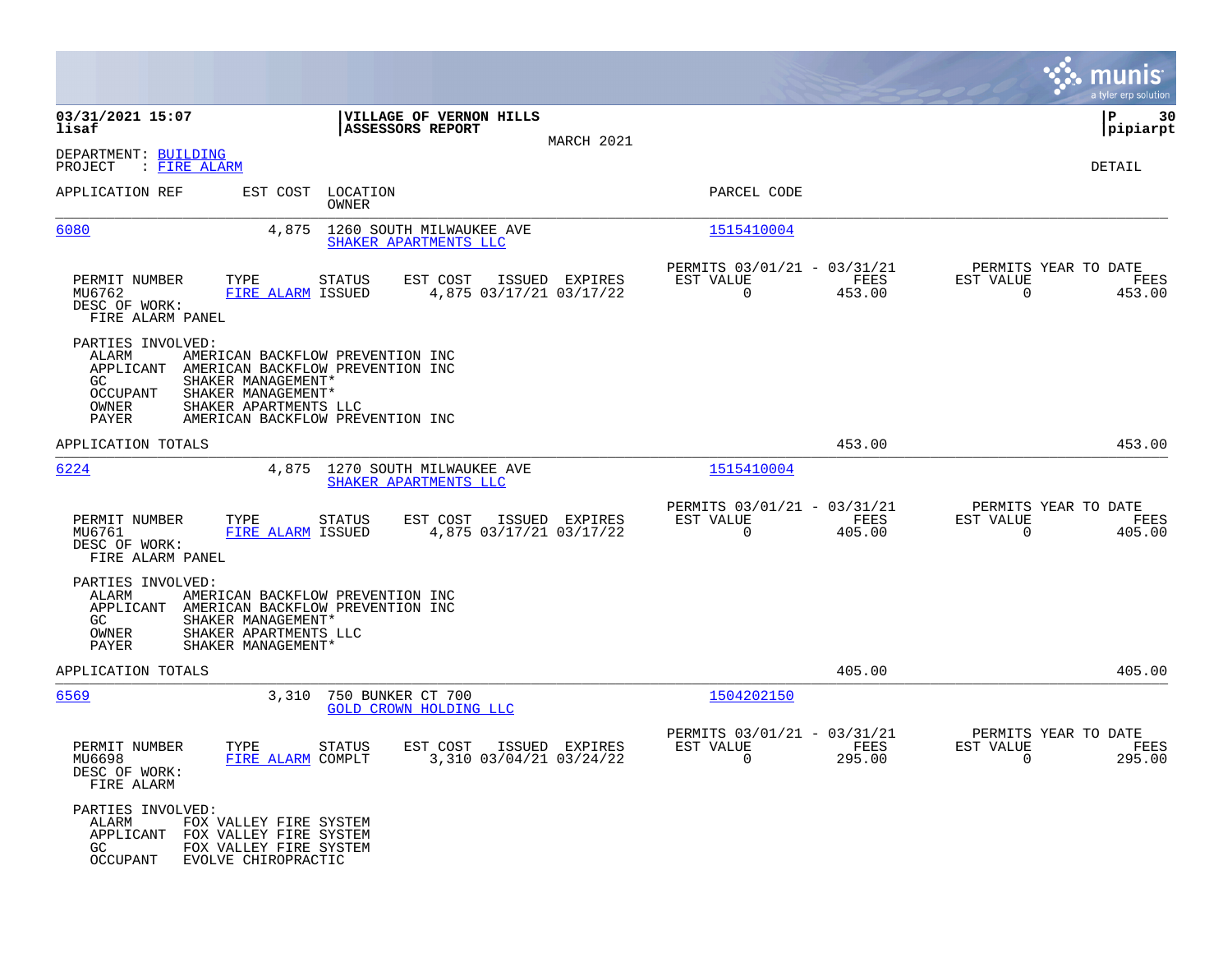|                                                                                                                                                                                                                                                                                                   |                                                                                  | munis<br>a tyler erp solution                                      |
|---------------------------------------------------------------------------------------------------------------------------------------------------------------------------------------------------------------------------------------------------------------------------------------------------|----------------------------------------------------------------------------------|--------------------------------------------------------------------|
| 03/31/2021 15:07<br>VILLAGE OF VERNON HILLS<br>lisaf<br>ASSESSORS REPORT<br>MARCH 2021                                                                                                                                                                                                            |                                                                                  | l P<br>31<br> pipiarpt                                             |
| DEPARTMENT: BUILDING<br>PROJECT<br>: FIRE ALARM                                                                                                                                                                                                                                                   |                                                                                  | DETAIL                                                             |
| APPLICATION REF<br>EST COST<br>LOCATION<br><b>OWNER</b><br>OWNER<br>GOLD CROWN HOLDING LLC<br><b>PAYER</b><br>FOX VALLEY FIRE SYSTEM                                                                                                                                                              | PARCEL CODE                                                                      |                                                                    |
| APPLICATION TOTALS                                                                                                                                                                                                                                                                                | 295.00                                                                           | 295.00                                                             |
| 6593<br>7,000<br>565 LAKEVIEW PKY 105<br>GLOBE PROPERTY MANAGEMENT                                                                                                                                                                                                                                | 1504201016                                                                       |                                                                    |
| PERMIT NUMBER<br>TYPE<br>EST COST<br><b>STATUS</b><br>ISSUED EXPIRES<br>FIRE ALARM ISSUED<br>7,000 03/03/21 03/03/22<br>MU6691<br>DESC OF WORK:<br>FIRE ALARM                                                                                                                                     | PERMITS 03/01/21 - 03/31/21<br>EST VALUE<br>FEES<br>$\Omega$<br>400.00           | PERMITS YEAR TO DATE<br>EST VALUE<br>FEES<br>$\Omega$<br>400.00    |
| PARTIES INVOLVED:<br>ALARM<br>CUSTOMIZED PROTECTION SERVICES INC<br>APPLICANT<br>CUSTOMIZED PROTECTION SERVICES INC<br>GC<br>CUSTOMIZED PROTECTION SERVICES INC<br><b>OCCUPANT</b><br>LAKE FOREST PEDIATRICS<br>OWNER<br>GLOBE PROPERTY MANAGEMENT<br>PAYER<br>CUSTOMIZED PROTECTION SERVICES INC |                                                                                  |                                                                    |
| APPLICATION TOTALS                                                                                                                                                                                                                                                                                | 400.00                                                                           | 400.00                                                             |
| 6625<br>700 NORTH MILWAUKEE AVENUE 134<br>18,547<br>KIMCO REALTY                                                                                                                                                                                                                                  | 1504201051                                                                       |                                                                    |
| PERMIT NUMBER<br>EST COST<br>TYPE<br><b>STATUS</b><br>ISSUED EXPIRES<br>MU6741<br>FIRE ALARM ISSUED<br>18,547 03/15/21 03/15/22<br>DESC OF WORK:<br>FIRE ALARM                                                                                                                                    | PERMITS 03/01/21 - 03/31/21<br><b>FEES</b><br>EST VALUE<br>$\mathbf 0$<br>515.47 | PERMITS YEAR TO DATE<br>EST VALUE<br>FEES<br>$\mathbf 0$<br>515.47 |
| PARTIES INVOLVED:<br>ALARM<br>LAMARCO SYSTEMS INC<br>LAMARCO SYSTEMS INC<br>APPLICANT<br>GC<br>LAMARCO SYSTEMS INC<br><b>OCCUPANT</b><br>LIOUOR BARN<br>OWNER<br>KIMCO REALTY<br>PAYER<br>LAMARCO SYSTEMS INC                                                                                     |                                                                                  |                                                                    |
| APPLICATION TOTALS<br>PROJECT TOTALS                                                                                                                                                                                                                                                              | 515.47<br>$\Omega$<br>2,068.47                                                   | 515.47<br>$\Omega$<br>2,068.47                                     |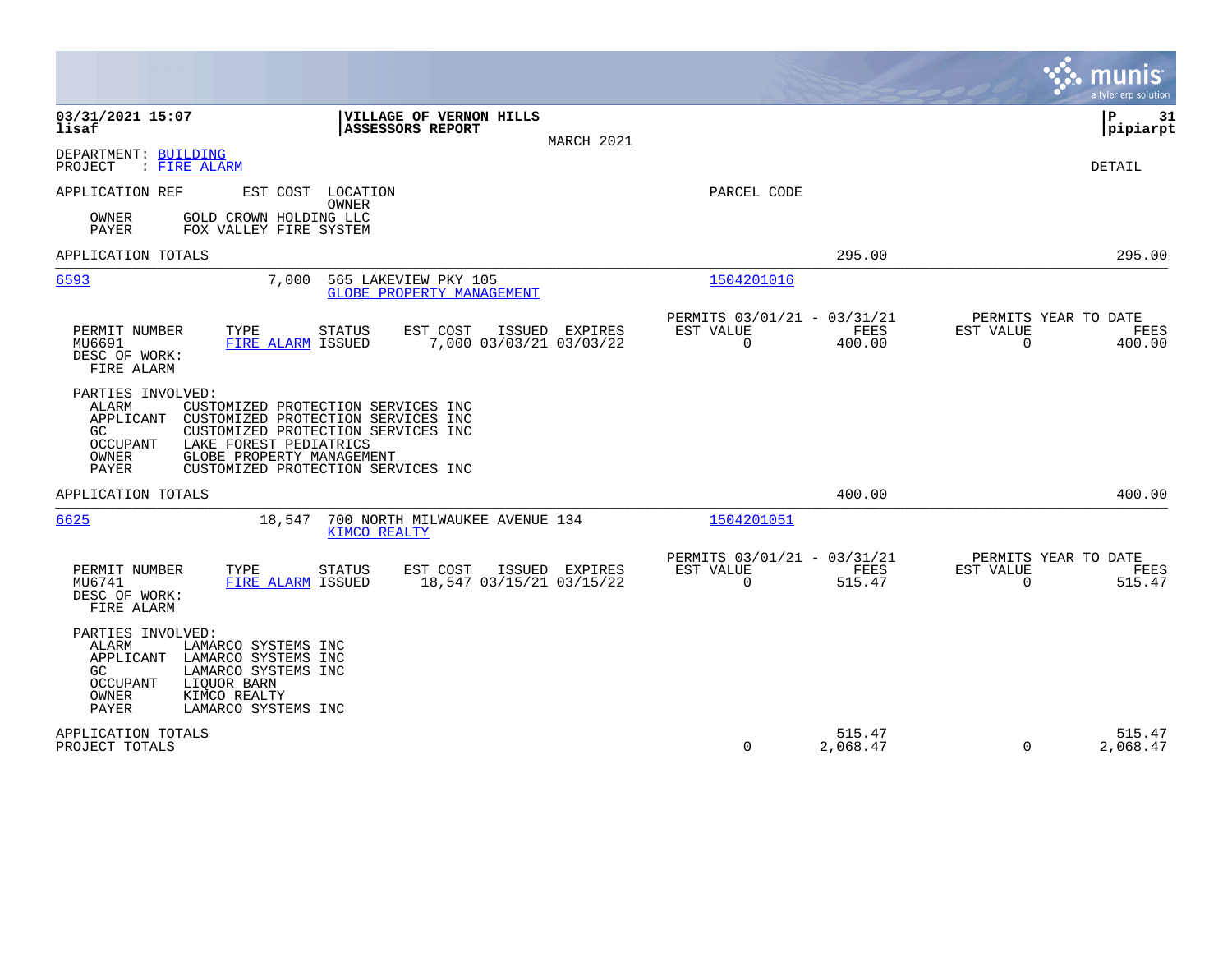|                                                                                                                           |                                                                      |                            |                                                                |                |                                                         |                |                                               | munis<br>a tyler erp solution |
|---------------------------------------------------------------------------------------------------------------------------|----------------------------------------------------------------------|----------------------------|----------------------------------------------------------------|----------------|---------------------------------------------------------|----------------|-----------------------------------------------|-------------------------------|
| 03/31/2021 15:07<br>lisaf                                                                                                 |                                                                      |                            | VILLAGE OF VERNON HILLS<br><b>ASSESSORS REPORT</b>             | MARCH 2021     |                                                         |                |                                               | 32<br>IΡ<br> pipiarpt         |
| DEPARTMENT: BUILDING<br>: FIRE SPRINKLER<br>PROJECT                                                                       |                                                                      |                            |                                                                |                |                                                         |                |                                               | DETAIL                        |
| APPLICATION REF                                                                                                           |                                                                      | EST COST LOCATION<br>OWNER |                                                                |                | PARCEL CODE                                             |                |                                               |                               |
| 6528                                                                                                                      | 9,243                                                                | PLACEHOLDER                | 608 MARSHALL STREET                                            |                | 1133205042                                              |                |                                               |                               |
| PERMIT NUMBER<br>MU6688<br>DESC OF WORK:<br>FIRE SPRINKLER                                                                | TYPE<br>FIRE SPR                                                     | STATUS<br>ISSUED           | EST COST<br>9,243 03/03/21 03/08/22                            | ISSUED EXPIRES | PERMITS 03/01/21 - 03/31/21<br>EST VALUE<br>$\mathbf 0$ | FEES<br>292.43 | PERMITS YEAR TO DATE<br>EST VALUE<br>$\Omega$ | FEES<br>292.43                |
| PARTIES INVOLVED:<br>APPLICANT NOVA FIRE PROTECTION<br>FIRE SPRIN NOVA FIRE PROTECTION<br>GC<br>OWNER<br>PAYER            | NOVA FIRE PROTECTION<br>PLACEHOLDER<br>NOVA FIRE PROTECTION          |                            |                                                                |                |                                                         |                |                                               |                               |
| APPLICATION TOTALS                                                                                                        |                                                                      |                            |                                                                |                |                                                         | 292.43         |                                               | 292.43                        |
| 6529                                                                                                                      |                                                                      | <b>PLACEHOLDER</b>         | 11,651 631 MARSHALL STREET                                     |                | 1133215002                                              |                |                                               |                               |
| PERMIT NUMBER<br>MU6764<br>DESC OF WORK:<br>FIRE SPRINKLER                                                                | TYPE<br>FIRE SPR                                                     | STATUS<br>ISSUED           | EST COST<br>11,651 03/17/21 03/17/22                           | ISSUED EXPIRES | PERMITS 03/01/21 - 03/31/21<br>EST VALUE<br>$\mathbf 0$ | FEES<br>316.51 | PERMITS YEAR TO DATE<br>EST VALUE<br>$\Omega$ | FEES<br>316.51                |
| PARTIES INVOLVED:<br>APPLICANT NOVA FIRE PROTECTION<br>FIRE SPRIN NOVA FIRE PROTECTION<br>GC.<br>OWNER<br>PAYER           | NOVA FIRE PROTECTION<br>PLACEHOLDER<br>NOVA FIRE PROTECTION          |                            |                                                                |                |                                                         |                |                                               |                               |
| APPLICATION TOTALS                                                                                                        |                                                                      |                            |                                                                |                |                                                         | 316.51         |                                               | 316.51                        |
| 6549                                                                                                                      |                                                                      |                            | 7,052 863 NORTH MILWAUKEE AVENUE 500<br>PASSCO MELODY FARM DST |                | 1134302008                                              |                |                                               |                               |
| PERMIT NUMBER<br>MU6726<br>DESC OF WORK:<br>FIRE SPRINKLERS                                                               | TYPE<br>FIRE SPR                                                     | <b>STATUS</b><br>ISSUED    | EST COST<br>7,052 03/10/21 03/17/22                            | ISSUED EXPIRES | PERMITS 03/01/21 - 03/31/21<br>EST VALUE<br>0           | FEES<br>344.00 | PERMITS YEAR TO DATE<br>EST VALUE<br>0        | FEES<br>344.00                |
| PARTIES INVOLVED:<br>APPLICANT ABSOLUTE FIRE PROTECTION<br>FIRE SPRIN ABSOLUTE FIRE PROTECTION<br>GC<br>OCCUPANT<br>OWNER | ABSOLUTE FIRE PROTECTION<br>CREDIT UNION 1<br>PASSCO MELODY FARM DST |                            |                                                                |                |                                                         |                |                                               |                               |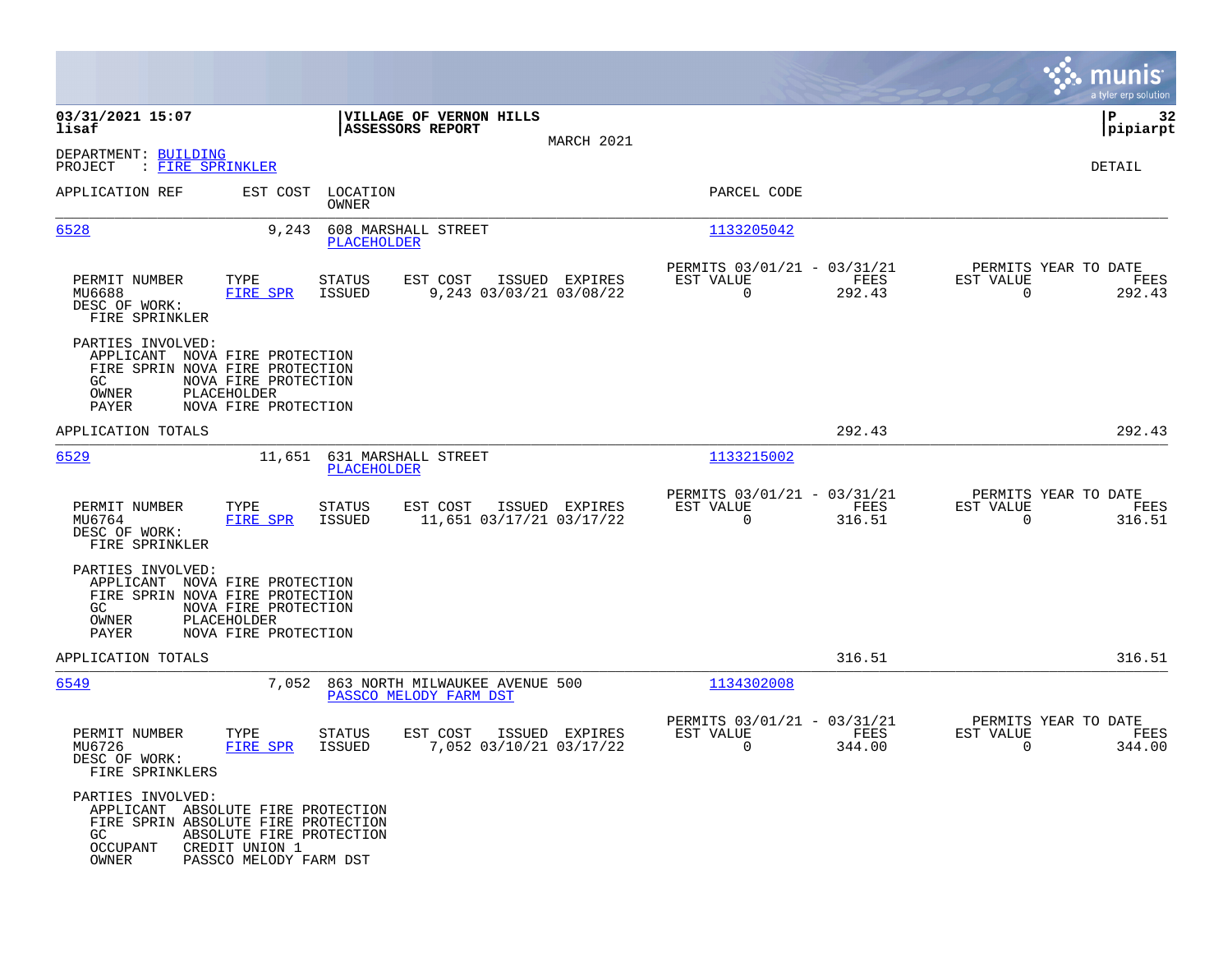|                                                                                                                               |                                                                      |                                              |                |                                                         |                |                                                  | munis<br>a tyler erp solution |
|-------------------------------------------------------------------------------------------------------------------------------|----------------------------------------------------------------------|----------------------------------------------|----------------|---------------------------------------------------------|----------------|--------------------------------------------------|-------------------------------|
| 03/31/2021 15:07<br>lisaf                                                                                                     |                                                                      | VILLAGE OF VERNON HILLS<br>ASSESSORS REPORT  | MARCH 2021     |                                                         |                |                                                  | lР<br>-33<br> pipiarpt        |
| DEPARTMENT: BUILDING<br>PROJECT<br>: FIRE SPRINKLER                                                                           |                                                                      |                                              |                |                                                         |                |                                                  | DETAIL                        |
| APPLICATION REF                                                                                                               | EST COST<br>LOCATION                                                 |                                              |                | PARCEL CODE                                             |                |                                                  |                               |
| <b>PAYER</b>                                                                                                                  | OWNER<br>ABSOLUTE FIRE PROTECTION                                    |                                              |                |                                                         |                |                                                  |                               |
| APPLICATION TOTALS                                                                                                            |                                                                      |                                              |                |                                                         | 344.00         |                                                  | 344.00                        |
| 6561                                                                                                                          | 14,950                                                               | 1750 LAKE CHARLES DR<br>ROBIN CLEEK, TRUSTEE |                | 1128302022                                              |                |                                                  |                               |
| PERMIT NUMBER<br>MU6797<br>DESC OF WORK:<br>FIRE SPRINKLERS                                                                   | TYPE<br><b>STATUS</b><br><b>FIRE SPR</b><br>ISSUED                   | EST COST<br>14,950 03/24/21 03/24/22         | ISSUED EXPIRES | PERMITS 03/01/21 - 03/31/21<br>EST VALUE<br>$\mathbf 0$ | FEES<br>349.50 | PERMITS YEAR TO DATE<br>EST VALUE<br>$\mathbf 0$ | FEES<br>349.50                |
| PARTIES INVOLVED:<br>APPLICANT NOVA FIRE PROTECTION<br>FIRE SPRIN NOVA FIRE PROTECTION<br>GC<br>OWNER<br><b>PAYER</b>         | NOVA FIRE PROTECTION<br>ROBIN CLEEK, TRUSTEE<br>NOVA FIRE PROTECTION |                                              |                |                                                         |                |                                                  |                               |
| APPLICATION TOTALS                                                                                                            |                                                                      |                                              |                |                                                         | 349.50         |                                                  | 349.50                        |
| 6578                                                                                                                          | 13,500<br><b>PLACEHOLDER</b>                                         | 543 COUNCIL CIRCLE                           |                | 1133213003                                              |                |                                                  |                               |
| PERMIT NUMBER<br>MU6689<br>DESC OF WORK:<br>FIRE SPRINKLER                                                                    | TYPE<br><b>STATUS</b><br>FIRE SPR<br>ISSUED                          | EST COST<br>13,500 03/03/21 03/24/22         | ISSUED EXPIRES | PERMITS 03/01/21 - 03/31/21<br>EST VALUE<br>$\mathbf 0$ | FEES<br>335.00 | PERMITS YEAR TO DATE<br>EST VALUE<br>0           | FEES<br>335.00                |
| PARTIES INVOLVED:<br>APPLICANT NOVA FIRE PROTECTION<br>FIRE SPRIN NOVA FIRE PROTECTION<br>GC<br>OWNER<br>PLACEHOLDER<br>PAYER | NOVA FIRE PROTECTION<br>NOVA FIRE PROTECTION                         |                                              |                |                                                         |                |                                                  |                               |
| APPLICATION TOTALS                                                                                                            |                                                                      |                                              |                |                                                         | 335.00         |                                                  | 335.00                        |
| 6581                                                                                                                          | 13,000<br>PLACEHOLDER                                                | 407 SISLOW LANE                              |                | 1516106008                                              |                |                                                  |                               |
| PERMIT NUMBER<br>MU6729<br>DESC OF WORK:<br>FIRE SPRINKLERS                                                                   | TYPE<br><b>STATUS</b><br>FIRE SPR<br>ISSUED                          | EST COST<br>13,000 03/11/21 03/11/22         | ISSUED EXPIRES | PERMITS 03/01/21 - 03/31/21<br>EST VALUE<br>0           | FEES<br>655.00 | PERMITS YEAR TO DATE<br>EST VALUE<br>0           | FEES<br>655.00                |
| PARTIES INVOLVED:<br>APPLICANT NOVA FIRE PROTECTION<br>FIRE SPRIN NOVA FIRE PROTECTION                                        |                                                                      |                                              |                |                                                         |                |                                                  |                               |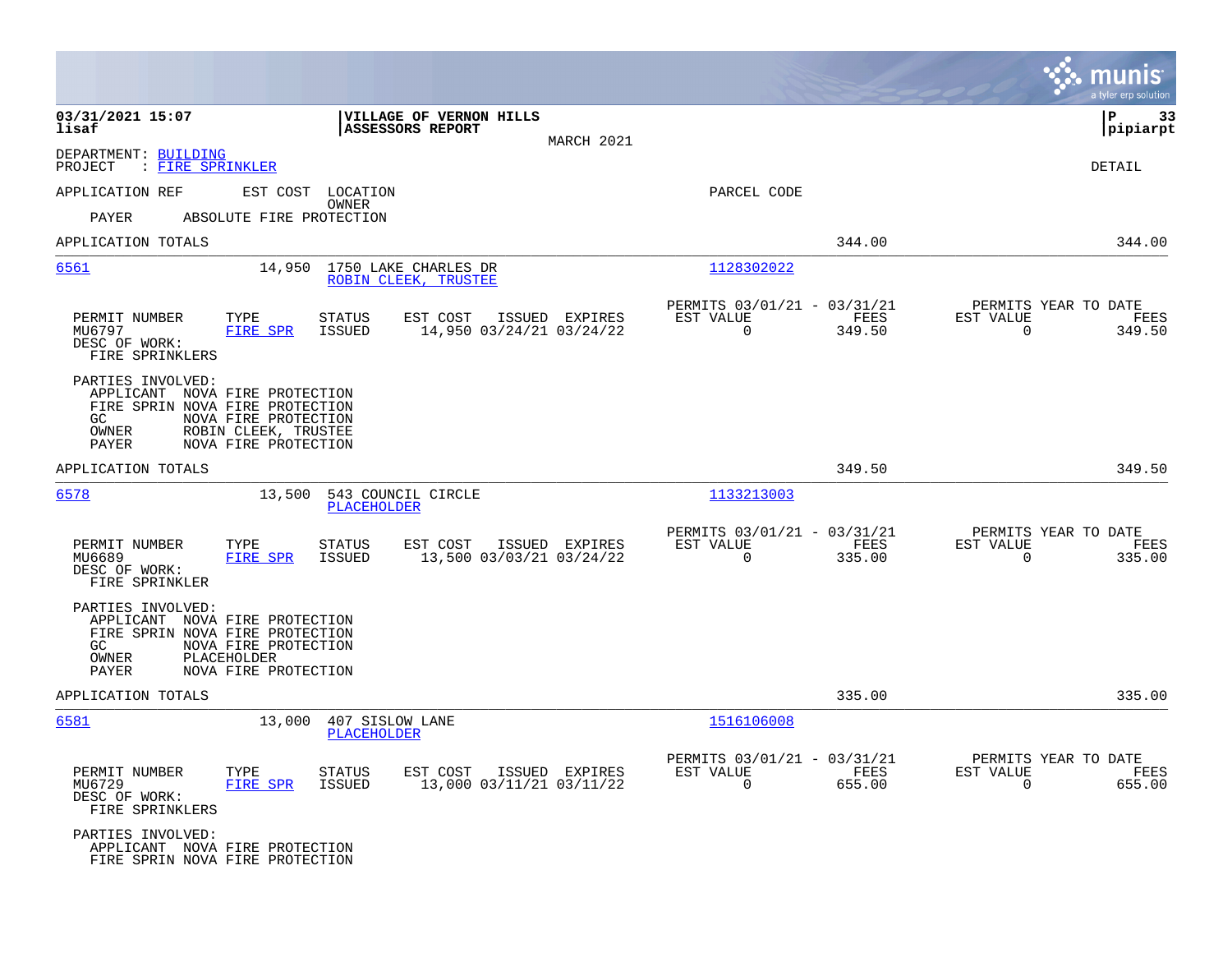|                                                                                                                                                                                                                                                        |                                                                           | munis<br>a tyler erp solution                                         |
|--------------------------------------------------------------------------------------------------------------------------------------------------------------------------------------------------------------------------------------------------------|---------------------------------------------------------------------------|-----------------------------------------------------------------------|
| 03/31/2021 15:07<br>VILLAGE OF VERNON HILLS<br>lisaf<br><b>ASSESSORS REPORT</b><br>MARCH 2021                                                                                                                                                          |                                                                           | l P<br>34<br> pipiarpt                                                |
| DEPARTMENT: BUILDING<br>: FIRE SPRINKLER<br>PROJECT                                                                                                                                                                                                    |                                                                           | <b>DETAIL</b>                                                         |
| APPLICATION REF<br>EST COST LOCATION<br><b>OWNER</b><br>GC.<br>NOVA FIRE PROTECTION<br>OWNER<br>PLACEHOLDER<br>PAYER<br>NOVA FIRE PROTECTION                                                                                                           | PARCEL CODE                                                               |                                                                       |
| APPLICATION TOTALS                                                                                                                                                                                                                                     | 655.00                                                                    | 655.00                                                                |
| 6605<br>11,651 657 CUNEO BOULEVARD<br><b>PLACEHOLDER</b>                                                                                                                                                                                               | 1133216004                                                                |                                                                       |
| PERMIT NUMBER<br>TYPE<br><b>STATUS</b><br>EST COST<br>ISSUED EXPIRES<br><b>FIRE SPR</b><br><b>ISSUED</b><br>11,651 03/17/21 03/17/22<br>MU6766<br>DESC OF WORK:<br>FIRE SPRINKLERS                                                                     | PERMITS 03/01/21 - 03/31/21<br>FEES<br>EST VALUE<br>$\Omega$<br>316.51    | PERMITS YEAR TO DATE<br>EST VALUE<br>FEES<br>$\Omega$<br>316.51       |
| PARTIES INVOLVED:<br>APPLICANT NOVA FIRE PROTECTION<br>FIRE SPRIN NOVA FIRE PROTECTION<br>GC<br>NOVA FIRE PROTECTION<br>PLACEHOLDER<br>OWNER<br><b>PAYER</b><br>NOVA FIRE PROTECTION                                                                   |                                                                           |                                                                       |
| APPLICATION TOTALS                                                                                                                                                                                                                                     | 316.51                                                                    | 316.51                                                                |
| 6624<br>15,000<br>565 LAKEVIEW PKY 105<br>GLOBE PROPERTY MANAGEMENT                                                                                                                                                                                    | 1504201016                                                                |                                                                       |
| PERMIT NUMBER<br>TYPE<br><b>STATUS</b><br>EST COST<br>ISSUED EXPIRES<br>MU6802<br>FIRE SPR<br>ISSUED<br>15,000 03/24/21 03/24/22<br>DESC OF WORK:<br>FIRE SPRINKLERS                                                                                   | PERMITS 03/01/21 - 03/31/21<br>EST VALUE<br>FEES<br>$\mathbf 0$<br>503.00 | PERMITS YEAR TO DATE<br>EST VALUE<br>FEES<br>$\overline{0}$<br>503.00 |
| PARTIES INVOLVED:<br>APPLICANT<br>CYBOR FIRE PROTECTION<br>FIRE SPRIN CYBOR FIRE PROTECTION<br>GC<br>CYBOR FIRE PROTECTION<br><b>OCCUPANT</b><br>LAKE FOREST PEDIATRICS<br>OWNER<br>GLOBE PROPERTY MANAGEMENT<br><b>PAYER</b><br>CYBOR FIRE PROTECTION |                                                                           |                                                                       |
| APPLICATION TOTALS                                                                                                                                                                                                                                     | 503.00                                                                    | 503.00                                                                |
| 6626<br>13,550 511 COUNCIL CIRCLE<br><b>PLACEHOLDER</b>                                                                                                                                                                                                | 1133213017                                                                |                                                                       |
| PERMIT NUMBER<br>TYPE<br>EST COST<br>ISSUED EXPIRES<br>STATUS<br>13,550 03/17/21 03/17/22<br>MU6765<br>FIRE SPR<br>ISSUED<br>DESC OF WORK:<br>FIRE SPRINKLERS                                                                                          | PERMITS 03/01/21 - 03/31/21<br>EST VALUE<br>FEES<br>$\Omega$<br>335.50    | PERMITS YEAR TO DATE<br>EST VALUE<br>FEES<br>335.50<br>0              |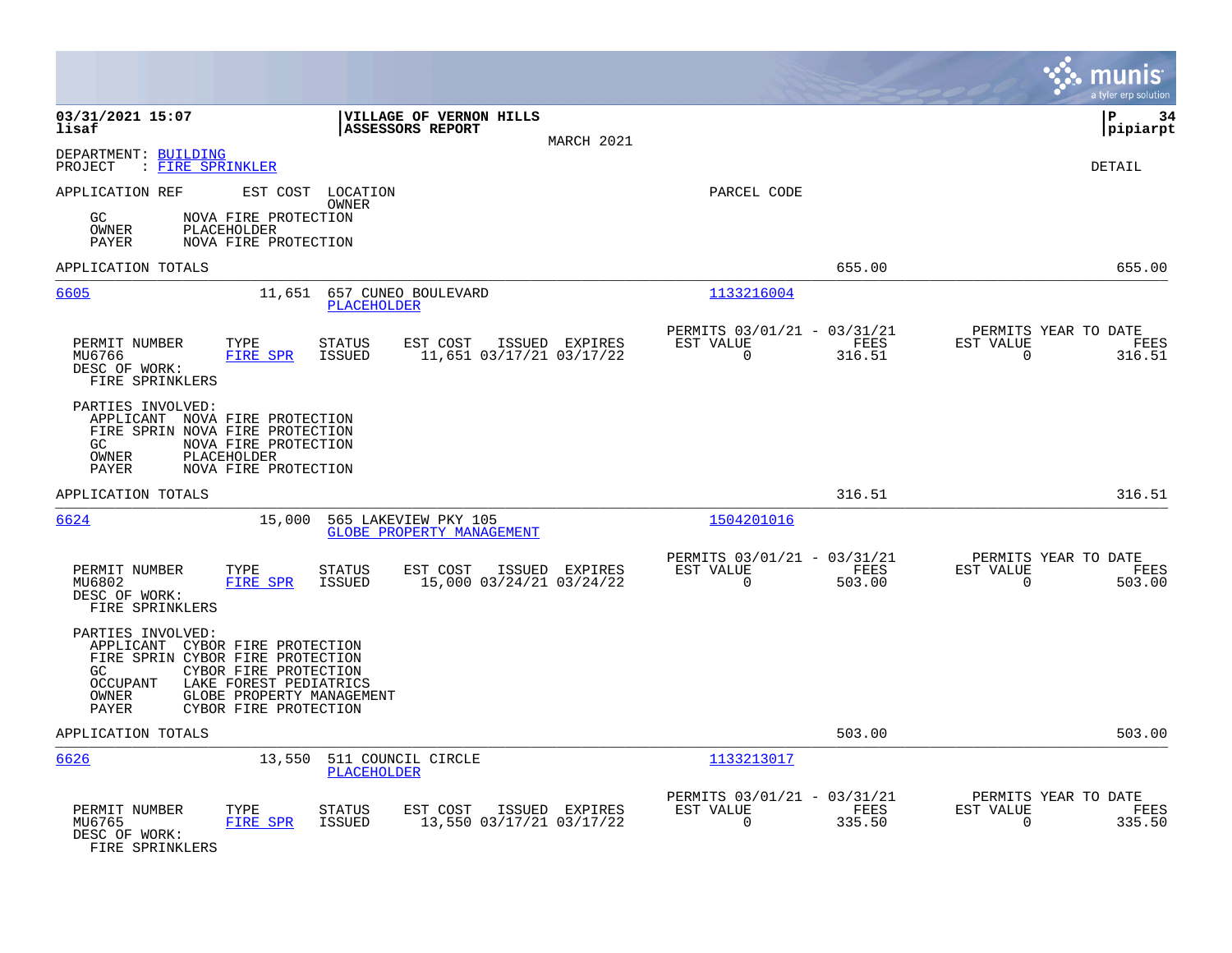|                                                                                                                          |                                                                                      |                                |                                                    |                |                                                         |                | munis<br>a tyler erp solution                                   |
|--------------------------------------------------------------------------------------------------------------------------|--------------------------------------------------------------------------------------|--------------------------------|----------------------------------------------------|----------------|---------------------------------------------------------|----------------|-----------------------------------------------------------------|
| 03/31/2021 15:07<br>lisaf                                                                                                |                                                                                      |                                | VILLAGE OF VERNON HILLS<br><b>ASSESSORS REPORT</b> | MARCH 2021     |                                                         |                | l P<br>35<br> pipiarpt                                          |
| DEPARTMENT: BUILDING<br>: FIRE SPRINKLER<br>PROJECT                                                                      |                                                                                      |                                |                                                    |                |                                                         |                | <b>DETAIL</b>                                                   |
| APPLICATION REF<br>PARTIES INVOLVED:<br>APPLICANT NOVA FIRE PROTECTION<br>FIRE SPRIN NOVA FIRE PROTECTION<br>GC<br>OWNER | EST COST<br>NOVA FIRE PROTECTION<br>PLACEHOLDER                                      | LOCATION<br>OWNER              |                                                    |                | PARCEL CODE                                             |                |                                                                 |
| PAYER<br>APPLICATION TOTALS                                                                                              | NOVA FIRE PROTECTION                                                                 |                                |                                                    |                |                                                         | 335.50         | 335.50                                                          |
| 6655                                                                                                                     | 12,695                                                                               | 393 CAMARGO CT                 | SANTIAGO A & MICHELLE M CANDOCIA, JR               |                | 1132215002                                              |                |                                                                 |
| PERMIT NUMBER<br>MU6799<br>DESC OF WORK:<br>FIRE SPRINKLERS                                                              | TYPE<br>FIRE SPR                                                                     | STATUS<br><b>ISSUED</b>        | EST COST<br>12,695 03/24/21 03/24/22               | ISSUED EXPIRES | PERMITS 03/01/21 - 03/31/21<br>EST VALUE<br>$\mathbf 0$ | FEES<br>326.50 | PERMITS YEAR TO DATE<br>EST VALUE<br>FEES<br>$\Omega$<br>326.50 |
| PARTIES INVOLVED:<br>APPLICANT NOVA FIRE PROTECTION<br>FIRE SPRIN NOVA FIRE PROTECTION<br>GC.<br>OWNER<br>PAYER          | NOVA FIRE PROTECTION<br>SANTIAGO A & MICHELLE M CANDOCIA, JR<br>NOVA FIRE PROTECTION |                                |                                                    |                |                                                         |                |                                                                 |
| APPLICATION TOTALS                                                                                                       |                                                                                      |                                |                                                    |                |                                                         | 326.50         | 326.50                                                          |
| 6662                                                                                                                     | 14,200                                                                               | PLACEHOLDER                    | 664 MARSHALL STREET                                |                | 1133205049                                              |                |                                                                 |
| PERMIT NUMBER<br>MU6796<br>DESC OF WORK:<br>FIRE SPRINKLER                                                               | TYPE<br>FIRE SPR                                                                     | <b>STATUS</b><br>ISSUED        | EST COST<br>14,200 03/24/21 03/24/22               | ISSUED EXPIRES | PERMITS 03/01/21 - 03/31/21<br>EST VALUE<br>$\Omega$    | FEES<br>342.00 | PERMITS YEAR TO DATE<br>EST VALUE<br>FEES<br>$\Omega$<br>342.00 |
| PARTIES INVOLVED:<br>APPLICANT NOVA FIRE PROTECTION<br>FIRE SPRIN NOVA FIRE PROTECTION<br>GC.<br>OWNER<br>PAYER          | NOVA FIRE PROTECTION<br>PLACEHOLDER<br>NOVA FIRE PROTECTION                          |                                |                                                    |                |                                                         |                |                                                                 |
| APPLICATION TOTALS                                                                                                       |                                                                                      |                                |                                                    |                |                                                         | 342.00         | 342.00                                                          |
| 6663                                                                                                                     | 14,200                                                                               | <b>PLACEHOLDER</b>             | 624 MARSHALL STREET                                |                | 1133205044                                              |                |                                                                 |
| PERMIT NUMBER<br>MU6798<br>DESC OF WORK:                                                                                 | TYPE<br><b>FIRE SPR</b>                                                              | <b>STATUS</b><br><b>ISSUED</b> | EST COST<br>14,200 03/24/21 03/24/22               | ISSUED EXPIRES | PERMITS 03/01/21 - 03/31/21<br>EST VALUE<br>0           | FEES<br>342.00 | PERMITS YEAR TO DATE<br>EST VALUE<br>FEES<br>342.00<br>0        |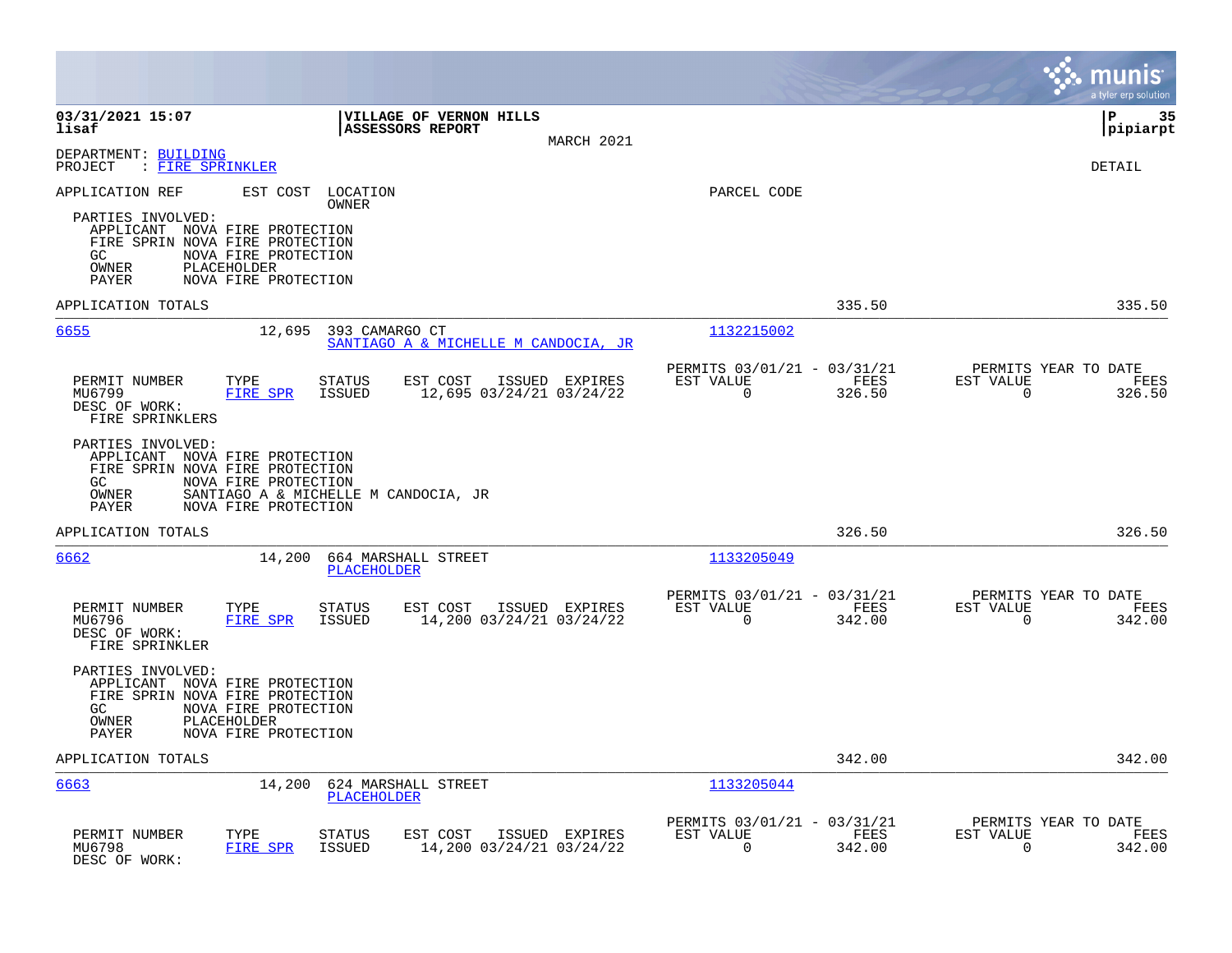|                                                                                                                                                                                                                     |                                             |            |             |                    |   | $\sim$ munis l<br>a tyler erp solution |
|---------------------------------------------------------------------------------------------------------------------------------------------------------------------------------------------------------------------|---------------------------------------------|------------|-------------|--------------------|---|----------------------------------------|
| 03/31/2021 15:07<br>lisaf<br>FIRE SPRINKLERS                                                                                                                                                                        | VILLAGE OF VERNON HILLS<br>ASSESSORS REPORT |            |             |                    |   | 36<br>∣P<br> pipiarpt                  |
|                                                                                                                                                                                                                     |                                             | MARCH 2021 |             |                    |   |                                        |
| DEPARTMENT: BUILDING<br>: FIRE SPRINKLER<br>PROJECT                                                                                                                                                                 |                                             |            |             |                    |   | DETAIL                                 |
| APPLICATION REF<br>EST COST<br>PARTIES INVOLVED:<br>APPLICANT<br>NOVA FIRE PROTECTION<br>FIRE SPRIN<br>NOVA FIRE PROTECTION<br>GC.<br>NOVA FIRE PROTECTION<br>PLACEHOLDER<br>OWNER<br>PAYER<br>NOVA FIRE PROTECTION | LOCATION<br>OWNER                           |            | PARCEL CODE |                    |   |                                        |
| APPLICATION TOTALS<br>PROJECT TOTALS                                                                                                                                                                                |                                             |            | 0           | 342.00<br>4,457.95 | 0 | 342.00<br>4,457.95                     |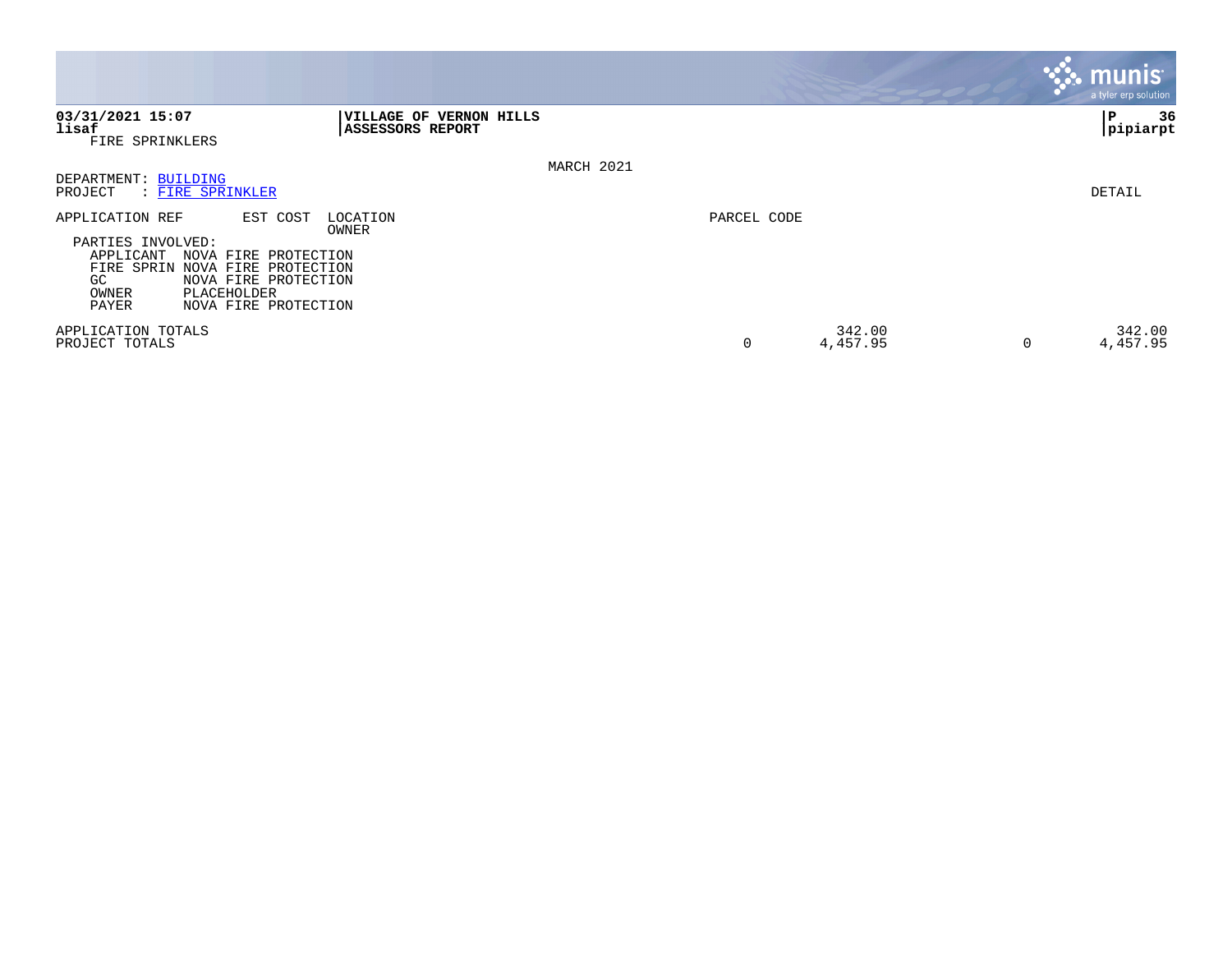|                                                                                                               |                                                                                                     |                                                                          | munis<br>a tyler erp solution                                     |
|---------------------------------------------------------------------------------------------------------------|-----------------------------------------------------------------------------------------------------|--------------------------------------------------------------------------|-------------------------------------------------------------------|
| 03/31/2021 15:07<br>lisaf                                                                                     | VILLAGE OF VERNON HILLS<br><b>ASSESSORS REPORT</b>                                                  | MARCH 2021                                                               | P<br>37<br> pipiarpt                                              |
| DEPARTMENT: BUILDING<br>PROJECT<br>: LAWN SPRINKLER                                                           |                                                                                                     |                                                                          | <b>DETAIL</b>                                                     |
| APPLICATION REF                                                                                               | EST COST<br>LOCATION<br>OWNER                                                                       | PARCEL CODE                                                              |                                                                   |
| 6665                                                                                                          | 5,000<br>542 COUNCIL CIRCLE<br>PLACEHOLDER                                                          | 1133205037                                                               |                                                                   |
| PERMIT NUMBER<br>TYPE<br>MU6739<br>DESC OF WORK:<br>LAWN SPRINKLER                                            | EST COST<br>ISSUED EXPIRES<br>STATUS<br>5,000 03/15/21 03/15/22<br><b>LAWN IRRIG ISSUED</b>         | PERMITS 03/01/21 - 03/31/21<br>EST VALUE<br>FEES<br>$\mathbf 0$<br>50.00 | PERMITS YEAR TO DATE<br>EST VALUE<br>FEES<br>50.00<br>0           |
| PARTIES INVOLVED:<br>GC<br>OWNER<br>PLACEHOLDER<br>PAYER                                                      | APPLICANT AMERICAN NATIONAL SPRINKLER<br>AMERICAN NATIONAL SPRINKLER<br>AMERICAN NATIONAL SPRINKLER |                                                                          |                                                                   |
| APPLICATION TOTALS                                                                                            |                                                                                                     | 50.00                                                                    | 50.00                                                             |
| 6666                                                                                                          | 5,000<br>800 FOREST EDGE DRIVE<br><b>PLACEHOLDER</b>                                                | 1515101012                                                               |                                                                   |
| PERMIT NUMBER<br>TYPE<br>MU6740<br>DESC OF WORK:<br>IRRIGATION SYSTEM                                         | <b>STATUS</b><br>EST COST<br>ISSUED EXPIRES<br><b>LAWN IRRIG ISSUED</b><br>5,000 03/15/21 03/15/22  | PERMITS 03/01/21 - 03/31/21<br>EST VALUE<br>FEES<br>$\mathbf 0$<br>50.00 | PERMITS YEAR TO DATE<br>EST VALUE<br>FEES<br>$\mathbf 0$<br>50.00 |
| PARTIES INVOLVED:<br>GC.<br>PLACEHOLDER<br>OWNER<br>PAYER                                                     | APPLICANT AMERICAN NATIONAL SPRINKLER<br>AMERICAN NATIONAL SPRINKLER<br>AMERICAN NATIONAL SPRINKLER |                                                                          |                                                                   |
| APPLICATION TOTALS                                                                                            |                                                                                                     | 50.00                                                                    | 50.00                                                             |
| 6752                                                                                                          | 4,500 1040 CREEK VIEW DRIVE<br>RAMU & PRANITHA KALVAKUNTLA                                          | 1516103004                                                               |                                                                   |
| PERMIT NUMBER<br>TYPE<br>MU6820<br>DESC OF WORK:<br>LAWN SPRINKLER                                            | <b>STATUS</b><br>EST COST<br>ISSUED EXPIRES<br>4,500 03/31/21 03/31/22<br>LAWN IRRIG ISSUED         | PERMITS 03/01/21 - 03/31/21<br>EST VALUE<br>FEES<br>$\Omega$<br>50.00    | PERMITS YEAR TO DATE<br>EST VALUE<br>FEES<br>0<br>50.00           |
| PARTIES INVOLVED:<br>APPLICANT TURF INDUSTRIES INC<br>GC.<br>IRRIGATION TURF INDUSTRIES INC<br>OWNER<br>PAYER | TURF INDUSTRIES INC<br>RAMU & PRANITHA KALVAKUNTLA<br>TURF INDUSTRIES INC                           |                                                                          |                                                                   |
| APPLICATION TOTALS                                                                                            |                                                                                                     | 50.00                                                                    | 50.00                                                             |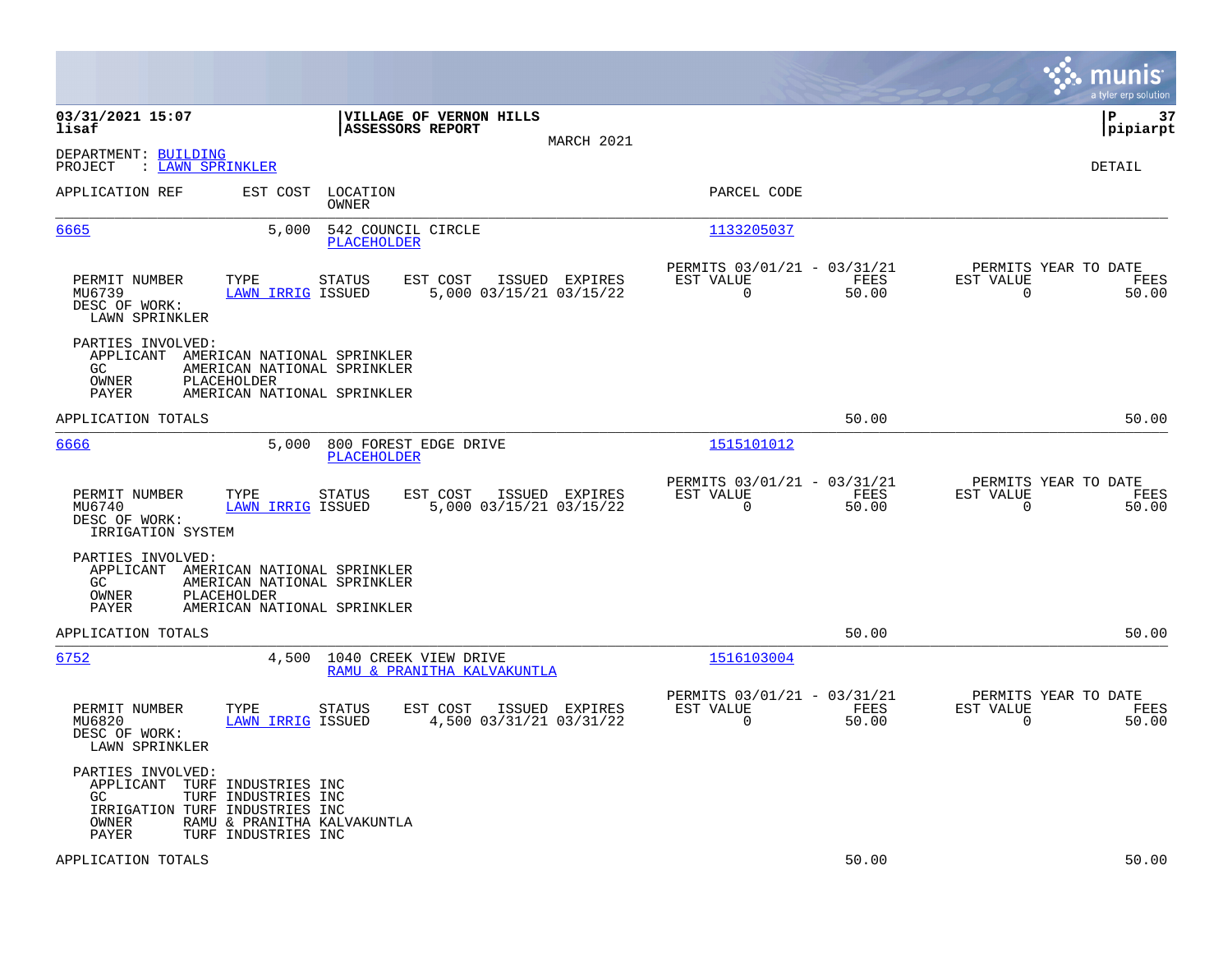|                                                     |          |                                                            |            |             |        | $\cdot$ munis $\cdot$<br>a tyler erp solution |
|-----------------------------------------------------|----------|------------------------------------------------------------|------------|-------------|--------|-----------------------------------------------|
| 03/31/2021 15:07<br>lisaf                           |          | <b> VILLAGE OF VERNON HILLS</b><br><b>ASSESSORS REPORT</b> | MARCH 2021 |             |        | 38<br>P<br> pipiarpt                          |
| DEPARTMENT: BUILDING<br>PROJECT<br>: LAWN SPRINKLER |          |                                                            |            |             |        | DETAIL                                        |
| APPLICATION REF                                     | EST COST | LOCATION                                                   |            | PARCEL CODE |        |                                               |
| PROJECT TOTALS                                      |          | OWNER                                                      |            |             | 150.00 | 150.00                                        |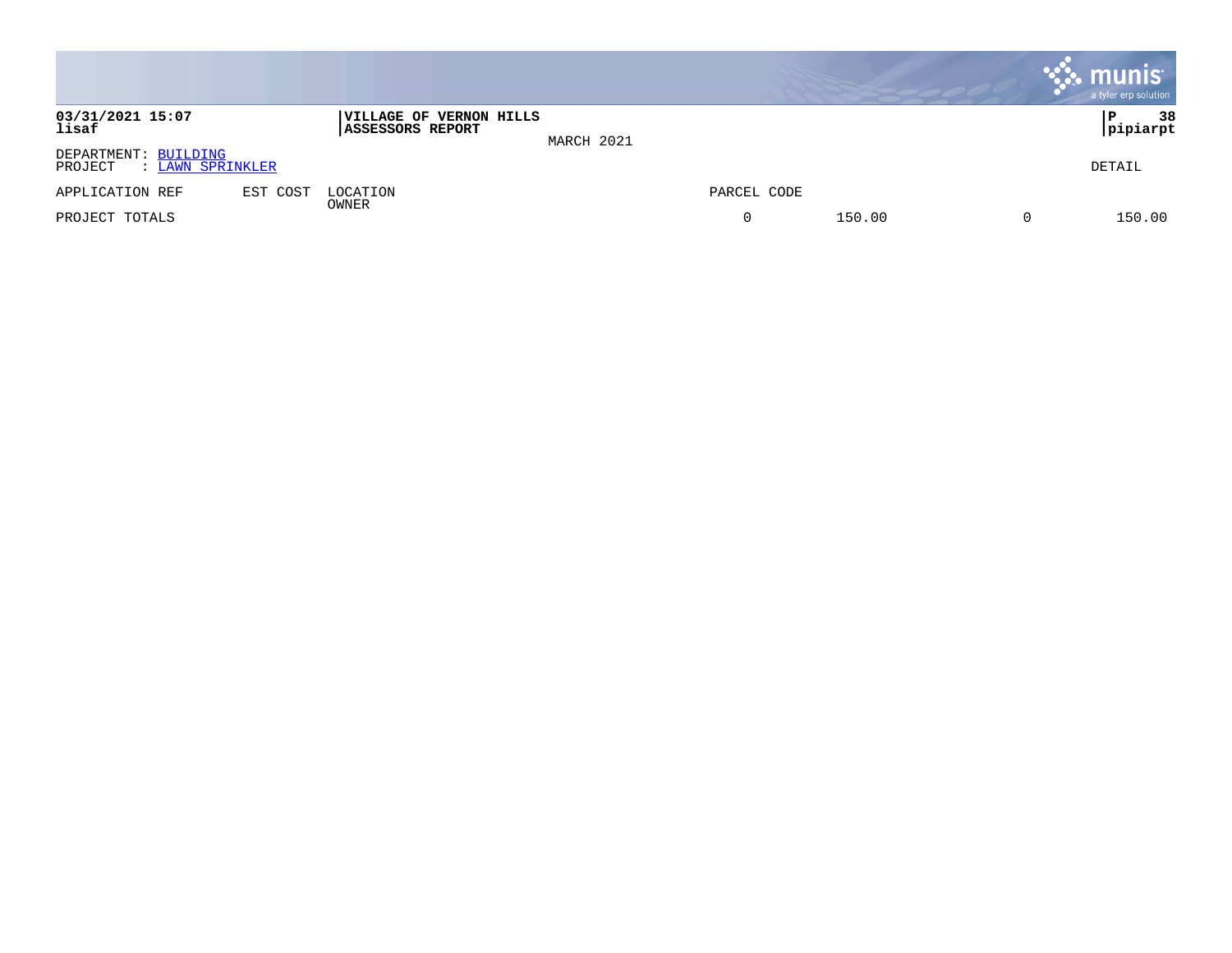|                                                                                                                                                                       |                                                                                   |                                                                           | munis<br>a tyler erp solution                                      |
|-----------------------------------------------------------------------------------------------------------------------------------------------------------------------|-----------------------------------------------------------------------------------|---------------------------------------------------------------------------|--------------------------------------------------------------------|
| 03/31/2021 15:07<br>lisaf                                                                                                                                             | VILLAGE OF VERNON HILLS<br>ASSESSORS REPORT<br>MARCH 2021                         |                                                                           | P<br>-39<br> pipiarpt                                              |
| DEPARTMENT: BUILDING<br>PROJECT<br>: MISC COMMERCIAL                                                                                                                  |                                                                                   |                                                                           | DETAIL                                                             |
| APPLICATION REF                                                                                                                                                       | EST COST LOCATION<br>OWNER                                                        | PARCEL CODE                                                               |                                                                    |
| <u>6669</u>                                                                                                                                                           | $\Omega$<br>340 NORTH MILWAUKEE AVE<br>PWA CONTINENTAL EXECUTIVE PARKE, LP        | 1503302029                                                                |                                                                    |
| PERMIT NUMBER<br>TYPE<br>MU6743<br>MISC COMM<br>DESC OF WORK:<br>1ST FLOOR INTERIOR DEMOLITION                                                                        | EST COST<br>ISSUED EXPIRES<br>STATUS<br>$0$ 03/16/21 03/16/22<br>ISSUED           | PERMITS 03/01/21 - 03/31/21<br>EST VALUE<br>FEES<br>$\Omega$<br>.00       | PERMITS YEAR TO DATE<br>EST VALUE<br>FEES<br>$\Omega$<br>.00       |
| PARTIES INVOLVED:<br>APPLICANT PEPPER CONSTRUCTION<br>GC<br>PEPPER CONSTRUCTION<br>OCCUPANT<br><b>BCU</b><br>OWNER                                                    | PWA CONTINENTAL EXECUTIVE PARKE, LP                                               |                                                                           |                                                                    |
| APPLICATION TOTALS                                                                                                                                                    |                                                                                   | .00                                                                       | .00                                                                |
| 6678                                                                                                                                                                  | 30,000<br>701 NORTH ASPEN DR<br>COOK MEMORIAL LIBRARY                             | 1505209002                                                                |                                                                    |
| PERMIT NUMBER<br>TYPE<br>MU6793<br>MISC COMM<br>DESC OF WORK:<br>NEW DRIVE THRU & RELOCATED BOOK DROP                                                                 | <b>STATUS</b><br>EST COST<br>ISSUED EXPIRES<br>30,000 03/23/21 03/23/22<br>ISSUED | PERMITS 03/01/21 - 03/31/21<br>EST VALUE<br>FEES<br>$\mathbf 0$<br>.00    | PERMITS YEAR TO DATE<br>EST VALUE<br>FEES<br>$\mathbf 0$<br>.00    |
| PARTIES INVOLVED:<br>APPLICANT COOK MEMORIAL LIBRARY<br>COOK MEMORIAL LIBRARY<br>GC<br>COOK MEMORIAL LIBRARY<br>OCCUPANT<br>OWNER<br>COOK MEMORIAL LIBRARY            |                                                                                   |                                                                           |                                                                    |
| APPLICATION TOTALS                                                                                                                                                    |                                                                                   | .00                                                                       | .00                                                                |
| 6711                                                                                                                                                                  | 26,361 493 NORTH MILWAUKEE AVE<br>SLJ VERNON HILLS, LLC                           | 1503102016                                                                |                                                                    |
| PERMIT NUMBER<br>TYPE<br>MISC COMM<br>MU6782<br>DESC OF WORK:<br>REPLACE HEATER UNITS                                                                                 | <b>STATUS</b><br>EST COST<br>ISSUED EXPIRES<br>26,361 03/19/21 03/19/22<br>ISSUED | PERMITS 03/01/21 - 03/31/21<br>EST VALUE<br>FEES<br>$\mathbf 0$<br>273.61 | PERMITS YEAR TO DATE<br>EST VALUE<br>FEES<br>$\mathbf 0$<br>273.61 |
| PARTIES INVOLVED:<br>APPLICANT LENNOX<br>LENNOX<br>GC.<br>HVAC<br>LENNOX<br><b>OCCUPANT</b><br>HOME DEPOT<br>SLJ VERNON HILLS, LLC<br>OWNER<br><b>PAYER</b><br>LENNOX |                                                                                   |                                                                           |                                                                    |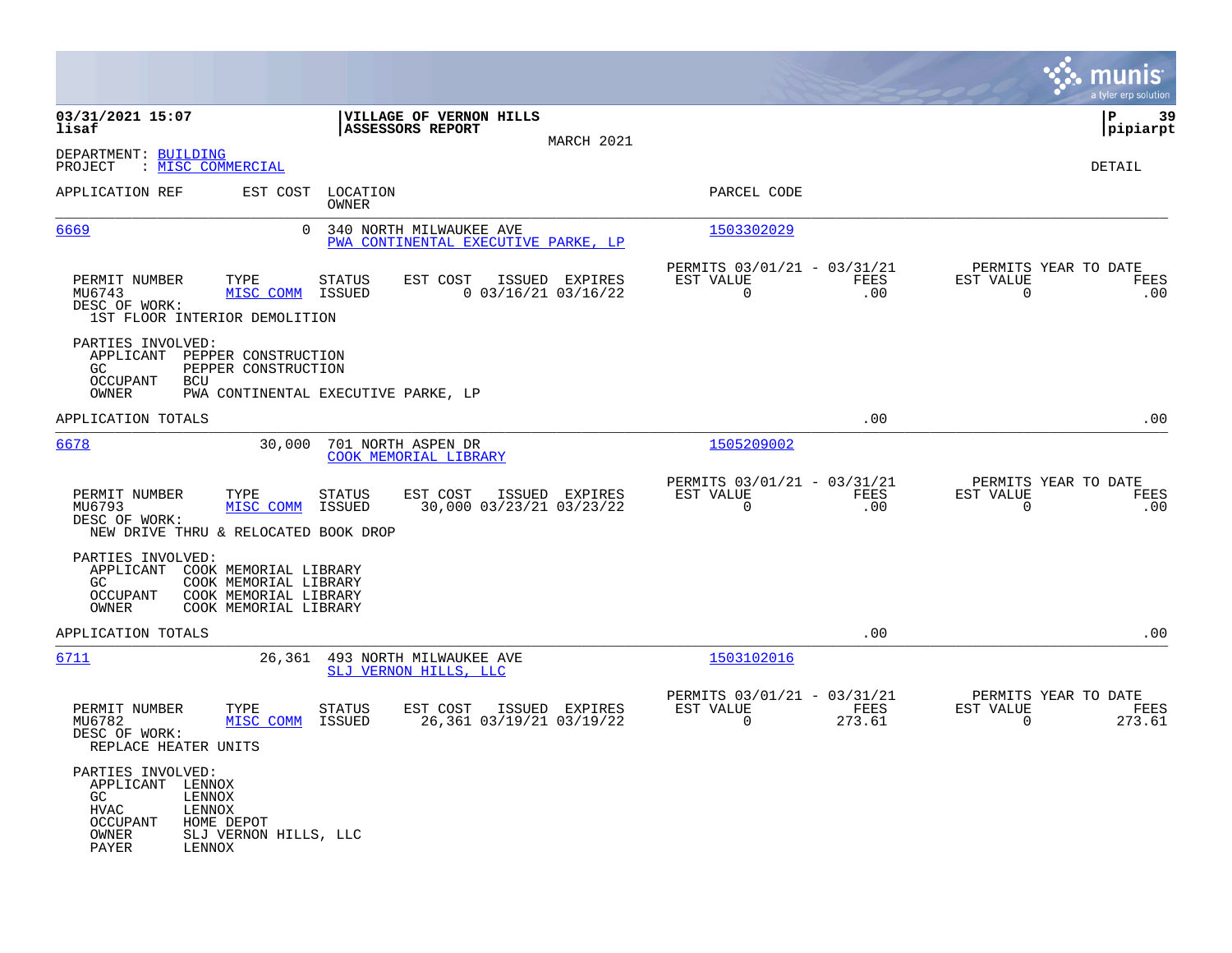|                                                      |                                             |            |             |        | munis'<br>a tyler erp solution       |
|------------------------------------------------------|---------------------------------------------|------------|-------------|--------|--------------------------------------|
| 03/31/2021 15:07<br>lisaf<br>APPLICATION TOTALS      | VILLAGE OF VERNON HILLS<br>ASSESSORS REPORT | MARCH 2021 |             | 273.61 | 40<br>Р<br><b>pipiarpt</b><br>273.61 |
| DEPARTMENT: BUILDING<br>: MISC COMMERCIAL<br>PROJECT |                                             |            |             |        | DETAIL                               |
| APPLICATION REF<br>EST COST                          | LOCATION<br>OWNER                           |            | PARCEL CODE |        |                                      |
| PROJECT TOTALS                                       |                                             |            |             | 273.61 | 273.61                               |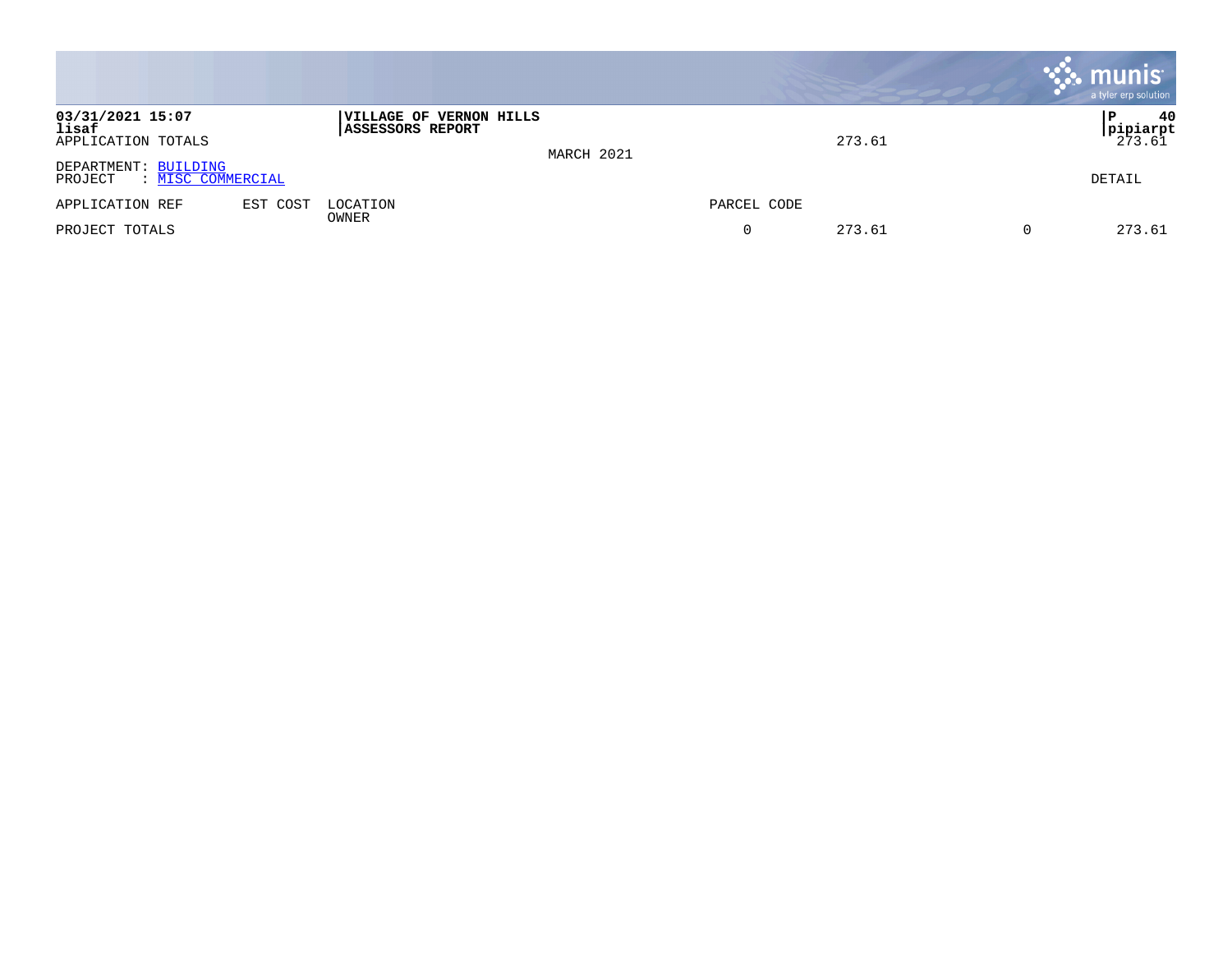|                                                                                          |                                                                  |                         |                                                           |            |                                               |                  |           | <u>munis </u><br>a tyler erp solution  |
|------------------------------------------------------------------------------------------|------------------------------------------------------------------|-------------------------|-----------------------------------------------------------|------------|-----------------------------------------------|------------------|-----------|----------------------------------------|
| 03/31/2021 15:07<br>lisaf                                                                |                                                                  |                         | <b>VILLAGE OF VERNON HILLS</b><br><b>ASSESSORS REPORT</b> | MARCH 2021 |                                               |                  |           | ∣₽<br>41<br> pipiarpt                  |
| DEPARTMENT: BUILDING<br>PROJECT                                                          | : MISC ELECTRIC COMM                                             |                         |                                                           |            |                                               |                  |           | DETAIL                                 |
| APPLICATION REF                                                                          | EST COST                                                         | LOCATION<br>OWNER       |                                                           |            | PARCEL CODE                                   |                  |           |                                        |
| 6608                                                                                     | 10,000                                                           |                         | 875 NORTH MILWAUKEE AVENUE 100<br>PASSCO MELODY FARM DST  |            | 1134302008                                    |                  |           |                                        |
| PERMIT NUMBER<br>MU6719<br>DESC OF WORK:                                                 | TYPE<br>MISC ELEC<br>BORING FIBER FROM RIGHT OF WAY              | <b>STATUS</b><br>ISSUED | EST COST<br>ISSUED<br>10,000 03/08/21 03/08/22            | EXPIRES    | PERMITS 03/01/21 - 03/31/21<br>EST VALUE<br>0 | FEES<br>100.00   | EST VALUE | PERMITS YEAR TO DATE<br>FEES<br>100.00 |
| PARTIES INVOLVED:<br>APPLICANT<br>GC.<br>LOW VOLTAG LECORE<br>OCCUPANT<br>OWNER<br>PAYER | VERIZON<br>INSITE<br>VERIZON<br>PASSCO MELODY FARM DST<br>INSITE |                         |                                                           |            |                                               |                  |           |                                        |
| APPLICATION TOTALS<br>PROJECT TOTALS                                                     |                                                                  |                         |                                                           |            | 0                                             | 100.00<br>100.00 |           | 100.00<br>100.00                       |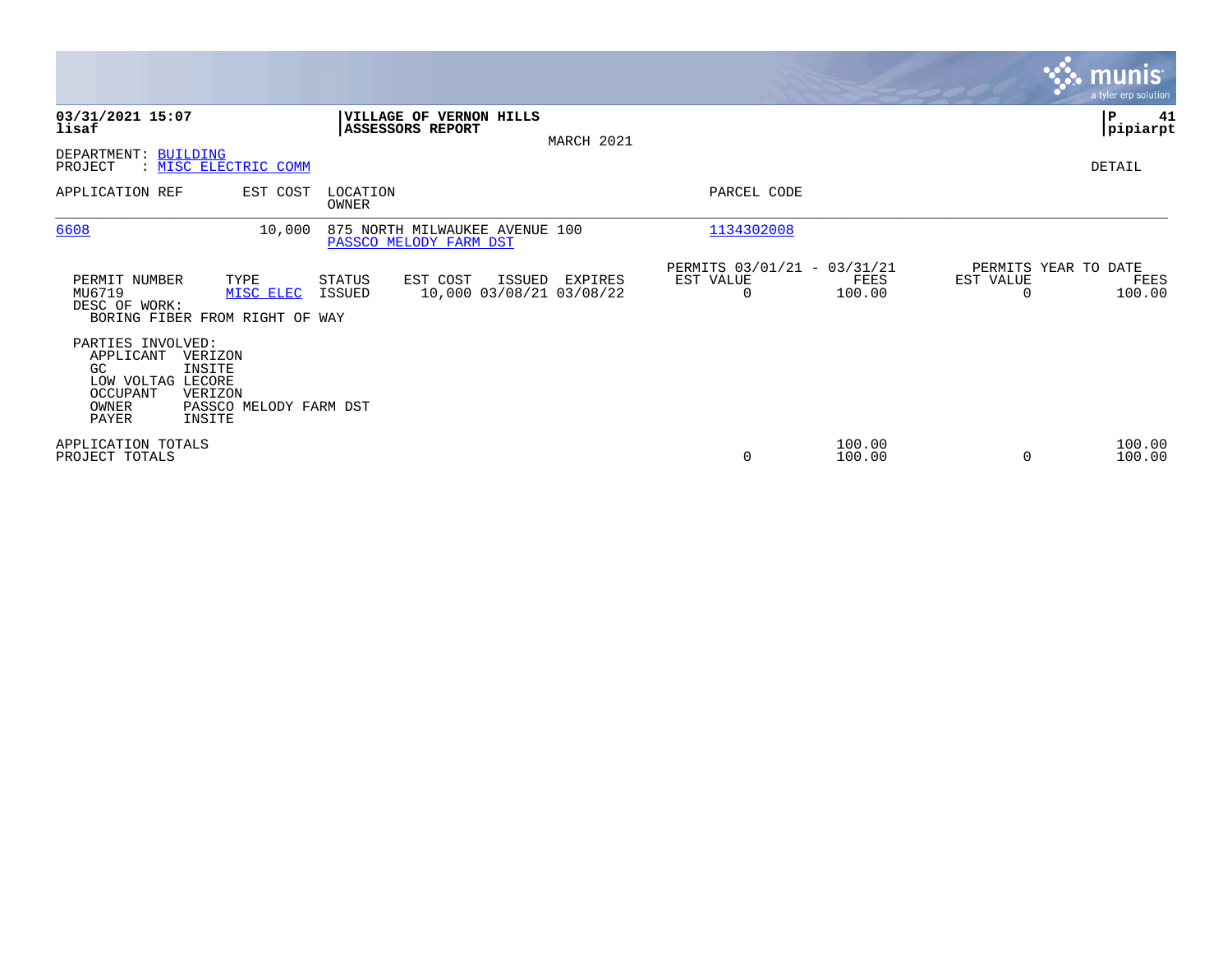|                                                                                                                                                                      |                                                                                          |                                                                            | munis<br>a tyler erp solution                                   |
|----------------------------------------------------------------------------------------------------------------------------------------------------------------------|------------------------------------------------------------------------------------------|----------------------------------------------------------------------------|-----------------------------------------------------------------|
| 03/31/2021 15:07<br>lisaf                                                                                                                                            | VILLAGE OF VERNON HILLS<br>ASSESSORS REPORT<br>MARCH 2021                                |                                                                            | P<br>42<br>pipiarpt                                             |
| DEPARTMENT: BUILDING<br>PROJECT<br>: MIS ELEC RESIDENTIAL                                                                                                            |                                                                                          |                                                                            | DETAIL                                                          |
| APPLICATION REF                                                                                                                                                      | EST COST LOCATION<br>OWNER                                                               | PARCEL CODE                                                                |                                                                 |
| 6364<br>17,000                                                                                                                                                       | 845 SAUGATUCK TRL<br>NICHOLAS ROBBINS                                                    | 1507212007                                                                 |                                                                 |
| PERMIT NUMBER<br>TYPE<br>MU6700<br>ELEC RES<br>DESC OF WORK:<br>MOUNT SOLAR ARRAY                                                                                    | <b>STATUS</b><br>EST COST<br>ISSUED EXPIRES<br>17,000 03/05/21 03/25/22<br>COMPLT        | PERMITS 03/01/21 - 03/31/21<br>EST VALUE<br>FEES<br>$\mathsf{O}$<br>170.00 | PERMITS YEAR TO DATE<br>EST VALUE<br>FEES<br>$\Omega$<br>170.00 |
| PARTIES INVOLVED:<br>APPLICANT TESLA, INC<br>ELECTRICIA TESLA, INC<br>GC<br>TESLA, INC<br>OWNER<br>NICHOLAS ROBBINS<br><b>PAYER</b><br>TESLA, INC                    |                                                                                          |                                                                            |                                                                 |
| APPLICATION TOTALS                                                                                                                                                   |                                                                                          | 170.00                                                                     | 170.00                                                          |
| 6428<br>530                                                                                                                                                          | 1255 DANFORTH CT<br>SAMAD FAROOQI                                                        | 1515107010                                                                 |                                                                 |
| TYPE<br>PERMIT NUMBER<br><b>ELEC RES</b><br>MU6769<br>DESC OF WORK:<br>ELECTRIC CAR CHARGER                                                                          | <b>STATUS</b><br>EST COST<br>ISSUED EXPIRES<br>530 03/17/21 03/17/22<br><b>ISSUED</b>    | PERMITS 03/01/21 - 03/31/21<br>EST VALUE<br>FEES<br>$\mathbf 0$<br>30.00   | PERMITS YEAR TO DATE<br>EST VALUE<br>FEES<br>$\Omega$<br>30.00  |
| PARTIES INVOLVED:<br>APPLICANT KAPITAL ELECTRIC COMPANY<br>ELECTRICIA KAPITAL ELECTRIC COMPANY<br>OWNER<br>SAMAD FAROOQI<br>KAPITAL ELECTRIC COMPANY<br><b>PAYER</b> |                                                                                          |                                                                            |                                                                 |
| APPLICATION TOTALS                                                                                                                                                   |                                                                                          | 30.00                                                                      | 30.00                                                           |
| 6697<br>13,538                                                                                                                                                       | 900 SAUGATUCK TRL<br>BRADLEY K & JULIE A SCHAWEL                                         | 1507211004                                                                 |                                                                 |
| PERMIT NUMBER<br>TYPE<br>ELEC RES<br>MU6811<br>DESC OF WORK:<br>SOLAR PANELS                                                                                         | <b>STATUS</b><br>EST COST<br>ISSUED EXPIRES<br><b>ISSUED</b><br>13,538 03/29/21 03/29/22 | PERMITS 03/01/21 - 03/31/21<br>EST VALUE<br>FEES<br>$\mathbf 0$<br>135.38  | PERMITS YEAR TO DATE<br>EST VALUE<br>FEES<br>$\Omega$<br>135.38 |
| PARTIES INVOLVED:<br>APPLICANT<br>CERTASUN LLC<br>ELECTRICIA CERTASUN LLC<br>OWNER<br>BRADLEY K & JULIE A SCHAWEL<br><b>PAYER</b><br>CERTASUN LLC                    |                                                                                          |                                                                            |                                                                 |
| APPLICATION TOTALS                                                                                                                                                   |                                                                                          | 135.38                                                                     | 135.38                                                          |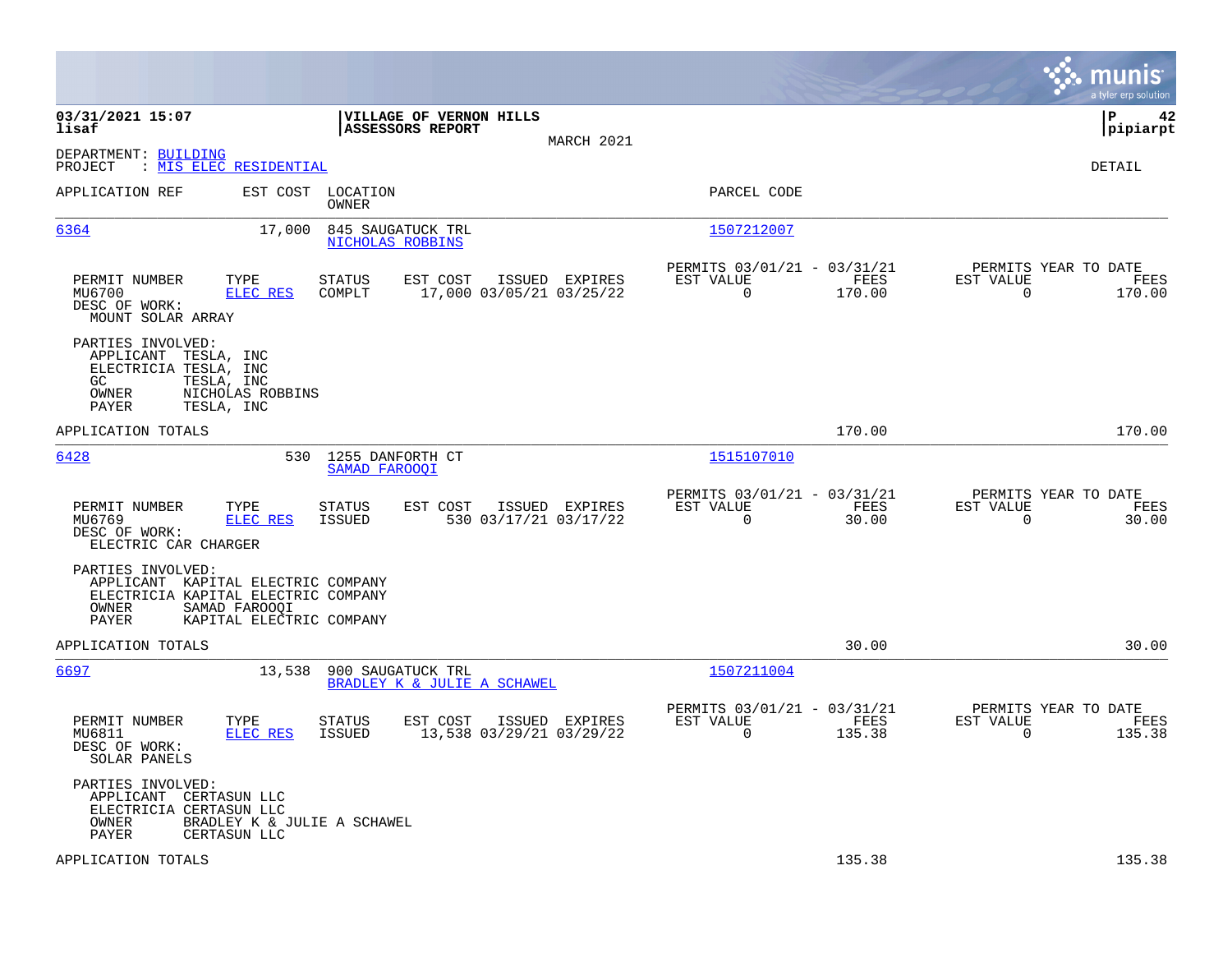|                                                                                             |                                                                              |                   |                                                    |                                               |                                               |                  |           | munis <sup>®</sup><br>a tyler erp solution |
|---------------------------------------------------------------------------------------------|------------------------------------------------------------------------------|-------------------|----------------------------------------------------|-----------------------------------------------|-----------------------------------------------|------------------|-----------|--------------------------------------------|
| 03/31/2021 15:07<br>lisaf                                                                   |                                                                              |                   | <b>VILLAGE OF VERNON HILLS</b><br>ASSESSORS REPORT | MARCH 2021                                    |                                               |                  |           | l P<br>43<br> pipiarpt                     |
| DEPARTMENT: BUILDING<br>PROJECT                                                             | : MIS ELEC RESIDENTIAL                                                       |                   |                                                    |                                               |                                               |                  |           | DETAIL                                     |
| APPLICATION REF                                                                             | EST COST                                                                     | LOCATION<br>OWNER |                                                    |                                               | PARCEL CODE                                   |                  |           |                                            |
| 6705                                                                                        | 23,256                                                                       | DON F MOTYKA      | 369 CHERRY VALLEY RD                               |                                               | 1508107076                                    |                  |           |                                            |
| PERMIT NUMBER<br>MU6812<br>DESC OF WORK:<br>SOLAR PANELS                                    | TYPE<br>ELEC RES                                                             | STATUS<br>ISSUED  | EST COST                                           | ISSUED<br>EXPIRES<br>23,256 03/29/21 03/29/22 | PERMITS 03/01/21 - 03/31/21<br>EST VALUE<br>0 | FEES<br>232.56   | EST VALUE | PERMITS YEAR TO DATE<br>FEES<br>232.56     |
| PARTIES INVOLVED:<br>APPLICANT<br>ELECTRICIA SUNRUN INSTALLATION SERVICES<br>OWNER<br>PAYER | SUNRUN INSTALLATION SERVICES<br>DON F MOTYKA<br>SUNRUN INSTALLATION SERVICES |                   |                                                    |                                               |                                               |                  |           |                                            |
| APPLICATION TOTALS<br>PROJECT TOTALS                                                        |                                                                              |                   |                                                    |                                               | 0                                             | 232.56<br>567.94 | $\Omega$  | 232.56<br>567.94                           |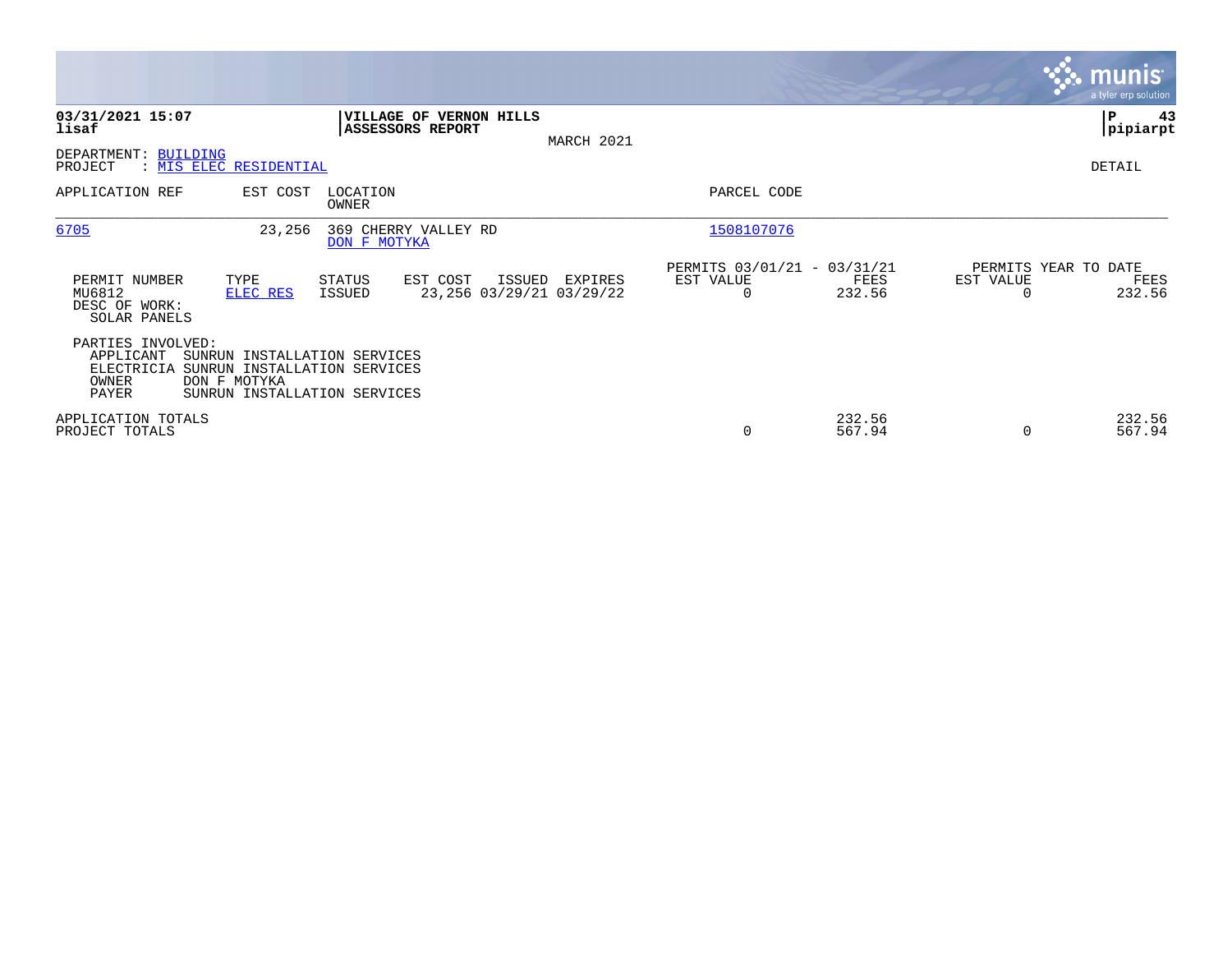|                                                                                                                                                                                                                                                                                                                          |                                                                 |                |                                                            |                  |                                                     | munis<br>a tyler erp solution |
|--------------------------------------------------------------------------------------------------------------------------------------------------------------------------------------------------------------------------------------------------------------------------------------------------------------------------|-----------------------------------------------------------------|----------------|------------------------------------------------------------|------------------|-----------------------------------------------------|-------------------------------|
| 03/31/2021 15:07<br>lisaf                                                                                                                                                                                                                                                                                                | VILLAGE OF VERNON HILLS<br><b>ASSESSORS REPORT</b>              | MARCH 2021     |                                                            |                  |                                                     | IΡ<br>44<br> pipiarpt         |
| DEPARTMENT: BUILDING<br>: MISC RESIDENTIAL<br>PROJECT                                                                                                                                                                                                                                                                    |                                                                 |                |                                                            |                  |                                                     | DETAIL                        |
| APPLICATION REF                                                                                                                                                                                                                                                                                                          | EST COST LOCATION<br>OWNER                                      |                | PARCEL CODE                                                |                  |                                                     |                               |
| 6576<br>8,432                                                                                                                                                                                                                                                                                                            | 1125 MUSEUM BLVD 706<br>THE MIL TON APARTMENTS                  |                | 1133406003                                                 |                  |                                                     |                               |
| TYPE<br>PERMIT NUMBER<br>MISC RES<br>MU6675<br>DESC OF WORK:<br>APT 706 (B3 FLOOR PLAN) - INTERIOR REMODEL                                                                                                                                                                                                               | STATUS<br>EST COST<br>COMPLT<br>8,432 03/15/21 03/15/22         | ISSUED EXPIRES | PERMITS 03/01/21 - 03/31/21<br>EST VALUE<br>$\Omega$       | FEES<br>84.32    | PERMITS YEAR TO DATE<br>EST VALUE<br>$\Omega$       | FEES<br>84.32                 |
| PARTIES INVOLVED:<br>DRYWALL<br>DOCI, INC<br>GC<br>DOCI, INC<br>OWNER<br>THE MIL TON APARTMENTS<br>PLUMBER<br>LUIS ARREOLA<br>PAYER<br>DOCI, INC                                                                                                                                                                         |                                                                 |                |                                                            |                  |                                                     |                               |
| APPLICATION TOTALS                                                                                                                                                                                                                                                                                                       |                                                                 |                |                                                            | 84.32            |                                                     | 84.32                         |
| 6589<br>106,250                                                                                                                                                                                                                                                                                                          | 501W ARLINGTON CT<br><b>BAALA P RAMALINGAM</b>                  |                | 1504103012                                                 |                  |                                                     |                               |
| PERMIT NUMBER<br>TYPE<br>MU6713<br>MISC RES<br>DESC OF WORK:<br>KITCHEN REMODEL                                                                                                                                                                                                                                          | EST COST<br>STATUS<br>106,250 03/08/21 03/30/22<br>ISSUED       | ISSUED EXPIRES | PERMITS 03/01/21 - 03/31/21<br>EST VALUE<br>$\Omega$       | FEES<br>1,062.50 | PERMITS YEAR TO DATE<br>EST VALUE<br>$\Omega$       | FEES<br>1,062.50              |
| PARTIES INVOLVED:<br>APPLICANT NORMANDY CONSTRUCTION CO, INC<br>CARPENTER NORMANDY CONSTRUCTION CO, INC<br>DRYWALL<br>NORMANDY CONSTRUCTION CO, INC<br>ELECTRICIA VIP ELECTRICAL SERVICES<br>NORMANDY CONSTRUCTION CO, INC<br>GC<br>BILL'S PLUMBING<br>HVAC<br>OWNER<br>BAALA P RAMALINGAM<br>BILL'S PLUMBING<br>PLUMBER |                                                                 |                |                                                            |                  |                                                     |                               |
| APPLICATION TOTALS                                                                                                                                                                                                                                                                                                       |                                                                 |                |                                                            | 1,062.50         |                                                     | 1,062.50                      |
| 6594<br>14,000                                                                                                                                                                                                                                                                                                           | 2309 SARAZEN DR<br>JEFFREY & ALLYSON W GILFAND                  |                | 1129207009                                                 |                  |                                                     |                               |
| PERMIT NUMBER<br>TYPE<br>MU6685<br>MISC RES<br>DESC OF WORK:<br>BATHROOM REMODEL<br>REMOVE TUB/ADD SHOWER & SAUNA<br>PARTIES INVOLVED:<br>APPLICANT DIAMOND CONSTRUCTION CO<br>ELECTRICIA GREZEGORGZ SZYDLOWSKI                                                                                                          | <b>STATUS</b><br>EST COST<br>14,000 03/01/21 03/19/22<br>ISSUED | ISSUED EXPIRES | PERMITS 03/01/21 - 03/31/21<br>EST VALUE<br>$\overline{0}$ | FEES<br>140.00   | PERMITS YEAR TO DATE<br>EST VALUE<br>$\overline{0}$ | FEES<br>140.00                |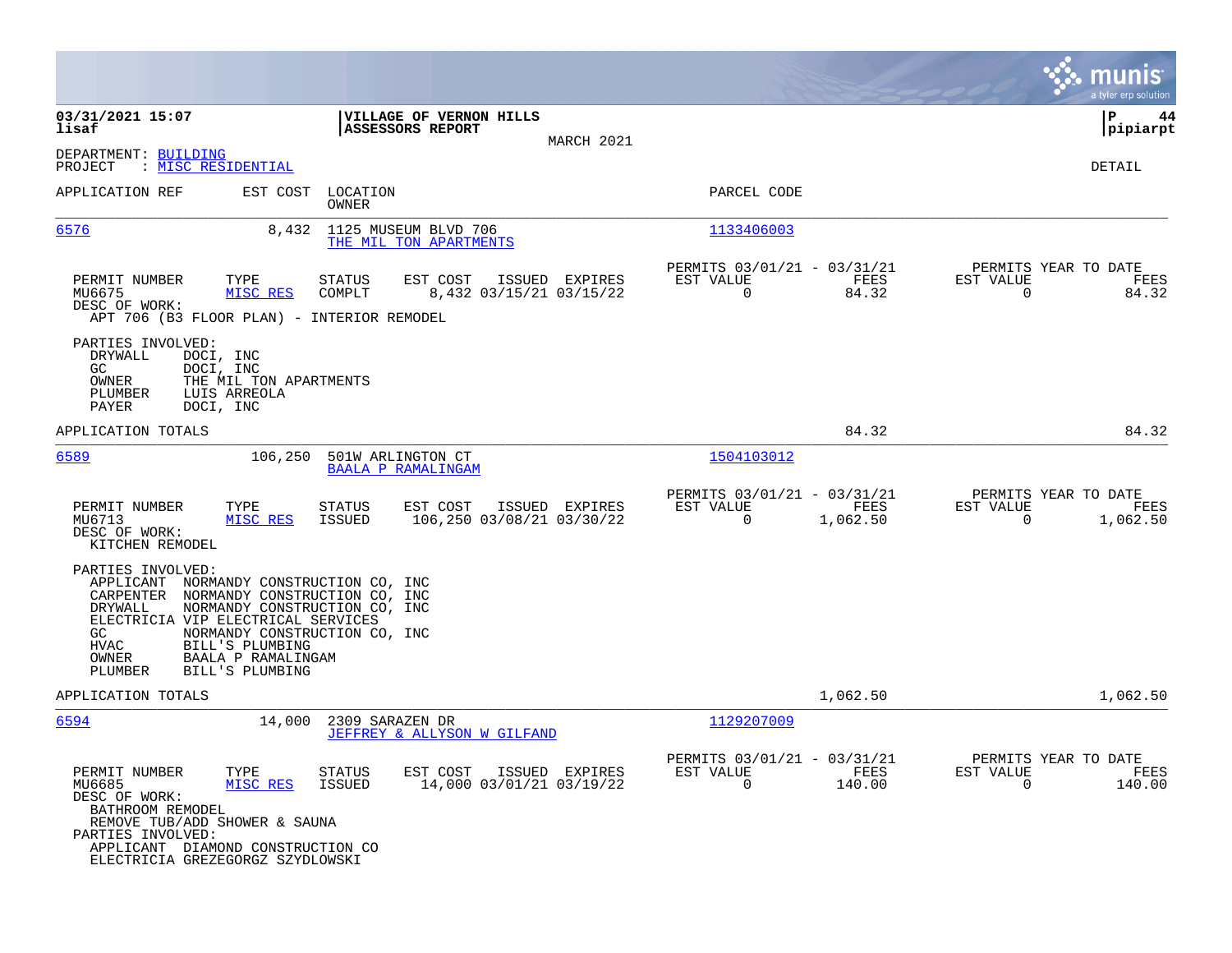|                                                                                                                                                                                                                                                                                                                                                                                                                                                      |                                                                           | munis<br>a tyler erp solution                                         |
|------------------------------------------------------------------------------------------------------------------------------------------------------------------------------------------------------------------------------------------------------------------------------------------------------------------------------------------------------------------------------------------------------------------------------------------------------|---------------------------------------------------------------------------|-----------------------------------------------------------------------|
| 03/31/2021 15:07<br>VILLAGE OF VERNON HILLS<br>ASSESSORS REPORT<br>lisaf<br>MARCH 2021                                                                                                                                                                                                                                                                                                                                                               |                                                                           | lР<br>45<br> pipiarpt                                                 |
| DEPARTMENT: BUILDING<br>: MISC RESIDENTIAL<br>PROJECT                                                                                                                                                                                                                                                                                                                                                                                                |                                                                           | <b>DETAIL</b>                                                         |
| APPLICATION REF<br>EST COST LOCATION<br><b>OWNER</b><br>GC<br>DIAMOND CONSTRUCTION CO<br>OWNER<br>JEFFREY & ALLYSON W GILFAND<br>JK PLUMBING & CONSTRUCTION INC<br>PLUMBER<br>PAYER<br>DIAMOND CONSTRUCTION CO                                                                                                                                                                                                                                       | PARCEL CODE                                                               |                                                                       |
| APPLICATION TOTALS                                                                                                                                                                                                                                                                                                                                                                                                                                   | 140.00                                                                    | 140.00                                                                |
| 6602<br>39,775 1607 CYPRESS POINTE DR<br>DAVID A & KATHLEEN M BIEDE                                                                                                                                                                                                                                                                                                                                                                                  | 1132213001                                                                |                                                                       |
| PERMIT NUMBER<br>TYPE<br><b>STATUS</b><br>EST COST<br>ISSUED EXPIRES<br>MISC RES<br>ISSUED<br>39,775 03/08/21 03/08/22<br>MU6718<br>DESC OF WORK:<br>BATHROOM REMODEL<br>NO ADDTIONAL FIXTURES<br>PARTIES INVOLVED:<br>APPLICANT ELLIOT WEST HOME SERVICES<br>ELECTRICIA ELLIOT WEST HOME SERVICES<br>ELLIOT WEST HOME SERVICES<br>GC<br>DAVID A & KATHLEEN M BIEDE<br>OWNER<br>PADULA PLUMBING INC<br>PLUMBER<br>ELLIOT WEST HOME SERVICES<br>PAYER | PERMITS 03/01/21 - 03/31/21<br>EST VALUE<br>FEES<br>$\mathbf 0$<br>397.75 | PERMITS YEAR TO DATE<br>EST VALUE<br>FEES<br>$\mathbf 0$<br>397.75    |
| APPLICATION TOTALS                                                                                                                                                                                                                                                                                                                                                                                                                                   | 397.75                                                                    | 397.75                                                                |
| 14,000<br>6656<br>2075W LAUREL VALLEY DR<br>PRATIVADI                                                                                                                                                                                                                                                                                                                                                                                                | 1129208005                                                                |                                                                       |
| PERMIT NUMBER<br>TYPE<br>EST COST<br>ISSUED EXPIRES<br><b>STATUS</b><br>MU6773<br>MISC RES<br>14,000 03/18/21 03/18/22<br>ISSUED<br>DESC OF WORK:<br>TUB TO SHOWER CONVERSION                                                                                                                                                                                                                                                                        | PERMITS 03/01/21 - 03/31/21<br>EST VALUE<br>FEES<br>$\Omega$<br>140.00    | PERMITS YEAR TO DATE<br>EST VALUE<br>FEES<br>$\Omega$<br>140.00       |
| PARTIES INVOLVED:<br>APPLICANT MODERN HOMES INC DBA MODERN REBATH<br>MODERN HOMES INC DBA MODERN REBATH<br>GC<br>OWNER<br>PRATIVADI<br>PLUMBER<br>MODERN HOMES INC DBA MODERN REBATH<br>MODERN HOMES INC DBA MODERN REBATH<br>PAYER                                                                                                                                                                                                                  |                                                                           |                                                                       |
| APPLICATION TOTALS                                                                                                                                                                                                                                                                                                                                                                                                                                   | 140.00                                                                    | 140.00                                                                |
| 6657<br>15,964 1175 MUSEUM BLVD 712<br>THE MIL TON APARTMENTS                                                                                                                                                                                                                                                                                                                                                                                        | 1133406003                                                                |                                                                       |
| PERMIT NUMBER<br>TYPE<br><b>STATUS</b><br>EST COST<br>ISSUED EXPIRES<br>15,964 03/18/21 03/30/22<br>MU6778<br>MISC RES<br>ISSUED<br>DESC OF WORK:<br>INTERIOR REMODEL UNITS 712 & 504                                                                                                                                                                                                                                                                | PERMITS 03/01/21 - 03/31/21<br>EST VALUE<br>FEES<br>$\mathbf 0$<br>159.64 | PERMITS YEAR TO DATE<br>EST VALUE<br>FEES<br>159.64<br>$\overline{0}$ |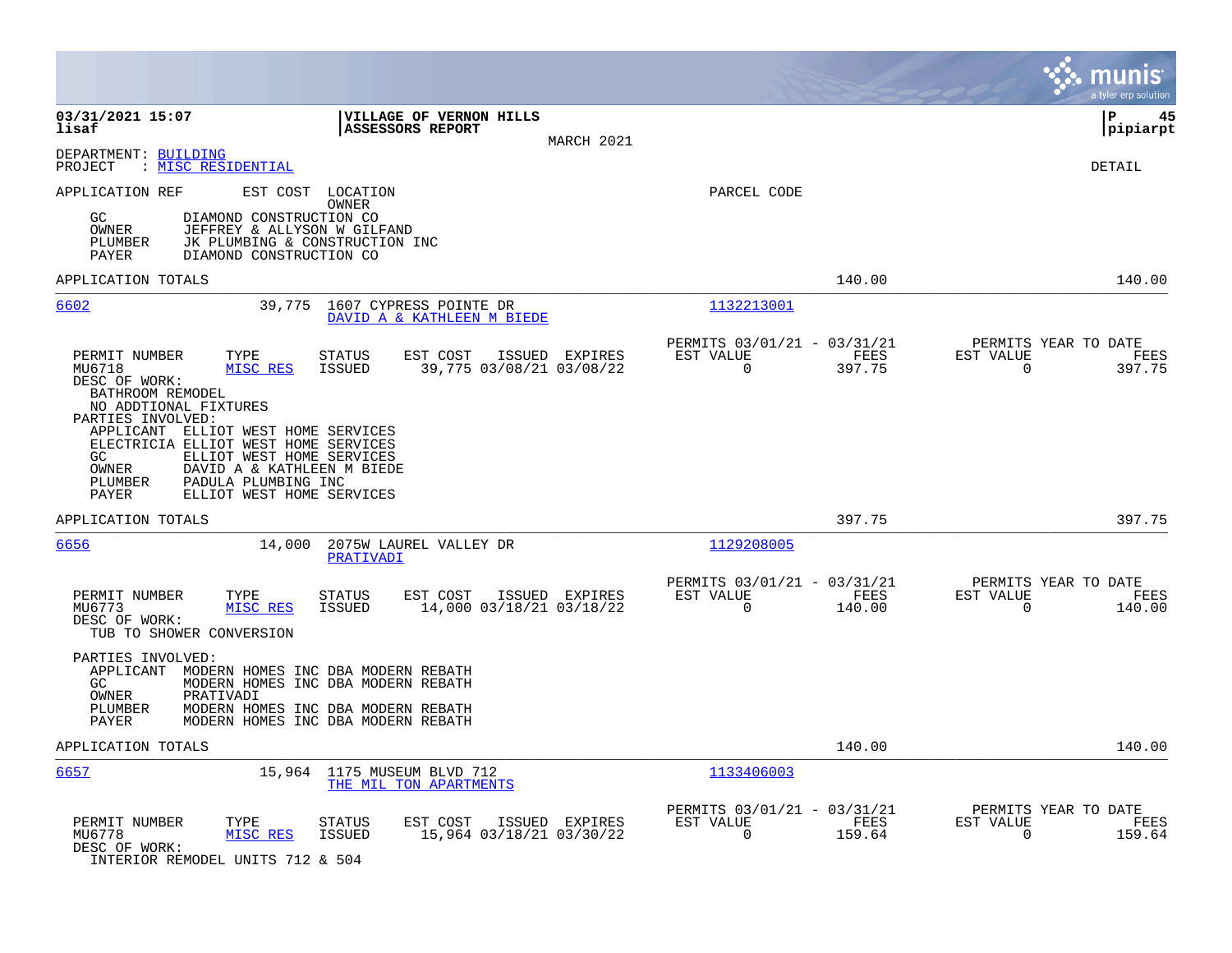|                                                                                                                                                                                                                                                                                              |                                            |                                                         |                | munis<br>a tyler erp solution                                      |
|----------------------------------------------------------------------------------------------------------------------------------------------------------------------------------------------------------------------------------------------------------------------------------------------|--------------------------------------------|---------------------------------------------------------|----------------|--------------------------------------------------------------------|
| 03/31/2021 15:07<br>VILLAGE OF VERNON HILLS<br>lisaf<br><b>ASSESSORS REPORT</b>                                                                                                                                                                                                              |                                            |                                                         |                | l P<br>46<br> pipiarpt                                             |
|                                                                                                                                                                                                                                                                                              | MARCH 2021                                 |                                                         |                |                                                                    |
| DEPARTMENT: BUILDING<br>: MISC RESIDENTIAL<br>PROJECT                                                                                                                                                                                                                                        |                                            |                                                         |                | DETAIL                                                             |
| APPLICATION REF<br>EST COST<br>LOCATION<br>OWNER<br>PARTIES INVOLVED:<br>APPLICANT MARQUETTE MANAGEMENT<br>DOCI, INC<br>DRYWALL<br>ELECTRICIA ALL ABOUT QUALITY ELECTRIC<br>DOCI, INC<br>GC.<br>OWNER<br>THE MIL TON APARTMENTS<br>PLUMBER<br>LOUIS ARREOLA<br>PAYER<br>MAROUETTE MANAGEMENT |                                            | PARCEL CODE                                             |                |                                                                    |
| APPLICATION TOTALS                                                                                                                                                                                                                                                                           |                                            |                                                         | 159.64         | 159.64                                                             |
| 6658<br>16,414 1145 MUSEUM BLVD 614<br>THE MIL TON APARTMENTS                                                                                                                                                                                                                                |                                            | 1133406003                                              |                |                                                                    |
| PERMIT NUMBER<br>TYPE<br>STATUS<br>EST COST<br>MU6777<br>MISC RES<br><b>ISSUED</b><br>DESC OF WORK:<br>INTERIOR REMODEL UNITS 614 & 409                                                                                                                                                      | ISSUED EXPIRES<br>16,414 03/18/21 03/18/22 | PERMITS 03/01/21 - 03/31/21<br>EST VALUE<br>$\mathbf 0$ | FEES<br>164.14 | PERMITS YEAR TO DATE<br>EST VALUE<br>FEES<br>$\mathbf 0$<br>164.14 |
| PARTIES INVOLVED:<br>APPLICANT MARQUETTE MANAGEMENT<br>DOCI, INC<br>DRYWALL<br>ELECTRICIA ALL ABOUT QUALITY ELECTRIC<br>GC.<br>DOCI, INC<br>OWNER<br>THE MIL TON APARTMENTS<br>LOUIS ARREOLA<br>PLUMBER<br>PAYER<br>MARQUETTE MANAGEMENT                                                     |                                            |                                                         |                |                                                                    |
| APPLICATION TOTALS                                                                                                                                                                                                                                                                           |                                            |                                                         | 164.14         | 164.14                                                             |
| 6659<br>18,269<br>1125 MUSEUM BLVD 404<br>THE MIL TON APARTMENTS                                                                                                                                                                                                                             |                                            | 1133406003                                              |                |                                                                    |
| PERMIT NUMBER<br>TYPE<br><b>STATUS</b><br>EST COST<br>MU6776<br>MISC RES<br>ISSUED<br>DESC OF WORK:<br>INTERIOR REMODEL UNITS 417 & 404                                                                                                                                                      | ISSUED EXPIRES<br>18,269 03/18/21 03/18/22 | PERMITS 03/01/21 - 03/31/21<br>EST VALUE<br>$\mathbf 0$ | FEES<br>182.69 | PERMITS YEAR TO DATE<br>EST VALUE<br>FEES<br>$\mathbf 0$<br>182.69 |
| PARTIES INVOLVED:<br>APPLICANT MARQUETTE MANAGEMENT<br>DRYWALL<br>DOCI, INC<br>ELECTRICIA ALL ABOUT QUALITY ELECTRIC<br>GC.<br>DOCI, INC<br>OWNER<br>THE MIL TON APARTMENTS<br>PLUMBER<br>LOUIS ARREOLA<br>PAYER<br>MAROUETTE MANAGEMENT                                                     |                                            |                                                         |                |                                                                    |
| APPLICATION TOTALS                                                                                                                                                                                                                                                                           |                                            |                                                         | 182.69         | 182.69                                                             |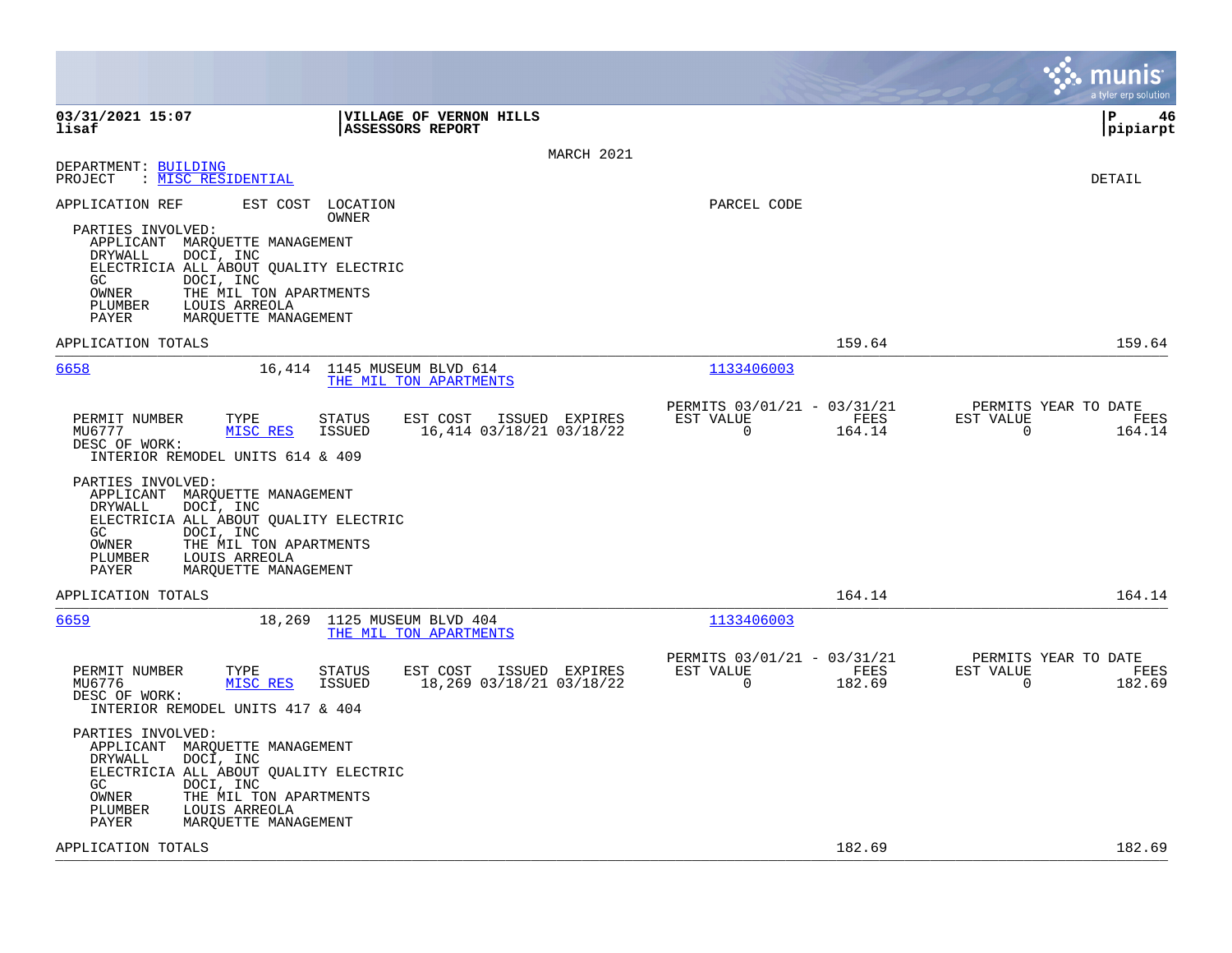|                                                                                                                                                                                                                                                                                                                                                                                                                                                                                                                   |                                                                           | munis<br>a tyler erp solution                                      |
|-------------------------------------------------------------------------------------------------------------------------------------------------------------------------------------------------------------------------------------------------------------------------------------------------------------------------------------------------------------------------------------------------------------------------------------------------------------------------------------------------------------------|---------------------------------------------------------------------------|--------------------------------------------------------------------|
| 03/31/2021 15:07<br>VILLAGE OF VERNON HILLS<br>ASSESSORS REPORT<br>lisaf<br>6668<br>5,075<br>13 GREENVALE RD<br>ANNETTE ROTHARMEL                                                                                                                                                                                                                                                                                                                                                                                 | 1504102007                                                                | ΙP<br>47<br> pipiarpt                                              |
| PERMIT NUMBER<br>TYPE<br>STATUS<br>EST COST<br>ISSUED EXPIRES<br>MARCH 2021                                                                                                                                                                                                                                                                                                                                                                                                                                       | PERMITS 03/01/21 - 03/31/21<br>EST VALUE<br>FEES                          | PERMITS YEAR TO DATE<br>EST VALUE<br>FEES                          |
| DEPARTMENT: BUILDING<br>: MISC RESIDENTIAL<br>PROJECT                                                                                                                                                                                                                                                                                                                                                                                                                                                             |                                                                           | <b>DETAIL</b>                                                      |
| APPLICATION REF<br>EST COST<br>LOCATION<br>OWNER                                                                                                                                                                                                                                                                                                                                                                                                                                                                  | PARCEL CODE                                                               |                                                                    |
| MU6742<br>MISC RES<br><b>ISSUED</b><br>5,075 03/15/21 03/23/22<br>DESC OF WORK:<br>REPLACE WINDOW WELL LINER-INSTALL WINDOW WELL DRAIN<br>INSTALLING 2 UNDERGROUND DOWNSPOUT EXTENSIONS<br>PARTIES INVOLVED:<br>APPLICANT<br>US WATERPROFING<br>US WATERPROFING<br>GC<br>OWNER<br>ANNETTE ROTHARMEL<br>PAYER<br>US WATERPROFING                                                                                                                                                                                   | 0<br>50.75                                                                | 50.75<br>0                                                         |
| APPLICATION TOTALS                                                                                                                                                                                                                                                                                                                                                                                                                                                                                                | 50.75                                                                     | 50.75                                                              |
| 6699<br>1314 GARDEN VIEW DRIVE<br>11,130<br>HAROLD & SHARON BERGER                                                                                                                                                                                                                                                                                                                                                                                                                                                | 1133205065                                                                |                                                                    |
| STATUS<br>PERMIT NUMBER<br>TYPE<br>EST COST<br>ISSUED EXPIRES<br>11,130 03/30/21 03/30/22<br>MU6816<br>MISC RES<br><b>ISSUED</b><br>DESC OF WORK:<br>FRONT STOOP & STAIRS                                                                                                                                                                                                                                                                                                                                         | PERMITS 03/01/21 - 03/31/21<br>EST VALUE<br>FEES<br>$\Omega$<br>111.30    | PERMITS YEAR TO DATE<br>EST VALUE<br>FEES<br>$\Omega$<br>111.30    |
| PARTIES INVOLVED:<br>APPLICANT ASPEN LANDSCAPES<br>GC.<br>ASPEN LANDSCAPES<br>OWNER<br>HAROLD & SHARON BERGER<br>PAYER<br>ASPEN LANDSCAPES                                                                                                                                                                                                                                                                                                                                                                        |                                                                           |                                                                    |
| APPLICATION TOTALS                                                                                                                                                                                                                                                                                                                                                                                                                                                                                                | 111.30                                                                    | 111.30                                                             |
| 6713<br>59,781<br>504 SUTCLIFFE CIR<br>TOMMY & KAREN LO KOO                                                                                                                                                                                                                                                                                                                                                                                                                                                       | 1508401010                                                                |                                                                    |
| STATUS<br>EST COST<br>ISSUED EXPIRES<br>PERMIT NUMBER<br>TYPE<br>MU6815<br>MISC RES<br>ISSUED<br>59,781 03/30/21 03/30/22<br>DESC OF WORK:<br>BASEMENT REMODEL<br>ADD, 1 SINK/1 TOILET/1 SHOWER<br>PARTIES INVOLVED:<br>APPLICANT<br>MATRIX HOME SOLUTIONS<br>MATRIX HOME SOLUTIONS<br>CARPENTER<br>DRYWALL<br>MATRIX HOME SOLUTIONS<br>ELECTRICIA PROLITE ELECTRIC<br>MATRIX HOME SOLUTIONS<br>GC.<br>MATRIX HOME SOLUTIONS<br>INSULATOR<br>OWNER<br>TOMMY & KAREN LO KOO<br>PLUMBER<br>MC PLUMBING SERVICES INC | PERMITS 03/01/21 - 03/31/21<br>EST VALUE<br>FEES<br>$\mathbf 0$<br>597.81 | PERMITS YEAR TO DATE<br>EST VALUE<br>FEES<br>$\mathbf 0$<br>597.81 |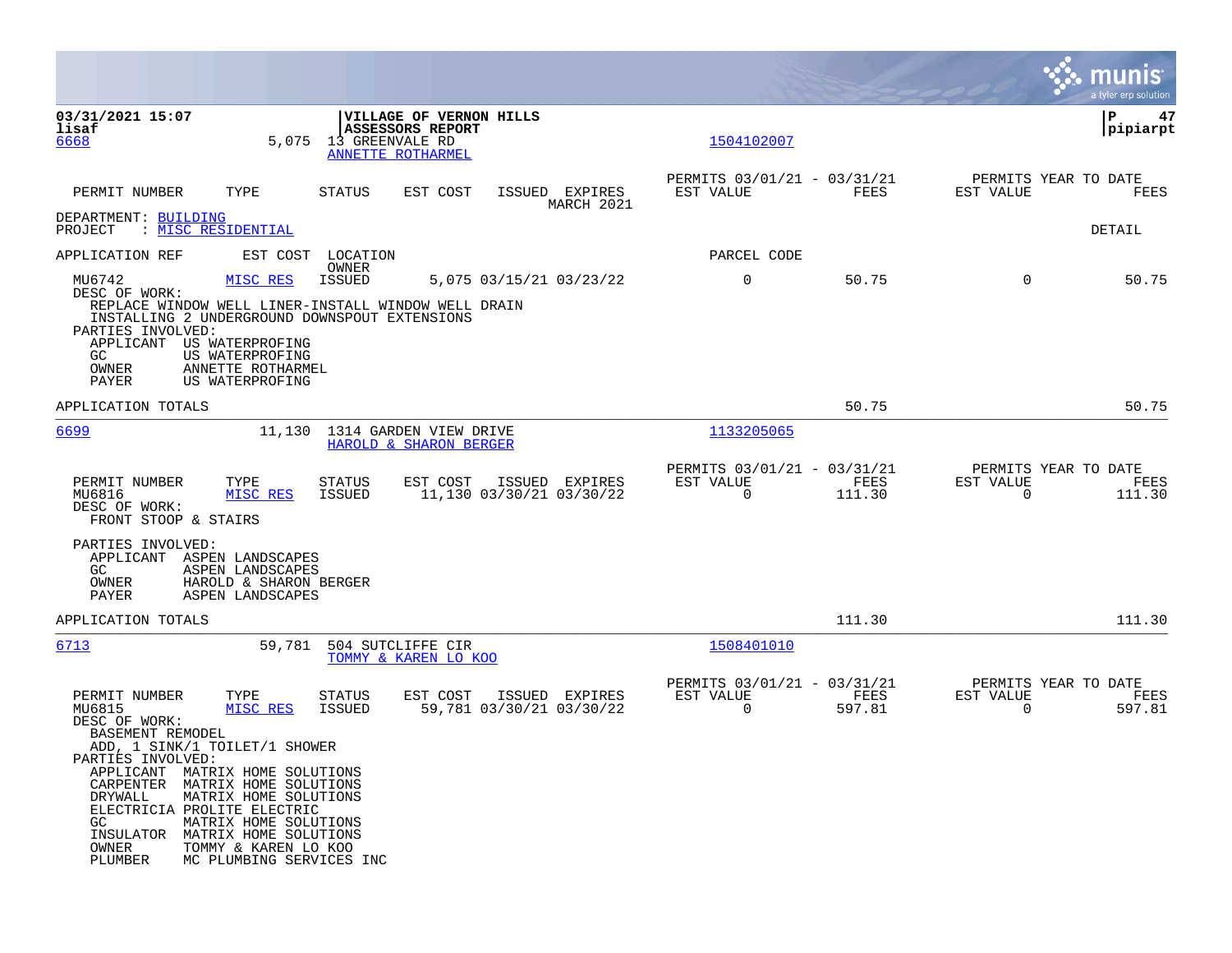|                                                       |          |                                                            |            |             |                    | $\cdot$ munis $\cdot$<br>a tyler erp solution |
|-------------------------------------------------------|----------|------------------------------------------------------------|------------|-------------|--------------------|-----------------------------------------------|
| 03/31/2021 15:07<br>lisaf                             |          | <b> VILLAGE OF VERNON HILLS</b><br><b>ASSESSORS REPORT</b> | MARCH 2021 |             |                    | 48<br> pipiarpt                               |
| DEPARTMENT: BUILDING<br>: MISC RESIDENTIAL<br>PROJECT |          |                                                            |            |             |                    | DETAIL                                        |
| APPLICATION REF                                       | EST COST | LOCATION<br>OWNER                                          |            | PARCEL CODE |                    |                                               |
| APPLICATION TOTALS<br>PROJECT TOTALS                  |          |                                                            |            | 0           | 597.81<br>3,090.90 | 597.81<br>3,090.90                            |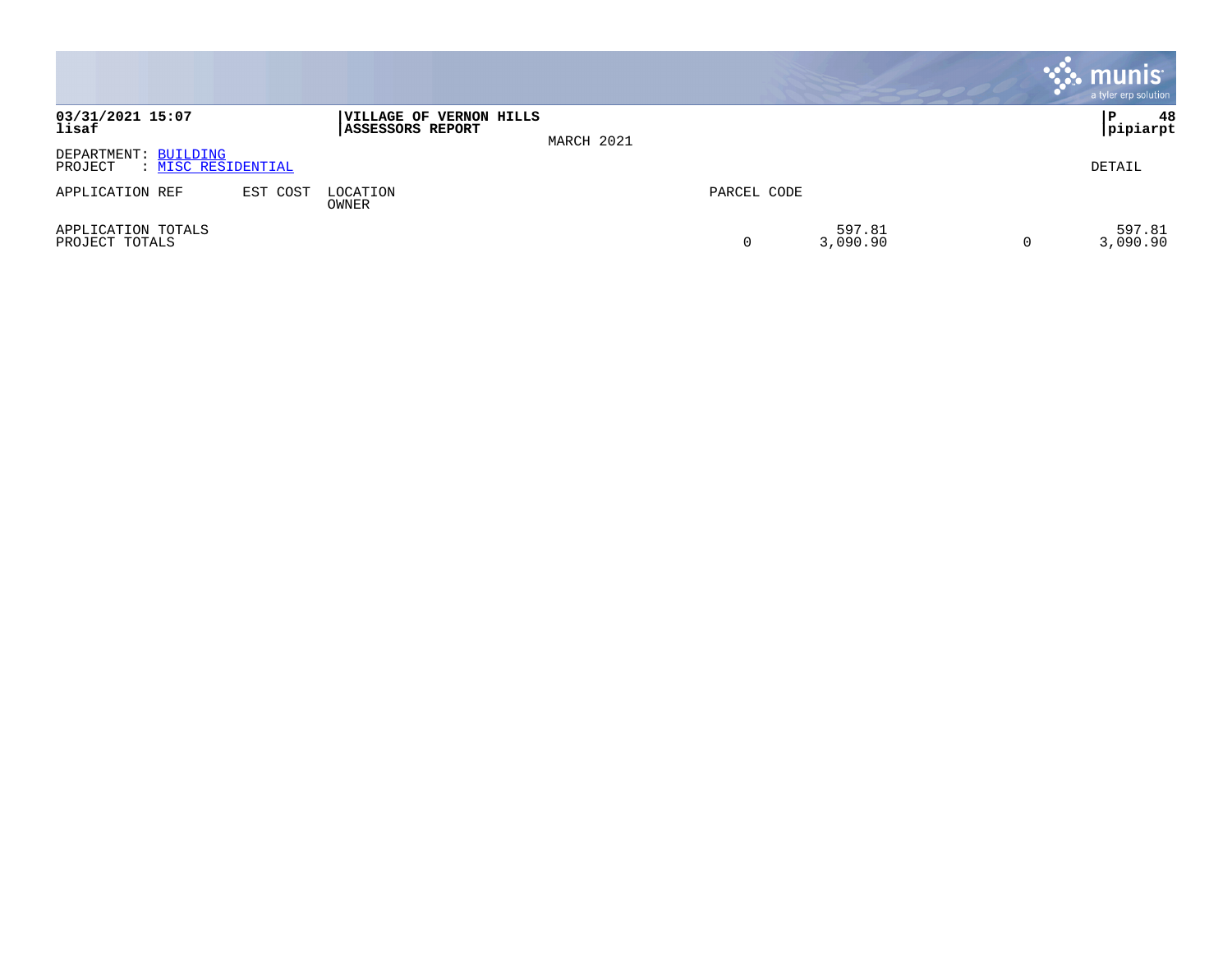|                                                                                                                                                                                                                          |                                                                  |                                                                           | munis<br>a tyler erp solution                                      |
|--------------------------------------------------------------------------------------------------------------------------------------------------------------------------------------------------------------------------|------------------------------------------------------------------|---------------------------------------------------------------------------|--------------------------------------------------------------------|
| 03/31/2021 15:07<br>lisaf                                                                                                                                                                                                | VILLAGE OF VERNON HILLS<br><b>ASSESSORS REPORT</b><br>MARCH 2021 |                                                                           | lР<br>49<br> pipiarpt                                              |
| DEPARTMENT: BUILDING<br>PROJECT<br>: PATIO                                                                                                                                                                               |                                                                  |                                                                           | DETAIL                                                             |
| APPLICATION REF<br>EST COST LOCATION<br>OWNER                                                                                                                                                                            |                                                                  | PARCEL CODE                                                               |                                                                    |
| 6598<br>30,440                                                                                                                                                                                                           | 182 COLONIAL DR<br>HAMILTON KWON                                 | 1128108055                                                                |                                                                    |
| PERMIT NUMBER<br>TYPE<br>STATUS<br>MU6763<br><b>PATIO</b><br><b>ISSUED</b><br>DESC OF WORK:<br>BRICK PAVER PATIOM SEATWALL, PILLARS & STEPS                                                                              | EST COST<br>ISSUED EXPIRES<br>30,440 03/17/21 03/17/22           | PERMITS 03/01/21 - 03/31/21<br>EST VALUE<br>FEES<br>$\mathbf 0$<br>304.40 | PERMITS YEAR TO DATE<br>EST VALUE<br>FEES<br>0<br>304.40           |
| PARTIES INVOLVED:<br>APPLICANT<br>PAVESTONE BRICK PAVING<br>PAVESTONE BRICK PAVING<br>GC<br>OWNER<br>HAMILTON KWON<br>PAYER<br>PAVESTONE BRICK PAVING                                                                    |                                                                  |                                                                           |                                                                    |
| APPLICATION TOTALS                                                                                                                                                                                                       |                                                                  | 304.40                                                                    | 304.40                                                             |
| 6638<br>11,500                                                                                                                                                                                                           | 440 SYCAMORE ST<br>ALESSANDRO & SUZANNE M SERRA                  | 1132104089                                                                |                                                                    |
| PERMIT NUMBER<br>TYPE<br><b>STATUS</b><br>MU6768<br><b>PATIO</b><br><b>ISSUED</b><br>DESC OF WORK:<br>REMOVE PAVERS-PATIO-FRONT STOOP-WALKWAY                                                                            | EST COST<br>ISSUED EXPIRES<br>11,500 03/17/21 03/17/22           | PERMITS 03/01/21 - 03/31/21<br>EST VALUE<br>FEES<br>115.00<br>$\Omega$    | PERMITS YEAR TO DATE<br>EST VALUE<br>FEES<br>$\Omega$<br>115.00    |
| PARTIES INVOLVED:<br>APPLICANT<br>2ND TONONE CONCRETE<br><b>CONCRETE</b><br>2ND TONONE CONCRETE<br>GC.<br>ALESSANDRO & SUZANNE M SERRA<br>ALESSANDRO & SUZANNE M SERRA<br>OWNER<br>ALESSANDRO & SUZANNE M SERRA<br>PAYER |                                                                  |                                                                           |                                                                    |
| APPLICATION TOTALS                                                                                                                                                                                                       |                                                                  | 115.00                                                                    | 115.00                                                             |
| 6676                                                                                                                                                                                                                     | 20,000 1463 BUTLER COURT<br>MR & MRS ROB FROMAN                  | 1132210001                                                                |                                                                    |
| PERMIT NUMBER<br>TYPE<br><b>STATUS</b><br><b>ISSUED</b><br>MU6786<br><b>PATIO</b><br>DESC OF WORK:<br>PAVER PATIO                                                                                                        | EST COST<br>ISSUED EXPIRES<br>20,000 03/22/21 03/22/22           | PERMITS 03/01/21 - 03/31/21<br>EST VALUE<br>FEES<br>$\mathbf 0$<br>200.00 | PERMITS YEAR TO DATE<br>EST VALUE<br>FEES<br>$\mathbf 0$<br>200.00 |
| PARTIES INVOLVED:<br>APPLICANT MR & MRS ROB FROMAN<br>GC<br>V&A LANDSCAPE CONTRACTORS<br>OWNER<br>MR & MRS ROB FROMAN<br>MR & MRS ROB FROMAN<br>PAYER                                                                    |                                                                  |                                                                           |                                                                    |
| APPLICATION TOTALS                                                                                                                                                                                                       |                                                                  | 200.00                                                                    | 200.00                                                             |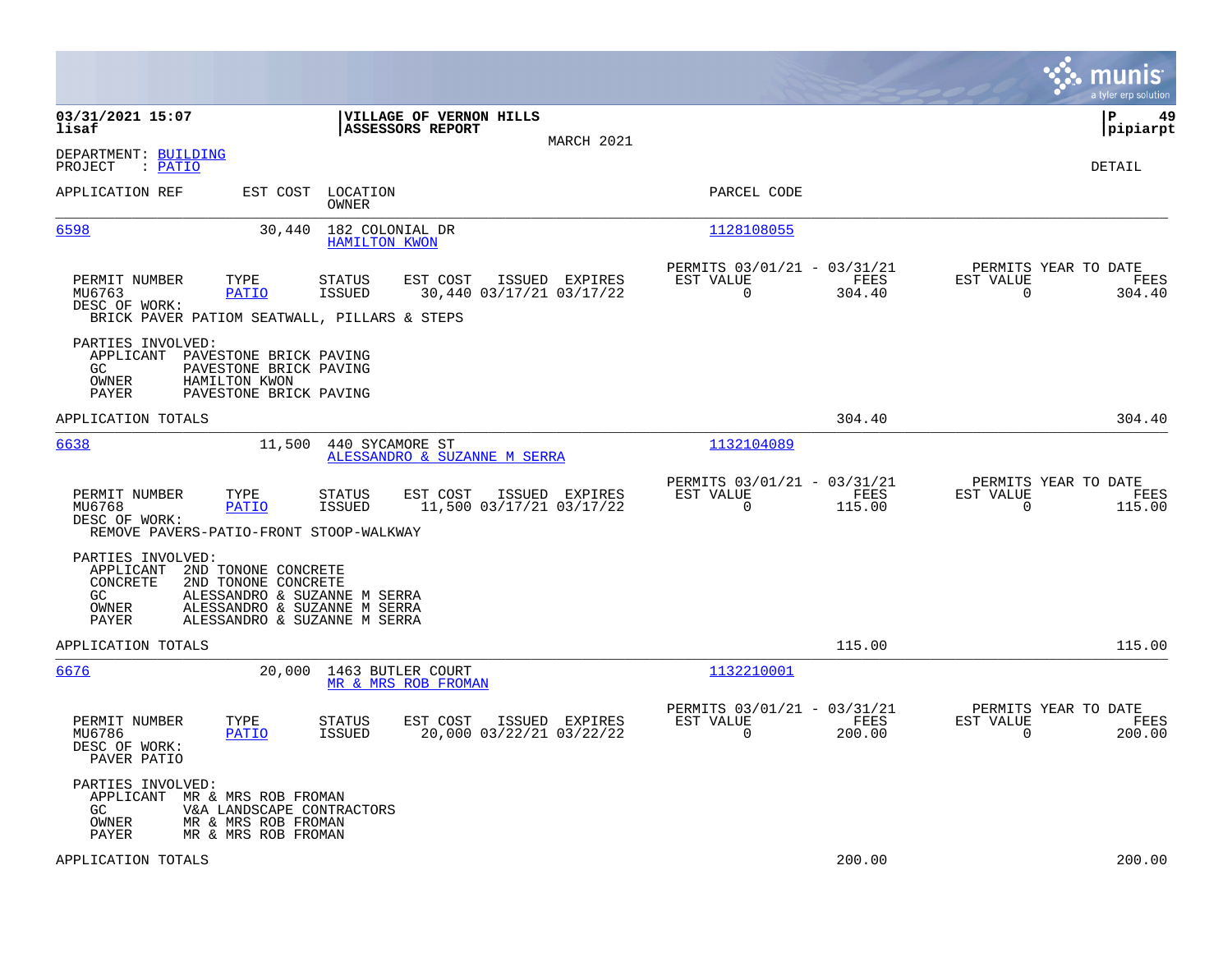|                                                                                                                                                                                                     |                                                                                     | munis<br>a tyler erp solution                                     |
|-----------------------------------------------------------------------------------------------------------------------------------------------------------------------------------------------------|-------------------------------------------------------------------------------------|-------------------------------------------------------------------|
| 03/31/2021 15:07<br>VILLAGE OF VERNON HILLS<br>lisaf<br>ASSESSORS REPORT                                                                                                                            | MARCH 2021                                                                          | P<br>50<br> pipiarpt                                              |
| DEPARTMENT: BUILDING<br>PROJECT<br>: PATIO                                                                                                                                                          |                                                                                     | DETAIL                                                            |
| APPLICATION REF<br>EST COST LOCATION<br><b>OWNER</b>                                                                                                                                                | PARCEL CODE                                                                         |                                                                   |
| 6694<br>7,700<br>410 APPLETON DR<br>GEORGE B & CHRISTINE A HEADY, JR                                                                                                                                | 1505204001                                                                          |                                                                   |
| PERMIT NUMBER<br>TYPE<br>STATUS<br>EST COST<br>ISSUED<br>MU6810<br><b>ISSUED</b><br>7,700 03/29/21 03/29/22<br><b>PATIO</b><br>DESC OF WORK:<br>DRIVEWAY PATIO SIDEWALK                             | PERMITS 03/01/21 - 03/31/21<br>EXPIRES<br>EST VALUE<br>FEES<br>$\mathbf 0$<br>77.00 | PERMITS YEAR TO DATE<br>EST VALUE<br>FEES<br>$\Omega$<br>77.00    |
| PARTIES INVOLVED:<br>GEORGE B & CHRISTINE A HEADY, JR<br>APPLICANT<br>GC<br>FINAL PHASE GROUP<br>GEORGE B & CHRISTINE A HEADY, JR<br>OWNER<br>PAYER<br>GEORGE B & CHRISTINE A HEADY, JR             |                                                                                     |                                                                   |
| APPLICATION TOTALS                                                                                                                                                                                  | 77.00                                                                               | 77.00                                                             |
| 6726<br>3,500 1678 WOODS WAY<br>STEPHEN FILLER & COLBY SCHILLER                                                                                                                                     | 1128310003                                                                          |                                                                   |
| EST COST<br>PERMIT NUMBER<br>TYPE<br><b>STATUS</b><br>ISSUED EXPIRES<br>3,500 03/30/21 03/30/22<br>MU6818<br>ISSUED<br><b>PATIO</b><br>DESC OF WORK:<br>PATIO EXPANSION                             | PERMITS 03/01/21 - 03/31/21<br>FEES<br>EST VALUE<br>50.00<br>0                      | PERMITS YEAR TO DATE<br>EST VALUE<br>FEES<br>50.00<br>$\mathbf 0$ |
| PARTIES INVOLVED:<br>APPLICANT<br>STEPHEN FILLER & COLBY SCHILLER<br>GC.<br>STEPHEN FILLER & COLBY SCHILLER<br>STEPHEN FILLER & COLBY SCHILLER<br>OWNER<br>STEPHEN FILLER & COLBY SCHILLER<br>PAYER |                                                                                     |                                                                   |
| APPLICATION TOTALS<br>PROJECT TOTALS                                                                                                                                                                | 50.00<br>0<br>746.40                                                                | 50.00<br>$\Omega$<br>746.40                                       |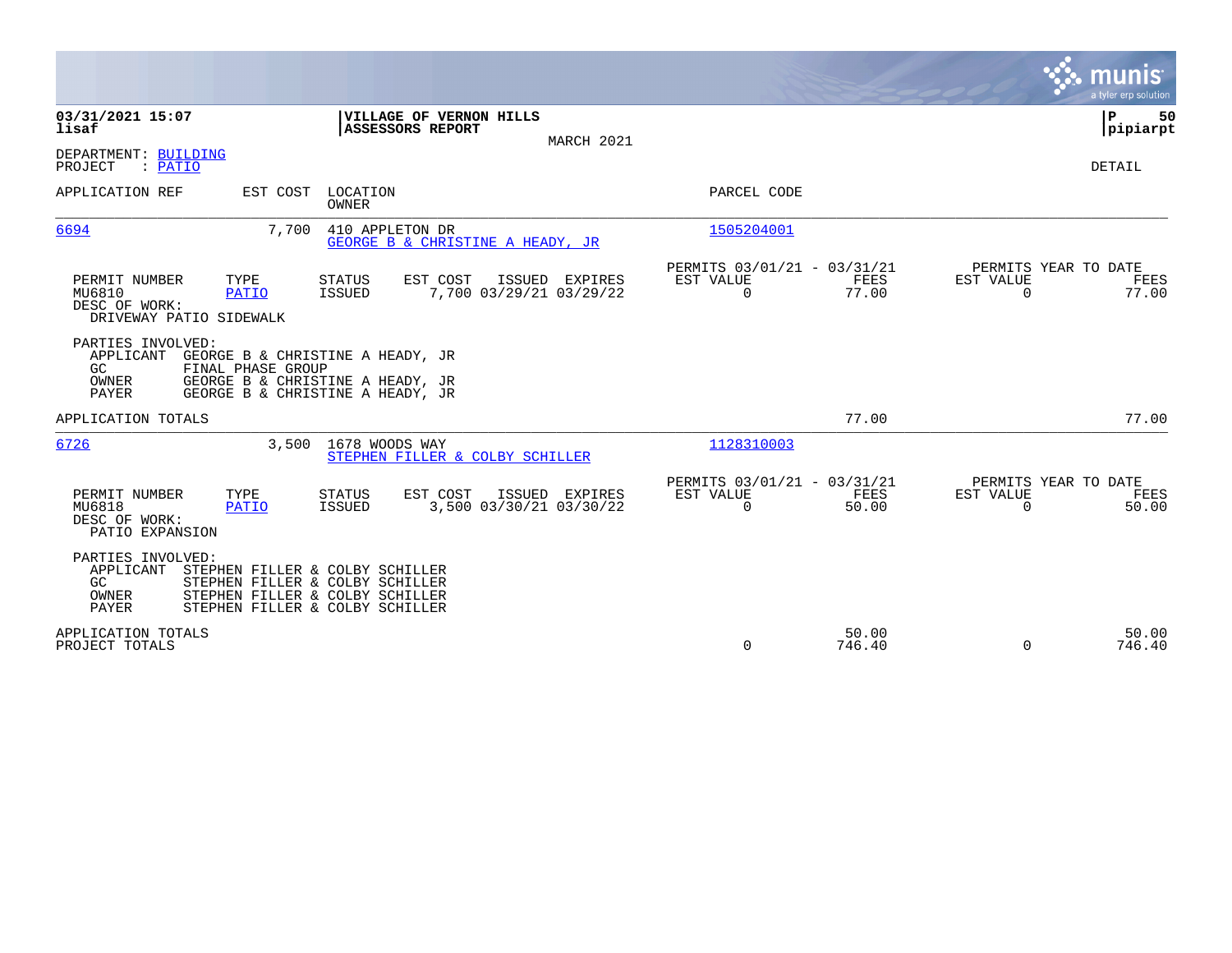|                                                                          |                                                                                                                      |                                |                                             |                                            |                                                         |                |                                                  | munis<br>a tyler erp solution |
|--------------------------------------------------------------------------|----------------------------------------------------------------------------------------------------------------------|--------------------------------|---------------------------------------------|--------------------------------------------|---------------------------------------------------------|----------------|--------------------------------------------------|-------------------------------|
| 03/31/2021 15:07<br>lisaf                                                |                                                                                                                      |                                | VILLAGE OF VERNON HILLS<br>ASSESSORS REPORT | MARCH 2021                                 |                                                         |                |                                                  | P<br>51<br> pipiarpt          |
| DEPARTMENT: BUILDING<br>: REROOF<br>PROJECT                              |                                                                                                                      |                                |                                             |                                            |                                                         |                |                                                  | DETAIL                        |
| APPLICATION REF                                                          | EST COST LOCATION                                                                                                    | OWNER                          |                                             |                                            | PARCEL CODE                                             |                |                                                  |                               |
| 6628                                                                     | 20,819                                                                                                               | STEPHEN FREIBRUN               | 1900 TURTLE BAY RD                          |                                            | 1129401004                                              |                |                                                  |                               |
| PERMIT NUMBER<br>MU6690<br>DESC OF WORK:<br><b>REROOF</b>                | TYPE<br><b>REROOF</b>                                                                                                | <b>STATUS</b><br><b>ISSUED</b> | EST COST                                    | ISSUED EXPIRES<br>20,819 03/03/21 03/03/22 | PERMITS 03/01/21 - 03/31/21<br>EST VALUE<br>0           | FEES<br>208.19 | PERMITS YEAR TO DATE<br>EST VALUE<br>$\mathbf 0$ | FEES<br>208.19                |
| PARTIES INVOLVED:<br>APPLICANT<br>GC.<br>OWNER<br>PAYER<br><b>ROOFER</b> | RANDALL & SON ROOFING<br>RANDALL & SON ROOFING<br>STEPHEN FREIBRUN<br>RANDALL & SON ROOFING<br>RANDALL & SON ROOFING |                                |                                             |                                            |                                                         |                |                                                  |                               |
| APPLICATION TOTALS                                                       |                                                                                                                      |                                |                                             |                                            |                                                         | 208.19         |                                                  | 208.19                        |
| 6629                                                                     | 22,000                                                                                                               | PRATIVADI                      | 2075W LAUREL VALLEY DR                      |                                            | 1129208005                                              |                |                                                  |                               |
| PERMIT NUMBER<br>MU6692<br>DESC OF WORK:<br><b>REROOF</b>                | TYPE<br><b>REROOF</b>                                                                                                | <b>STATUS</b><br><b>ISSUED</b> | EST COST                                    | ISSUED EXPIRES<br>22,000 03/03/21 03/03/22 | PERMITS 03/01/21 - 03/31/21<br>EST VALUE<br>$\mathbf 0$ | FEES<br>220.00 | PERMITS YEAR TO DATE<br>EST VALUE<br>0           | FEES<br>220.00                |
| PARTIES INVOLVED:<br>GC.<br>OWNER<br>PAYER<br><b>ROOFER</b>              | RANDALL & SON ROOFING<br>PRATIVADI<br>RANDALL & SON ROOFING<br>RANDALL & SON ROOFING                                 |                                |                                             |                                            |                                                         |                |                                                  |                               |
| APPLICATION TOTALS                                                       |                                                                                                                      |                                |                                             |                                            |                                                         | 220.00         |                                                  | 220.00                        |
| 6631                                                                     | 13,788                                                                                                               | 402 CAMARGO CT<br>PADMANALOAN  |                                             |                                            | 1132212002                                              |                |                                                  |                               |
| PERMIT NUMBER<br>MU6693<br>DESC OF WORK:<br><b>REROOF</b>                | TYPE<br><b>REROOF</b>                                                                                                | <b>STATUS</b><br>ISSUED        | EST COST                                    | ISSUED EXPIRES<br>13,788 03/03/21 03/03/22 | PERMITS 03/01/21 - 03/31/21<br>EST VALUE<br>$\mathbf 0$ | FEES<br>125.76 | PERMITS YEAR TO DATE<br>EST VALUE<br>$\mathbf 0$ | FEES<br>125.76                |
| PARTIES INVOLVED:<br>APPLICANT<br>GC.<br>OWNER<br>PAYER<br><b>ROOFER</b> | RANDALL & SON ROOFING<br>RANDALL & SON ROOFING<br>PADMANALOAN<br>RANDALL & SON ROOFING<br>RANDALL & SON ROOFING      |                                |                                             |                                            |                                                         |                |                                                  |                               |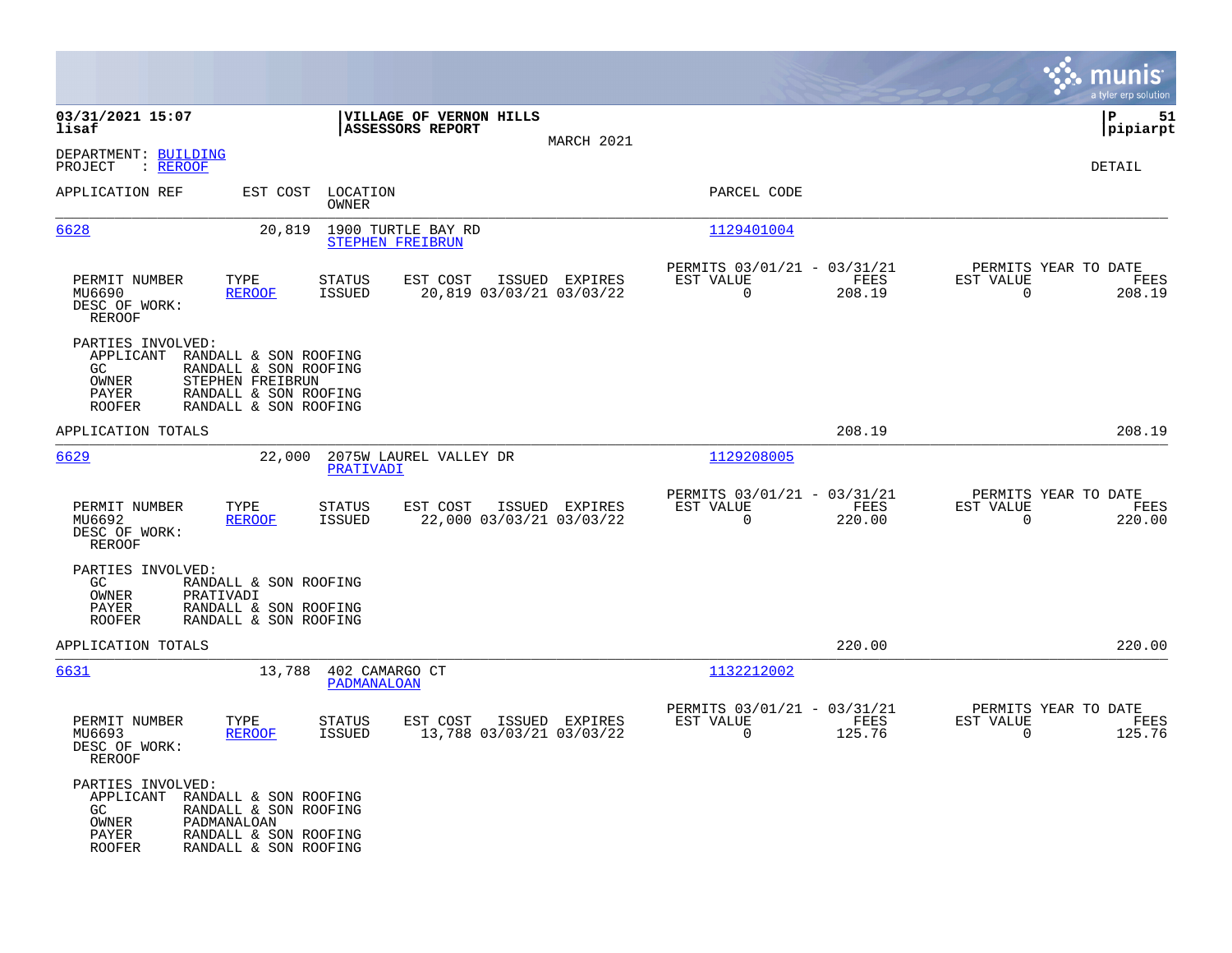|                                                                                               |                                                                                               |                              |                                                                                                 |                |                                                            |                |                                                     | munis<br>a tyler erp solution   |
|-----------------------------------------------------------------------------------------------|-----------------------------------------------------------------------------------------------|------------------------------|-------------------------------------------------------------------------------------------------|----------------|------------------------------------------------------------|----------------|-----------------------------------------------------|---------------------------------|
| 03/31/2021 15:07<br>lisaf<br>APPLICATION TOTALS                                               |                                                                                               |                              | VILLAGE OF VERNON HILLS<br>ASSESSORS REPORT                                                     | MARCH 2021     |                                                            | 125.76         |                                                     | ΙP<br>52<br> pipiarpt<br>125.76 |
| DEPARTMENT: BUILDING<br>PROJECT<br>: REROOF                                                   |                                                                                               |                              |                                                                                                 |                |                                                            |                |                                                     | DETAIL                          |
| APPLICATION REF                                                                               |                                                                                               | EST COST LOCATION<br>OWNER   |                                                                                                 |                | PARCEL CODE                                                |                |                                                     |                                 |
| 6636                                                                                          | 22,000                                                                                        | 622 ONTARIO ST<br>ALEX BOLER |                                                                                                 |                | 1509314013                                                 |                |                                                     |                                 |
| PERMIT NUMBER<br>MU6695<br>DESC OF WORK:<br><b>REROOF</b>                                     | TYPE<br><b>REROOF</b>                                                                         | <b>STATUS</b><br>ISSUED      | EST COST<br>22,000 03/04/21 03/04/22                                                            | ISSUED EXPIRES | PERMITS 03/01/21 - 03/31/21<br>EST VALUE<br>$\mathbf 0$    | FEES<br>220.00 | PERMITS YEAR TO DATE<br>EST VALUE<br>$\overline{0}$ | FEES<br>220.00                  |
| PARTIES INVOLVED:<br>APPLICANT AGB CONSTRUCTION INC<br>GC.<br>OWNER<br>PAYER<br><b>ROOFER</b> | AGB CONSTRUCTION INC<br>ALEX BOLER<br>AGB CONSTRUCTION INC<br>AGB CONSTRUCTION INC            |                              |                                                                                                 |                |                                                            |                |                                                     |                                 |
| APPLICATION TOTALS                                                                            |                                                                                               |                              |                                                                                                 |                |                                                            | 220.00         |                                                     | 220.00                          |
| 6639                                                                                          | 9,380                                                                                         | 221 ALEXANDRIA DR            | YOKO & LOI MCLOUGHLIN                                                                           |                | 1505406008                                                 |                |                                                     |                                 |
| PERMIT NUMBER<br>MU6699<br>DESC OF WORK:<br><b>REROOF</b>                                     | TYPE<br><b>REROOF</b>                                                                         | STATUS<br>ISSUED             | EST COST<br>9,380 03/05/21 03/05/22                                                             | ISSUED EXPIRES | PERMITS 03/01/21 - 03/31/21<br>EST VALUE<br>$\Omega$       | FEES<br>93.80  | PERMITS YEAR TO DATE<br>EST VALUE<br>$\overline{0}$ | FEES<br>93.80                   |
| PARTIES INVOLVED:<br>APPLICANT MULLER EXTERIORS INC<br>GC<br>OWNER<br>PAYER<br><b>ROOFER</b>  | MULLER EXTERIORS INC<br>YOKO & LOI MCLOUGHLIN<br>MULLER EXTERIORS INC<br>MULLER EXTERIORS INC |                              |                                                                                                 |                |                                                            |                |                                                     |                                 |
| APPLICATION TOTALS                                                                            |                                                                                               |                              |                                                                                                 |                |                                                            | 93.80          |                                                     | 93.80                           |
| 6640                                                                                          | 71,838                                                                                        | <b>TIANMING GAO</b>          | 872 CREEK BEND DRIVE                                                                            |                | <u>1516101011</u>                                          |                |                                                     |                                 |
| PERMIT NUMBER<br>MU6710<br>DESC OF WORK:                                                      | TYPE<br><b>REROOF</b>                                                                         | <b>STATUS</b><br>ISSUED      | EST COST<br>71,838 03/08/21 03/08/22<br>ROOF AND GUTTER REPLACEMENT: BELLAFORT DAVINCI SHINGLES | ISSUED EXPIRES | PERMITS 03/01/21 - 03/31/21<br>EST VALUE<br>$\overline{0}$ | FEES<br>718.37 | PERMITS YEAR TO DATE<br>EST VALUE<br>$\overline{0}$ | FEES<br>718.37                  |
| PARTIES INVOLVED:<br>APPLICANT GLOBAL CONSTRUCTION SERVICES<br>GC<br>OWNER<br>PAYER           | GLOBAL CONSTRUCTION SERVICES<br>TIANMING GAO<br>GLOBAL CONSTRUCTION SERVICES                  |                              |                                                                                                 |                |                                                            |                |                                                     |                                 |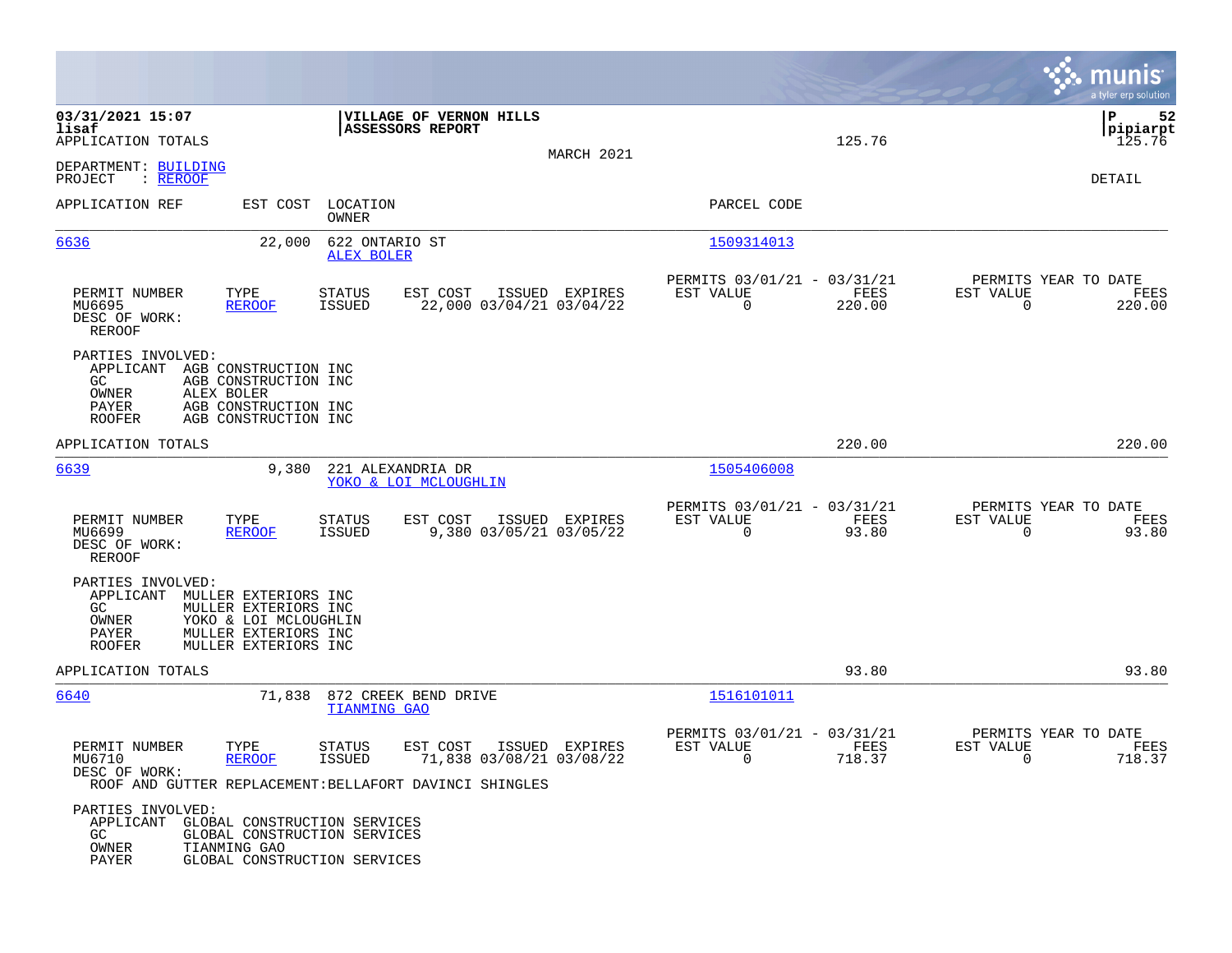|                                                                                                                                                                                        |                                                                                          |                                                         |                                                                    | munis<br>a tyler erp solution |
|----------------------------------------------------------------------------------------------------------------------------------------------------------------------------------------|------------------------------------------------------------------------------------------|---------------------------------------------------------|--------------------------------------------------------------------|-------------------------------|
| 03/31/2021 15:07<br>lisaf                                                                                                                                                              | VILLAGE OF VERNON HILLS<br><b>ASSESSORS REPORT</b>                                       | MARCH 2021                                              |                                                                    | l P<br>53<br> pipiarpt        |
| DEPARTMENT: BUILDING<br>: <u>REROOF</u><br>PROJECT                                                                                                                                     |                                                                                          |                                                         |                                                                    | DETAIL                        |
| APPLICATION REF                                                                                                                                                                        | EST COST LOCATION                                                                        | PARCEL CODE                                             |                                                                    |                               |
| <b>ROOFER</b><br>GLOBAL CONSTRUCTION SERVICES                                                                                                                                          | OWNER                                                                                    |                                                         |                                                                    |                               |
| APPLICATION TOTALS                                                                                                                                                                     |                                                                                          |                                                         | 718.37                                                             | 718.37                        |
| 6646<br>10,173                                                                                                                                                                         | 300 RICHARD CT<br>YAKOV KHAIKIN                                                          | 1508108065                                              |                                                                    |                               |
| PERMIT NUMBER<br>TYPE<br>MU6715<br><b>REROOF</b><br>DESC OF WORK:<br>REROOF                                                                                                            | EST COST<br>ISSUED EXPIRES<br><b>STATUS</b><br><b>ISSUED</b><br>10,173 03/08/21 03/08/22 | PERMITS 03/01/21 - 03/31/21<br>EST VALUE<br>$\mathbf 0$ | PERMITS YEAR TO DATE<br>FEES<br>EST VALUE<br>101.73<br>$\mathbf 0$ | FEES<br>101.73                |
| PARTIES INVOLVED:<br>APPLICANT<br>GREEN HAMMER INC<br>GC<br>GREEN HAMMER INC<br>YAKOV KHAIKIN<br>OWNER<br>GREEN HAMMER INC<br>PAYER<br><b>ROOFER</b><br>GREEN HAMMER INC               |                                                                                          |                                                         |                                                                    |                               |
| APPLICATION TOTALS                                                                                                                                                                     |                                                                                          |                                                         | 101.73                                                             | 101.73                        |
| 6647<br>9,018                                                                                                                                                                          | 330 RICHARD CT<br>DMITRIY & SVETLANA VAYSMAN                                             | 1508108070                                              |                                                                    |                               |
| PERMIT NUMBER<br>TYPE<br>MU6716<br><b>REROOF</b><br>DESC OF WORK:<br><b>REROOF</b>                                                                                                     | <b>STATUS</b><br>EST COST<br>ISSUED EXPIRES<br>9,018 03/08/21 03/08/22<br><b>ISSUED</b>  | PERMITS 03/01/21 - 03/31/21<br>EST VALUE<br>0           | PERMITS YEAR TO DATE<br>FEES<br>EST VALUE<br>$\mathbf 0$<br>90.18  | FEES<br>90.18                 |
| PARTIES INVOLVED:<br>APPLICANT<br>GREEN HAMMER INC<br>GREEN HAMMER INC<br>GC.<br>OWNER<br>DMITRIY & SVETLANA VAYSMAN<br>GREEN HAMMER INC<br>PAYER<br>GREEN HAMMER INC<br><b>ROOFER</b> |                                                                                          |                                                         |                                                                    |                               |
| APPLICATION TOTALS                                                                                                                                                                     |                                                                                          |                                                         | 90.18                                                              | 90.18                         |
| 6653<br>18,741                                                                                                                                                                         | 2172 BEAVER CREEK DR<br>CHRISTOPHER LIS                                                  | 1129201090                                              |                                                                    |                               |
| PERMIT NUMBER<br>TYPE<br>MU6727<br><b>REROOF</b><br>DESC OF WORK:<br>REROOF                                                                                                            | <b>STATUS</b><br>EST COST<br>ISSUED EXPIRES<br><b>ISSUED</b><br>18,741 03/10/21 03/10/22 | PERMITS 03/01/21 - 03/31/21<br>EST VALUE<br>$\mathbf 0$ | PERMITS YEAR TO DATE<br>FEES<br>EST VALUE<br>187.41<br>$\Omega$    | FEES<br>187.41                |
| PARTIES INVOLVED:<br>APPLICANT BETTER HOME CONSTRUCTION<br>GC.<br>BETTER HOME CONSTRUCTION                                                                                             |                                                                                          |                                                         |                                                                    |                               |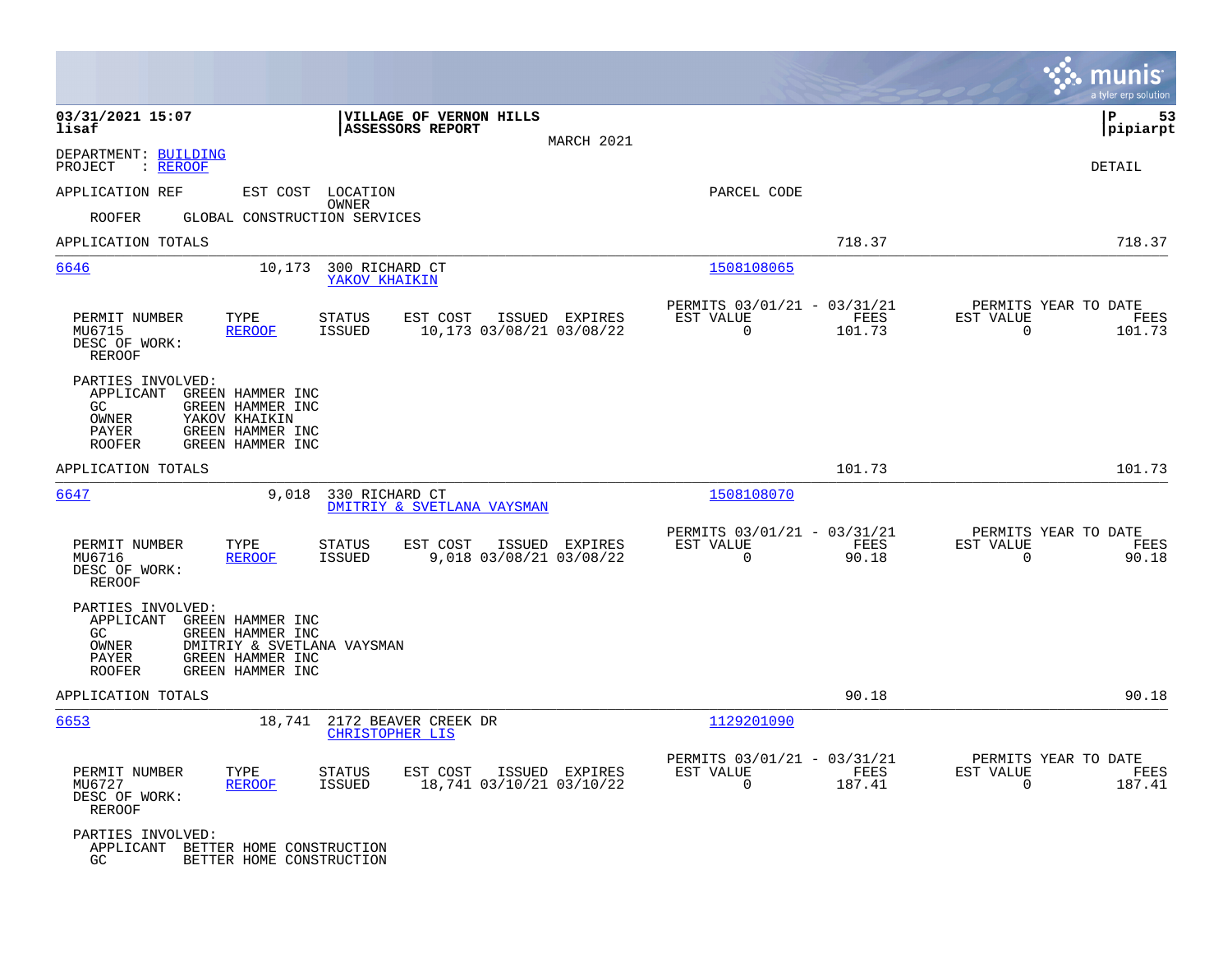|                                                                                                                                                                                                                    |                                                                                                       |                                                                           | munis<br>a tyler erp solution                                      |
|--------------------------------------------------------------------------------------------------------------------------------------------------------------------------------------------------------------------|-------------------------------------------------------------------------------------------------------|---------------------------------------------------------------------------|--------------------------------------------------------------------|
| 03/31/2021 15:07<br>lisaf                                                                                                                                                                                          | VILLAGE OF VERNON HILLS<br>ASSESSORS REPORT<br>MARCH 2021                                             |                                                                           | 54<br>l P<br> pipiarpt                                             |
| DEPARTMENT: BUILDING<br>PROJECT<br>: <u>REROOF</u>                                                                                                                                                                 |                                                                                                       |                                                                           | DETAIL                                                             |
| APPLICATION REF                                                                                                                                                                                                    | EST COST LOCATION<br>OWNER                                                                            | PARCEL CODE                                                               |                                                                    |
| CHRISTOPHER LIS<br>OWNER<br>PAYER<br>BETTER HOME CONSTRUCTION<br>BETTER HOME CONSTRUCTION<br><b>ROOFER</b>                                                                                                         |                                                                                                       |                                                                           |                                                                    |
| APPLICATION TOTALS                                                                                                                                                                                                 |                                                                                                       | 187.41                                                                    | 187.41                                                             |
| 6691<br>35,753                                                                                                                                                                                                     | 1001 WOODLANDS PKY<br>BENCHMARC DISPLAY INC                                                           | 1515104001                                                                |                                                                    |
| PERMIT NUMBER<br>TYPE<br><b>REROOF</b><br>MU6770<br>DESC OF WORK:<br><b>REROOF</b>                                                                                                                                 | <b>STATUS</b><br>EST COST<br>ISSUED EXPIRES<br>35,753 03/17/21 03/17/22<br><b>ISSUED</b>              | PERMITS 03/01/21 - 03/31/21<br>EST VALUE<br>FEES<br>$\Omega$<br>357.53    | PERMITS YEAR TO DATE<br>EST VALUE<br>FEES<br>$\Omega$<br>357.53    |
| PARTIES INVOLVED:<br>APPLICANT<br>DURAPLY ROOFING<br>DURAPLY ROOFING<br>GC.<br>OCCUPANT<br>BENCHMARC DISPLAY INC<br>OWNER<br>BENCHMARC DISPLAY INC<br>PAYER<br>DURAPLY ROOFING<br><b>ROOFER</b><br>DURAPLY ROOFING |                                                                                                       |                                                                           |                                                                    |
| APPLICATION TOTALS                                                                                                                                                                                                 |                                                                                                       | 357.53                                                                    | 357.53                                                             |
| 6692<br>16,730                                                                                                                                                                                                     | 113 NORTH FIORE PKY<br><b>CHARLES PHILLIPS</b>                                                        | 1506412002                                                                |                                                                    |
| PERMIT NUMBER<br>TYPE<br>MU6771<br><b>REROOF</b><br>DESC OF WORK:<br>REROOF                                                                                                                                        | <b>STATUS</b><br>EST COST<br>ISSUED EXPIRES<br>COMPLT<br>16,730 03/17/21 03/25/22                     | PERMITS 03/01/21 - 03/31/21<br>EST VALUE<br>FEES<br>$\mathbf 0$<br>167.30 | PERMITS YEAR TO DATE<br>EST VALUE<br>FEES<br>$\mathbf 0$<br>167.30 |
| PARTIES INVOLVED:<br>APPLICANT BOTT ROOFING & CONSTRUCTION INC<br>GC.<br>OWNER<br>CHARLES PHILLIPS<br>PAYER<br><b>ROOFER</b>                                                                                       | BOTT ROOFING & CONSTRUCTION INC<br>BOTT ROOFING & CONSTRUCTION INC<br>BOTT ROOFING & CONSTRUCTION INC |                                                                           |                                                                    |
| APPLICATION TOTALS                                                                                                                                                                                                 |                                                                                                       | 167.30                                                                    | 167.30                                                             |
| 6702<br>48,298                                                                                                                                                                                                     | 888 CREEK BEND DRIVE<br>MICHAEL D & CHERYL S MORA                                                     | 1516101015                                                                |                                                                    |
| PERMIT NUMBER<br>TYPE<br>MU6779<br><b>REROOF</b><br>DESC OF WORK:<br>SYNTHETIC SHAKE ROOF                                                                                                                          | <b>STATUS</b><br>EST COST<br>ISSUED EXPIRES<br>48,298 03/19/21 03/19/22<br><b>ISSUED</b>              | PERMITS 03/01/21 - 03/31/21<br>EST VALUE<br>FEES<br>$\Omega$<br>482.98    | PERMITS YEAR TO DATE<br>EST VALUE<br>FEES<br>482.98<br>$\mathbf 0$ |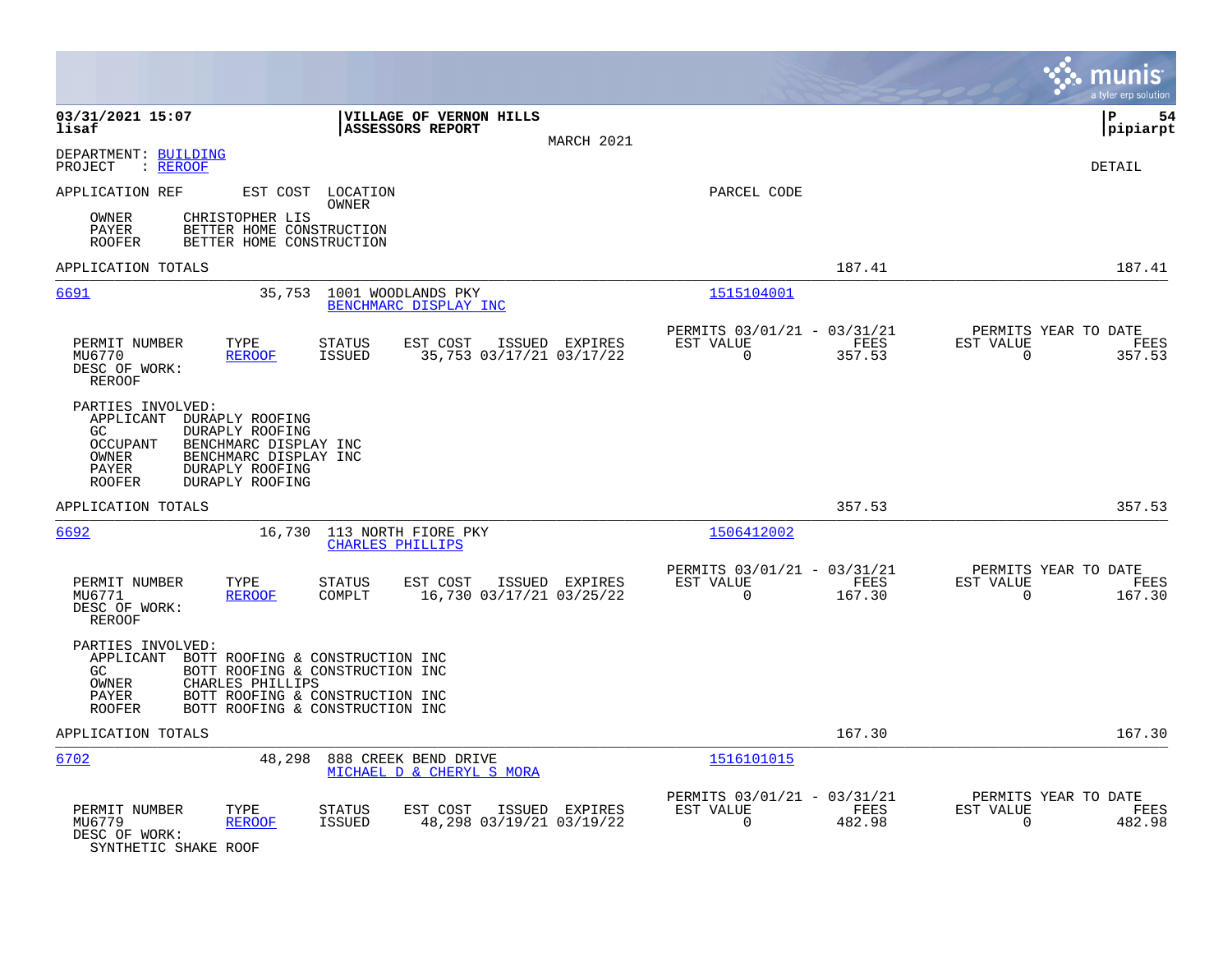|                                                                                                                                                                                           |                                                                                          |                                                                           | munis<br>a tyler erp solution                                      |
|-------------------------------------------------------------------------------------------------------------------------------------------------------------------------------------------|------------------------------------------------------------------------------------------|---------------------------------------------------------------------------|--------------------------------------------------------------------|
| 03/31/2021 15:07<br>lisaf                                                                                                                                                                 | VILLAGE OF VERNON HILLS<br><b>ASSESSORS REPORT</b><br>MARCH 2021                         |                                                                           | l P<br>55<br> pipiarpt                                             |
| DEPARTMENT: BUILDING<br>PROJECT<br>: REROOF                                                                                                                                               |                                                                                          |                                                                           | <b>DETAIL</b>                                                      |
| APPLICATION REF<br>EST COST                                                                                                                                                               | LOCATION<br>OWNER                                                                        | PARCEL CODE                                                               |                                                                    |
| PARTIES INVOLVED:<br>APPLICANT<br>SHAKE GUYS<br>SHAKE GUYS<br>GC<br>OWNER<br>MICHAEL D & CHERYL S MORA<br>PAYER<br>SHAKE GUYS<br><b>ROOFER</b><br>SHAKE GUYS                              |                                                                                          |                                                                           |                                                                    |
| APPLICATION TOTALS                                                                                                                                                                        |                                                                                          | 482.98                                                                    | 482.98                                                             |
| 6707<br>9,000                                                                                                                                                                             | 17 MANCHESTER LN<br>JOHN PINEDA & HELGA SANDOUIST                                        | 1508207004                                                                |                                                                    |
| PERMIT NUMBER<br>TYPE<br>MU6781<br><b>REROOF</b><br>DESC OF WORK:<br><b>REROOF</b>                                                                                                        | <b>STATUS</b><br>EST COST<br>ISSUED EXPIRES<br><b>ISSUED</b><br>9,000 03/19/21 03/19/22  | PERMITS 03/01/21 - 03/31/21<br>EST VALUE<br>FEES<br>$\Omega$<br>90.00     | PERMITS YEAR TO DATE<br>EST VALUE<br>FEES<br>$\Omega$<br>90.00     |
| PARTIES INVOLVED:<br>APPLICANT<br>AMERIPRO ROOFING<br>GC.<br>AMERIPRO ROOFING<br>OWNER<br>JOHN PINEDA & HELGA SANDQUIST<br>AMERIPRO ROOFING<br>PAYER<br><b>ROOFER</b><br>AMERIPRO ROOFING |                                                                                          |                                                                           |                                                                    |
| APPLICATION TOTALS                                                                                                                                                                        |                                                                                          | 90.00                                                                     | 90.00                                                              |
| 6714<br>17,698                                                                                                                                                                            | 2297 SARAZEN DR<br>J & J JACOBSON                                                        | 1129207010                                                                |                                                                    |
| PERMIT NUMBER<br>TYPE<br><b>REROOF</b><br>MU6790<br>DESC OF WORK:<br><b>REROOF</b>                                                                                                        | <b>STATUS</b><br>EST COST<br>ISSUED EXPIRES<br>17,698 03/22/21 03/22/22<br>ISSUED        | PERMITS 03/01/21 - 03/31/21<br>EST VALUE<br>FEES<br>$\Omega$<br>179.68    | PERMITS YEAR TO DATE<br>EST VALUE<br>FEES<br>$\Omega$<br>179.68    |
| PARTIES INVOLVED:<br>GC<br>WESTSKY INC<br>OWNER<br>J & J JACOBSON<br>WESTSKY INC<br>PAYER<br>WESTSKY INC<br><b>ROOFER</b>                                                                 |                                                                                          |                                                                           |                                                                    |
| APPLICATION TOTALS                                                                                                                                                                        |                                                                                          | 179.68                                                                    | 179.68                                                             |
| 6717<br>12,490                                                                                                                                                                            | 354 DONNELLEY PL<br><b>JIM JOHNSON</b>                                                   | 1509302023                                                                |                                                                    |
| PERMIT NUMBER<br>TYPE<br>MU6792<br><b>REROOF</b><br>DESC OF WORK:<br>REROOF                                                                                                               | <b>STATUS</b><br>EST COST<br>ISSUED EXPIRES<br>12,490 03/22/21 03/22/22<br><b>ISSUED</b> | PERMITS 03/01/21 - 03/31/21<br>EST VALUE<br>FEES<br>$\mathbf 0$<br>124.90 | PERMITS YEAR TO DATE<br>EST VALUE<br>FEES<br>$\mathbf 0$<br>124.90 |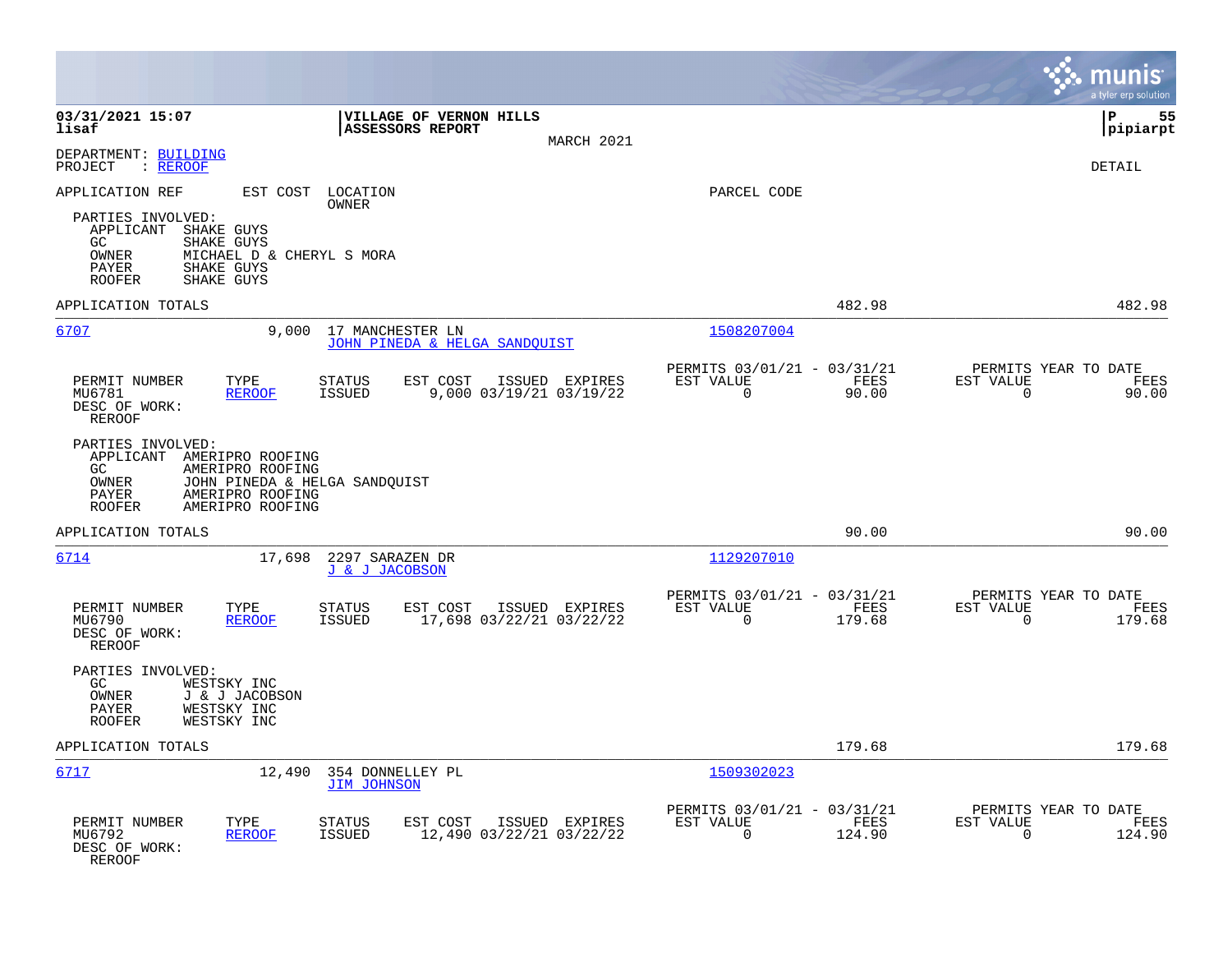|                                                                                                                                                                                                                          |                                                                                          |                                                                           | munis<br>a tyler erp solution                                      |
|--------------------------------------------------------------------------------------------------------------------------------------------------------------------------------------------------------------------------|------------------------------------------------------------------------------------------|---------------------------------------------------------------------------|--------------------------------------------------------------------|
| 03/31/2021 15:07<br>lisaf                                                                                                                                                                                                | VILLAGE OF VERNON HILLS<br><b>ASSESSORS REPORT</b>                                       |                                                                           | l P<br>56<br> pipiarpt                                             |
|                                                                                                                                                                                                                          | MARCH 2021                                                                               |                                                                           |                                                                    |
| DEPARTMENT: BUILDING<br>: <u>REROOF</u><br>PROJECT                                                                                                                                                                       |                                                                                          |                                                                           | <b>DETAIL</b>                                                      |
| APPLICATION REF<br>EST COST                                                                                                                                                                                              | LOCATION<br>OWNER                                                                        | PARCEL CODE                                                               |                                                                    |
| PARTIES INVOLVED:<br>APPLICANT WILLIAMS ROOFING & INSULATION<br>GC.<br>WILLIAMS ROOFING & INSULATION<br>OWNER<br>JIM JOHNSON<br>WILLIAMS ROOFING & INSULATION<br>PAYER<br>WILLIAMS ROOFING & INSULATION<br><b>ROOFER</b> |                                                                                          |                                                                           |                                                                    |
| APPLICATION TOTALS                                                                                                                                                                                                       |                                                                                          | 124.90                                                                    | 124.90                                                             |
| 6721<br>18,000                                                                                                                                                                                                           | 2196 BEAVER CREEK DR<br>A MASHCHENKO & A TARANENKO                                       | 1129201096                                                                |                                                                    |
| PERMIT NUMBER<br>TYPE<br>MU6794<br><b>REROOF</b><br>DESC OF WORK:<br><b>REROOF</b>                                                                                                                                       | EST COST<br>STATUS<br>ISSUED EXPIRES<br>18,000 03/24/21 03/24/22<br><b>ISSUED</b>        | PERMITS 03/01/21 - 03/31/21<br>FEES<br>EST VALUE<br>$\mathbf 0$<br>180.00 | PERMITS YEAR TO DATE<br>EST VALUE<br>FEES<br>$\mathbf 0$<br>180.00 |
| PARTIES INVOLVED:<br>APPLICANT<br>BETTER HOME CONSTRUCTION<br>GC.<br>BETTER HOME CONSTRUCTION<br>OWNER<br>A MASHCHENKO & A TARANENKO<br>PAYER<br>BETTER HOME CONSTRUCTION<br>BETTER HOME CONSTRUCTION<br>ROOFER          |                                                                                          |                                                                           |                                                                    |
| APPLICATION TOTALS                                                                                                                                                                                                       |                                                                                          | 180.00                                                                    | 180.00                                                             |
| 6722<br>18,000                                                                                                                                                                                                           | 2160 BEAVER CREEK DR<br>NEERAJ JYOTIKA NANGIA                                            | 1129201087                                                                |                                                                    |
| TYPE<br>PERMIT NUMBER<br>MU6795<br><b>REROOF</b><br>DESC OF WORK:<br><b>REROOF</b>                                                                                                                                       | EST COST<br>ISSUED EXPIRES<br>STATUS<br><b>ISSUED</b><br>18,000 03/24/21 03/24/22        | PERMITS 03/01/21 - 03/31/21<br>EST VALUE<br>FEES<br>$\mathbf 0$<br>180.00 | PERMITS YEAR TO DATE<br>EST VALUE<br>FEES<br>$\mathbf 0$<br>180.00 |
| PARTIES INVOLVED:<br>APPLICANT<br>BETTER HOME CONSTRUCTION<br>GC<br>BETTER HOME CONSTRUCTION<br>OWNER<br>NEERAJ JYOTIKA NANGIA<br>PAYER<br>BETTER HOME CONSTRUCTION<br><b>ROOFER</b><br>BETTER HOME CONSTRUCTION         |                                                                                          |                                                                           |                                                                    |
| APPLICATION TOTALS                                                                                                                                                                                                       |                                                                                          | 180.00                                                                    | 180.00                                                             |
| 6725<br>13,600                                                                                                                                                                                                           | 1685 STANWICH RD<br><b>GEORGE FIEVET</b>                                                 | 1129314002                                                                |                                                                    |
| PERMIT NUMBER<br>TYPE<br>MU6807<br><b>REROOF</b>                                                                                                                                                                         | <b>STATUS</b><br>EST COST<br>ISSUED EXPIRES<br><b>ISSUED</b><br>13,600 03/25/21 03/25/22 | PERMITS 03/01/21 - 03/31/21<br>EST VALUE<br>FEES<br>$\Omega$<br>136.00    | PERMITS YEAR TO DATE<br>EST VALUE<br>FEES<br>0<br>136.00           |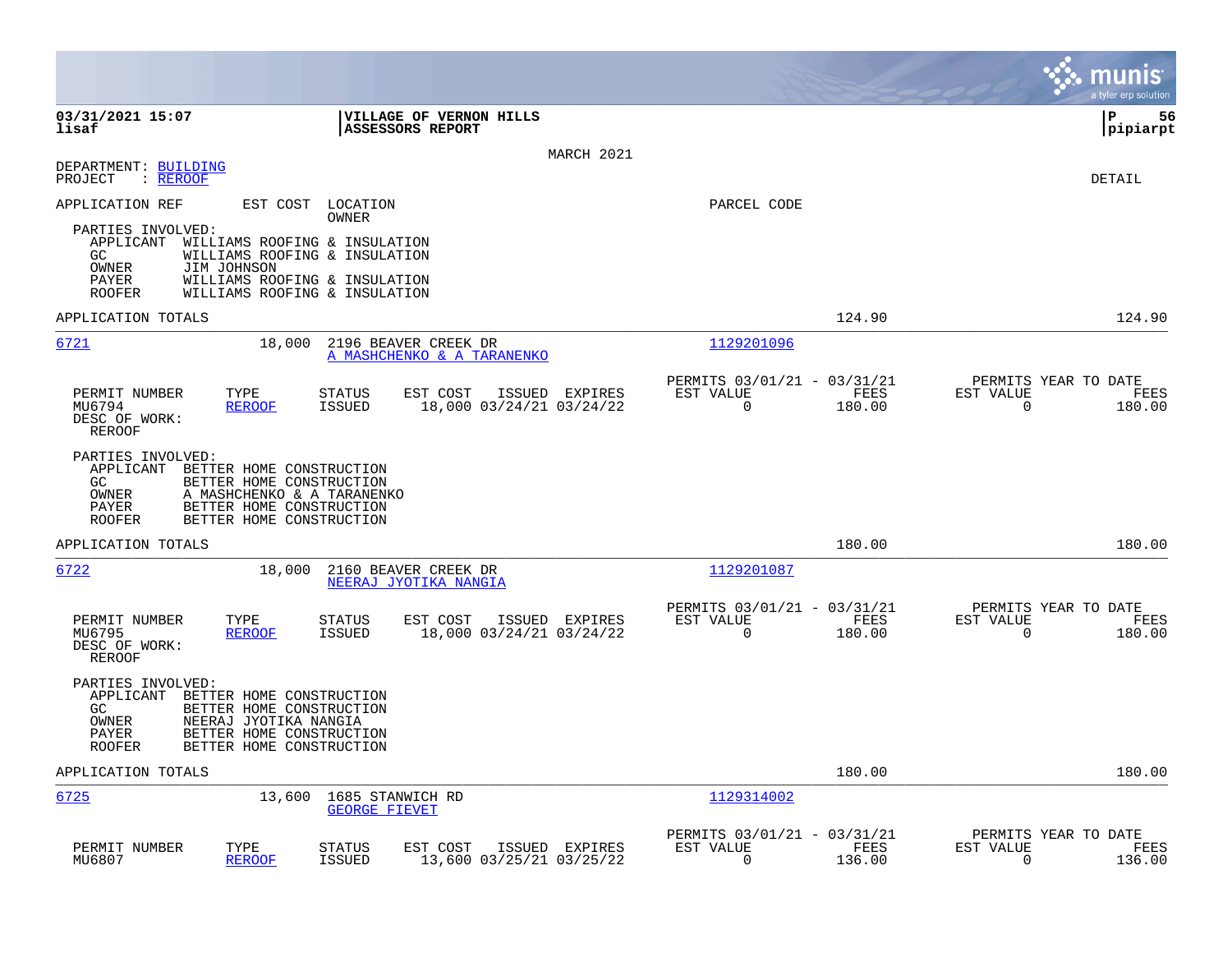|                                                                                                                                                                                                               |                                                                                         |                                                                          | munis<br>a tyler erp solution                                     |
|---------------------------------------------------------------------------------------------------------------------------------------------------------------------------------------------------------------|-----------------------------------------------------------------------------------------|--------------------------------------------------------------------------|-------------------------------------------------------------------|
| 03/31/2021 15:07<br>lisaf                                                                                                                                                                                     | VILLAGE OF VERNON HILLS<br>ASSESSORS REPORT<br>MARCH 2021                               |                                                                          | lР<br>57<br> pipiarpt                                             |
| DEPARTMENT: BUILDING<br>PROJECT<br>: <u>REROOF</u>                                                                                                                                                            |                                                                                         |                                                                          | <b>DETAIL</b>                                                     |
| APPLICATION REF<br>EST COST                                                                                                                                                                                   | LOCATION<br>OWNER                                                                       | PARCEL CODE                                                              |                                                                   |
| DESC OF WORK:<br>RE ROOF                                                                                                                                                                                      |                                                                                         |                                                                          |                                                                   |
| PARTIES INVOLVED:<br>APPLICANT<br>E&L ROOFING & WINDOWS LLC<br>E&L ROOFING & WINDOWS LLC<br>GC.<br>OWNER<br>GEORGE FIEVET<br>E&L ROOFING & WINDOWS LLC<br>PAYER<br><b>ROOFER</b><br>E&L ROOFING & WINDOWS LLC |                                                                                         |                                                                          |                                                                   |
| APPLICATION TOTALS                                                                                                                                                                                            |                                                                                         | 136.00                                                                   | 136.00                                                            |
| 6730<br>7,300                                                                                                                                                                                                 | 25 MONTGOMERY LN<br>ANTHONY E & CYNTHIA L UGASTE                                        | 1508204001                                                               |                                                                   |
| TYPE<br>PERMIT NUMBER<br>MU6809<br><b>REROOF</b><br>DESC OF WORK:<br><b>REROOF</b>                                                                                                                            | EST COST<br>STATUS<br>ISSUED EXPIRES<br>7,300 03/25/21 03/25/22<br>ISSUED               | PERMITS 03/01/21 - 03/31/21<br>FEES<br>EST VALUE<br>$\mathbf 0$<br>73.00 | PERMITS YEAR TO DATE<br>EST VALUE<br>FEES<br>$\mathbf 0$<br>73.00 |
| PARTIES INVOLVED:<br>APPLICANT<br>ART'S AND MAY'S CONSTRUCTION<br>GC<br>ART'S AND MAY'S CONSTRUCTION<br>OWNER<br>ANTHONY E & CYNTHIA L UGASTE<br>ART'S AND MAY'S CONSTRUCTION<br>PAYER                        |                                                                                         |                                                                          |                                                                   |
| APPLICATION TOTALS                                                                                                                                                                                            |                                                                                         | 73.00                                                                    | 73.00                                                             |
| 6751<br>8,928                                                                                                                                                                                                 | 313 HADDON CIR<br><b>NEWMAN</b>                                                         | 1508406001                                                               |                                                                   |
| PERMIT NUMBER<br>TYPE<br>MU6819<br><b>REROOF</b><br>DESC OF WORK:<br><b>REROOF</b>                                                                                                                            | <b>STATUS</b><br>EST COST<br>ISSUED EXPIRES<br><b>ISSUED</b><br>8,928 03/31/21 03/31/22 | PERMITS 03/01/21 - 03/31/21<br>EST VALUE<br>FEES<br>$\Omega$<br>89.28    | PERMITS YEAR TO DATE<br>EST VALUE<br>FEES<br>89.28<br>$\Omega$    |
| PARTIES INVOLVED:<br>APPLICANT<br>RANDALL AND SON<br>RANDALL AND SON<br>GC.<br>NEWMAN<br>OWNER<br>PAYER<br>RANDALL AND SON                                                                                    |                                                                                         |                                                                          |                                                                   |
| APPLICATION TOTALS<br>PROJECT TOTALS                                                                                                                                                                          |                                                                                         | 89.28<br>$\mathbf 0$<br>4,026.11                                         | 89.28<br>4,026.11<br>$\Omega$                                     |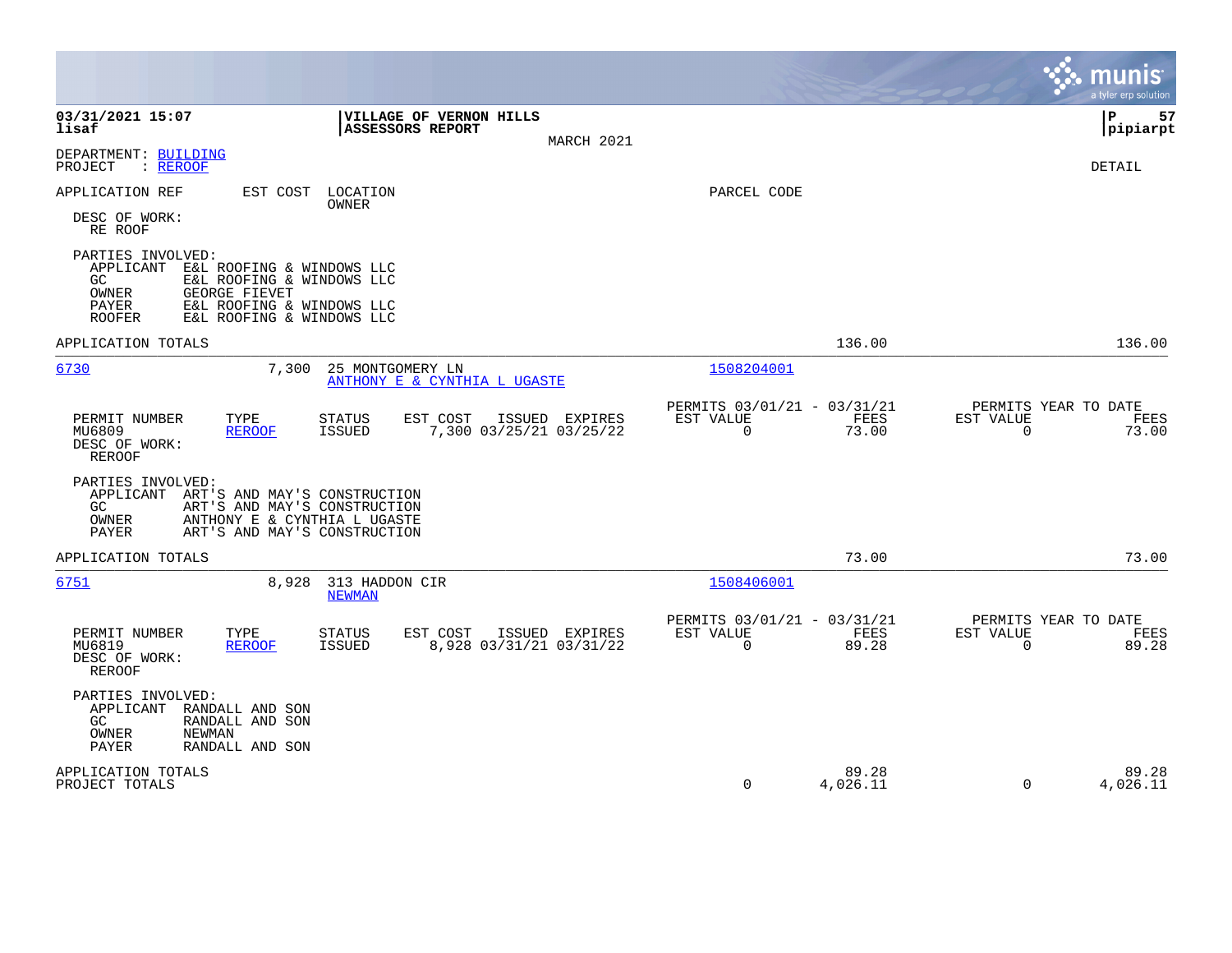|                                                                          |                                                                                    |                                            |                                                    |                |                                                         |                  |                             | munis<br>a tyler erp solution          |
|--------------------------------------------------------------------------|------------------------------------------------------------------------------------|--------------------------------------------|----------------------------------------------------|----------------|---------------------------------------------------------|------------------|-----------------------------|----------------------------------------|
| 03/31/2021 15:07<br>lisaf                                                |                                                                                    |                                            | VILLAGE OF VERNON HILLS<br><b>ASSESSORS REPORT</b> | MARCH 2021     |                                                         |                  |                             | ΙP<br>58<br> pipiarpt                  |
| DEPARTMENT: BUILDING<br>PROJECT<br>: SIDING                              |                                                                                    |                                            |                                                    |                |                                                         |                  |                             | DETAIL                                 |
| APPLICATION REF                                                          |                                                                                    | EST COST LOCATION<br>OWNER                 |                                                    |                | PARCEL CODE                                             |                  |                             |                                        |
| 6623                                                                     | 14,707                                                                             | 12 ANNAPOLIS DR<br>EDWIN C FRIAS           |                                                    |                | 1504305037                                              |                  |                             |                                        |
| PERMIT NUMBER<br>MU6687<br>DESC OF WORK:<br>SIDING                       | TYPE<br>SIDING                                                                     | STATUS<br>ISSUED                           | EST COST<br>14,707 03/02/21 03/02/22               | ISSUED EXPIRES | PERMITS 03/01/21 - 03/31/21<br>EST VALUE<br>$\mathbf 0$ | FEES<br>147.07   | EST VALUE<br>$\Omega$       | PERMITS YEAR TO DATE<br>FEES<br>147.07 |
| PARTIES INVOLVED:<br>APPLICANT<br>GC.<br>OWNER<br>PAYER                  | MJC CONTRACTING INC<br>MJC CONTRACTING INC<br>EDWIN C FRIAS<br>MJC CONTRACTING INC |                                            |                                                    |                |                                                         |                  |                             |                                        |
| APPLICATION TOTALS                                                       |                                                                                    |                                            |                                                    |                |                                                         | 147.07           |                             | 147.07                                 |
| 6660                                                                     | 36,167                                                                             | 213 NOBLE CIR<br><b>ANTHONY KWIECINSKI</b> |                                                    |                | 1508401089                                              |                  |                             |                                        |
| PERMIT NUMBER<br>MU6734<br>DESC OF WORK:<br>SIDINIG                      | TYPE<br><b>SIDING</b>                                                              | <b>STATUS</b><br>ISSUED                    | EST COST<br>36,167 03/15/21 03/15/22               | ISSUED EXPIRES | PERMITS 03/01/21 - 03/31/21<br>EST VALUE<br>$\mathbf 0$ | FEES<br>361.67   | EST VALUE<br>$\overline{0}$ | PERMITS YEAR TO DATE<br>FEES<br>361.67 |
| PARTIES INVOLVED:<br>APPLICANT<br>GC<br>OWNER<br>PAYER                   | BAK BROTHER INC<br>BAK BROTHER INC<br>ANTHONY KWIECINSKI<br>BAK BROTHER INC        |                                            |                                                    |                |                                                         |                  |                             |                                        |
| APPLICATION TOTALS                                                       |                                                                                    |                                            |                                                    |                |                                                         | 361.67           |                             | 361.67                                 |
| 6661                                                                     | 21,300                                                                             | 306 MEREDITH PL<br>DAVID J GROSSL          |                                                    |                | 1132301008                                              |                  |                             |                                        |
| PERMIT NUMBER<br>MU6735<br>DESC OF WORK:<br>SIDING - FRONT OF HOUSE ONLY | TYPE<br><b>SIDING</b>                                                              | <b>STATUS</b><br>ISSUED                    | EST COST<br>21,300 03/15/21 03/15/22               | ISSUED EXPIRES | PERMITS 03/01/21 - 03/31/21<br>EST VALUE<br>$\mathbf 0$ | FEES<br>213.00   | EST VALUE<br>$\Omega$       | PERMITS YEAR TO DATE<br>FEES<br>213.00 |
| PARTIES INVOLVED:<br>APPLICANT<br>GC.<br>OWNER<br>PAYER                  | BAK BROTHER INC<br>BAK BROTHER INC<br>DAVID J GROSSL<br>BAK BROTHER INC            |                                            |                                                    |                |                                                         |                  |                             |                                        |
| APPLICATION TOTALS<br>PROJECT TOTALS                                     |                                                                                    |                                            |                                                    |                | 0                                                       | 213.00<br>721.74 | $\mathsf{O}$                | 213.00<br>721.74                       |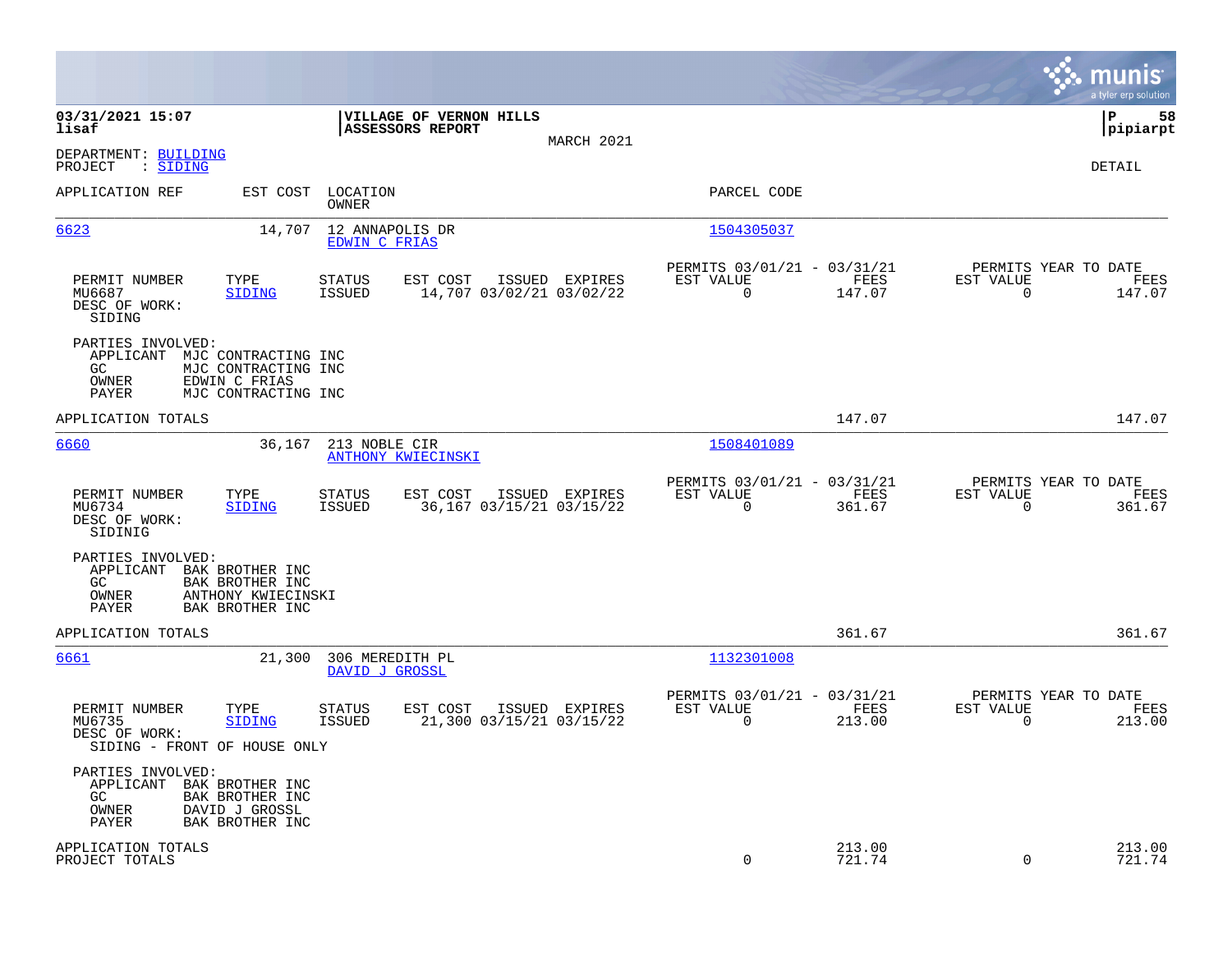**03/31/2021 15:07 |VILLAGE OF VERNON HILLS |P 59 lisaf |ASSESSORS REPORT |pipiarpt**

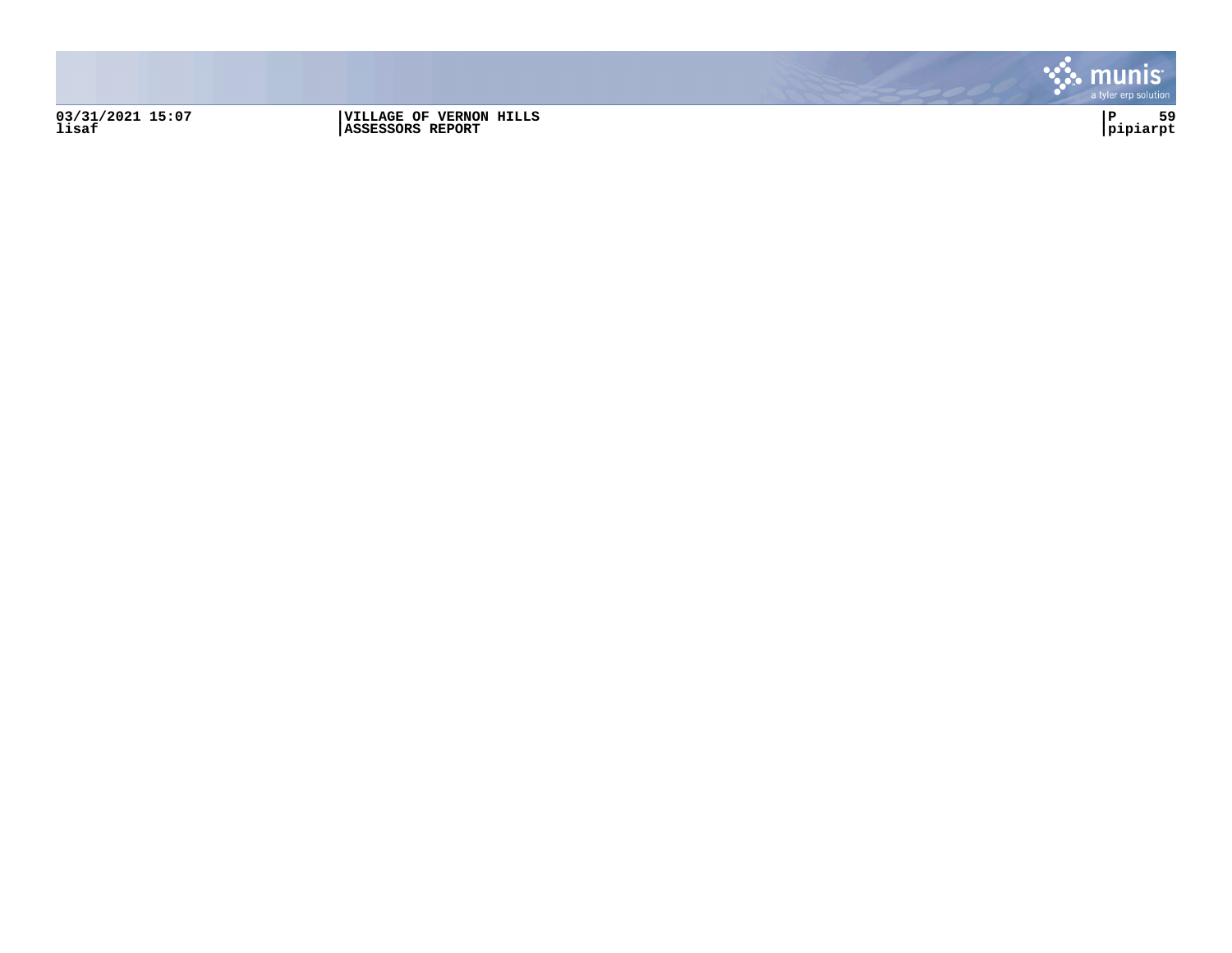|                                                                      |                                                                              |                    |                                             |        |                                    |                                                      |                |                                   | <b>munis</b><br>a tyler erp solution |
|----------------------------------------------------------------------|------------------------------------------------------------------------------|--------------------|---------------------------------------------|--------|------------------------------------|------------------------------------------------------|----------------|-----------------------------------|--------------------------------------|
| 03/31/2021 15:07<br>lisaf                                            |                                                                              |                    | VILLAGE OF VERNON HILLS<br>ASSESSORS REPORT |        | MARCH 2021                         |                                                      |                |                                   | ∣P<br>60<br> pipiarpt                |
| BUILDING<br>DEPARTMENT:<br>PROJECT                                   | : SWIMMING POOL/HOT TUB                                                      |                    |                                             |        |                                    |                                                      |                |                                   | DETAIL                               |
| APPLICATION REF                                                      | EST COST                                                                     | LOCATION<br>OWNER  |                                             |        |                                    | PARCEL CODE                                          |                |                                   |                                      |
| 6674                                                                 | 5,000                                                                        | <b>MARUS BURCH</b> | 1695 PEBBLE BEACH WAY                       |        |                                    | 1129402036                                           |                |                                   |                                      |
| PERMIT NUMBER<br>MU6789<br>DESC OF WORK:<br>HOT TUB                  | TYPE<br>POOL/HOT                                                             | STATUS<br>ISSUED   | EST COST                                    | ISSUED | EXPIRES<br>5,000 03/22/21 03/25/22 | PERMITS 03/01/21 - 03/31/21<br>EST VALUE<br>$\Omega$ | FEES<br>50.00  | PERMITS YEAR TO DATE<br>EST VALUE | FEES<br>50.00                        |
| PARTIES INVOLVED:<br>APPLICANT<br>ELECTRICIA<br>GC<br>OWNER<br>PAYER | MARUS BURCH<br>WINSTON ELECTRIC<br>MARUS BURCH<br>MARUS BURCH<br>MARUS BURCH |                    |                                             |        |                                    |                                                      |                |                                   |                                      |
| APPLICATION TOTALS<br>PROJECT TOTALS                                 |                                                                              |                    |                                             |        |                                    | 0                                                    | 50.00<br>50.00 | $\Omega$                          | 50.00<br>50.00                       |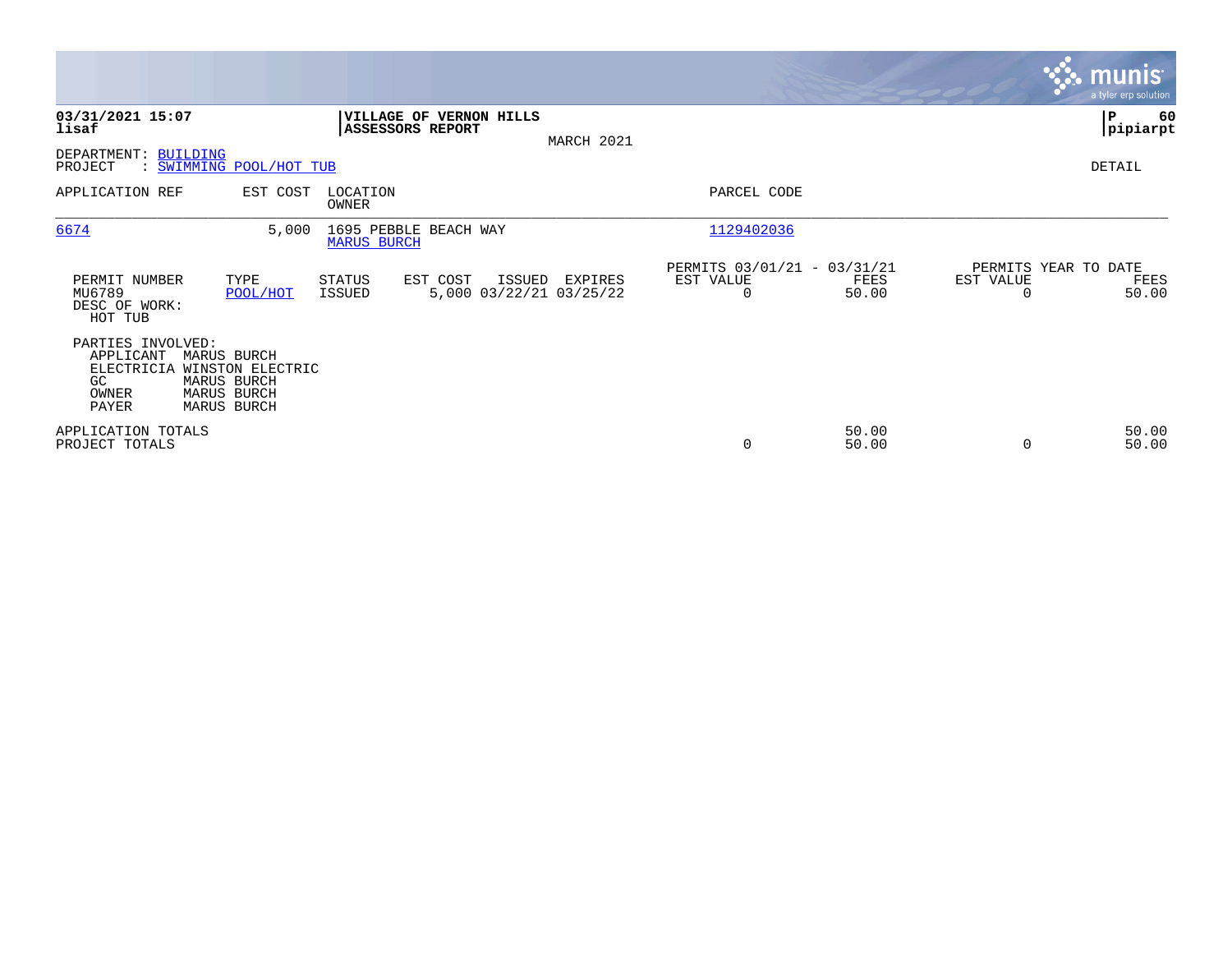|                                                                                                                                                                                                                          |                                                                                          |                                                                           | munis<br>a tyler erp solut <u>ion</u>                              |
|--------------------------------------------------------------------------------------------------------------------------------------------------------------------------------------------------------------------------|------------------------------------------------------------------------------------------|---------------------------------------------------------------------------|--------------------------------------------------------------------|
| 03/31/2021 15:07<br>lisaf                                                                                                                                                                                                | <b>VILLAGE OF VERNON HILLS</b><br><b>ASSESSORS REPORT</b><br>MARCH 2021                  |                                                                           | l P<br>61<br> pipiarpt                                             |
| DEPARTMENT: BUILDING<br>: <u>SIGN</u><br>PROJECT                                                                                                                                                                         |                                                                                          |                                                                           | <b>DETAIL</b>                                                      |
| APPLICATION REF                                                                                                                                                                                                          | EST COST<br>LOCATION<br>OWNER                                                            | PARCEL CODE                                                               |                                                                    |
| 6448                                                                                                                                                                                                                     | 13,224<br>700 NORTH MILWAUKEE AVENUE 138-B<br>KIMCO REALTY                               | 1504201051                                                                |                                                                    |
| PERMIT NUMBER<br>TYPE<br>MU6686<br><b>SIGN</b><br>DESC OF WORK:<br>SIGN - JC LICHT                                                                                                                                       | <b>STATUS</b><br>EST COST<br>ISSUED EXPIRES<br><b>ISSUED</b><br>13,224 03/01/21 03/01/22 | PERMITS 03/01/21 - 03/31/21<br>EST VALUE<br>FEES<br>$\mathbf 0$<br>204.24 | PERMITS YEAR TO DATE<br>EST VALUE<br>FEES<br>$\Omega$<br>204.24    |
| PARTIES INVOLVED:<br>APPLICANT SIGNARAMA<br>GC<br>SIGNARAMA<br><b>OCCUPANT</b><br>JC LICHT<br>OWNER<br>KIMCO REALTY<br>PAYER<br>SIGNARAMA<br>SIGN<br>SIGNARAMA                                                           |                                                                                          |                                                                           |                                                                    |
| APPLICATION TOTALS                                                                                                                                                                                                       |                                                                                          | 204.24                                                                    | 204.24                                                             |
| 6472                                                                                                                                                                                                                     | 700 NORTH MILWAUKEE AVENUE 128<br>11,400<br><b>KIMCO REALTY</b>                          | 1504201051                                                                |                                                                    |
| PERMIT NUMBER<br>TYPE<br>MU6748<br><b>SIGN</b><br>DESC OF WORK:<br>INSTALLATION OF ENCLOSED CANOPY                                                                                                                       | EST COST<br><b>STATUS</b><br>ISSUED EXPIRES<br>11,400 03/16/21 03/16/22<br><b>ISSUED</b> | PERMITS 03/01/21 - 03/31/21<br>EST VALUE<br>FEES<br>$\mathbf 0$<br>114.00 | PERMITS YEAR TO DATE<br>EST VALUE<br>FEES<br>$\mathbf 0$<br>114.00 |
| PARTIES INVOLVED:<br>APPLICANT<br>ACME AWNING CO<br>GC<br>ACME AWNING CO<br>GC<br>BLUFISH SUSHI<br><b>OCCUPANT</b><br><b>BLUFISH SUSHI</b><br>KIMCO REALTY<br>OWNER<br>PAYER<br>ACME AWNING CO<br>SIGN<br>ACME AWNING CO |                                                                                          |                                                                           |                                                                    |
| APPLICATION TOTALS                                                                                                                                                                                                       |                                                                                          | 114.00                                                                    | 114.00                                                             |
| 6560                                                                                                                                                                                                                     | 2,000<br>701 NORTH MILWAUKEE AVE 358<br>GMRI INC                                         | 1503102001                                                                |                                                                    |
| PERMIT NUMBER<br>TYPE<br><b>SIGN</b><br>MU6780<br>DESC OF WORK:<br>WALL SIGNS INCLUDING LANDSCAPING WORK                                                                                                                 | EST COST<br>ISSUED EXPIRES<br>STATUS<br>COMPLT<br>2,000 03/19/21 03/23/22                | PERMITS 03/01/21 - 03/31/21<br>EST VALUE<br>FEES<br>$\mathbf 0$<br>163.00 | PERMITS YEAR TO DATE<br>EST VALUE<br>FEES<br>$\mathbf 0$<br>163.00 |
| PARTIES INVOLVED:<br>APPLICANT SITE ENHANCEMENT SERVICES<br>GC.                                                                                                                                                          | SITE ENHANCEMENT SERVICES                                                                |                                                                           |                                                                    |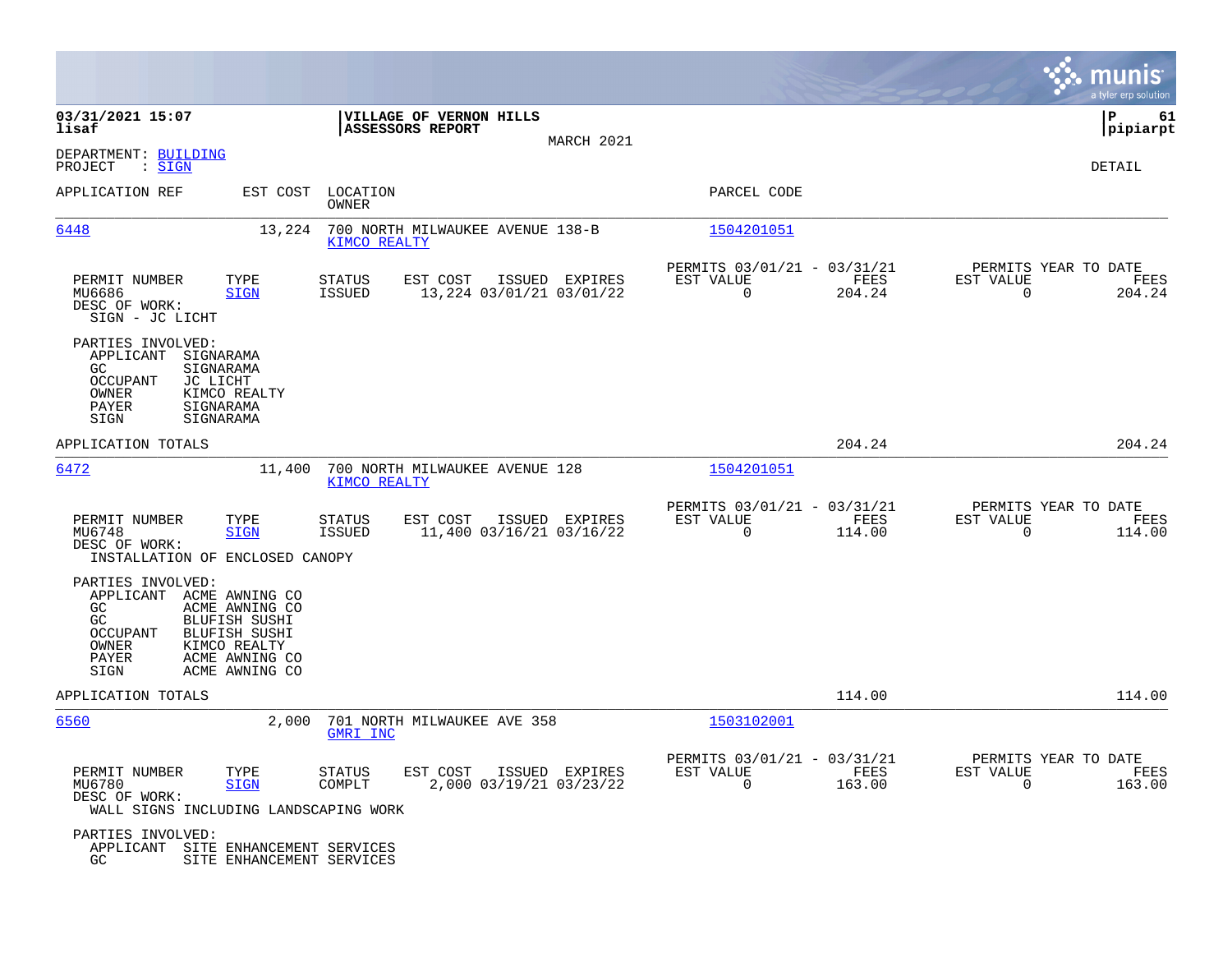|                                                                                                                                                                                                     |                                                                        | munis<br>a tyler erp solution                                     |
|-----------------------------------------------------------------------------------------------------------------------------------------------------------------------------------------------------|------------------------------------------------------------------------|-------------------------------------------------------------------|
| 03/31/2021 15:07<br>VILLAGE OF VERNON HILLS<br>lisaf<br>ASSESSORS REPORT<br>MARCH 2021                                                                                                              |                                                                        | P<br>62<br> pipiarpt                                              |
| DEPARTMENT: BUILDING<br>PROJECT<br>: SIGN                                                                                                                                                           |                                                                        | <b>DETAIL</b>                                                     |
| APPLICATION REF<br>EST COST LOCATION<br>OWNER<br>OCCUPANT<br>BBQ OLIVE CHICKEN<br>OWNER<br>GMRI INC                                                                                                 | PARCEL CODE                                                            |                                                                   |
| PAYER<br>SITE ENHANCEMENT SERVICES<br>SIGN<br>SITE ENHANCEMENT SERVICES                                                                                                                             |                                                                        |                                                                   |
| APPLICATION TOTALS                                                                                                                                                                                  | 163.00                                                                 | 163.00                                                            |
| 6600<br>312<br>880 CORPORATE WOODS PARKWAY<br>I DON'T NO LLC                                                                                                                                        | 1510302049                                                             |                                                                   |
| PERMIT NUMBER<br>TYPE<br><b>STATUS</b><br>EST COST<br>ISSUED EXPIRES<br><b>ISSUED</b><br>312 03/11/21 03/11/22<br>MU6730<br><b>SIGN</b><br>DESC OF WORK:<br>REAL ESTATE SIGN                        | PERMITS 03/01/21 - 03/31/21<br>EST VALUE<br>FEES<br>$\Omega$<br>75.00  | PERMITS YEAR TO DATE<br>EST VALUE<br>FEES<br>$\mathbf 0$<br>75.00 |
| PARTIES INVOLVED:<br>APPLICANT<br>CNC GRAPHICS<br>GC<br>CNC GRAPHICS<br>OWNER<br>I DON'T NO LLC<br>PAYER<br>CNC GRAPHICS<br>SIGN<br>CNC GRAPHICS                                                    |                                                                        |                                                                   |
| APPLICATION TOTALS                                                                                                                                                                                  | 75.00                                                                  | 75.00                                                             |
| 6618<br>5,995<br>290 HAWTHORN VILLAGE COMMONS<br>US TRUST-BOA-SAM RES                                                                                                                               | 1133302053                                                             |                                                                   |
| PERMIT NUMBER<br>TYPE<br><b>STATUS</b><br>EST COST<br>ISSUED EXPIRES<br>ISSUED<br>5,995 03/12/21 03/12/22<br>MU6733<br>SIGN<br>DESC OF WORK:<br>DIRECT MOUNT FRONTAGE SIGN                          | PERMITS 03/01/21 - 03/31/21<br>EST VALUE<br>FEES<br>$\Omega$<br>233.30 | PERMITS YEAR TO DATE<br>EST VALUE<br>FEES<br>233.30<br>$\Omega$   |
| PARTIES INVOLVED:<br>APPLICANT<br>SIGNARAMA BUFFALO GROVE<br>SIGNARAMA BUFFALO GROVE<br>GC.<br>OWNER<br>US TRUST-BOA-SAM RES<br>PAYER<br>SIGNARAMA BUFFALO GROVE<br>SIGNARAMA BUFFALO GROVE<br>SIGN |                                                                        |                                                                   |
| APPLICATION TOTALS                                                                                                                                                                                  | 233.30                                                                 | 233.30                                                            |
| 6620<br>5,995<br>290 HAWTHORN VILLAGE COMMONS<br><b>US TRUST-BOA-SAM RES</b>                                                                                                                        | 1133302053                                                             |                                                                   |
| PERMIT NUMBER<br>TYPE<br><b>STATUS</b><br>EST COST<br>ISSUED EXPIRES<br>MU6731<br><b>SIGN</b><br><b>ISSUED</b><br>5,995 03/12/21 03/12/22<br>DESC OF WORK:<br>MONUMENT SIGN                         | PERMITS 03/01/21 - 03/31/21<br>EST VALUE<br>FEES<br>0<br>64.00         | PERMITS YEAR TO DATE<br>EST VALUE<br>FEES<br>$\mathbf 0$<br>64.00 |